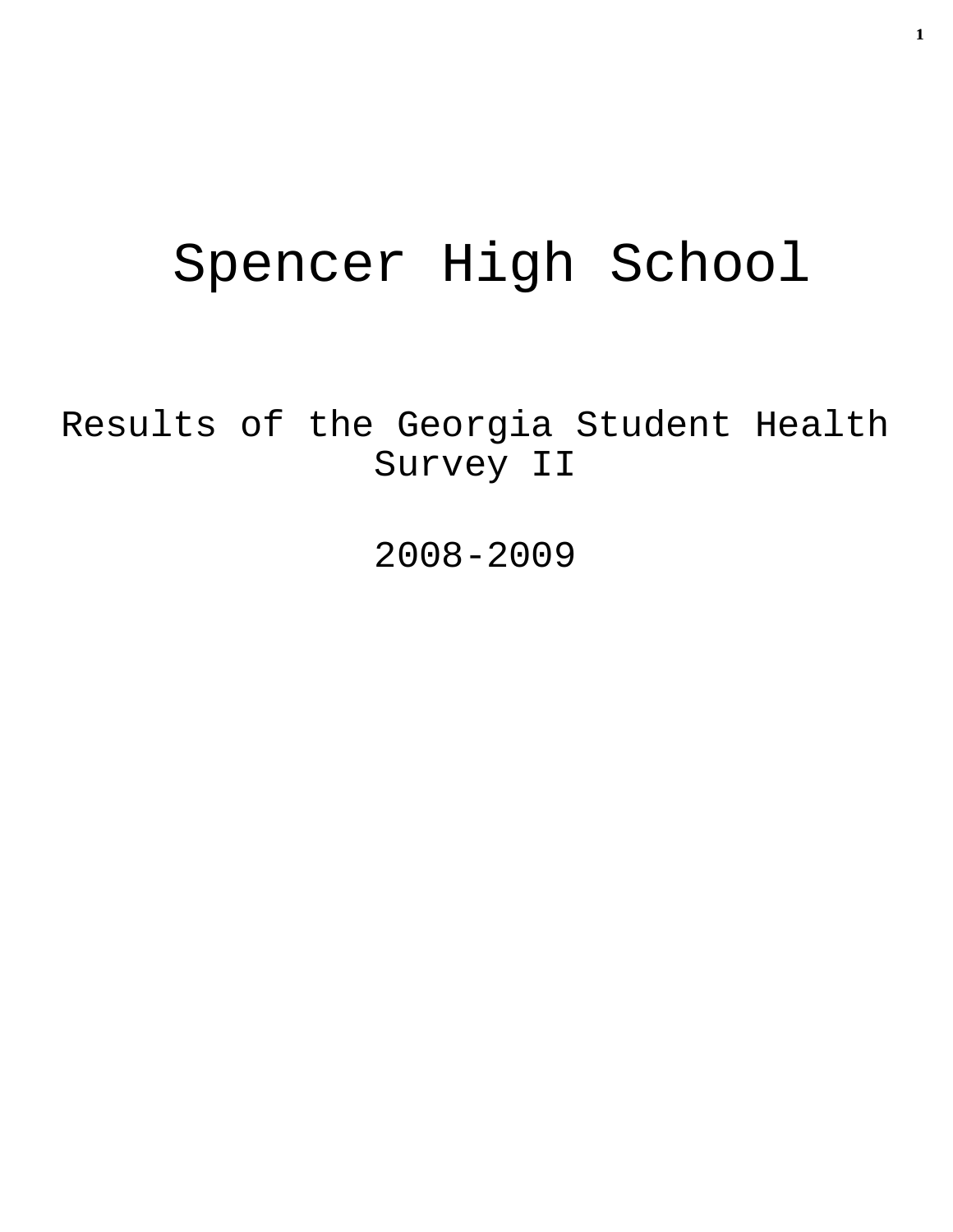## *Demographics* **2**

| Grade                    |     |  |  |  |
|--------------------------|-----|--|--|--|
| <b>Grade   Frequency</b> |     |  |  |  |
| 10                       | 158 |  |  |  |
| 12                       | 155 |  |  |  |

| Frequency      | <b>Table of Gender by Grade</b> |              |             |              |  |  |
|----------------|---------------------------------|--------------|-------------|--------------|--|--|
| <b>Col Pct</b> |                                 | Grade(Grade) |             |              |  |  |
|                | Gender(Gender)                  | 10           | 12          | <b>Total</b> |  |  |
|                | <b>Female</b>                   | 76<br>48.10  | 88<br>56.77 | 164          |  |  |
|                | <b>Male</b>                     | 82<br>51.90  | 67<br>43.23 | 149          |  |  |
|                | <b>Total</b>                    | 158          | 155         | 313          |  |  |

| <b>Frequency</b> |
|------------------|
| <b>Col Pct</b>   |

| <b>Table of Ethnicity by Grade</b> |              |              |              |  |  |  |
|------------------------------------|--------------|--------------|--------------|--|--|--|
|                                    | Grade(Grade) |              |              |  |  |  |
| <b>Ethnicity</b> (Ethnicity)       | 10           | 12           | <b>Total</b> |  |  |  |
| <b>Black</b>                       | 125<br>79.11 | 120<br>77.42 | 245          |  |  |  |
| <b>Hispanic</b>                    | 12<br>7.59   | 12<br>7.74   | 24           |  |  |  |
| White                              | 11<br>6.96   | 6<br>3.87    | 17           |  |  |  |
| <b>Asian</b>                       | 2<br>1.27    | 6<br>3.87    | 8            |  |  |  |
| <b>Other</b>                       | 8<br>5.06    | 11<br>7.10   | 19           |  |  |  |
| <b>Total</b>                       | 158          | 155          | 313          |  |  |  |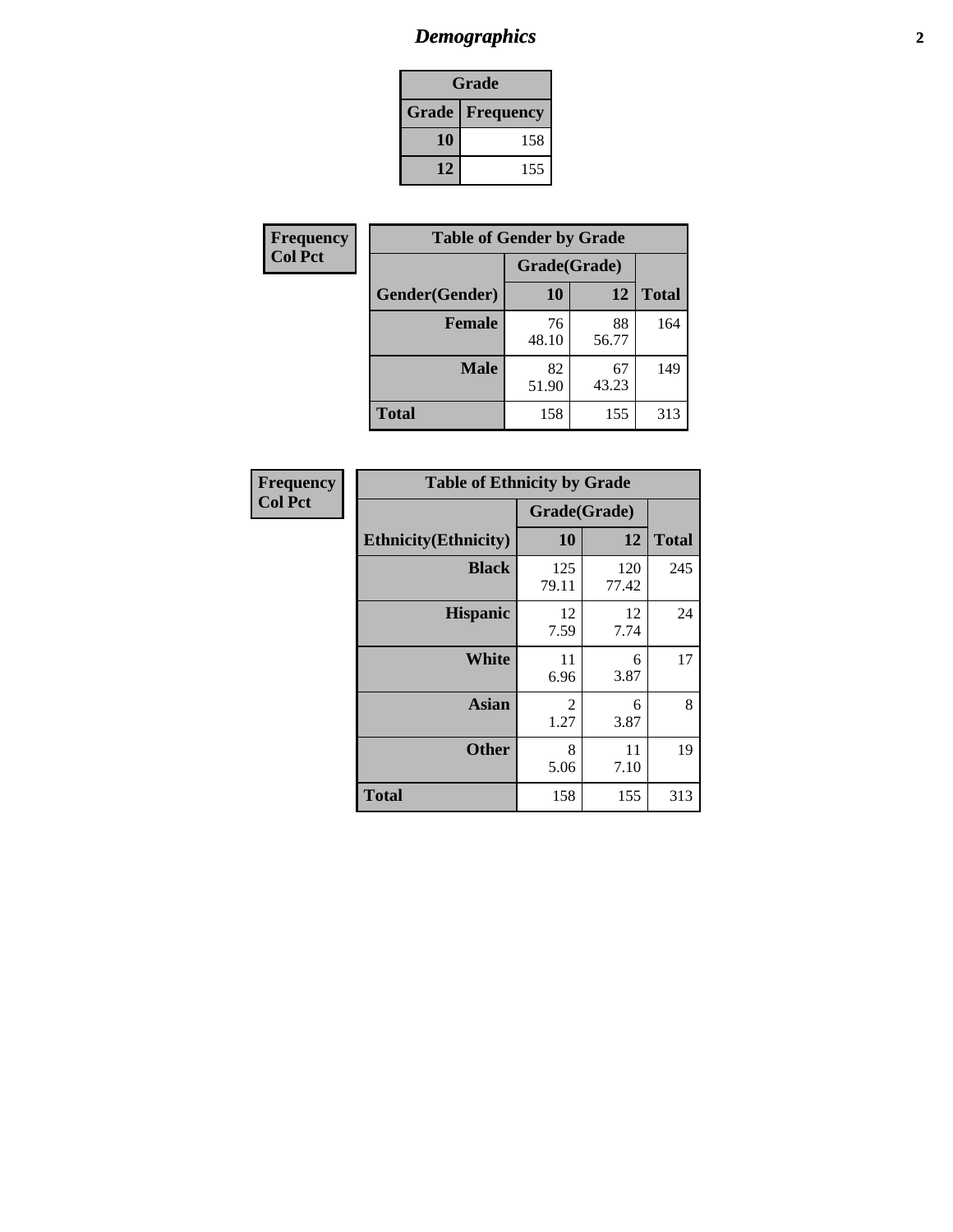#### *Title IV, Part A, Schedule A* **3** *Goal 1: Ensure that all schools are drug-free Baseline Data: Year 2008-2009 Prevalence of Drug Use*

| Frequency<br><b>Col Pct</b> | <b>Table of AlcoholAlt by Grade</b> |              |              |              |  |  |
|-----------------------------|-------------------------------------|--------------|--------------|--------------|--|--|
|                             | AlcoholAlt(Alcohol                  | Grade(Grade) |              |              |  |  |
|                             | use, past 30 days)                  | 10           | 12           | <b>Total</b> |  |  |
|                             | Yes                                 | 21<br>13.29  | 24<br>15.48  | 45           |  |  |
|                             | N <sub>0</sub>                      | 137<br>86.71 | 131<br>84.52 | 268          |  |  |
|                             | <b>Total</b>                        | 158          | 155          | 313          |  |  |

| Frequency      | <b>Table of TobaccoAny by Grade</b> |              |              |              |  |
|----------------|-------------------------------------|--------------|--------------|--------------|--|
| <b>Col Pct</b> | <b>TobaccoAny(Tobacco</b>           | Grade(Grade) |              |              |  |
|                | use, past 30 days)                  | 10           | 12           | <b>Total</b> |  |
|                | Yes                                 | 13<br>8.23   | 16<br>10.32  | 29           |  |
|                | N <sub>0</sub>                      | 145<br>91.77 | 139<br>89.68 | 284          |  |
|                | Total                               | 158          | 155          | 313          |  |

| Frequency<br><b>Col Pct</b> | <b>Table of MarijuanaAlt by Grade</b> |              |              |              |  |
|-----------------------------|---------------------------------------|--------------|--------------|--------------|--|
|                             | MarijuanaAlt(Marijuana                | Grade(Grade) |              |              |  |
|                             | use, past 30 days)                    | 10           | 12           | <b>Total</b> |  |
|                             | <b>Yes</b>                            | 19<br>12.03  | 9<br>5.81    | 28           |  |
|                             | N <sub>0</sub>                        | 139<br>87.97 | 146<br>94.19 | 285          |  |
|                             | <b>Total</b>                          | 158          | 155          | 313          |  |

| <b>Frequency</b> | <b>Table of OtherDrugAny by Grade</b>  |              |              |              |  |  |
|------------------|----------------------------------------|--------------|--------------|--------------|--|--|
| <b>Col Pct</b>   | <b>OtherDrugAny(Other</b><br>drug use, | Grade(Grade) |              |              |  |  |
|                  | past 30 days)                          | 10           | 12           | <b>Total</b> |  |  |
|                  | Yes                                    | 6<br>3.80    | 6<br>3.87    | 12           |  |  |
|                  | N <sub>0</sub>                         | 152<br>96.20 | 149<br>96.13 | 301          |  |  |
|                  | <b>Total</b>                           | 158          | 155          | 313          |  |  |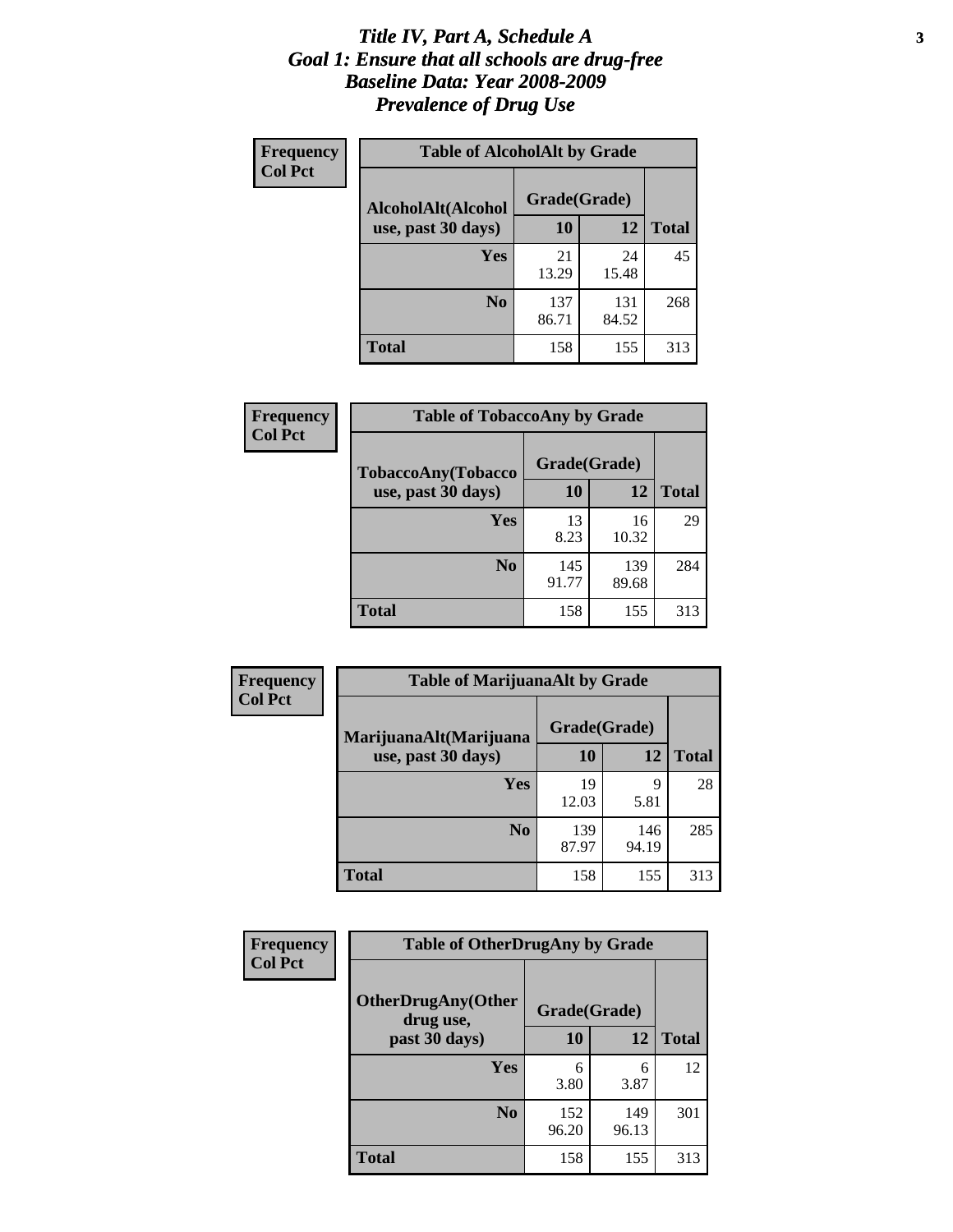#### *Average Age of Onset of Use* **4** *Results for "Average Age of Onset of Use" questions exclude students who said they did not use that substance*

| <b>Variable</b>    | Label                                                              | <b>Mean</b> |
|--------------------|--------------------------------------------------------------------|-------------|
| Alcoholinit2       | I started using alcohol when I was                                 | 13.28       |
| Cigarettesinit2    | I started smoking tobacco when I was                               | 13.98       |
| Smokelessinit2     | I started chewing tobacco when I was                               | 14.75       |
| Marijuanainit2     | I started using marijuana when I was                               | 14.26       |
| Cocaineinit2       | I started using cocaine when I was                                 | 16.50       |
| Inhalantsinit2     | I started using inhalants when I was                               | 8.00        |
| Steroidsinit2      | I started using steroids when I was                                | 8.00        |
| Ecstasyinit2       | I started using ecstasy when I was                                 | 14.67       |
| Methinit2          | I started using methamphetamines when I was                        |             |
| Hallucinogensinit2 | I started using hallucinogens when I was                           |             |
| Prescriptioninit2  | I started using prescription drugs not prescribed to me when I was | 12.40       |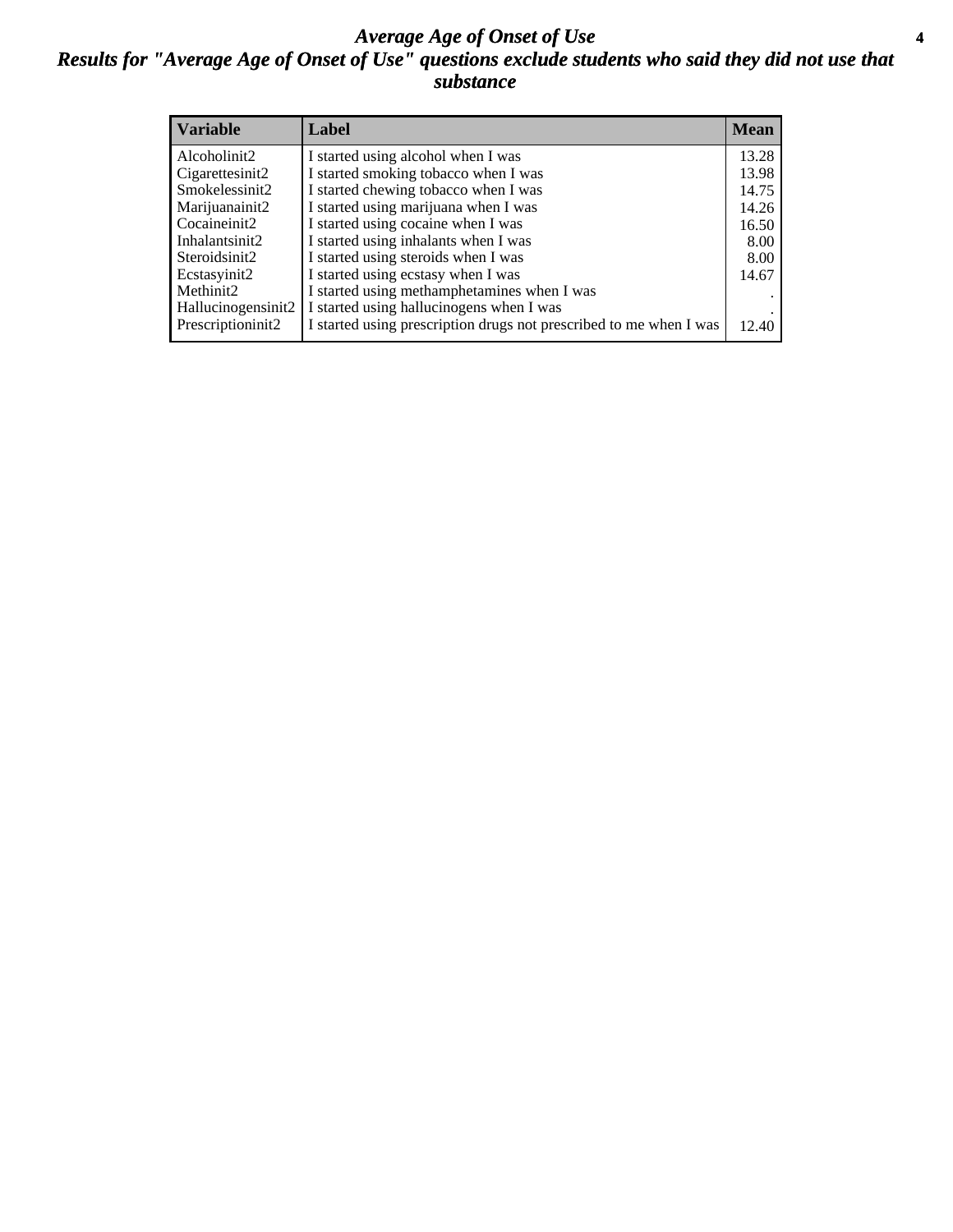### *Perception of Health Risk* **5**

| Frequency      | <b>Table of Alcoholharmdich by Grade</b> |              |              |              |  |
|----------------|------------------------------------------|--------------|--------------|--------------|--|
| <b>Col Pct</b> | Alcoholharmdich(I<br>think alcohol is    | Grade(Grade) |              |              |  |
|                | harmful)                                 | 10           | 12           | <b>Total</b> |  |
|                | <b>Yes</b>                               | 127<br>80.38 | 136<br>87.74 | 263          |  |
|                | N <sub>0</sub>                           | 31<br>19.62  | 19<br>12.26  | 50           |  |
|                | <b>Total</b>                             | 158          | 155          | 313          |  |

| Frequency      | <b>Table of Tobaccoharmdich by Grade</b> |              |              |              |
|----------------|------------------------------------------|--------------|--------------|--------------|
| <b>Col Pct</b> | Tobaccoharmdich(I<br>think tobacco is    | Grade(Grade) |              |              |
|                | harmful)                                 | 10           | 12           | <b>Total</b> |
|                | Yes                                      | 144<br>91.14 | 151<br>97.42 | 295          |
|                | N <sub>0</sub>                           | 14<br>8.86   | 4<br>2.58    | 18           |
|                | <b>Total</b>                             | 158          | 155          | 313          |

| <b>Frequency</b> | <b>Table of Marijuanaharmdich by Grade</b> |              |              |              |  |  |
|------------------|--------------------------------------------|--------------|--------------|--------------|--|--|
| <b>Col Pct</b>   | Marijuanaharmdich(I<br>think marijuana is  | Grade(Grade) |              |              |  |  |
|                  | harmful)                                   | 10           | 12           | <b>Total</b> |  |  |
|                  | Yes                                        | 121<br>76.58 | 132<br>85.16 | 253          |  |  |
|                  | N <sub>0</sub>                             | 37<br>23.42  | 23<br>14.84  | 60           |  |  |
|                  | <b>Total</b>                               | 158          | 155          | 313          |  |  |

| Frequency      | <b>Table of Otherdrugharmdich by Grade</b>   |              |              |              |  |  |
|----------------|----------------------------------------------|--------------|--------------|--------------|--|--|
| <b>Col Pct</b> | Otherdrugharmdich(I<br>think other drugs are | Grade(Grade) |              |              |  |  |
|                | harmful)                                     | 10           | 12           | <b>Total</b> |  |  |
|                | <b>Yes</b>                                   | 144<br>91.14 | 151<br>97.42 | 295          |  |  |
|                | N <sub>0</sub>                               | 14<br>8.86   | 4<br>2.58    | 18           |  |  |
|                | <b>Total</b>                                 | 158          | 155          | 313          |  |  |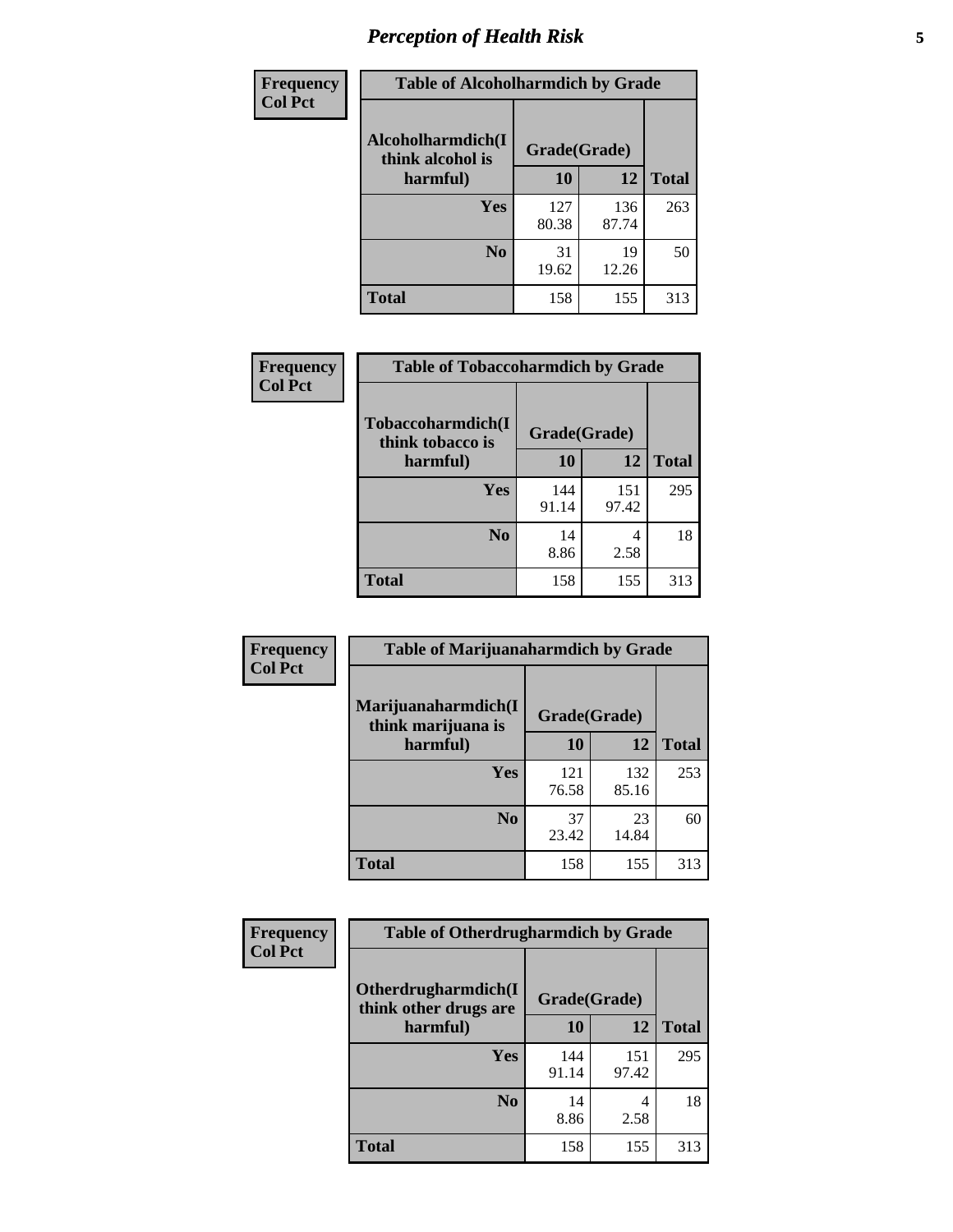### *Social Disapproval* **6**

| Frequency      | <b>Table of Alcoholpeerdich by Grade</b>                    |              |             |              |  |
|----------------|-------------------------------------------------------------|--------------|-------------|--------------|--|
| <b>Col Pct</b> | Alcoholpeerdich(My<br>friends would<br>disapprove if I used | Grade(Grade) |             |              |  |
|                | alcohol)                                                    | 10           | 12          | <b>Total</b> |  |
|                | <b>Yes</b>                                                  | 75<br>47.47  | 88<br>56.77 | 163          |  |
|                | N <sub>0</sub>                                              | 83<br>52.53  | 67<br>43.23 | 150          |  |
|                | <b>Total</b>                                                | 158          | 155         | 313          |  |

| <b>Frequency</b> |
|------------------|
| <b>Col Pct</b>   |

| <b>Table of Tobaccopeerdich by Grade</b>                            |              |              |              |  |  |
|---------------------------------------------------------------------|--------------|--------------|--------------|--|--|
| <b>Tobaccopeerdich</b> (My<br>friends would<br>disapprove if I used | Grade(Grade) |              |              |  |  |
| tobacco)                                                            | 10           | 12           | <b>Total</b> |  |  |
| Yes                                                                 | 93<br>58.86  | 104<br>67.10 | 197          |  |  |
| N <sub>0</sub>                                                      | 65<br>41.14  | 51<br>32.90  | 116          |  |  |
| <b>Total</b>                                                        | 158          | 155          | 313          |  |  |

| Frequency      | <b>Table of Marijuanapeerdich by Grade</b>                    |              |              |              |  |  |
|----------------|---------------------------------------------------------------|--------------|--------------|--------------|--|--|
| <b>Col Pct</b> | Marijuanapeerdich(My<br>friends would<br>disapprove if I used | Grade(Grade) |              |              |  |  |
|                | marijuana)                                                    | 10           | 12           | <b>Total</b> |  |  |
|                | <b>Yes</b>                                                    | 88<br>55.70  | 102<br>65.81 | 190          |  |  |
|                | N <sub>0</sub>                                                | 70<br>44.30  | 53<br>34.19  | 123          |  |  |
|                | <b>Total</b>                                                  | 158          | 155          | 313          |  |  |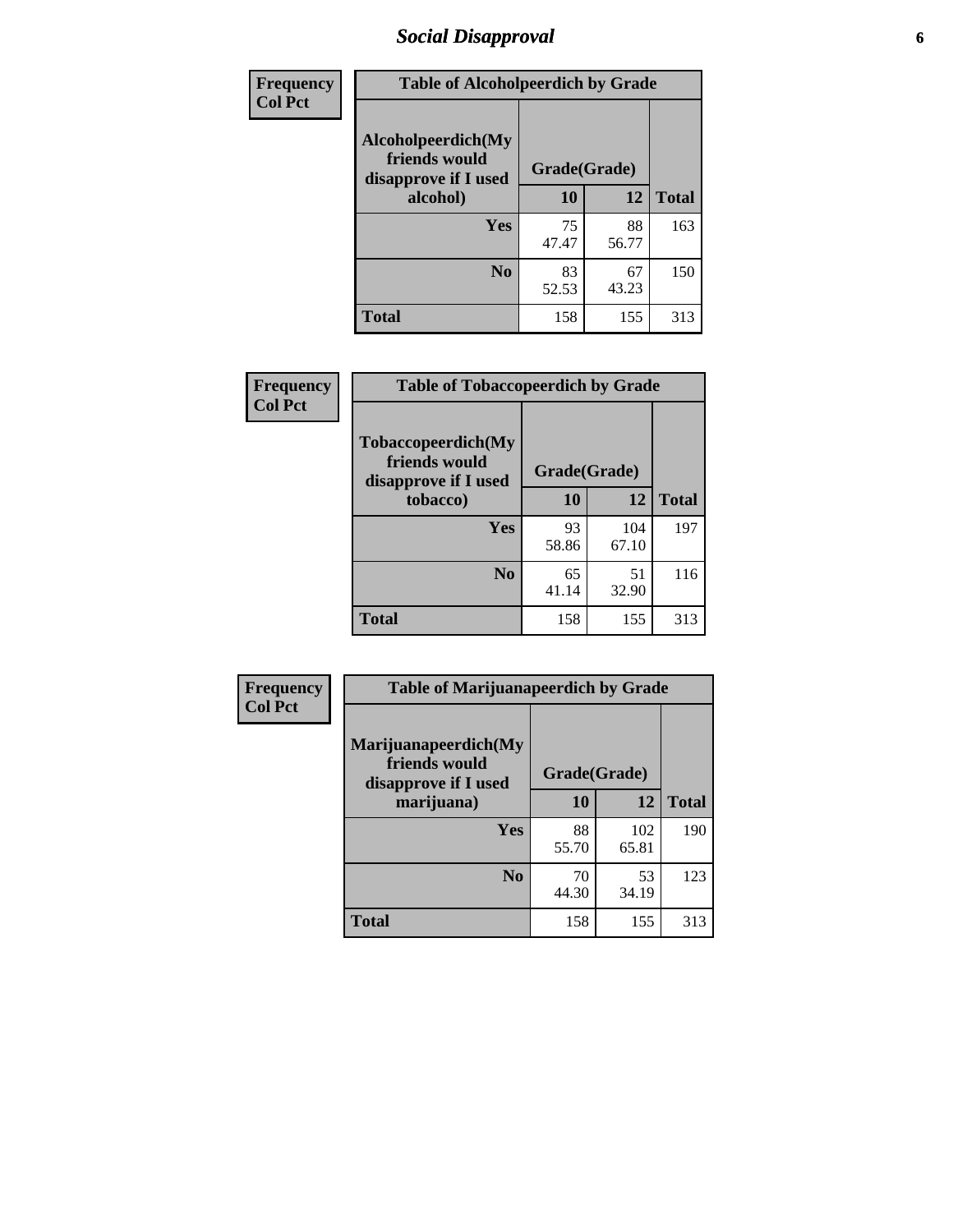### *Social Disapproval* **7**

| Frequency      | <b>Table of Otherdrugpeerdich by Grade</b>                    |              |              |              |  |
|----------------|---------------------------------------------------------------|--------------|--------------|--------------|--|
| <b>Col Pct</b> | Otherdrugpeerdich(My<br>friends would<br>disapprove if I used | Grade(Grade) |              |              |  |
|                | other drugs)                                                  | 10           | 12           | <b>Total</b> |  |
|                | Yes                                                           | 105<br>66.46 | 131<br>84.52 | 236          |  |
|                | N <sub>0</sub>                                                | 53<br>33.54  | 24<br>15.48  | 77           |  |
|                | <b>Total</b>                                                  | 158          | 155          | 313          |  |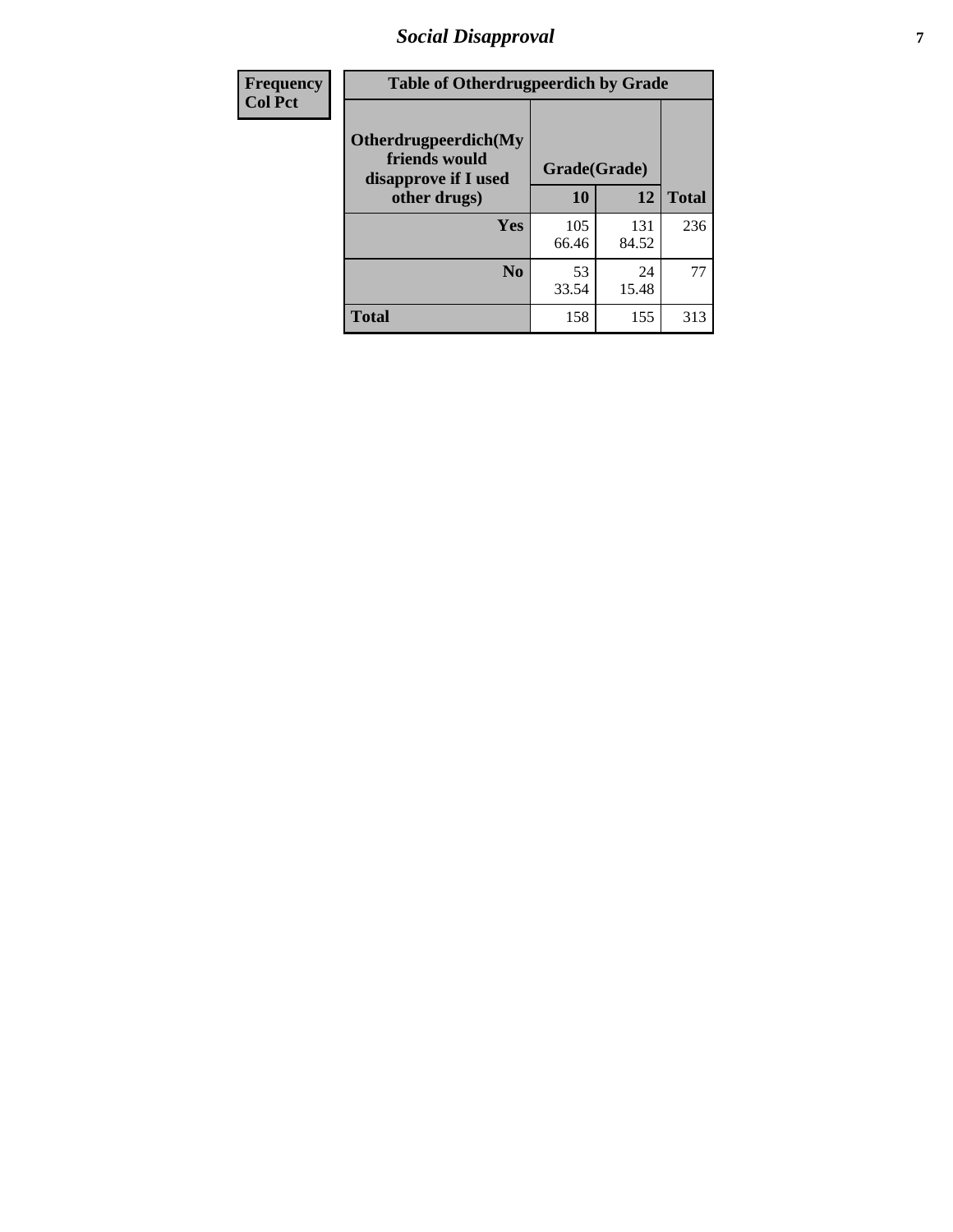#### Title IV, Part A, Schedule A **8** *Goal 2: To help ensure that all schools are safe and disciplined Baseline Data: Year 2008-2009 Student Involvement in Gang Activity*

| Frequency      | <b>Table of Gangself by Grade</b>                                                                 |                    |              |              |  |
|----------------|---------------------------------------------------------------------------------------------------|--------------------|--------------|--------------|--|
| <b>Col Pct</b> | Gangself(I<br>have<br>participated<br>in illegal<br>gang<br>activities in<br>the past 30<br>days) | Grade(Grade)<br>10 | 12           | <b>Total</b> |  |
|                | Yes                                                                                               | 17<br>10.76        | 5<br>3.23    | 22           |  |
|                | N <sub>0</sub>                                                                                    | 141<br>89.24       | 150<br>96.77 | 291          |  |
|                | <b>Total</b>                                                                                      | 158                | 155          | 313          |  |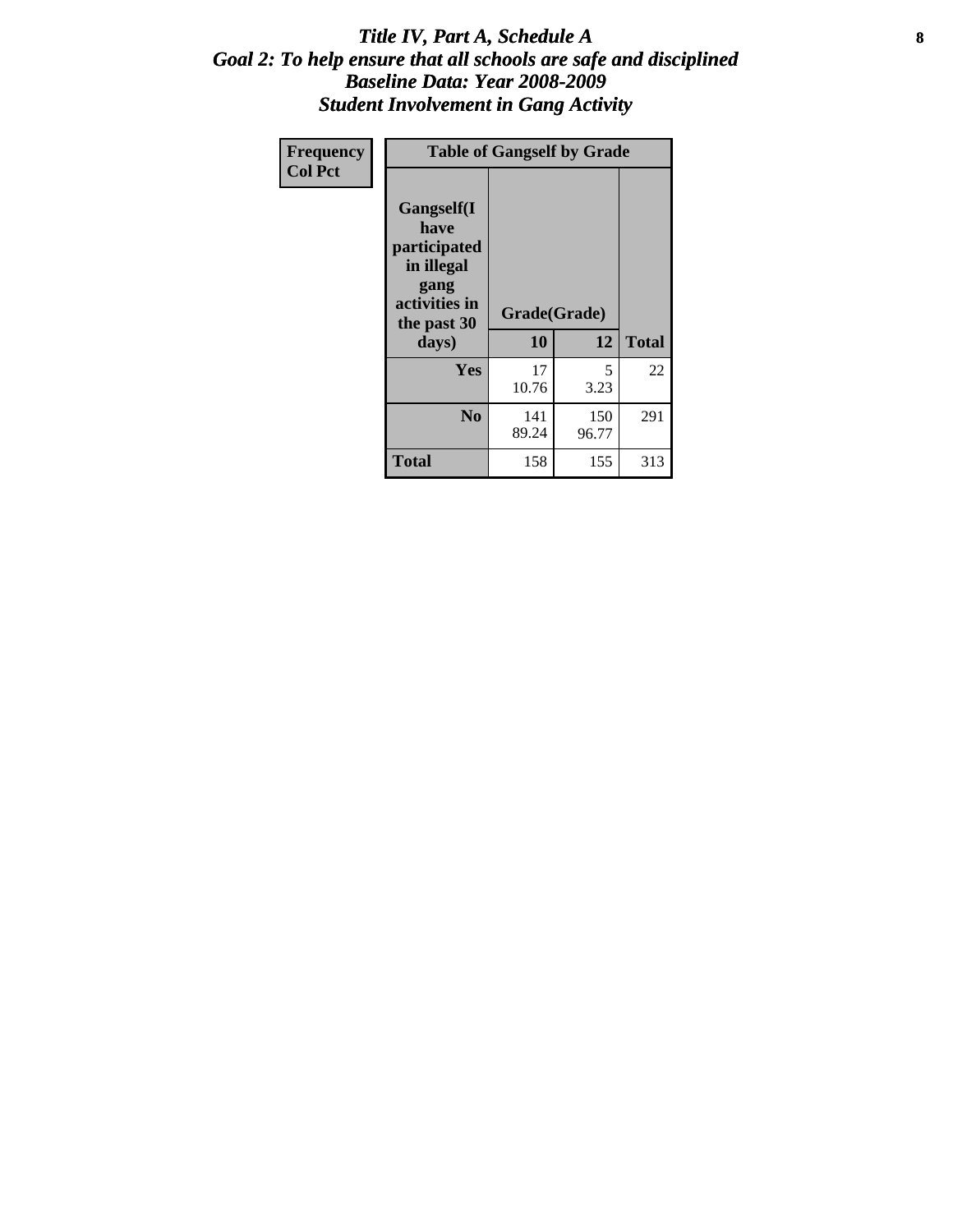## *Student Perception of School Safety* **9**

| <b>Frequency</b><br>Row Pct |
|-----------------------------|
|                             |

| <b>Table of Grade by Safeschool</b> |                                                        |                                                                                                          |             |             |     |  |
|-------------------------------------|--------------------------------------------------------|----------------------------------------------------------------------------------------------------------|-------------|-------------|-----|--|
|                                     | Safeschool (School is a place at which I feel<br>safe) |                                                                                                          |             |             |     |  |
| Grade(Grade)                        | <b>Strongly</b><br>Agree                               | Somewhat  <br><b>Somewhat</b><br><b>Strongly</b><br><b>Disagree</b><br>Disagree<br><b>Total</b><br>Agree |             |             |     |  |
| 10                                  | 23<br>14.56                                            | 81<br>51.27                                                                                              | 35<br>22.15 | 19<br>12.03 | 158 |  |
| 12                                  | 30<br>19.35                                            | 91<br>58.71                                                                                              | 25<br>16.13 | 9<br>5.81   | 155 |  |
| <b>Total</b>                        | 53                                                     | 172                                                                                                      | 60          | 28          | 313 |  |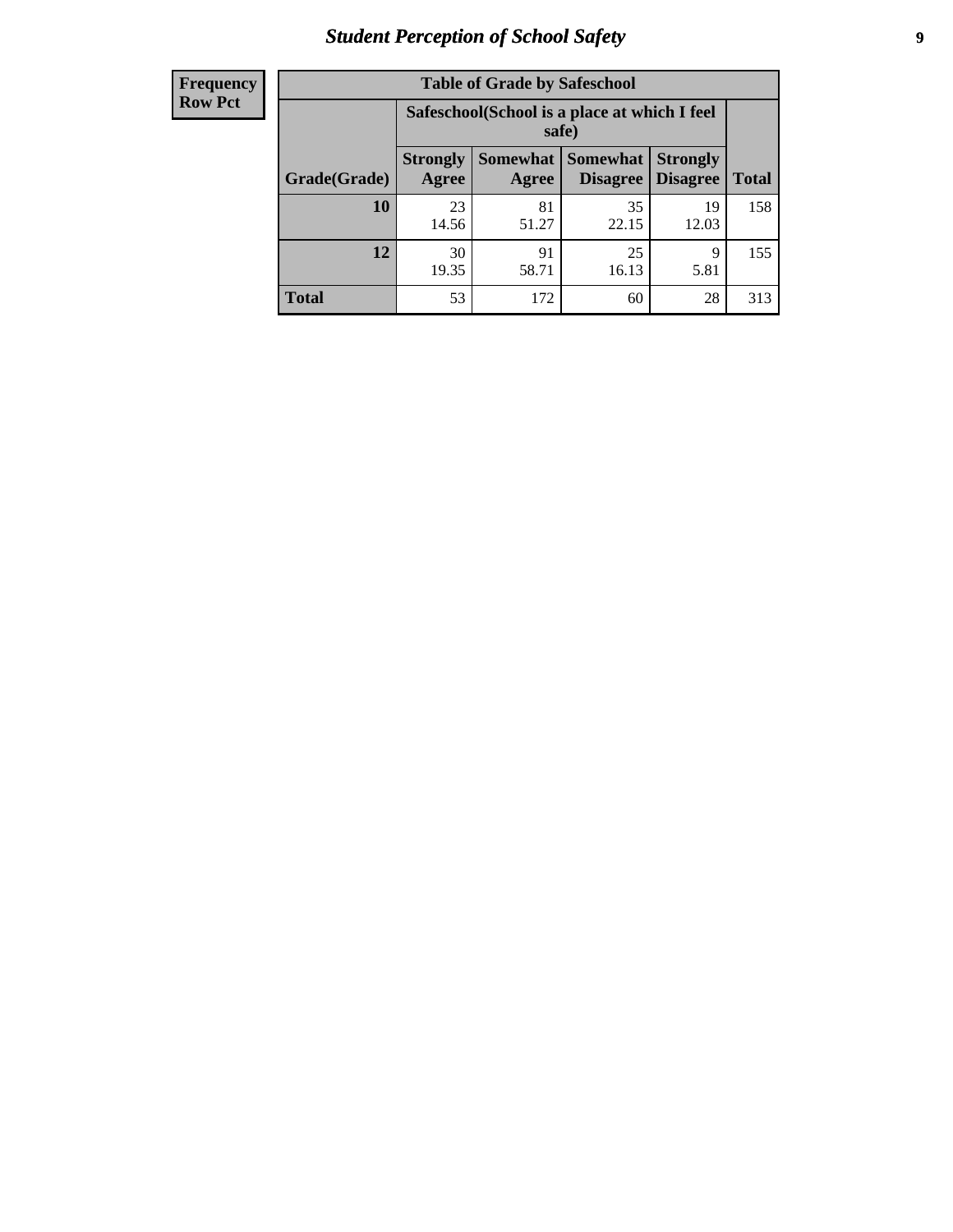#### *Students Who Have Been Bullied* **10**

| <b>Frequency</b> | <b>Table of Grade by Bullied</b> |              |                        |                      |                                                                               |                       |                |              |
|------------------|----------------------------------|--------------|------------------------|----------------------|-------------------------------------------------------------------------------|-----------------------|----------------|--------------|
| <b>Row Pct</b>   |                                  |              |                        |                      | <b>Bullied</b> (I have been bullied by other<br>students in the past 30 days) |                       |                |              |
|                  |                                  | $\mathbf{0}$ | 1 or<br>2              | 3 <sub>to</sub><br>5 | 10<br>to  <br>19                                                              | <b>20</b><br>to<br>29 | All<br>30      |              |
|                  | <b>Grade(Grade)</b>              | <b>Days</b>  | days                   | days                 | days                                                                          | days                  | days           | <b>Total</b> |
|                  | 10                               | 146<br>92.41 | 3<br>1.90              | 4<br>2.53            | 0.63                                                                          | 2<br>1.27             | 2<br>1.27      | 158          |
|                  | 12                               | 147<br>94.84 | $\overline{2}$<br>1.29 | 0.65                 | $\mathfrak{D}$<br>1.29                                                        | 0.65                  | 2<br>1.29      | 155          |
|                  | <b>Total</b>                     | 293          | 5                      | 5                    | 3                                                                             | 3                     | $\overline{4}$ | 313          |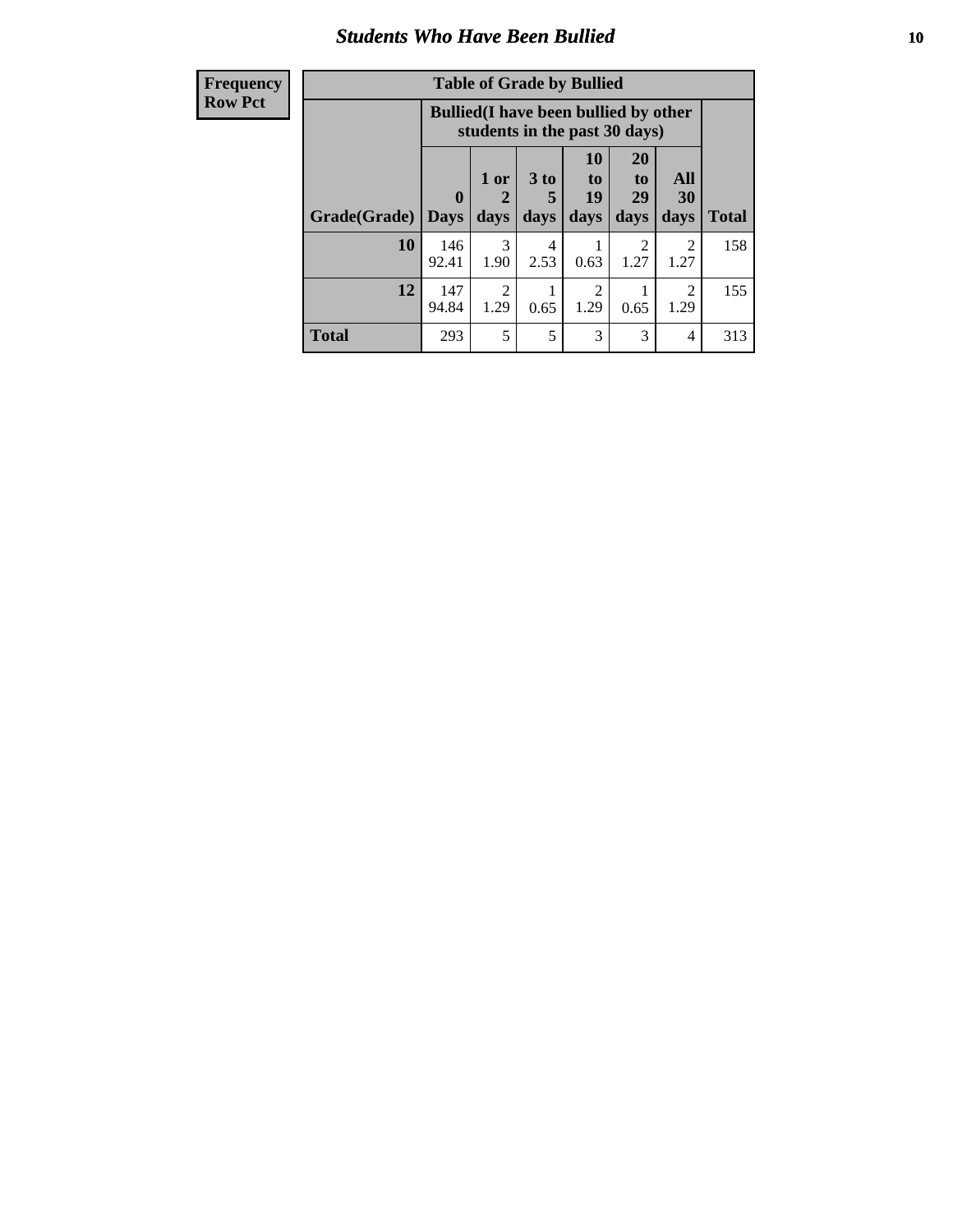#### *School Climate* **11**

| Frequency      | <b>Table of SchoolClimate1 by Grade</b> |                    |             |              |  |
|----------------|-----------------------------------------|--------------------|-------------|--------------|--|
| <b>Col Pct</b> | SchoolClimate1(I<br>like school)        | Grade(Grade)<br>10 | 12          | <b>Total</b> |  |
|                | <b>Strongly Agree</b>                   | 43<br>27.22        | 51<br>32.90 | 94           |  |
|                | <b>Somewhat Agree</b>                   | 99<br>62.66        | 93<br>60.00 | 192          |  |
|                | <b>Somewhat Disagree</b>                | 12<br>7.59         | 4.52        | 19           |  |
|                | <b>Strongly Disagree</b>                | 4<br>2.53          | 4<br>2.58   | 8            |  |
|                | <b>Total</b>                            | 158                | 155         | 313          |  |

| <b>Frequency</b> |  |
|------------------|--|
| <b>Col Pct</b>   |  |

| <b>Table of SchoolClimate2 by Grade</b>           |                       |             |              |  |  |
|---------------------------------------------------|-----------------------|-------------|--------------|--|--|
| SchoolClimate2(I<br>feel successful at<br>school) | Grade(Grade)<br>10    | 12          | <b>Total</b> |  |  |
| <b>Strongly Agree</b>                             | 60<br>37.97           | 87<br>56.13 | 147          |  |  |
| <b>Somewhat Agree</b>                             | 85<br>53.80           | 64<br>41.29 | 149          |  |  |
| <b>Somewhat Disagree</b>                          | 11<br>6.96            | 0.65        | 12           |  |  |
| <b>Strongly Disagree</b>                          | $\mathcal{L}$<br>1.27 | 3<br>1.94   | 5            |  |  |
| <b>Total</b>                                      | 158                   | 155         | 313          |  |  |

|                | <b>Table of SchoolClimate3 by Grade</b>                      |              |             |              |
|----------------|--------------------------------------------------------------|--------------|-------------|--------------|
| Frequency      |                                                              |              |             |              |
| <b>Col Pct</b> | <b>SchoolClimate3(My</b><br>school has high<br>standards for | Grade(Grade) |             |              |
|                | achievement)                                                 | 10           | 12          | <b>Total</b> |
|                | <b>Strongly Agree</b>                                        | 37<br>23.42  | 54<br>34.84 | 91           |
|                | <b>Somewhat Agree</b>                                        | 87<br>55.06  | 78<br>50.32 | 165          |
|                | <b>Somewhat Disagree</b>                                     | 28<br>17.72  | 18<br>11.61 | 46           |
|                | <b>Strongly Disagree</b>                                     | 6<br>3.80    | 5<br>3.23   | 11           |
|                | Total                                                        | 158          | 155         | 313          |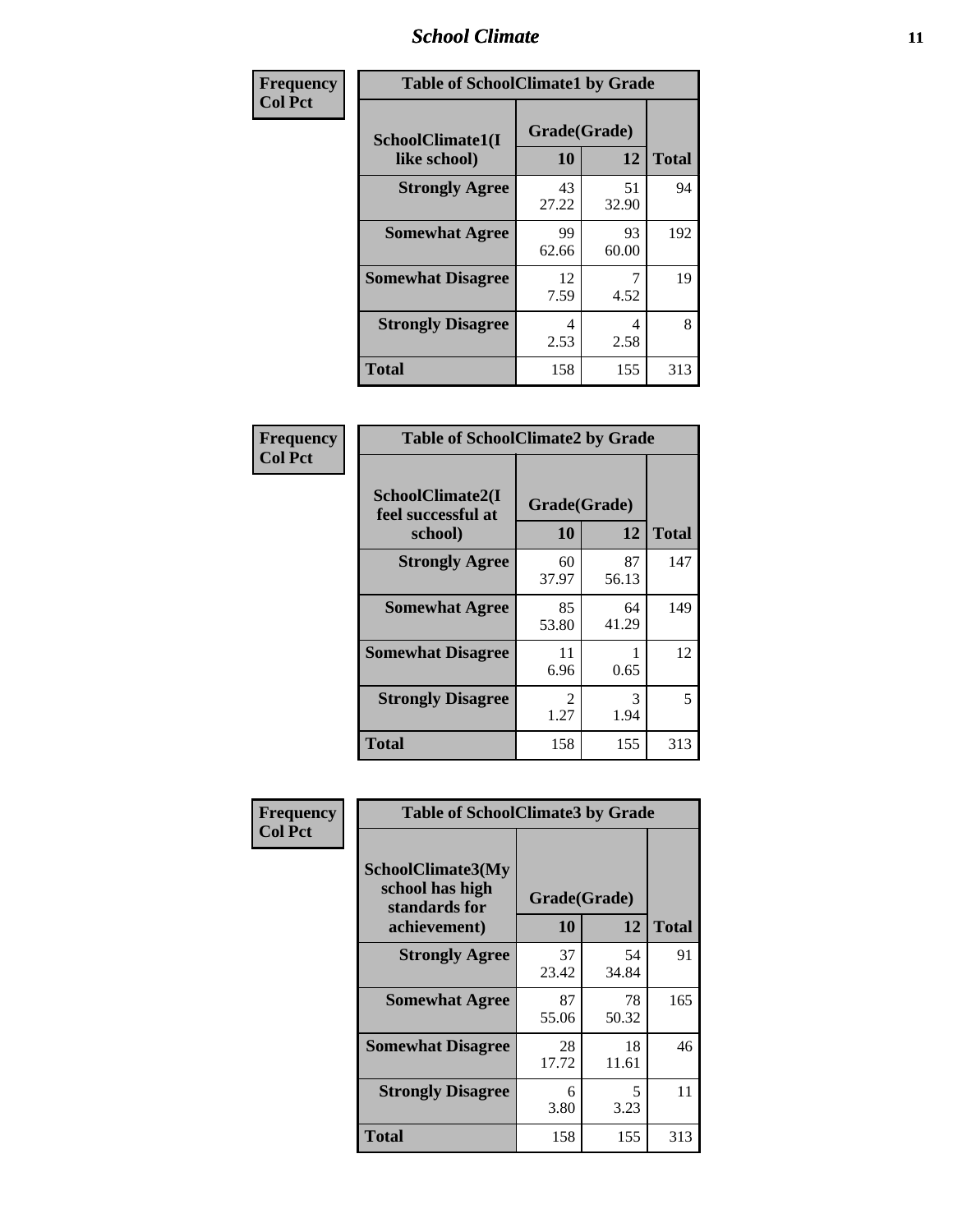#### *School Climate* **12**

| Frequency      | <b>Table of SchoolClimate4 by Grade</b>                       |                    |             |              |
|----------------|---------------------------------------------------------------|--------------------|-------------|--------------|
| <b>Col Pct</b> | SchoolClimate4(My<br>school sets clear<br>rules for behavior) | Grade(Grade)<br>10 | 12          | <b>Total</b> |
|                | <b>Strongly Agree</b>                                         | 58<br>36.71        | 92<br>59.35 | 150          |
|                | <b>Somewhat Agree</b>                                         | 67<br>42.41        | 48<br>30.97 | 115          |
|                | <b>Somewhat Disagree</b>                                      | 25<br>15.82        | 12<br>7.74  | 37           |
|                | <b>Strongly Disagree</b>                                      | 8<br>5.06          | 3<br>1.94   | 11           |
|                | <b>Total</b>                                                  | 158                | 155         | 313          |

| <b>Table of SchoolClimate5 by Grade</b>                   |                    |              |     |  |  |
|-----------------------------------------------------------|--------------------|--------------|-----|--|--|
| SchoolClimate5(I<br>know what to do in<br>an emergency at | Grade(Grade)<br>10 | <b>Total</b> |     |  |  |
| school)                                                   |                    | 12           |     |  |  |
| <b>Strongly Agree</b>                                     | 75<br>47.47        | 96<br>61.94  | 171 |  |  |
| <b>Somewhat Agree</b>                                     | 55<br>34.81        | 45<br>29.03  | 100 |  |  |
| <b>Somewhat Disagree</b>                                  | 21<br>13.29        | 9<br>5.81    | 30  |  |  |
| <b>Strongly Disagree</b>                                  | 4.43               | 5<br>3.23    | 12  |  |  |
| <b>Total</b>                                              | 158                | 155          | 313 |  |  |

| Frequency      | <b>Table of SchoolClimate6 by Grade</b>                  |                    |             |              |
|----------------|----------------------------------------------------------|--------------------|-------------|--------------|
| <b>Col Pct</b> | <b>SchoolClimate6(Teachers</b><br>treat me with respect) | Grade(Grade)<br>10 | 12          | <b>Total</b> |
|                | <b>Strongly Agree</b>                                    | 45<br>28.48        | 78<br>50.32 | 123          |
|                | <b>Somewhat Agree</b>                                    | 67<br>42.41        | 55<br>35.48 | 122          |
|                | <b>Somewhat Disagree</b>                                 | 33<br>20.89        | 17<br>10.97 | 50           |
|                | <b>Strongly Disagree</b>                                 | 13<br>8.23         | 3.23        | 18           |
|                | <b>Total</b>                                             | 158                | 155         | 313          |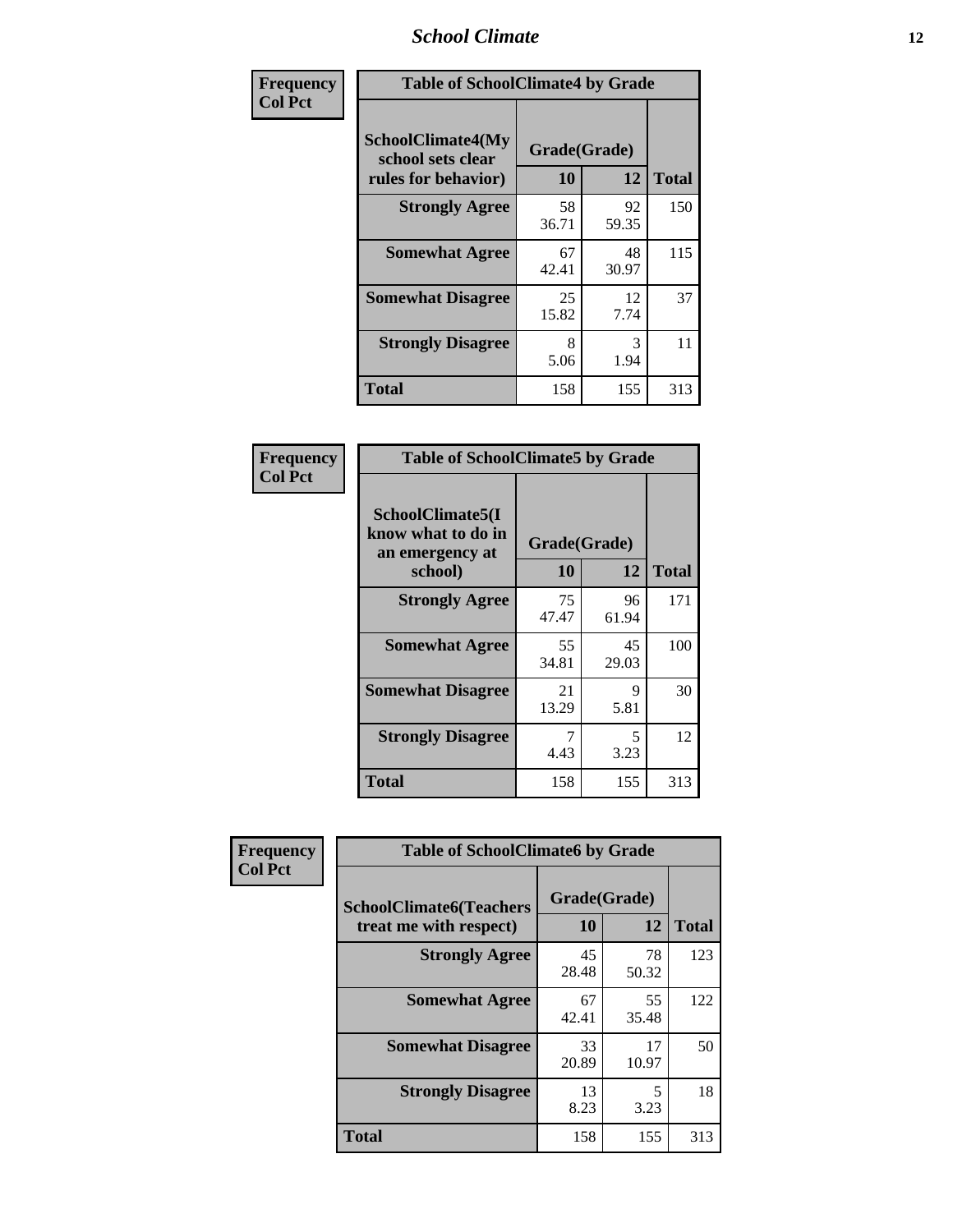#### *School Climate* **13**

| Frequency      | <b>Table of SchoolClimate7 by Grade</b>                                       |                           |             |              |
|----------------|-------------------------------------------------------------------------------|---------------------------|-------------|--------------|
| <b>Col Pct</b> | <b>SchoolClimate7(Behaviors</b><br>in my class allow the<br>teacher to teach) | Grade(Grade)<br><b>10</b> | 12          | <b>Total</b> |
|                | <b>Strongly Agree</b>                                                         | 27<br>17.09               | 35<br>22.58 | 62           |
|                | <b>Somewhat Agree</b>                                                         | 75<br>47.47               | 77<br>49.68 | 152          |
|                | <b>Somewhat Disagree</b>                                                      | 39<br>24.68               | 33<br>21.29 | 72           |
|                | <b>Strongly Disagree</b>                                                      | 17<br>10.76               | 10<br>6.45  | 27           |
|                | <b>Total</b>                                                                  | 158                       | 155         | 313          |

| Frequency      | <b>Table of SchoolClimate8 by Grade</b>                                              |                    |             |              |
|----------------|--------------------------------------------------------------------------------------|--------------------|-------------|--------------|
| <b>Col Pct</b> | <b>SchoolClimate8(Students</b><br>are frequently<br>recognized for good<br>behavior) | Grade(Grade)<br>10 | 12          | <b>Total</b> |
|                | <b>Strongly Agree</b>                                                                | 29<br>18.35        | 39<br>25.16 | 68           |
|                | <b>Somewhat Agree</b>                                                                | 69<br>43.67        | 72<br>46.45 | 141          |
|                | <b>Somewhat Disagree</b>                                                             | 42<br>26.58        | 33<br>21.29 | 75           |
|                | <b>Strongly Disagree</b>                                                             | 18<br>11.39        | 11<br>7.10  | 29           |
|                | <b>Total</b>                                                                         | 158                | 155         | 313          |

| Frequency      | <b>Table of SchoolClimate9 by Grade</b>                                           |                    |                        |              |
|----------------|-----------------------------------------------------------------------------------|--------------------|------------------------|--------------|
| <b>Col Pct</b> | SchoolClimate9(School<br>counselor would be<br>helpful if I needed<br>assistance) | Grade(Grade)<br>10 | 12                     | <b>Total</b> |
|                | <b>Strongly Agree</b>                                                             | 69<br>43.67        | 102<br>65.81           | 171          |
|                | <b>Somewhat Agree</b>                                                             | 64<br>40.51        | 40<br>25.81            | 104          |
|                | <b>Somewhat Disagree</b>                                                          | 12<br>7.59         | 11<br>7.10             | 23           |
|                | <b>Strongly Disagree</b>                                                          | 13<br>8.23         | $\mathfrak{D}$<br>1.29 | 15           |
|                | Total                                                                             | 158                | 155                    | 313          |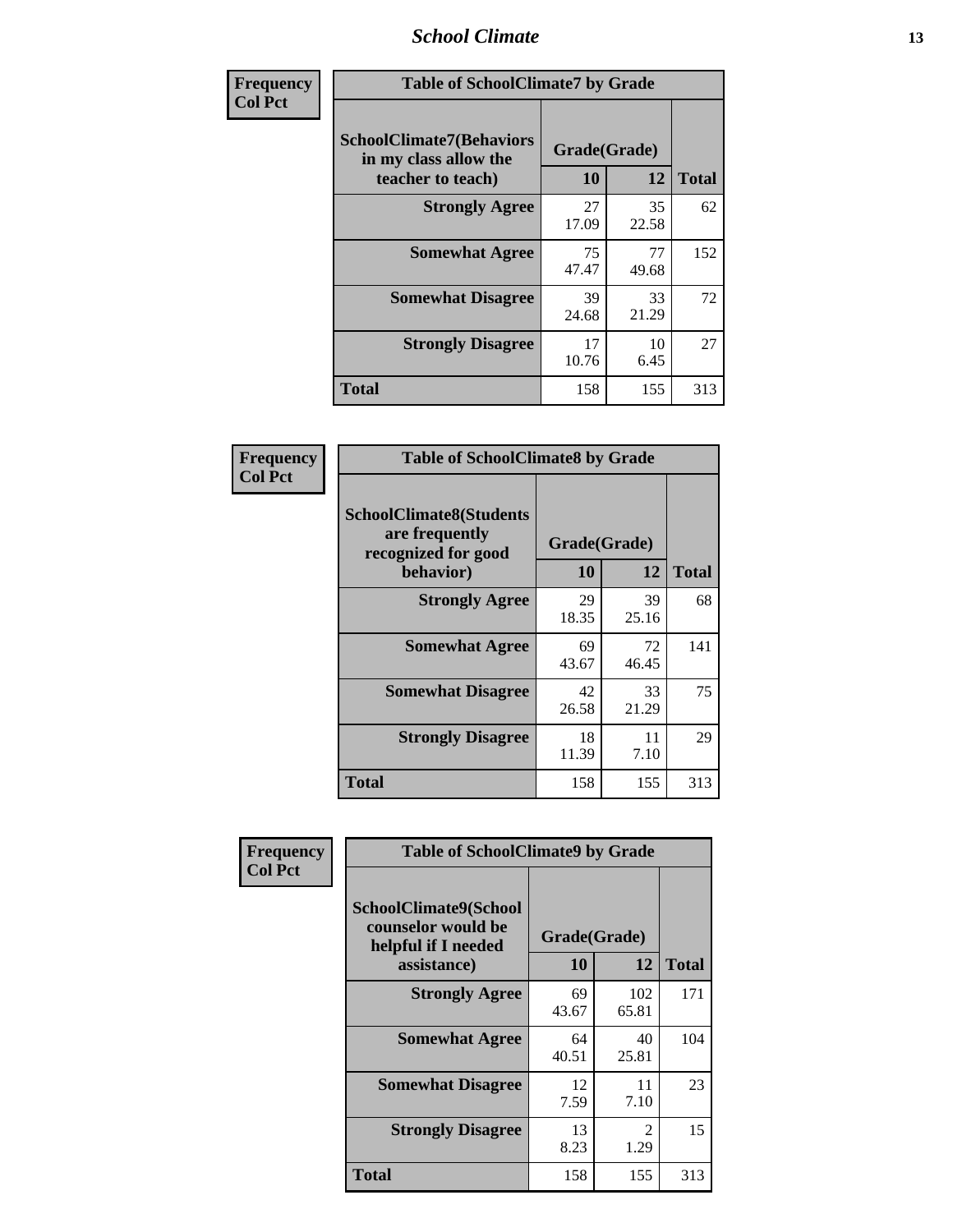#### *Reasons for Dropping Out* **14**

| <b>Frequency</b> | <b>Table of Dropoutreason by Grade</b>                                   |                    |              |              |
|------------------|--------------------------------------------------------------------------|--------------------|--------------|--------------|
| <b>Col Pct</b>   | Dropoutreason(If<br>I dropped out the<br>reason would<br>most likely be) | Grade(Grade)<br>10 | 12           | <b>Total</b> |
|                  | <b>Won't Drop out</b>                                                    | 75<br>47.47        | 103<br>66.45 | 178          |
|                  | <b>Bored</b>                                                             | 18<br>11.39        | 8<br>5.16    | 26           |
|                  | <b>Family Reasons</b>                                                    | 18<br>11.39        | 16<br>10.32  | 34           |
|                  | <b>Being Bullied</b>                                                     | 4<br>2.53          | 0.65         | 5            |
|                  | <b>Other</b>                                                             | 43<br>27.22        | 27<br>17.42  | 70           |
|                  | <b>Total</b>                                                             | 158                | 155          | 313          |

| Frequency<br><b>Col Pct</b> | <b>Table of Dropout by Grade</b>                                       |                    |              |              |  |
|-----------------------------|------------------------------------------------------------------------|--------------------|--------------|--------------|--|
|                             | Dropout(I<br>have<br>thought<br>about<br>dropping<br>out of<br>school) | Grade(Grade)<br>10 | 12           | <b>Total</b> |  |
|                             |                                                                        |                    |              |              |  |
|                             | Yes                                                                    | 52<br>32.91        | 48<br>30.97  | 100          |  |
|                             | N <sub>0</sub>                                                         | 106<br>67.09       | 107<br>69.03 | 213          |  |
|                             | <b>Total</b>                                                           | 158                | 155          | 313          |  |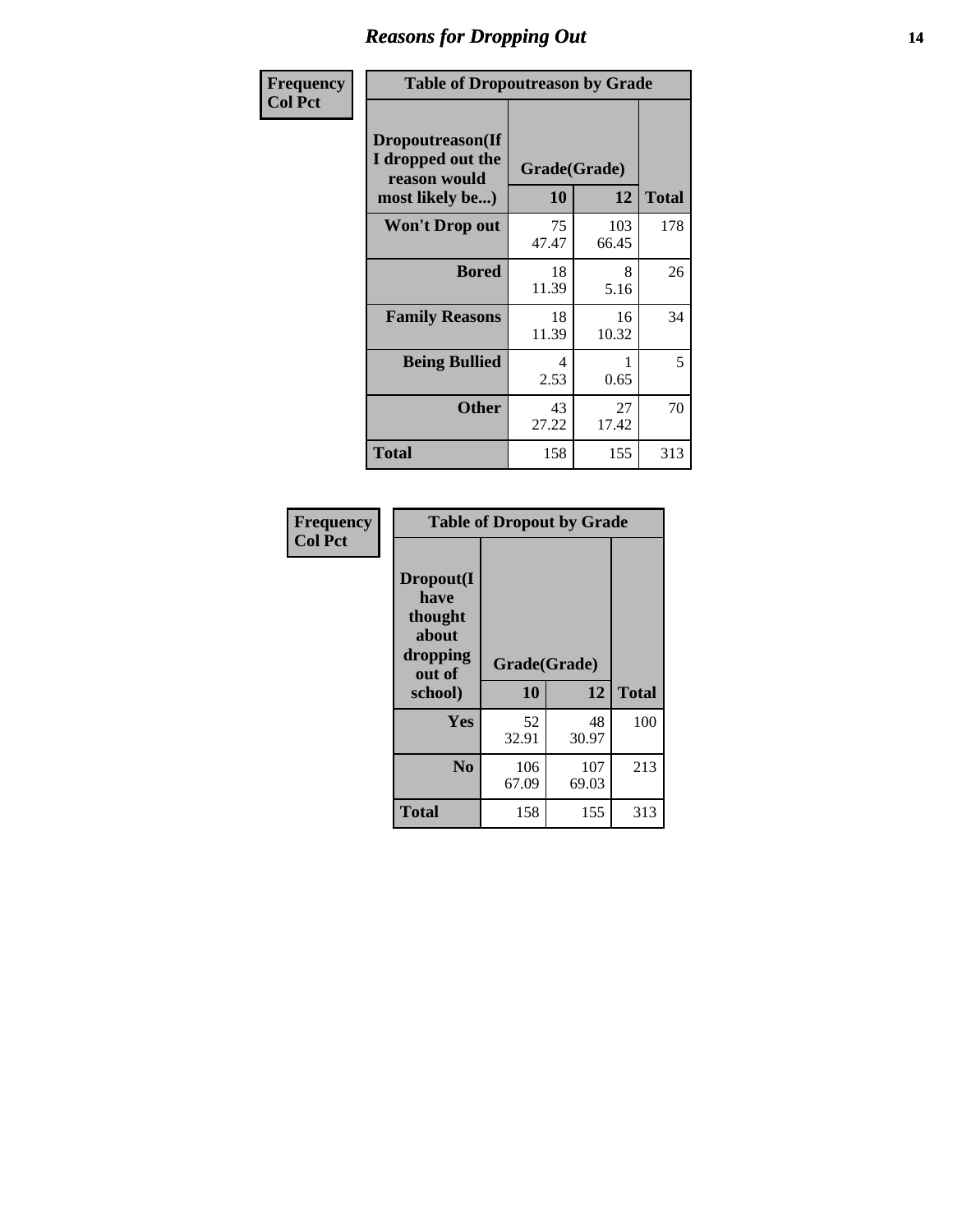*School Safety* **15**

| Frequency      | <b>Table of Gangself by Grade</b>                                                                 |                    |              |              |
|----------------|---------------------------------------------------------------------------------------------------|--------------------|--------------|--------------|
| <b>Col Pct</b> | Gangself(I<br>have<br>participated<br>in illegal<br>gang<br>activities in<br>the past 30<br>days) | Grade(Grade)<br>10 | 12           | <b>Total</b> |
|                | Yes                                                                                               | 17                 | 5            | 22           |
|                |                                                                                                   | 10.76              | 3.23         |              |
|                | N <sub>o</sub>                                                                                    | 141<br>89.24       | 150<br>96.77 | 291          |
|                | <b>Total</b>                                                                                      | 158                | 155          | 313          |

| Frequency<br><b>Col Pct</b> | <b>Table of Gangpeers by Grade</b>                                                                                             |                    |              |              |  |
|-----------------------------|--------------------------------------------------------------------------------------------------------------------------------|--------------------|--------------|--------------|--|
|                             | <b>Gangpeers</b> (I<br>have friends<br>who have<br>participated<br>in illegal<br>gang<br>activities in<br>the past 30<br>days) | Grade(Grade)<br>10 | 12           | <b>Total</b> |  |
|                             | <b>Yes</b>                                                                                                                     | 59<br>37.34        | 37<br>23.87  | 96           |  |
|                             | N <sub>0</sub>                                                                                                                 | 99<br>62.66        | 118<br>76.13 | 217          |  |
|                             | <b>Total</b>                                                                                                                   | 158                | 155          | 313          |  |

| Frequency      | <b>Table of Pickedon by Grade</b>                                                       |                    |                 |    |
|----------------|-----------------------------------------------------------------------------------------|--------------------|-----------------|----|
| <b>Col Pct</b> | <b>Pickedon(I have</b><br>been picked on or<br>teased at school in<br>the past 30 days) | Grade(Grade)<br>10 | <b>Total</b>    |    |
|                | <b>Strongly Agree</b>                                                                   | 10<br>6.33         | 12<br>8<br>5.16 | 18 |
|                | <b>Somewhat Agree</b>                                                                   | 13<br>8.23         | 13<br>8.39      | 26 |
|                | <b>Somewhat Disagree</b>                                                                | 17<br>10.76        | 14<br>9.03      | 31 |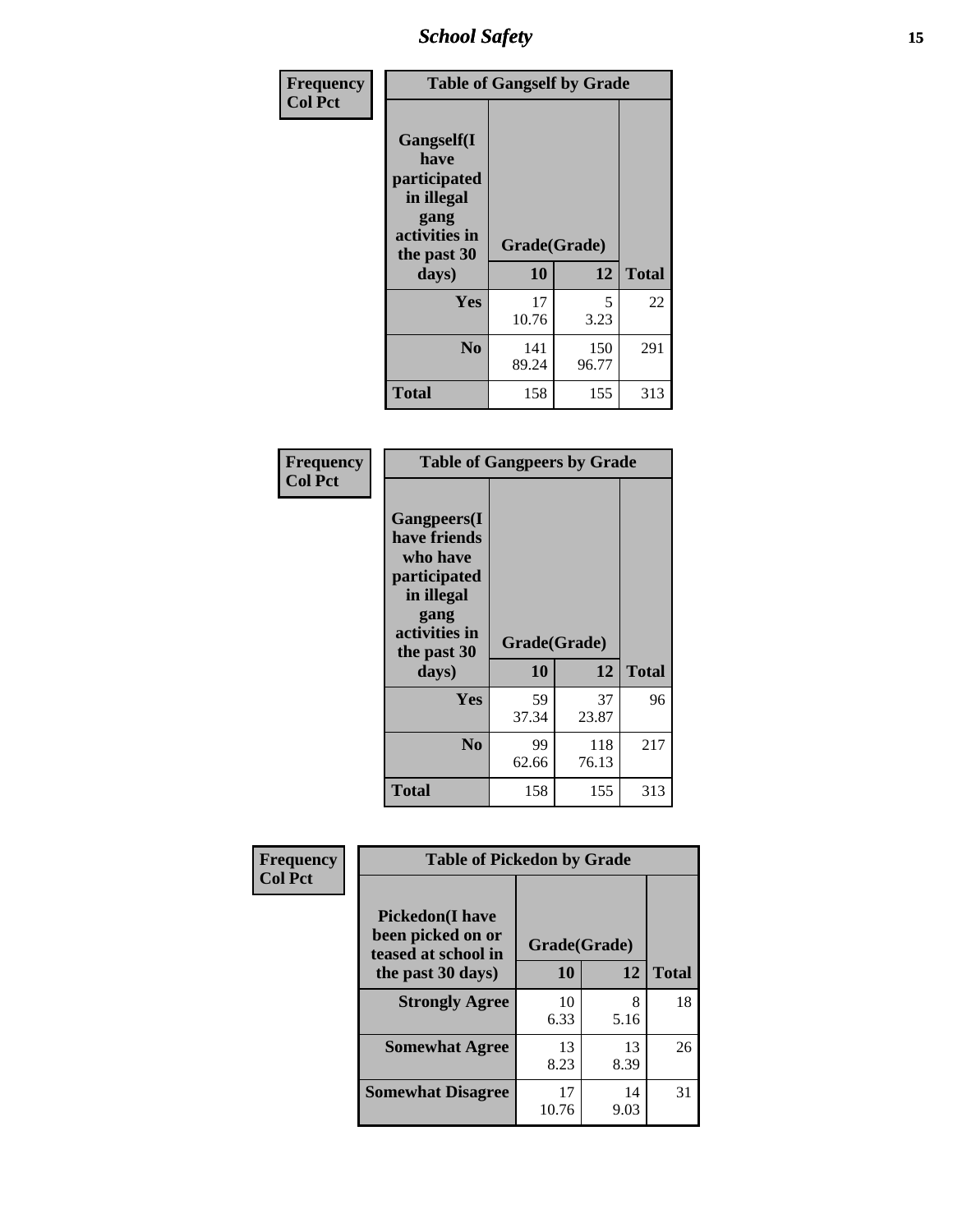## *School Safety* **16**

| <b>Frequency</b> |                                                                                         | <b>Table of Pickedon by Grade</b> |              |              |  |  |  |  |  |
|------------------|-----------------------------------------------------------------------------------------|-----------------------------------|--------------|--------------|--|--|--|--|--|
| <b>Col Pct</b>   | <b>Pickedon(I have</b><br>been picked on or<br>teased at school in<br>the past 30 days) | Grade(Grade)<br>10                | 12           | <b>Total</b> |  |  |  |  |  |
|                  | <b>Strongly Disagree</b>                                                                | 118<br>74.68                      | 120<br>77.42 | 238          |  |  |  |  |  |
|                  | Total                                                                                   | 158                               | 155          | 313          |  |  |  |  |  |

| Frequency      | <b>Table of Safeschool by Grade</b>                      |                    |             |              |  |  |  |  |  |
|----------------|----------------------------------------------------------|--------------------|-------------|--------------|--|--|--|--|--|
| <b>Col Pct</b> | Safeschool(School<br>is a place at which I<br>feel safe) | Grade(Grade)<br>10 | 12          | <b>Total</b> |  |  |  |  |  |
|                | <b>Strongly Agree</b>                                    | 23<br>14.56        | 30<br>19.35 | 53           |  |  |  |  |  |
|                | <b>Somewhat Agree</b>                                    | 81<br>51.27        | 91<br>58.71 | 172          |  |  |  |  |  |
|                | <b>Somewhat Disagree</b>                                 | 35<br>22.15        | 25<br>16.13 | 60           |  |  |  |  |  |
|                | <b>Strongly Disagree</b>                                 | 19<br>12.03        | 9<br>5.81   | 28           |  |  |  |  |  |
|                | <b>Total</b>                                             | 158                | 155         | 313          |  |  |  |  |  |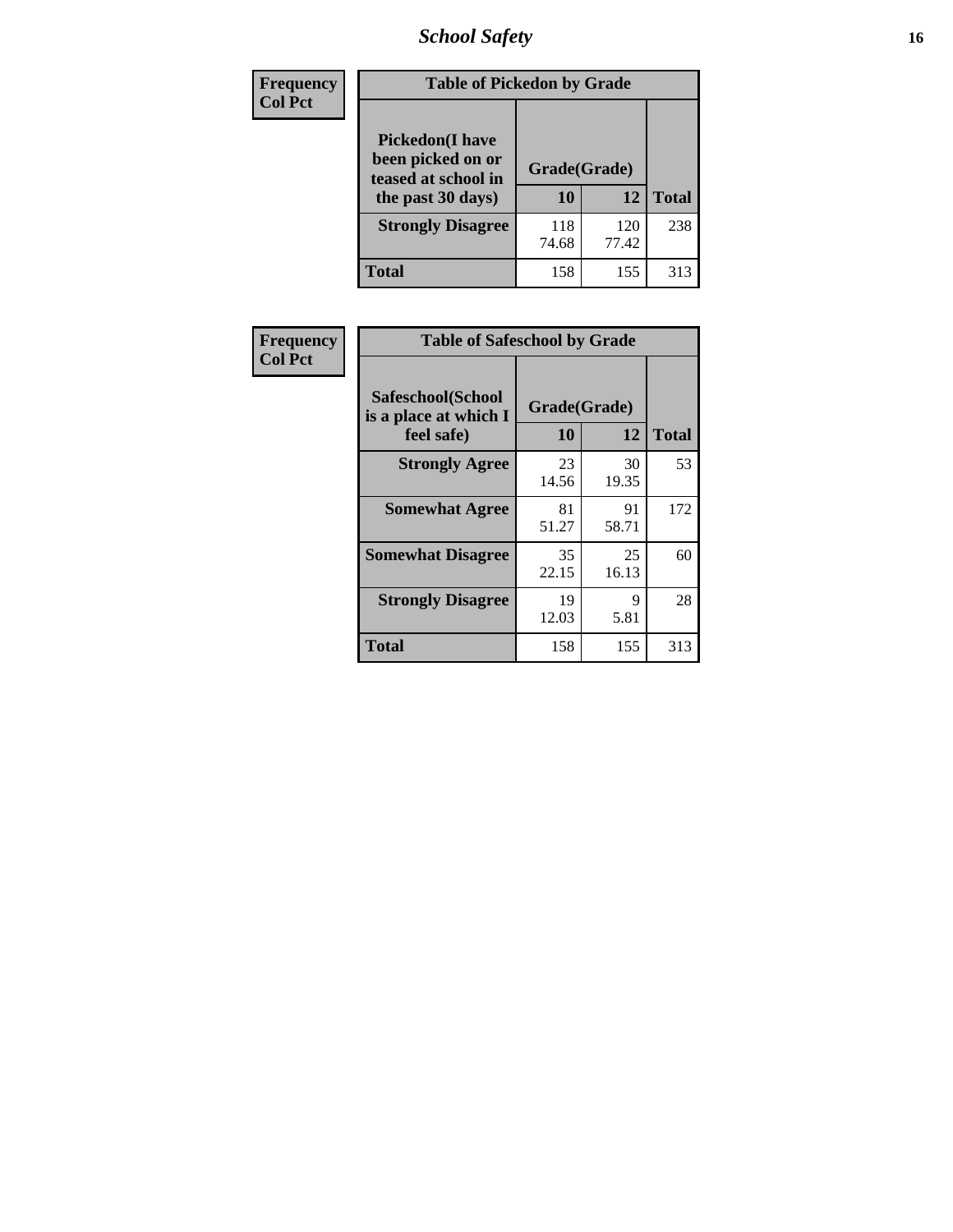*School Safety* **17**

| <b>Frequency</b> |              |                            | <b>Table of Grade by Bullied</b>                                              |                              |                                                                     |                               |                        |              |  |
|------------------|--------------|----------------------------|-------------------------------------------------------------------------------|------------------------------|---------------------------------------------------------------------|-------------------------------|------------------------|--------------|--|
| <b>Row Pct</b>   |              |                            | <b>Bullied</b> (I have been bullied by other<br>students in the past 30 days) |                              |                                                                     |                               |                        |              |  |
|                  | Grade(Grade) | $\mathbf 0$<br><b>Days</b> | 1 or<br>2<br>days                                                             | 3 <sub>to</sub><br>5<br>days | 10<br>$\mathbf{t}$ <sup><math>\mathbf{0}</math></sup><br>19<br>days | <b>20</b><br>to<br>29<br>days | All<br>30<br>days      | <b>Total</b> |  |
|                  |              |                            |                                                                               |                              |                                                                     |                               |                        |              |  |
|                  | 10           | 146<br>92.41               | 3<br>1.90                                                                     | 4<br>2.53                    | 0.63                                                                | $\mathfrak{D}$<br>1.27        | $\overline{2}$<br>1.27 | 158          |  |
|                  | 12           | 147<br>94.84               | $\mathfrak{D}$<br>1.29                                                        | 0.65                         | $\mathfrak{D}$<br>1.29                                              | 0.65                          | $\overline{2}$<br>1.29 | 155          |  |
|                  | <b>Total</b> | 293                        | 5                                                                             | 5                            | 3                                                                   | 3                             | 4                      | 313          |  |

| Frequency      |                     |                                                                         |                        |                         |                              | <b>Table of Grade by Bulliedothers</b> |                               |                   |              |
|----------------|---------------------|-------------------------------------------------------------------------|------------------------|-------------------------|------------------------------|----------------------------------------|-------------------------------|-------------------|--------------|
| <b>Row Pct</b> |                     | <b>Bulliedothers</b> (I bullied others in the past<br>$30 \text{ days}$ |                        |                         |                              |                                        |                               |                   |              |
|                | Grade(Grade)   Days | $\bf{0}$                                                                | 1 or<br>days           | 3 <sub>to</sub><br>days | 6 <sub>to</sub><br>9<br>days | <b>10</b><br>to<br>19<br>days          | <b>20</b><br>to<br>29<br>days | All<br>30<br>days | <b>Total</b> |
|                | 10                  | 143<br>90.51                                                            | 8<br>5.06              | 0.63                    | 0.63                         | 0.63                                   | 3<br>1.90                     | 0.63              | 158          |
|                | 12                  | 148<br>95.48                                                            | $\mathfrak{D}$<br>1.29 | 0.65                    | $\Omega$<br>0.00             | 2<br>1.29                              | 0.65                          | 0.65              | 155          |
|                | <b>Total</b>        | 291                                                                     | 10                     | $\overline{2}$          | 1                            | 3                                      | 4                             | 2                 | 313          |

| Frequency      | <b>Table of Grade by Weaponschool</b> |                                                                                 |                   |                  |              |
|----------------|---------------------------------------|---------------------------------------------------------------------------------|-------------------|------------------|--------------|
| <b>Row Pct</b> |                                       | <b>Weaponschool</b> (I<br>brought a weapon<br>to school in the past<br>30 days) |                   |                  |              |
|                | Grade(Grade)                          | $\bf{0}$<br><b>Days</b>                                                         | 1 or<br>2<br>days | $3$ to 5<br>days | <b>Total</b> |
|                | 10                                    | 157<br>99.37                                                                    | 0<br>0.00         | 0.63             | 158          |
|                | 12                                    | 152<br>98.06                                                                    | 2<br>1.29         | 0.65             | 155          |
|                | <b>Total</b>                          | 309                                                                             | $\overline{2}$    | 2                | 313          |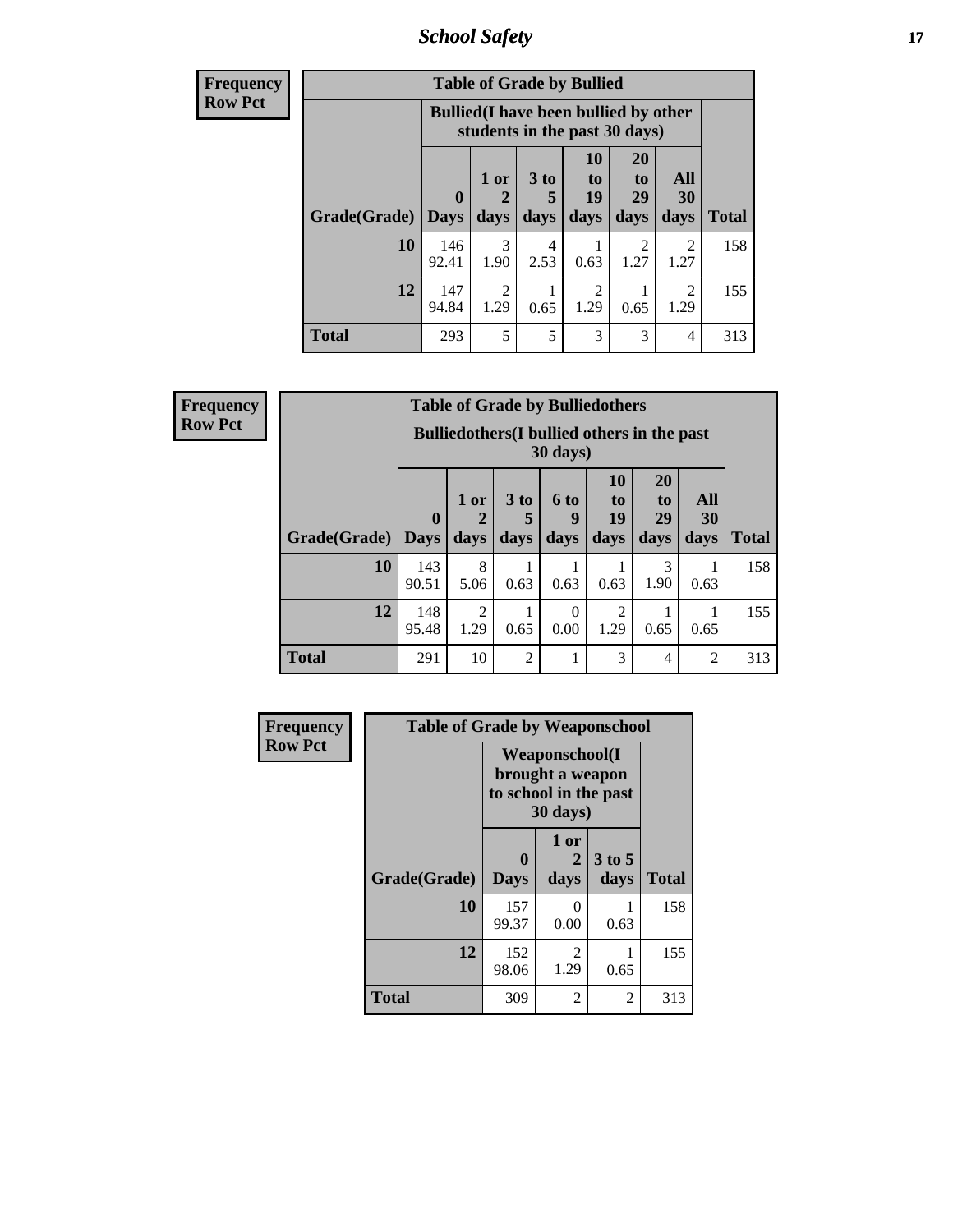*School Safety* **18**

| <b>Frequency</b> |              | <b>Table of Grade by Absentunsafe</b>                                |                   |              |                           |                        |              |  |  |
|------------------|--------------|----------------------------------------------------------------------|-------------------|--------------|---------------------------|------------------------|--------------|--|--|
| <b>Row Pct</b>   |              | <b>Absentunsafe(I have missed</b><br>school because I felt unsafe in |                   |              |                           |                        |              |  |  |
|                  | Grade(Grade) | 0<br><b>Days</b>                                                     | 1 or<br>2<br>days | 3 to<br>days | <b>6 to</b><br>9<br>days  | 10<br>to<br>19<br>days | <b>Total</b> |  |  |
|                  | 10           | 154<br>97.47                                                         | 2<br>1.27         | 0<br>0.00    | 0.63                      | 0.63                   | 158          |  |  |
|                  | 12           | 151<br>97.42                                                         | 2<br>1.29         | 0.65         | $\mathbf{\Omega}$<br>0.00 | 0.65                   | 155          |  |  |
|                  | <b>Total</b> | 305                                                                  | $\overline{4}$    |              | 1                         | 2                      | 313          |  |  |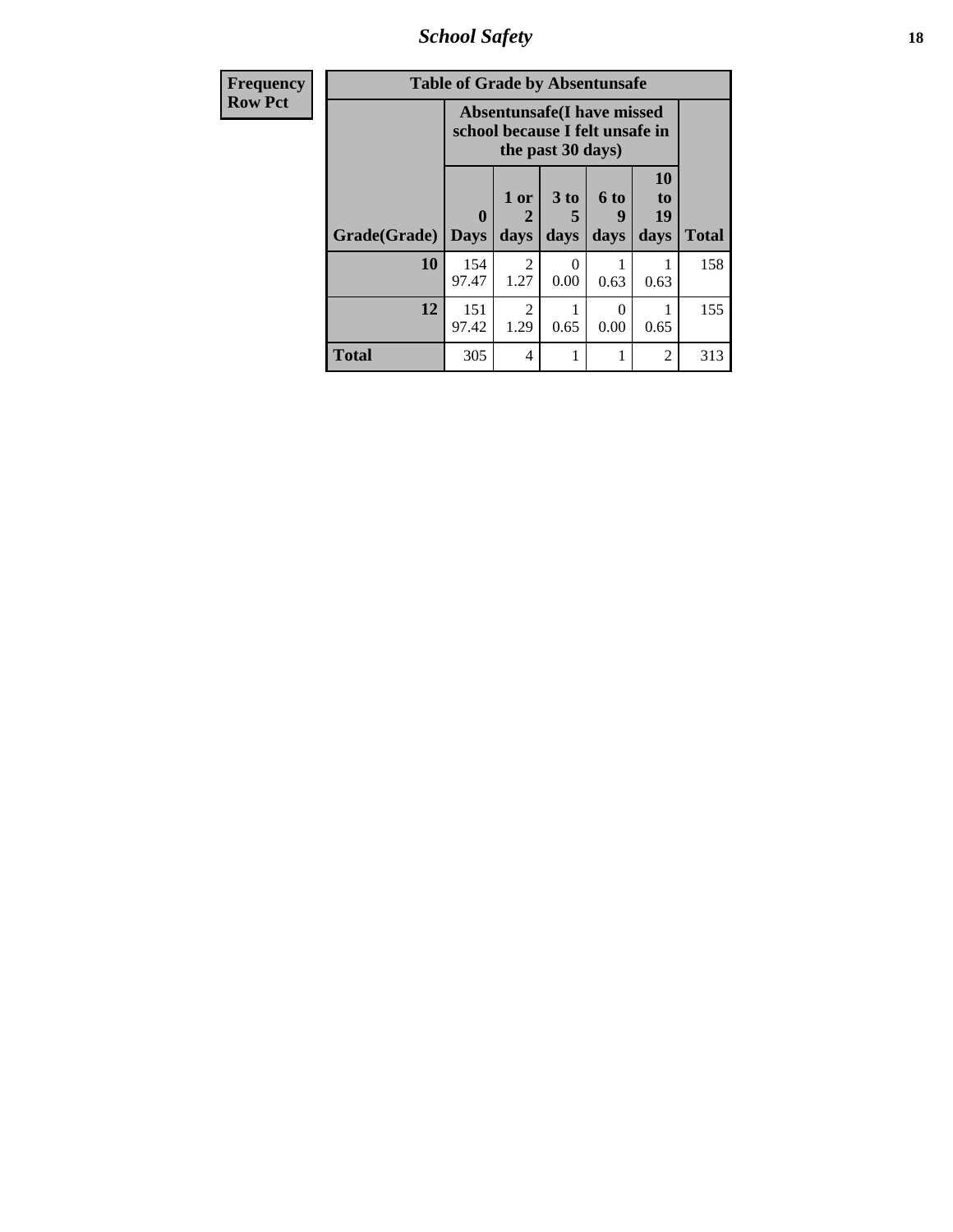### *Drug Use During Last 30 Days* **19**

#### **Frequency Row Pct**

| <b>Table of Grade by Alcohol</b> |                                 |                                    |                 |                  |                 |               |              |              |  |  |  |
|----------------------------------|---------------------------------|------------------------------------|-----------------|------------------|-----------------|---------------|--------------|--------------|--|--|--|
|                                  |                                 | Alcohol(Alcohol use, past 30 days) |                 |                  |                 |               |              |              |  |  |  |
| Grade(Grade)                     | <b>Did</b><br>not<br><b>use</b> | $1-2$<br>days                      | $3 - 5$<br>days | $6-9$<br>days    | $10-19$<br>days | 20-29<br>days | Every<br>day | <b>Total</b> |  |  |  |
| 10                               | 137<br>86.71                    | $\overline{4}$<br>2.53             | 3<br>1.90       | 4<br>2.53        | 5<br>3.16       | 0.63          | 4<br>2.53    | 158          |  |  |  |
| 12                               | 131<br>84.52                    | 6<br>3.87                          | 6<br>3.87       | $\theta$<br>0.00 | 3<br>1.94       | 4<br>2.58     | 5<br>3.23    | 155          |  |  |  |
| <b>Total</b>                     | 268                             | 10                                 | 9               | 4                | 8               | 5             | 9            | 313          |  |  |  |

| Frequency      |              |                                 |               |                        | <b>Table of Grade by Cigarettes</b>               |                   |                        |              |
|----------------|--------------|---------------------------------|---------------|------------------------|---------------------------------------------------|-------------------|------------------------|--------------|
| <b>Row Pct</b> |              |                                 |               |                        | Cigarettes (Smoking tobacco use,<br>past 30 days) |                   |                        |              |
|                | Grade(Grade) | <b>Did</b><br>not<br><b>use</b> | $1-2$<br>days | $3 - 5$<br>days        | $10-19$<br>days                                   | $20 - 29$<br>days | Every<br>day           | <b>Total</b> |
|                | 10           | 145<br>91.77                    | 6<br>3.80     | $\mathfrak{D}$<br>1.27 | 3<br>1.90                                         | $\Omega$<br>0.00  | $\overline{2}$<br>1.27 | 158          |
|                | 12           | 139<br>89.68                    | 7<br>4.52     | $\mathfrak{D}$<br>1.29 | 3<br>1.94                                         | 3<br>1.94         | 0.65                   | 155          |
|                | <b>Total</b> | 284                             | 13            | 4                      | 6                                                 | 3                 | 3                      | 313          |

| Frequency      |              | <b>Table of Grade by Smokeless</b> |                                                           |                   |              |  |  |
|----------------|--------------|------------------------------------|-----------------------------------------------------------|-------------------|--------------|--|--|
| <b>Row Pct</b> |              |                                    | <b>Smokeless(Chewing</b><br>tobacco use,<br>past 30 days) |                   |              |  |  |
|                | Grade(Grade) | <b>Did</b><br>not<br><b>use</b>    | $1 - 2$<br>days                                           | $20 - 29$<br>days | <b>Total</b> |  |  |
|                | 10           | 158<br>100.00                      | 0<br>0.00                                                 | 0<br>0.00         | 158          |  |  |
|                | 12           | 152<br>98.06                       | $\mathfrak{D}$<br>1.29                                    | 0.65              | 155          |  |  |
|                | <b>Total</b> | 310                                | 2                                                         |                   | 313          |  |  |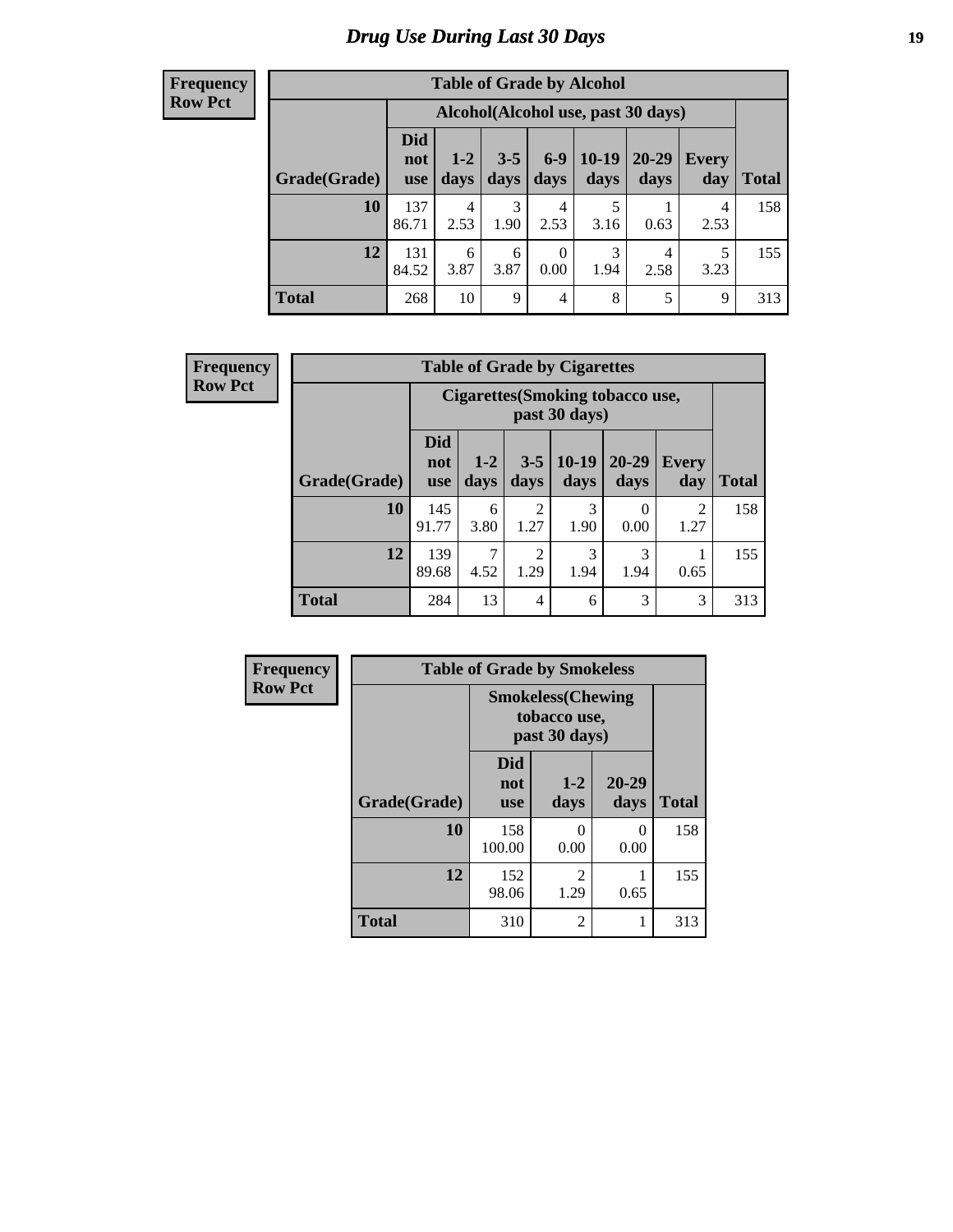#### **Frequency Row Pct**

| <b>Table of Grade by Marijuana</b> |                                 |                                         |                 |                        |                        |                        |                  |       |  |  |  |
|------------------------------------|---------------------------------|-----------------------------------------|-----------------|------------------------|------------------------|------------------------|------------------|-------|--|--|--|
|                                    |                                 | Marijuana (Marijuana use, past 30 days) |                 |                        |                        |                        |                  |       |  |  |  |
| Grade(Grade)                       | <b>Did</b><br>not<br><b>use</b> | $1 - 2$<br>days                         | $3 - 5$<br>days | $6 - 9$<br>days        | $10-19$<br>days        | 20-29<br>days          | Every<br>day     | Total |  |  |  |
| 10                                 | 139<br>87.97                    | 6<br>3.80                               | 4<br>2.53       | 0.63                   | 3<br>1.90              | $\mathfrak{D}$<br>1.27 | 3<br>1.90        | 158   |  |  |  |
| 12                                 | 146<br>94.19                    | 3<br>1.94                               | 0<br>0.00       | $\overline{2}$<br>1.29 | $\overline{c}$<br>1.29 | $\mathfrak{D}$<br>1.29 | $\Omega$<br>0.00 | 155   |  |  |  |
| <b>Total</b>                       | 285                             | 9                                       | 4               | 3                      | 5                      | 4                      | 3                | 313   |  |  |  |

| Frequency      |              | <b>Table of Grade by Cocaine</b>              |               |                     |              |  |  |  |  |  |  |  |
|----------------|--------------|-----------------------------------------------|---------------|---------------------|--------------|--|--|--|--|--|--|--|
| <b>Row Pct</b> |              | <b>Cocaine</b> (Cocaine<br>use, past 30 days) |               |                     |              |  |  |  |  |  |  |  |
|                | Grade(Grade) | <b>Did</b><br>not<br><b>use</b>               | $1-2$<br>days | <b>Every</b><br>day | <b>Total</b> |  |  |  |  |  |  |  |
|                | 10           | 158<br>100.00                                 | 0<br>0.00     | 0<br>0.00           | 158          |  |  |  |  |  |  |  |
|                | 12           | 153<br>98.71                                  | 0.65          | 0.65                | 155          |  |  |  |  |  |  |  |
|                | <b>Total</b> | 311                                           | 1             | 1                   | 313          |  |  |  |  |  |  |  |

| Frequency      |              | <b>Table of Grade by Inhalants</b> |                            |              |
|----------------|--------------|------------------------------------|----------------------------|--------------|
| <b>Row Pct</b> |              | use, past 30 days)                 | <b>Inhalants</b> (Inhalant |              |
|                | Grade(Grade) | Did not<br><b>use</b>              | <b>Every</b><br>day        | <b>Total</b> |
|                | 10           | 157<br>99.37                       | 0.63                       | 158          |
|                | 12           | 155<br>100.00                      | 0<br>0.00                  | 155          |
|                | <b>Total</b> | 312                                |                            | 313          |

| Frequency      |              | <b>Table of Grade by Steroids</b>              |                  |              |
|----------------|--------------|------------------------------------------------|------------------|--------------|
| <b>Row Pct</b> |              | <b>Steroids</b> (Steroid<br>use, past 30 days) |                  |              |
|                | Grade(Grade) | Did not<br><b>use</b>                          | $1 - 2$<br>days  | <b>Total</b> |
|                | 10           | 158<br>100.00                                  | $\theta$<br>0.00 | 158          |
|                | 12           | 154<br>99.35                                   | 0.65             | 155          |
|                | <b>Total</b> | 312                                            |                  | 313          |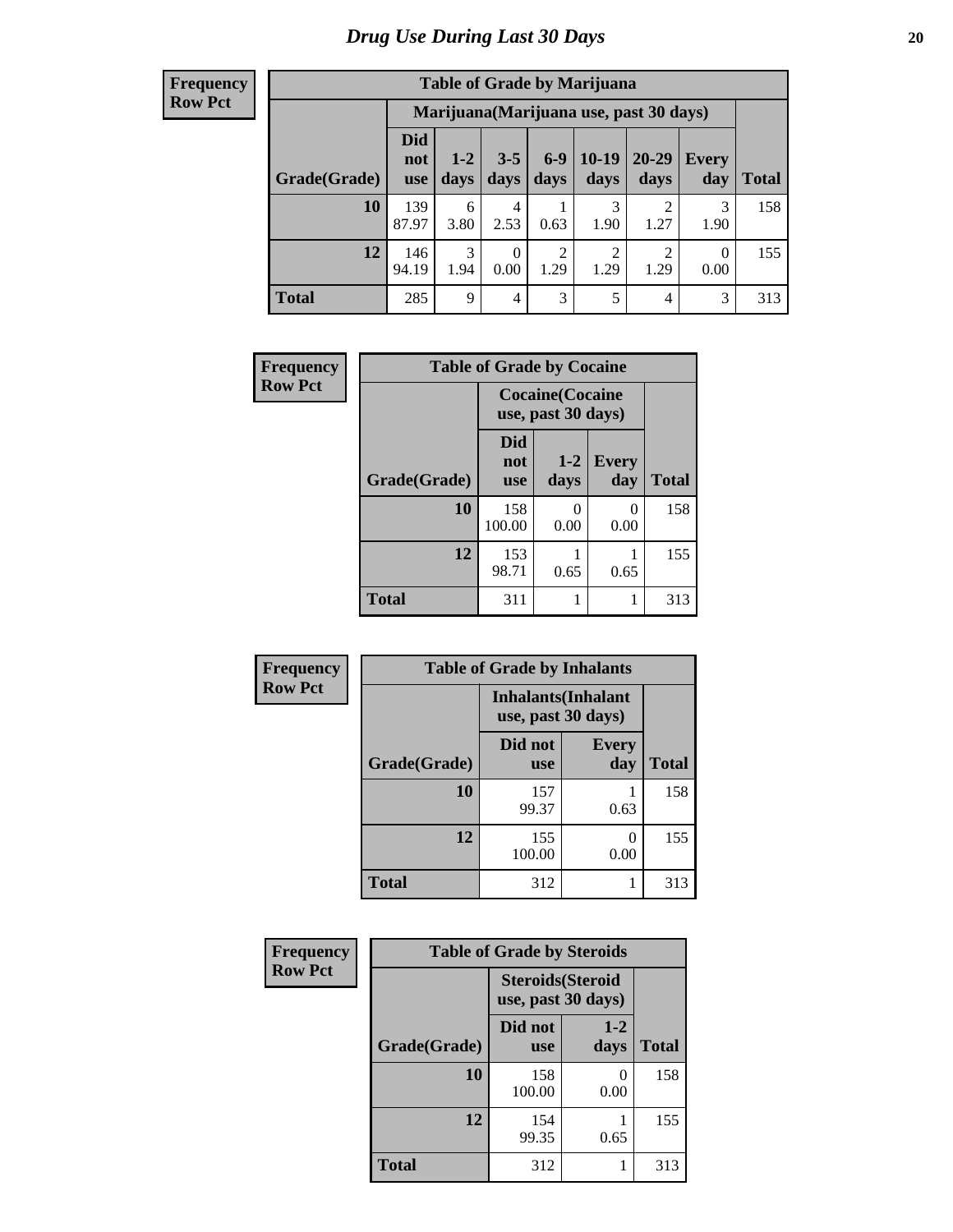## *Drug Use During Last 30 Days* **21**

| <b>Frequency</b> | <b>Table of Grade by Ecstasy</b> |                                               |                           |                     |              |
|------------------|----------------------------------|-----------------------------------------------|---------------------------|---------------------|--------------|
| <b>Row Pct</b>   |                                  | <b>Ecstasy</b> (Ecstasy<br>use, past 30 days) |                           |                     |              |
|                  | Grade(Grade)                     | <b>Did</b><br>not<br><b>use</b>               | $1 - 2$<br>days           | <b>Every</b><br>day | <b>Total</b> |
|                  | 10                               | 157<br>99.37                                  | $\mathbf{\Omega}$<br>0.00 | 0.63                | 158          |
|                  | 12                               | 154<br>99.35                                  | 0.65                      | 0<br>0.00           | 155          |
|                  | <b>Total</b>                     | 311                                           |                           |                     | 313          |

| <b>Frequency</b> | <b>Table of Grade by Meth</b> |                                                    |            |              |  |
|------------------|-------------------------------|----------------------------------------------------|------------|--------------|--|
| <b>Row Pct</b>   |                               | <b>Meth</b> (Methamphetamine<br>use, past 30 days) |            |              |  |
|                  | Grade(Grade)                  | Did not use                                        | $1-2$ days | <b>Total</b> |  |
|                  | 10                            | 158<br>100.00                                      | 0.00       | 158          |  |
|                  | 12                            | 154<br>99.35                                       | 0.65       | 155          |  |
|                  | <b>Total</b>                  | 312                                                |            | 313          |  |

| <b>Frequency</b> | <b>Table of Grade by Hallucinogens</b> |                                                   |            |              |  |
|------------------|----------------------------------------|---------------------------------------------------|------------|--------------|--|
| <b>Row Pct</b>   |                                        | Hallucinogens (Hallucinogen<br>use, past 30 days) |            |              |  |
|                  | Grade(Grade)                           | Did not use                                       | $1-2$ days | <b>Total</b> |  |
|                  | 10                                     | 158<br>100.00                                     | 0.00       | 158          |  |
|                  | 12                                     | 154<br>99.35                                      | 0.65       | 155          |  |
|                  | <b>Total</b>                           | 312                                               |            | 313          |  |

| Frequency      | <b>Table of Grade by Prescription</b> |                                                                                    |                        |                 |                        |                        |              |
|----------------|---------------------------------------|------------------------------------------------------------------------------------|------------------------|-----------------|------------------------|------------------------|--------------|
| <b>Row Pct</b> |                                       | <b>Prescription</b> (Prescription drugs)<br>not prescribed to me,<br>past 30 days) |                        |                 |                        |                        |              |
|                | Grade(Grade)                          | <b>Did</b><br>not<br><b>use</b>                                                    | $1 - 2$<br>days        | $3 - 5$<br>days | $10-19$<br>days        | <b>Every</b><br>day    | <b>Total</b> |
|                | 10                                    | 152<br>96.20                                                                       | $\mathcal{R}$<br>1.90  | 0.63            | 0<br>0.00              | $\mathfrak{D}$<br>1.27 | 158          |
|                | 12                                    | 150<br>96.77                                                                       | $\overline{2}$<br>1.29 | 0.65            | $\overline{2}$<br>1.29 | 0<br>0.00              | 155          |
|                | <b>Total</b>                          | 302                                                                                | 5                      | $\overline{2}$  | $\overline{2}$         | 2                      | 313          |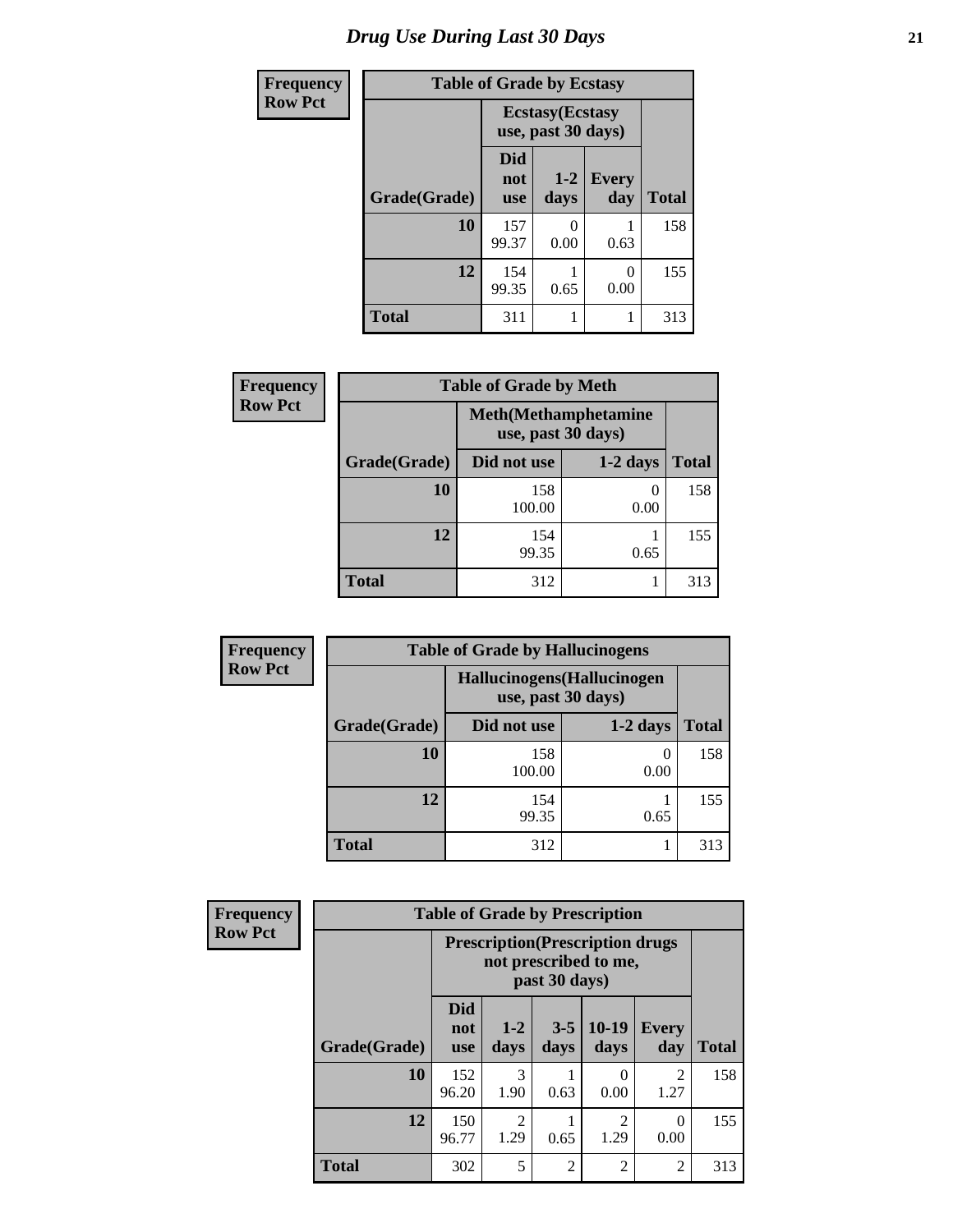| Frequency      | <b>Table of Alcoholease by Grade</b>              |                    |             |              |
|----------------|---------------------------------------------------|--------------------|-------------|--------------|
| <b>Col Pct</b> | <b>Alcoholease</b> (It is<br>easy to get alcohol) | Grade(Grade)<br>10 | 12          | <b>Total</b> |
|                | <b>Strongly Agree</b>                             | 41<br>25.95        | 36<br>23.23 | 77           |
|                | <b>Somewhat Agree</b>                             | 46<br>29.11        | 49<br>31.61 | 95           |
|                | <b>Somewhat Disagree</b>                          | 17<br>10.76        | 19<br>12.26 | 36           |
|                | <b>Strongly Disagree</b>                          | 54<br>34.18        | 51<br>32.90 | 105          |
|                | <b>Total</b>                                      | 158                | 155         | 313          |

| Frequency      | <b>Table of Cigarettesease by Grade</b>                  |                    |             |              |
|----------------|----------------------------------------------------------|--------------------|-------------|--------------|
| <b>Col Pct</b> | Cigarettesease (It is<br>easy to get smoking<br>tobacco) | Grade(Grade)<br>10 | 12          | <b>Total</b> |
|                | <b>Strongly Agree</b>                                    | 60<br>37.97        | 57<br>36.77 | 117          |
|                | <b>Somewhat Agree</b>                                    | 32<br>20.25        | 31<br>20.00 | 63           |
|                | <b>Somewhat Disagree</b>                                 | 10<br>6.33         | 21<br>13.55 | 31           |
|                | <b>Strongly Disagree</b>                                 | 56<br>35.44        | 46<br>29.68 | 102          |
|                | <b>Total</b>                                             | 158                | 155         | 313          |

| Frequency      | <b>Table of Smokelessease by Grade</b>             |              |             |              |  |
|----------------|----------------------------------------------------|--------------|-------------|--------------|--|
| <b>Col Pct</b> | <b>Smokelessease</b> (It is<br>easy to get chewing | Grade(Grade) |             |              |  |
|                | tobacco)                                           | 10           | 12          | <b>Total</b> |  |
|                | <b>Strongly Agree</b>                              | 28<br>17.72  | 30<br>19.35 | 58           |  |
|                | <b>Somewhat Agree</b>                              | 25<br>15.82  | 26<br>16.77 | 51           |  |
|                | <b>Somewhat Disagree</b>                           | 21<br>13.29  | 33<br>21.29 | 54           |  |
|                | <b>Strongly Disagree</b>                           | 84<br>53.16  | 66<br>42.58 | 150          |  |
|                | <b>Total</b>                                       | 158          | 155         | 313          |  |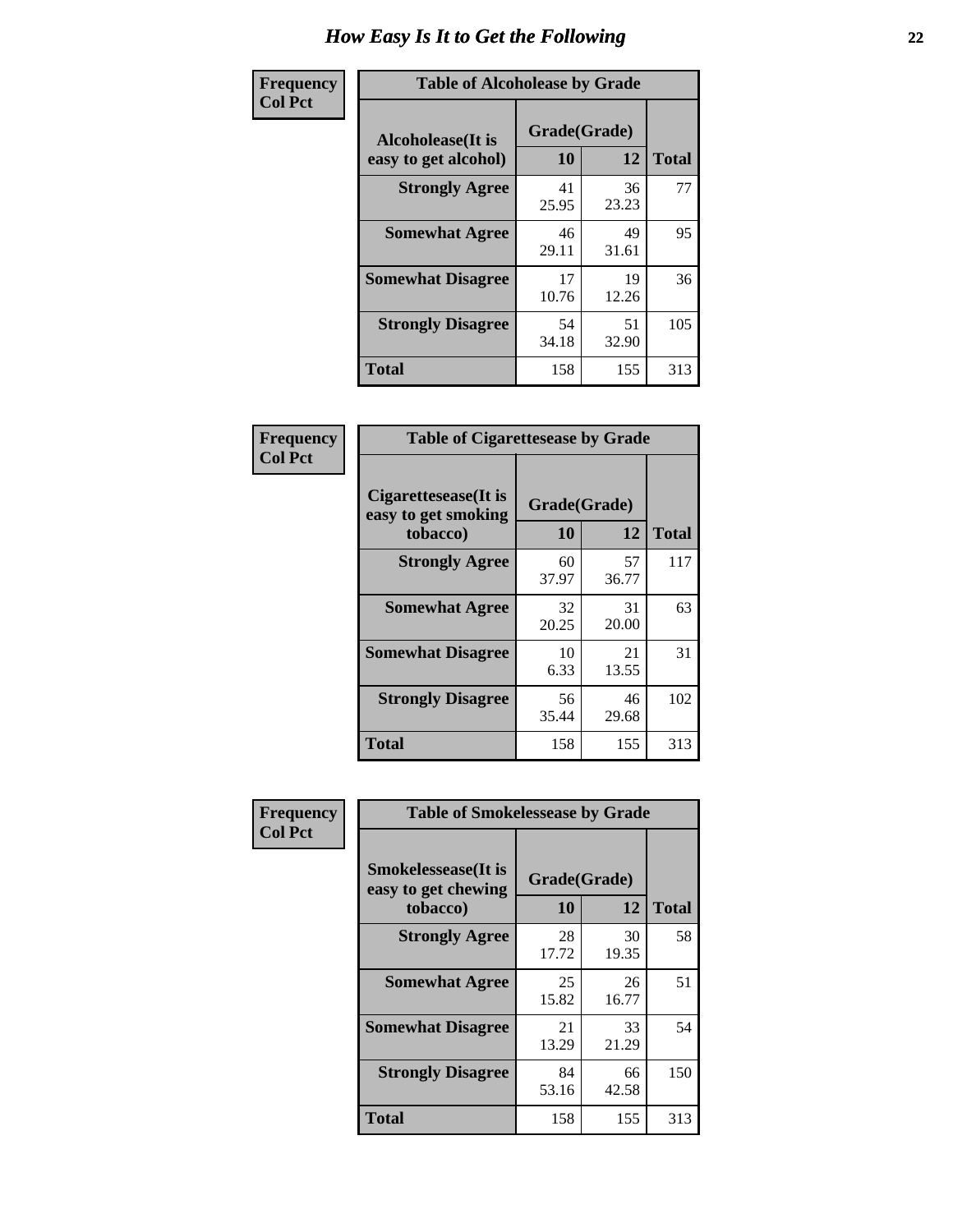| Frequency      | <b>Table of Marijuanaease by Grade</b>            |                           |             |              |
|----------------|---------------------------------------------------|---------------------------|-------------|--------------|
| <b>Col Pct</b> | Marijuanaease (It is<br>easy to get<br>marijuana) | Grade(Grade)<br><b>10</b> | 12          | <b>Total</b> |
|                | <b>Strongly Agree</b>                             | 65<br>41.14               | 67<br>43.23 | 132          |
|                | <b>Somewhat Agree</b>                             | 28<br>17.72               | 19<br>12.26 | 47           |
|                | <b>Somewhat Disagree</b>                          | 12<br>7.59                | 19<br>12.26 | 31           |
|                | <b>Strongly Disagree</b>                          | 53<br>33.54               | 50<br>32.26 | 103          |
|                | <b>Total</b>                                      | 158                       | 155         | 313          |

| <b>Table of Cocaineease by Grade</b> |              |             |              |  |  |
|--------------------------------------|--------------|-------------|--------------|--|--|
| <b>Cocaineease</b> (It is            | Grade(Grade) |             |              |  |  |
| easy to get cocaine)                 | 10           | 12          | <b>Total</b> |  |  |
| <b>Strongly Agree</b>                | 25<br>15.82  | 26<br>16.77 | 51           |  |  |
| <b>Somewhat Agree</b>                | 28<br>17.72  | 21<br>13.55 | 49           |  |  |
| <b>Somewhat Disagree</b>             | 18<br>11.39  | 33<br>21.29 | 51           |  |  |
| <b>Strongly Disagree</b>             | 87<br>55.06  | 75<br>48.39 | 162          |  |  |
| <b>Total</b>                         | 158          | 155         | 313          |  |  |

| Frequency      | <b>Table of Inhalantsease by Grade</b>                   |                    |             |              |  |
|----------------|----------------------------------------------------------|--------------------|-------------|--------------|--|
| <b>Col Pct</b> | <b>Inhalantsease</b> (It is<br>easy to get<br>inhalants) | Grade(Grade)<br>10 | 12          | <b>Total</b> |  |
|                | <b>Strongly Agree</b>                                    | 33<br>20.89        | 36<br>23.23 | 69           |  |
|                | <b>Somewhat Agree</b>                                    | 26<br>16.46        | 31<br>20.00 | 57           |  |
|                | <b>Somewhat Disagree</b>                                 | 19<br>12.03        | 21<br>13.55 | 40           |  |
|                | <b>Strongly Disagree</b>                                 | 80<br>50.63        | 67<br>43.23 | 147          |  |
|                | <b>Total</b>                                             | 158                | 155         | 313          |  |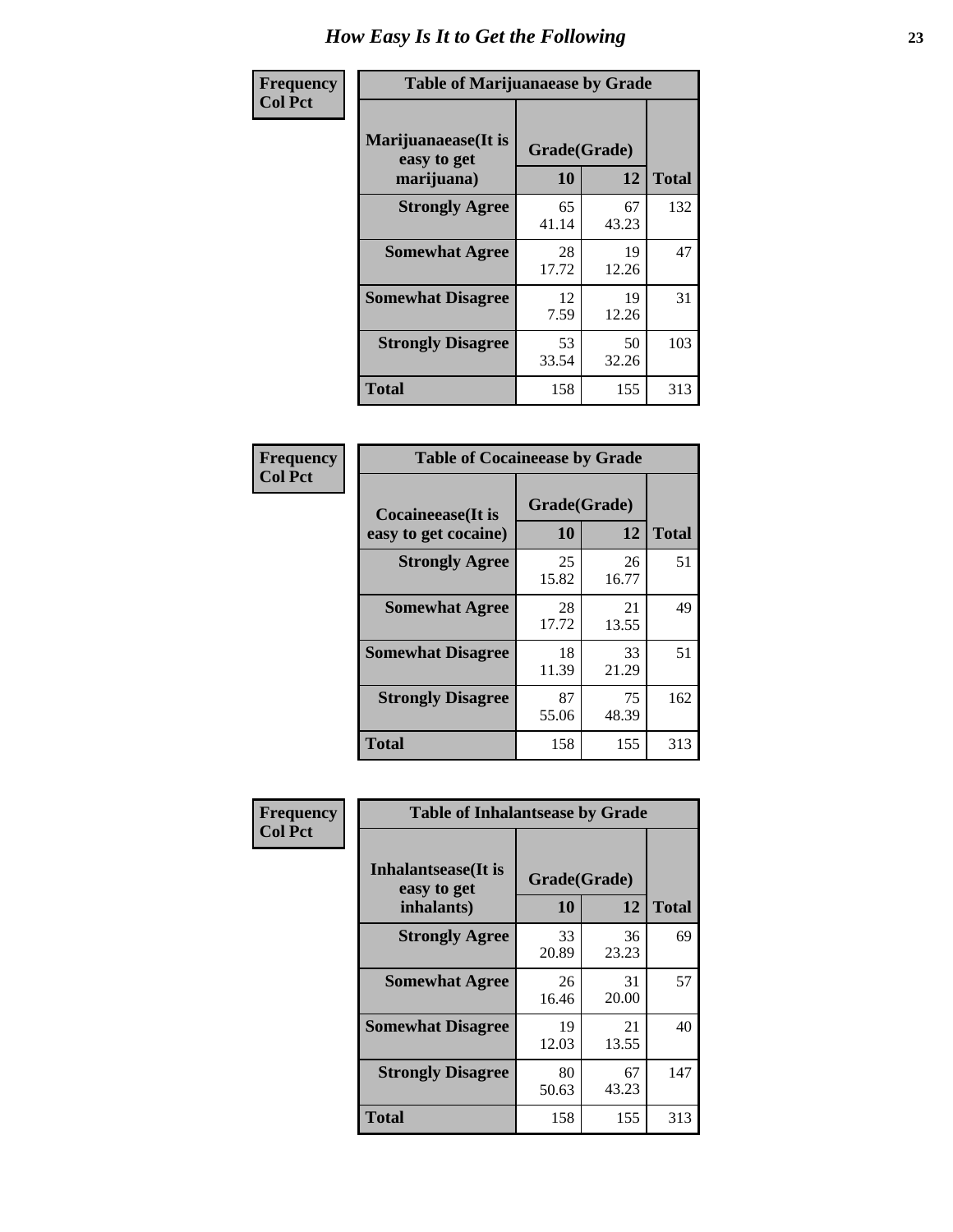| Frequency      | <b>Table of Steroidsease by Grade</b>               |                    |              |     |  |  |  |  |
|----------------|-----------------------------------------------------|--------------------|--------------|-----|--|--|--|--|
| <b>Col Pct</b> | <b>Steroidsease</b> (It is<br>easy to get steroids) | Grade(Grade)<br>10 | <b>Total</b> |     |  |  |  |  |
|                | <b>Strongly Agree</b>                               | 21<br>13.29        | 19<br>12.26  | 40  |  |  |  |  |
|                | <b>Somewhat Agree</b>                               | 20<br>12.66        | 21<br>13.55  | 41  |  |  |  |  |
|                | <b>Somewhat Disagree</b>                            | 21<br>13.29        | 38<br>24.52  | 59  |  |  |  |  |
|                | <b>Strongly Disagree</b>                            | 96<br>60.76        | 77<br>49.68  | 173 |  |  |  |  |
|                | <b>Total</b>                                        | 158                | 155          | 313 |  |  |  |  |

| Frequency      | <b>Table of Ecstasyease by Grade</b>              |                    |             |              |  |  |  |  |
|----------------|---------------------------------------------------|--------------------|-------------|--------------|--|--|--|--|
| <b>Col Pct</b> | <b>Ecstasyease</b> (It is<br>easy to get ecstasy) | Grade(Grade)<br>10 | 12          | <b>Total</b> |  |  |  |  |
|                | <b>Strongly Agree</b>                             | 26<br>16.46        | 18<br>11.61 | 44           |  |  |  |  |
|                | <b>Somewhat Agree</b>                             | 22<br>13.92        | 26<br>16.77 | 48           |  |  |  |  |
|                | <b>Somewhat Disagree</b>                          | 19<br>12.03        | 31<br>20.00 | 50           |  |  |  |  |
|                | <b>Strongly Disagree</b>                          | 91<br>57.59        | 80<br>51.61 | 171          |  |  |  |  |
|                | <b>Total</b>                                      | 158                | 155         | 313          |  |  |  |  |

| <b>Frequency</b> | <b>Table of Methease by Grade</b>                          |                    |             |              |  |  |  |
|------------------|------------------------------------------------------------|--------------------|-------------|--------------|--|--|--|
| <b>Col Pct</b>   | <b>Methease</b> (It is easy<br>to get<br>methamphetamines) | Grade(Grade)<br>10 | 12          | <b>Total</b> |  |  |  |
|                  | <b>Strongly Agree</b>                                      | 18<br>11.39        | 17<br>10.97 | 35           |  |  |  |
|                  | <b>Somewhat Agree</b>                                      | 21<br>13.29        | 16<br>10.32 | 37           |  |  |  |
|                  | <b>Somewhat Disagree</b>                                   | 22<br>13.92        | 35<br>22.58 | 57           |  |  |  |
|                  | <b>Strongly Disagree</b>                                   | 97<br>61.39        | 87<br>56.13 | 184          |  |  |  |
|                  | <b>Total</b>                                               | 158                | 155         | 313          |  |  |  |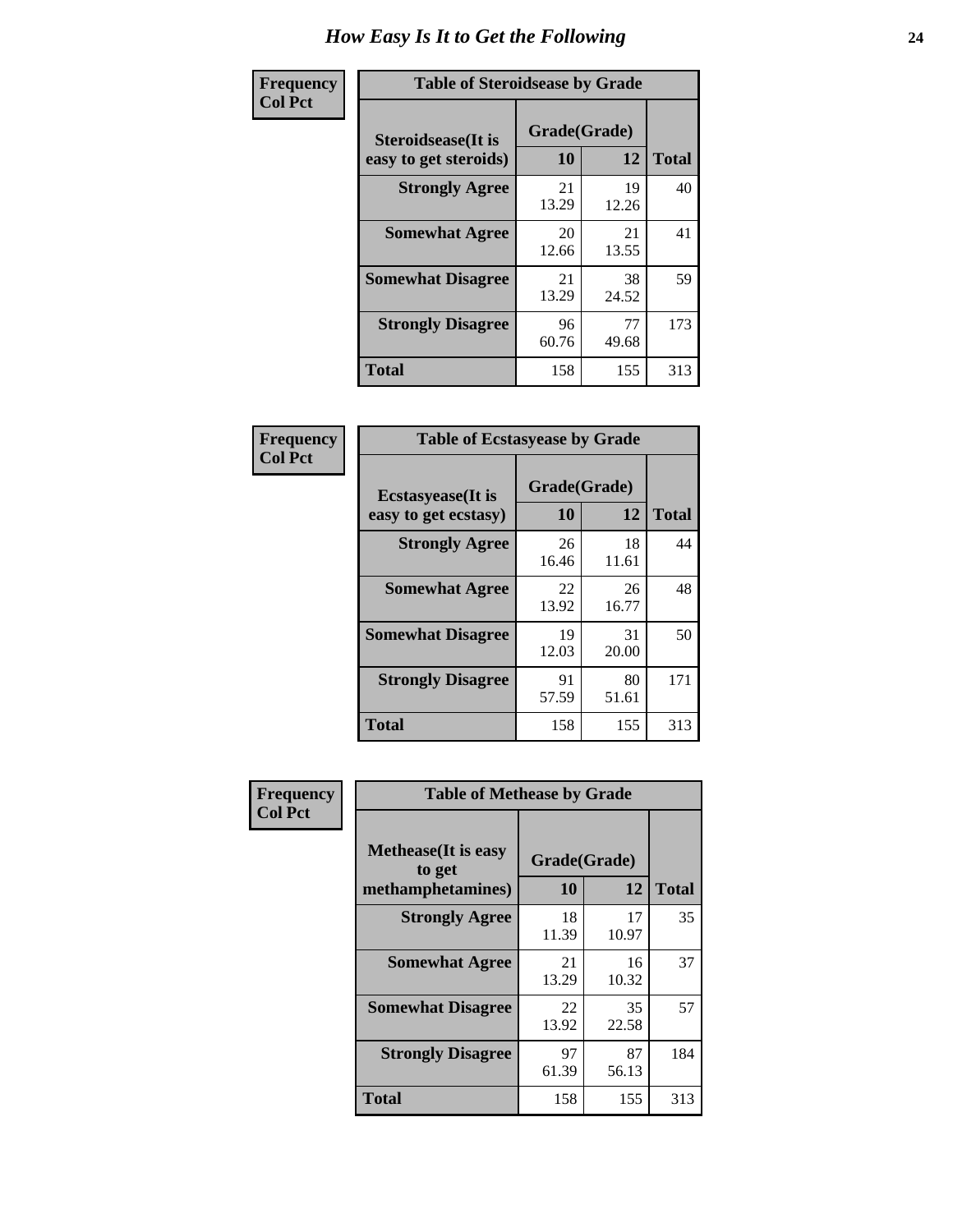| Frequency      | <b>Table of Hallucinogensease by Grade</b>               |                    |             |              |  |  |  |
|----------------|----------------------------------------------------------|--------------------|-------------|--------------|--|--|--|
| <b>Col Pct</b> | Hallucinogensease(It<br>is easy to get<br>hallucinogens) | Grade(Grade)<br>10 | 12          | <b>Total</b> |  |  |  |
|                | <b>Strongly Agree</b>                                    | 15<br>9.49         | 17<br>10.97 | 32           |  |  |  |
|                | <b>Somewhat Agree</b>                                    | 22<br>13.92        | 16<br>10.32 | 38           |  |  |  |
|                | <b>Somewhat Disagree</b>                                 | 27<br>17.09        | 34<br>21.94 | 61           |  |  |  |
|                | <b>Strongly Disagree</b>                                 | 94<br>59.49        | 88<br>56.77 | 182          |  |  |  |
|                | <b>Total</b>                                             | 158                | 155         | 313          |  |  |  |

| <b>Table of Prescriptionease by Grade</b>                                                       |                    |             |              |  |  |  |  |
|-------------------------------------------------------------------------------------------------|--------------------|-------------|--------------|--|--|--|--|
| <b>Prescriptionease</b> (It<br>is easy to get<br>prescription drugs<br>not prescribed to<br>me) | Grade(Grade)<br>10 | 12          | <b>Total</b> |  |  |  |  |
| <b>Strongly Agree</b>                                                                           | 48<br>30.38        | 43<br>27.74 | 91           |  |  |  |  |
| <b>Somewhat Agree</b>                                                                           | 23<br>14.56        | 29<br>18.71 | 52           |  |  |  |  |
| <b>Somewhat Disagree</b>                                                                        | 14<br>8.86         | 22<br>14.19 | 36           |  |  |  |  |
| <b>Strongly Disagree</b>                                                                        | 73<br>46.20        | 61<br>39.35 | 134          |  |  |  |  |
| Total                                                                                           | 158                | 155         | 313          |  |  |  |  |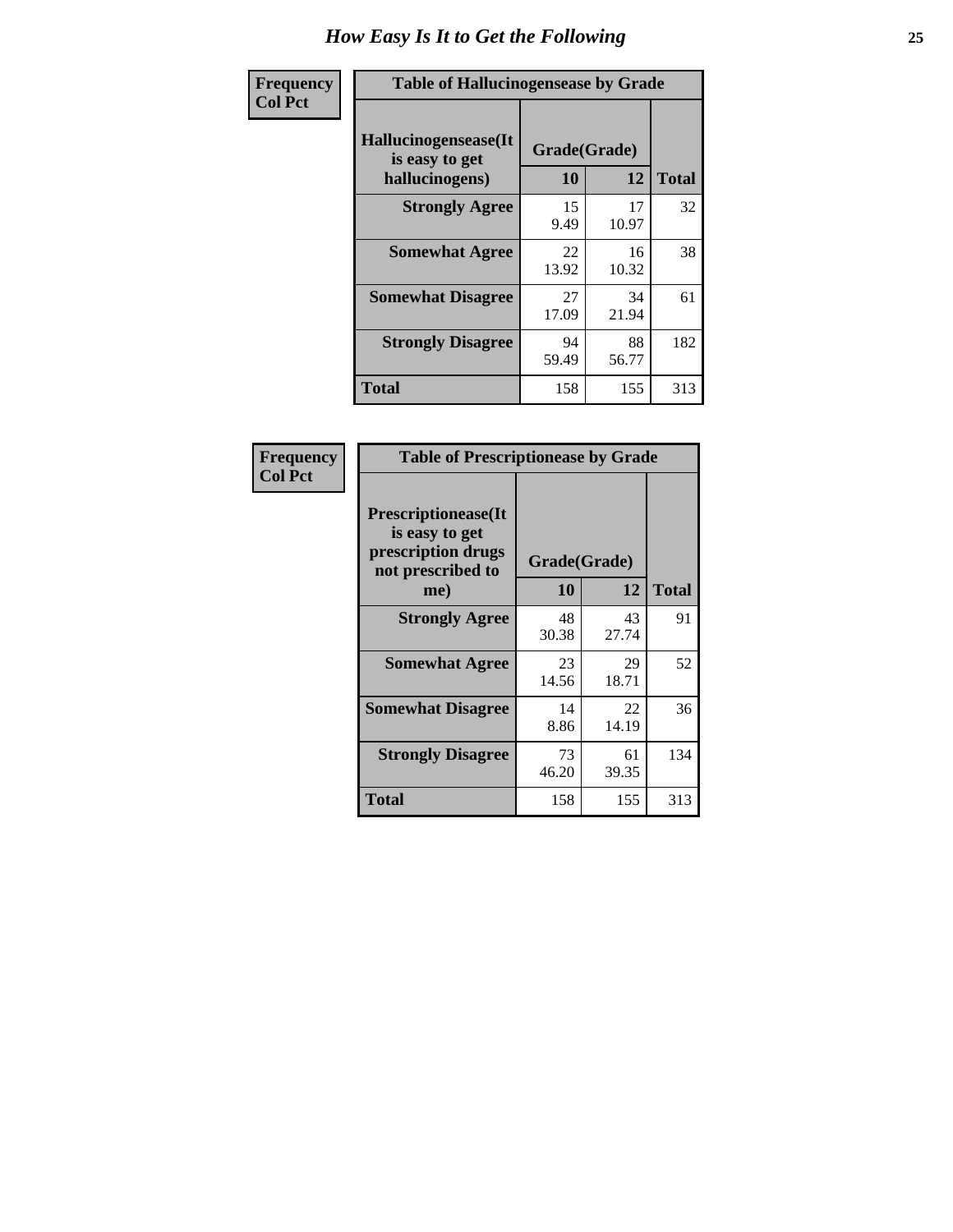#### *Age at Onset of Use* **26** *Results for "Age at Onset of Use" questions exclude students who said they did not use that substance*

| Frequency      |                        |             |                  |            |      |            | <b>Table of Grade by Alcoholinit</b> |            |                                                  |                 |                  |                       |              |
|----------------|------------------------|-------------|------------------|------------|------|------------|--------------------------------------|------------|--------------------------------------------------|-----------------|------------------|-----------------------|--------------|
| <b>Row Pct</b> |                        |             |                  |            |      |            |                                      |            | Alcoholinit (I started using alcohol when I was) |                 |                  |                       |              |
|                | Grade(Grade)   younger | <b>8 or</b> | 9                | 10         | 11   | 12         | 13                                   | 14         | 15                                               | 16 <sup>1</sup> | 17               | <b>18 or</b><br>older | <b>Total</b> |
|                | 10                     | 9.26        | 3<br>5.56        | 6<br>11.11 | 1.85 | 9<br>16.67 | 7<br>12.96                           | 8<br>14.81 | 12<br>22.22                                      | 5.56            | $\theta$<br>0.00 | $\Omega$<br>0.00      | 54           |
|                | 12                     | 10.87       | $\Omega$<br>0.00 | 2.17       | 2.17 | 2<br>4.35  | 9<br>19.57                           | 4<br>8.70  | 4<br>8.70                                        | 9<br>19.57      | 9<br>19.57       | 4.35                  | 46           |
|                | <b>Total</b>           | 10          | 3                | 7          | 2    | 11         | 16                                   | 12         | 16                                               | 12              | 9                | 2                     | 100          |
|                |                        |             |                  |            |      |            | Frequency Missing $= 213$            |            |                                                  |                 |                  |                       |              |

**Frequency Row Pct**

|              | <b>Table of Grade by Cigarettesinit</b> |           |                  |                |                           |           |                                                      |            |       |                       |              |
|--------------|-----------------------------------------|-----------|------------------|----------------|---------------------------|-----------|------------------------------------------------------|------------|-------|-----------------------|--------------|
|              |                                         |           |                  |                |                           |           | Cigarettesinit(I started smoking tobacco when I was) |            |       |                       |              |
| Grade(Grade) | 8 or<br>vounger                         | <b>10</b> | 11               | 12             | <b>13</b>                 | 14        | <b>15</b>                                            | <b>16</b>  | 17    | <b>18 or</b><br>older | <b>Total</b> |
| 10           | $\overline{2}$<br>7.41                  | 18.52     | 2<br>7.41        | 3.70           | $\overline{2}$<br>7.41    | 2<br>7.41 | 11<br>40.74                                          | 2<br>7.41  | 0.00  | 0.00                  | 27           |
| 12           | $\mathbf{0}$<br>0.00                    | 0<br>0.00 | $\Omega$<br>0.00 | 4.17           | 5<br>20.83                | 2<br>8.33 | 6<br>25.00                                           | 4<br>16.67 | 20.83 | 4.17                  | 24           |
| <b>Total</b> | $\overline{2}$                          | 5         | $\overline{2}$   | $\overline{2}$ | 7                         | 4         | 17                                                   | 6          | 5     |                       | 51           |
|              |                                         |           |                  |                | Frequency Missing $= 262$ |           |                                                      |            |       |                       |              |

| Frequency      | <b>Table of Grade by Smokelessinit</b> |                           |                                                                  |                  |                       |                |  |  |
|----------------|----------------------------------------|---------------------------|------------------------------------------------------------------|------------------|-----------------------|----------------|--|--|
| <b>Row Pct</b> |                                        |                           | <b>Smokelessinit(I started</b><br>chewing tobacco when I<br>was) |                  |                       |                |  |  |
|                | Grade(Grade)                           | 8 or<br>younger           | <b>16</b>                                                        | 17               | <b>18 or</b><br>older | <b>Total</b>   |  |  |
|                | 10                                     | 50.00                     | 0<br>0.00                                                        | $\Omega$<br>0.00 | 50.00                 | $\mathfrak{D}$ |  |  |
|                | 12                                     | 0<br>0.00                 | 50.00                                                            | 50.00            | 0<br>0.00             | $\overline{c}$ |  |  |
|                | <b>Total</b>                           | 1                         |                                                                  |                  |                       | $\overline{4}$ |  |  |
|                |                                        | Frequency Missing $=$ 309 |                                                                  |                  |                       |                |  |  |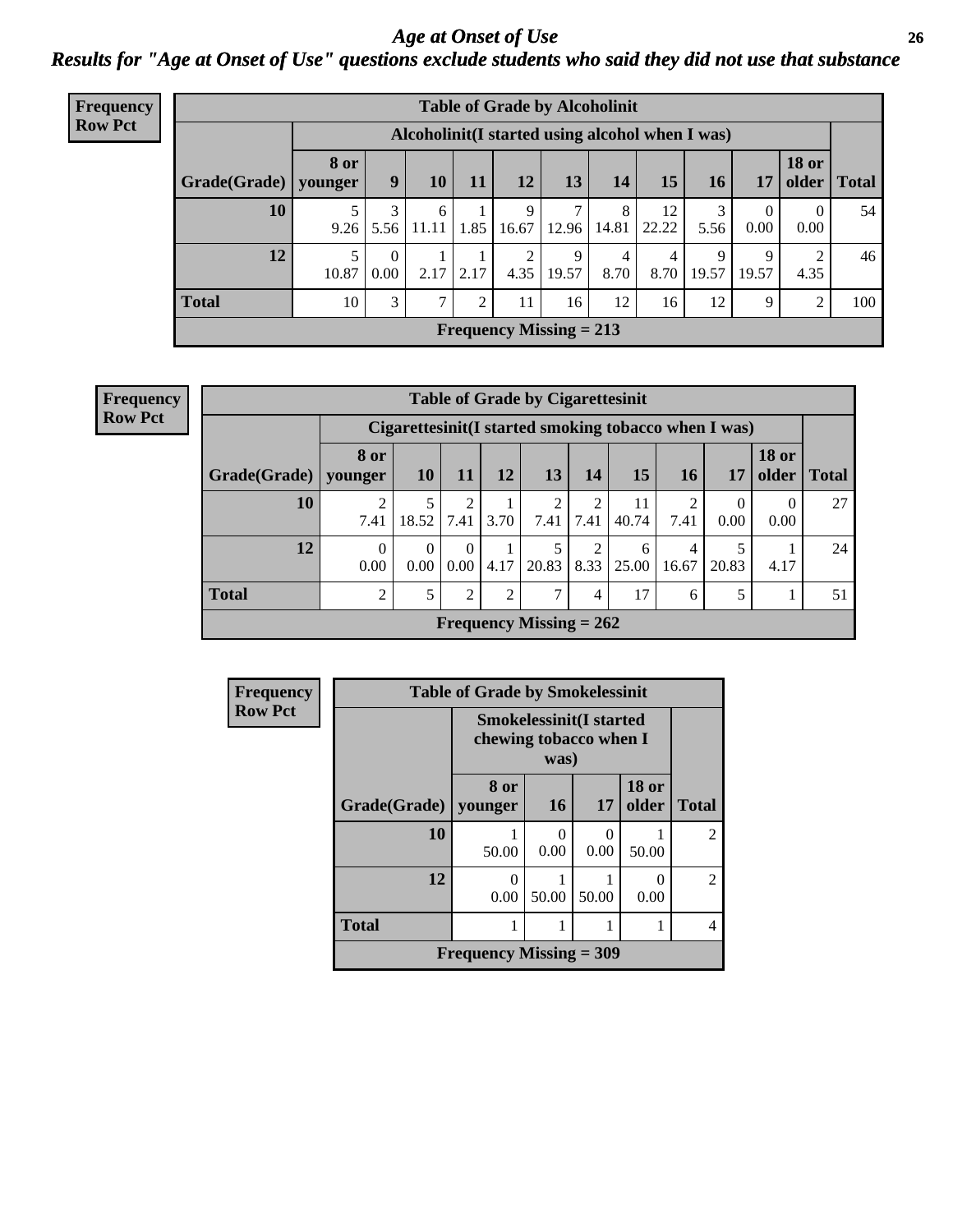#### *Age at Onset of Use* **27**

*Results for "Age at Onset of Use" questions exclude students who said they did not use that substance*

| Frequency      | <b>Table of Grade by Marijuanainit</b>                  |                  |                  |       |            |            |             |                  |            |              |
|----------------|---------------------------------------------------------|------------------|------------------|-------|------------|------------|-------------|------------------|------------|--------------|
| <b>Row Pct</b> | Marijuanainit (I started using marijuana when I<br>was) |                  |                  |       |            |            |             |                  |            |              |
|                | Grade(Grade)                                            | 10               | 11               | 12    | 13         | 14         | 15          | 16               | 17         | <b>Total</b> |
|                | 10                                                      | 2.94             | 2.94             | 20.59 | 4<br>11.76 | 20.59      | 13<br>38.24 | $\Omega$<br>0.00 | 2.94       | 34           |
|                | 12                                                      | $\Omega$<br>0.00 | $\Omega$<br>0.00 | 3.70  | 6<br>22.22 | 3<br>11.11 | 5<br>18.52  | 8<br>29.63       | 4<br>14.81 | 27           |
|                | <b>Total</b>                                            |                  |                  | 8     | 10         | 10         | 18          | 8                | 5          | 61           |
|                | Frequency Missing $= 252$                               |                  |                  |       |            |            |             |                  |            |              |

| Frequency      | <b>Table of Grade by Cocaineinit</b> |                                                          |           |              |  |  |  |  |
|----------------|--------------------------------------|----------------------------------------------------------|-----------|--------------|--|--|--|--|
| <b>Row Pct</b> |                                      | Cocaineinit(I<br>started using<br>cocaine when I<br>was) |           |              |  |  |  |  |
|                | Grade(Grade)                         | 16                                                       | 17        | <b>Total</b> |  |  |  |  |
|                | 10                                   | 100.00                                                   | 0<br>0.00 |              |  |  |  |  |
|                | 12                                   | 0<br>0.00                                                | 100.00    |              |  |  |  |  |
|                | <b>Total</b>                         |                                                          |           | 2            |  |  |  |  |
|                | <b>Frequency Missing = 311</b>       |                                                          |           |              |  |  |  |  |

| Frequency      | <b>Table of Grade by Inhalantsinit</b> |                                                              |              |  |  |  |  |
|----------------|----------------------------------------|--------------------------------------------------------------|--------------|--|--|--|--|
| <b>Row Pct</b> |                                        | Inhalantsinit(I<br>started using<br>inhalants<br>when I was) |              |  |  |  |  |
|                | Grade(Grade)                           | 8 or younger                                                 | <b>Total</b> |  |  |  |  |
|                | 10                                     | 100.00                                                       |              |  |  |  |  |
|                | 12                                     | $\mathbf{\Omega}$                                            | 0            |  |  |  |  |
|                | <b>Total</b>                           |                                                              |              |  |  |  |  |
|                |                                        | Frequency Missing $= 312$                                    |              |  |  |  |  |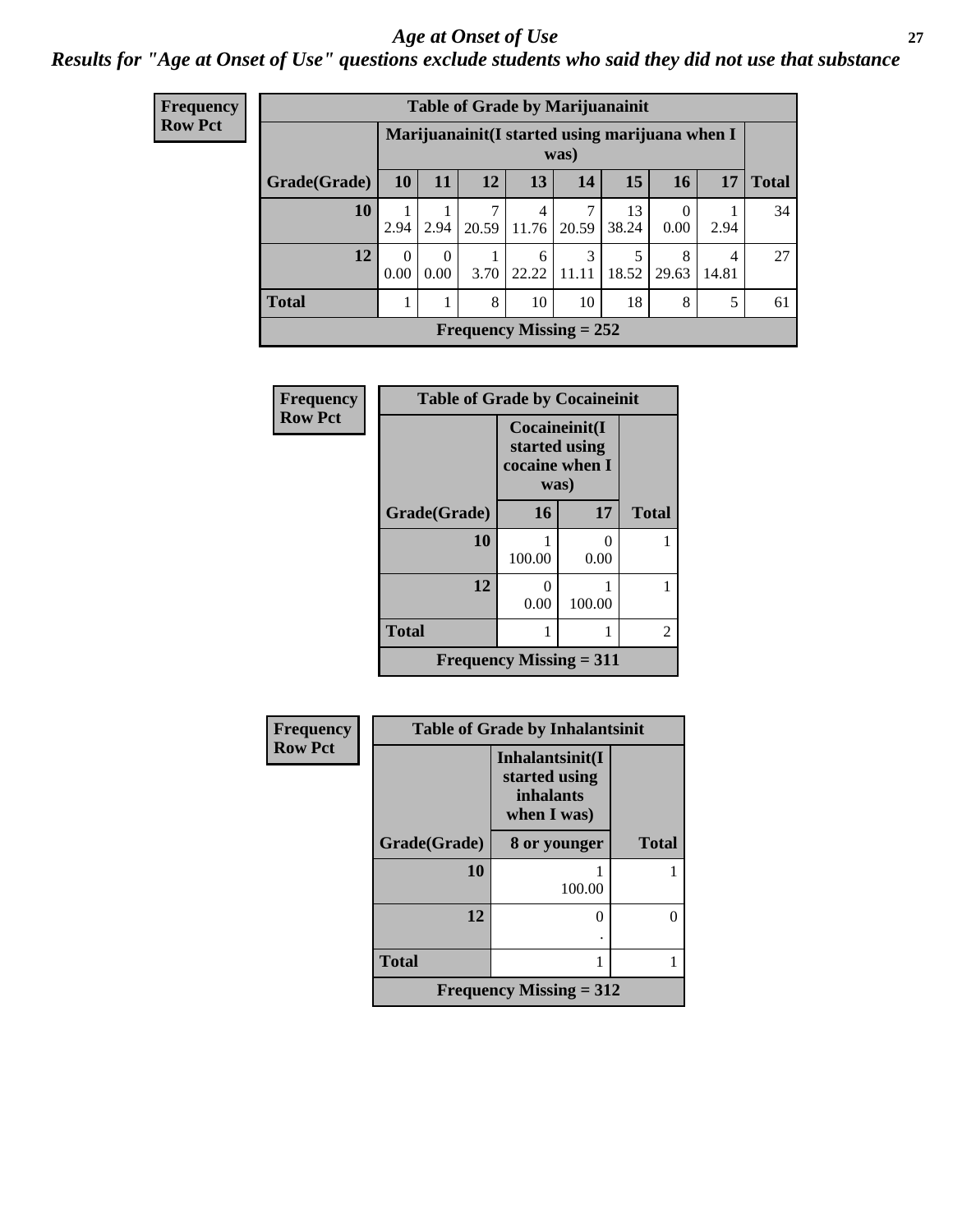#### *Age at Onset of Use* **28**

*Results for "Age at Onset of Use" questions exclude students who said they did not use that substance*

| Frequency      | <b>Table of Grade by Steroidsinit</b> |                                                            |              |  |  |  |  |
|----------------|---------------------------------------|------------------------------------------------------------|--------------|--|--|--|--|
| <b>Row Pct</b> |                                       | Steroidsinit(I<br>started using<br>steroids<br>when I was) |              |  |  |  |  |
|                | Grade(Grade)                          | 8 or younger                                               | <b>Total</b> |  |  |  |  |
|                | 10                                    | 100.00                                                     |              |  |  |  |  |
|                | 12                                    | ∩                                                          | $\theta$     |  |  |  |  |
|                | <b>Total</b>                          | 1                                                          | 1            |  |  |  |  |
|                |                                       | <b>Frequency Missing = 312</b>                             |              |  |  |  |  |

| <b>Frequency</b> | <b>Table of Grade by Ecstasyinit</b> |                                                               |           |                                       |           |              |
|------------------|--------------------------------------|---------------------------------------------------------------|-----------|---------------------------------------|-----------|--------------|
| <b>Row Pct</b>   |                                      | <b>Ecstasyinit</b> (I started<br>using ecstasy when I<br>was) |           |                                       |           |              |
|                  | Grade(Grade)                         | 13                                                            | 14        | 15                                    | 16        | <b>Total</b> |
|                  | 10                                   | 25.00                                                         | 25.00     | 25.00                                 | 25.00     | 4            |
|                  | 12                                   | 0<br>0.00                                                     | 0<br>0.00 | $\mathcal{D}_{\mathcal{L}}$<br>100.00 | ∩<br>0.00 | 2            |
|                  | <b>Total</b>                         |                                                               |           | 3                                     |           | 6            |
|                  |                                      |                                                               |           | Frequency Missing $= 307$             |           |              |

#### *For Grade \* Methinit all data are missing since all the levels of variable Methinit are missing.*

#### *For Grade \* Hallucinogensinit all data are missing since all the levels of variable Hallucinogensinit are missing.*

| <b>Frequency</b> | <b>Table of Grade by Prescriptioninit</b> |       |                                                                                         |          |                  |            |                           |            |                  |           |                  |              |
|------------------|-------------------------------------------|-------|-----------------------------------------------------------------------------------------|----------|------------------|------------|---------------------------|------------|------------------|-----------|------------------|--------------|
| <b>Row Pct</b>   |                                           |       | Prescriptioninit(I started using prescription drugs not<br>prescribed to me when I was) |          |                  |            |                           |            |                  |           |                  |              |
|                  | $Grade(Grade)$ younger                    | 8 or  | 9                                                                                       | 10       | 11               | 12         | 13                        | 14         | 15               | <b>16</b> | 17               | <b>Total</b> |
|                  | 10                                        | 21.43 | 7.14                                                                                    | $\Omega$ | $0.00$   7.14    | 2<br>14.29 | 14.29                     | 3<br>21.43 | 7.14             | 7.14      | $\Omega$<br>0.00 | 14           |
|                  | 12                                        | 16.67 | 0.00                                                                                    | 16.67    | $\Omega$<br>0.00 | 0<br>0.00  | 0.00                      | 16.67      | $\Omega$<br>0.00 | 33.33     | 16.67            | 6            |
|                  | <b>Total</b>                              | 4     |                                                                                         |          |                  | 2          | 2                         | 4          |                  | 3         |                  | 20           |
|                  |                                           |       |                                                                                         |          |                  |            | Frequency Missing $= 293$ |            |                  |           |                  |              |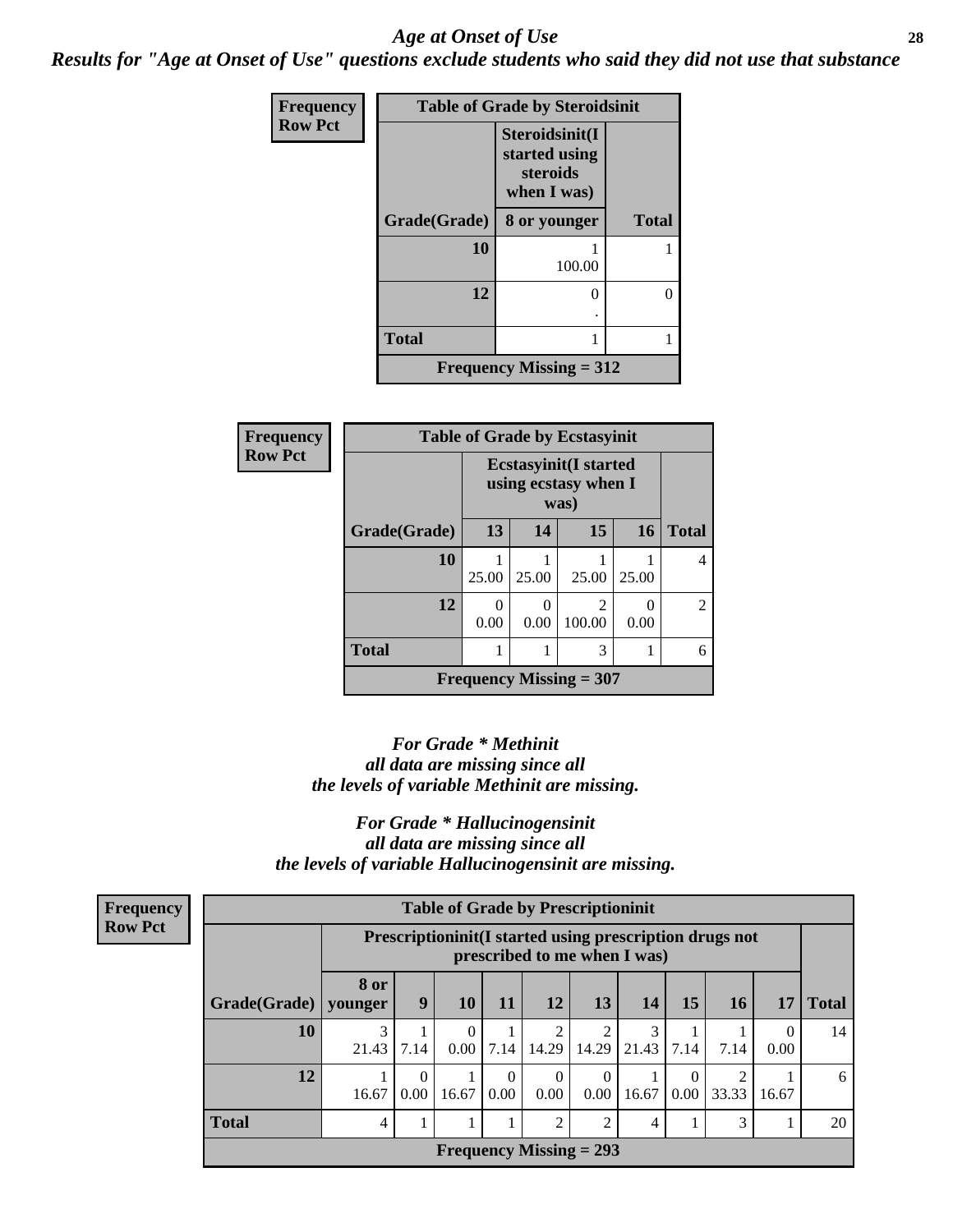| Frequency      | <b>Table of Alcoholharm by Grade</b>          |                    |              |              |
|----------------|-----------------------------------------------|--------------------|--------------|--------------|
| <b>Col Pct</b> | Alcoholharm(I<br>think alcohol is<br>harmful) | Grade(Grade)<br>10 | 12           | <b>Total</b> |
|                | <b>Strongly Agree</b>                         | 94<br>59.49        | 103<br>66.45 | 197          |
|                | <b>Somewhat Agree</b>                         | 33<br>20.89        | 33<br>21.29  | 66           |
|                | <b>Somewhat Disagree</b>                      | 9<br>5.70          | 12<br>7.74   | 21           |
|                | <b>Strongly Disagree</b>                      | 22<br>13.92        | 4.52         | 29           |
|                | <b>Total</b>                                  | 158                | 155          | 313          |

| <b>Table of Cigarettesharm by Grade</b>                  |                    |                           |                |
|----------------------------------------------------------|--------------------|---------------------------|----------------|
| Cigarettesharm(I<br>think smoking<br>tobacco is harmful) | Grade(Grade)<br>10 | 12                        | <b>Total</b>   |
| <b>Strongly Agree</b>                                    | 126<br>79.75       | 135<br>87.10              | 261            |
| <b>Somewhat Agree</b>                                    | 15<br>9.49         | 16<br>10.32               | 31             |
| <b>Somewhat Disagree</b>                                 | 2<br>1.27          | $\mathbf{\Omega}$<br>0.00 | $\mathfrak{D}$ |
| <b>Strongly Disagree</b>                                 | 15<br>9.49         | 4<br>2.58                 | 19             |
| <b>Total</b>                                             | 158                | 155                       | 313            |

| Frequency      |                                                         | <b>Table of Smokelessharm by Grade</b> |              |              |  |  |
|----------------|---------------------------------------------------------|----------------------------------------|--------------|--------------|--|--|
| <b>Col Pct</b> | Smokelessharm(I<br>think chewing<br>tobacco is harmful) | Grade(Grade)<br>10                     | 12           | <b>Total</b> |  |  |
|                | <b>Strongly Agree</b>                                   | 127<br>80.38                           | 135<br>87.10 | 262          |  |  |
|                | <b>Somewhat Agree</b>                                   | 12<br>7.59                             | 13<br>8.39   | 25           |  |  |
|                | <b>Somewhat Disagree</b>                                | 3<br>1.90                              | 3<br>1.94    | 6            |  |  |
|                | <b>Strongly Disagree</b>                                | 16<br>10.13                            | 4<br>2.58    | 20           |  |  |
|                | <b>Total</b>                                            | 158                                    | 155          | 313          |  |  |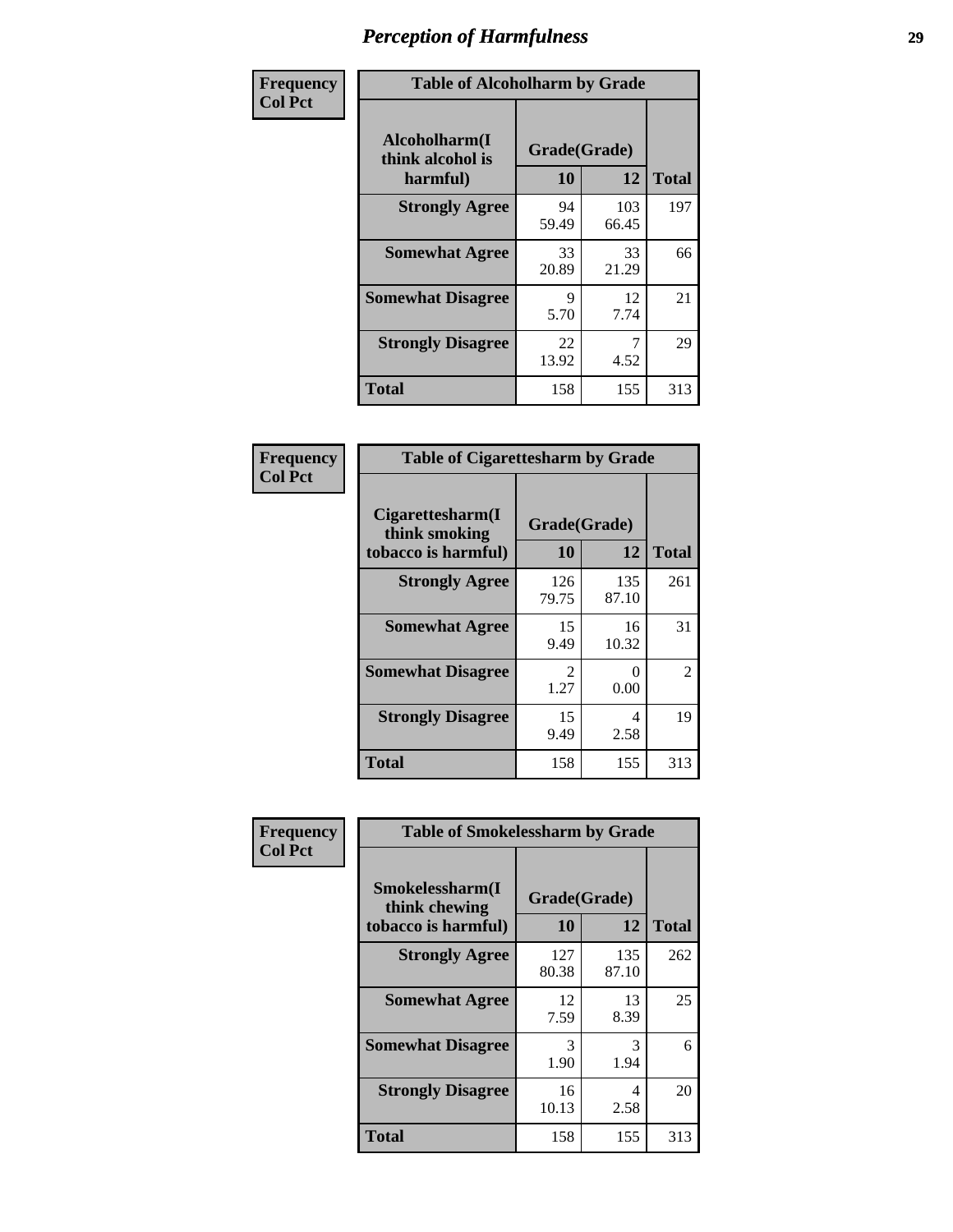| Frequency      |                                                   | <b>Table of Marijuanaharm by Grade</b> |              |              |  |  |
|----------------|---------------------------------------------------|----------------------------------------|--------------|--------------|--|--|
| <b>Col Pct</b> | Marijuanaharm(I<br>think marijuana is<br>harmful) | Grade(Grade)<br>10                     | 12           | <b>Total</b> |  |  |
|                | <b>Strongly Agree</b>                             | 102<br>64.56                           | 115<br>74.19 | 217          |  |  |
|                | <b>Somewhat Agree</b>                             | 19<br>12.03                            | 17<br>10.97  | 36           |  |  |
|                | <b>Somewhat Disagree</b>                          | 4.43                                   | 11<br>7.10   | 18           |  |  |
|                | <b>Strongly Disagree</b>                          | 30<br>18.99                            | 12<br>7.74   | 42           |  |  |
|                | Total                                             | 158                                    | 155          | 313          |  |  |

| <b>Table of Cocaineharm by Grade</b>          |                    |                        |     |  |  |  |  |
|-----------------------------------------------|--------------------|------------------------|-----|--|--|--|--|
| Cocaineharm(I<br>think cocaine is<br>harmful) | Grade(Grade)<br>10 | <b>Total</b>           |     |  |  |  |  |
| <b>Strongly Agree</b>                         | 137<br>86.71       | 146<br>94.19           | 283 |  |  |  |  |
| <b>Somewhat Agree</b>                         | 3<br>1.90          | 3<br>1.94              | 6   |  |  |  |  |
| <b>Somewhat Disagree</b>                      | 0.63               | $\mathfrak{D}$<br>1.29 | 3   |  |  |  |  |
| <b>Strongly Disagree</b>                      | 17<br>10.76        | 4<br>2.58              | 21  |  |  |  |  |
| <b>Total</b>                                  | 158                | 155                    | 313 |  |  |  |  |

| Frequency      | <b>Table of Inhalantsharm by Grade</b>             |                    |              |              |
|----------------|----------------------------------------------------|--------------------|--------------|--------------|
| <b>Col Pct</b> | Inhalantsharm(I<br>think inhalants are<br>harmful) | Grade(Grade)<br>10 | <b>12</b>    | <b>Total</b> |
|                | <b>Strongly Agree</b>                              | 130<br>82.28       | 140<br>90.32 | 270          |
|                | <b>Somewhat Agree</b>                              | 4<br>2.53          | 9<br>5.81    | 13           |
|                | <b>Somewhat Disagree</b>                           | 3<br>1.90          | 2<br>1.29    | 5            |
|                | <b>Strongly Disagree</b>                           | 21<br>13.29        | 4<br>2.58    | 25           |
|                | <b>Total</b>                                       | 158                | 155          | 313          |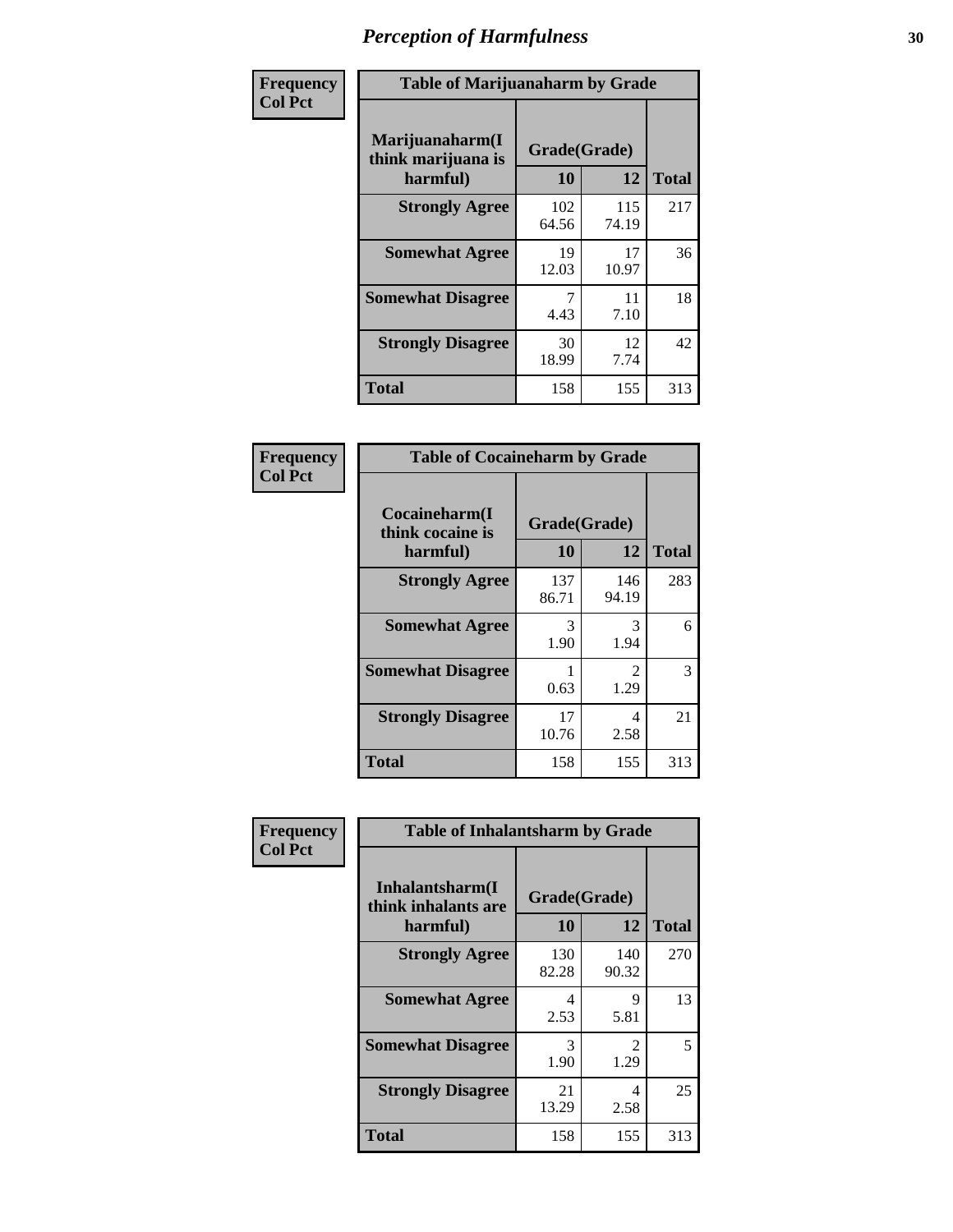| Frequency      | <b>Table of Steroidsharm by Grade</b>            |                        |              |              |
|----------------|--------------------------------------------------|------------------------|--------------|--------------|
| <b>Col Pct</b> | Steroidsharm(I<br>think steroids are<br>harmful) | Grade(Grade)<br>10     | 12           | <b>Total</b> |
|                | <b>Strongly Agree</b>                            | 132<br>83.54           | 135<br>87.10 | 267          |
|                | <b>Somewhat Agree</b>                            | 6<br>3.80              | 12<br>7.74   | 18           |
|                | <b>Somewhat Disagree</b>                         | $\mathfrak{D}$<br>1.27 | 4<br>2.58    | 6            |
|                | <b>Strongly Disagree</b>                         | 18<br>11.39            | 4<br>2.58    | 22           |
|                | <b>Total</b>                                     | 158                    | 155          | 313          |

| <b>Table of Ecstasyharm by Grade</b>          |                    |              |              |  |  |  |
|-----------------------------------------------|--------------------|--------------|--------------|--|--|--|
| Ecstasyharm(I<br>think ecstasy is<br>harmful) | Grade(Grade)<br>10 | 12           | <b>Total</b> |  |  |  |
| <b>Strongly Agree</b>                         | 132<br>83.54       | 139<br>89.68 | 271          |  |  |  |
| <b>Somewhat Agree</b>                         | 8<br>5.06          | 6<br>3.87    | 14           |  |  |  |
| <b>Somewhat Disagree</b>                      | 0<br>0.00          | 5<br>3.23    | 5            |  |  |  |
| <b>Strongly Disagree</b>                      | 18<br>11.39        | 5<br>3.23    | 23           |  |  |  |
| Total                                         | 158                | 155          | 313          |  |  |  |

| Frequency      | <b>Table of Methharm by Grade</b>                            |                    |              |              |  |  |
|----------------|--------------------------------------------------------------|--------------------|--------------|--------------|--|--|
| <b>Col Pct</b> | <b>Methharm</b> (I think<br>methamphetamines<br>are harmful) | Grade(Grade)<br>10 | 12           | <b>Total</b> |  |  |
|                | <b>Strongly Agree</b>                                        | 135<br>85.44       | 144<br>92.90 | 279          |  |  |
|                | <b>Somewhat Agree</b>                                        | 4<br>2.53          | 4<br>2.58    | 8            |  |  |
|                | <b>Somewhat Disagree</b>                                     | 0.63               | 3<br>1.94    | 4            |  |  |
|                | <b>Strongly Disagree</b>                                     | 18<br>11.39        | 4<br>2.58    | 22           |  |  |
|                | <b>Total</b>                                                 | 158                | 155          | 313          |  |  |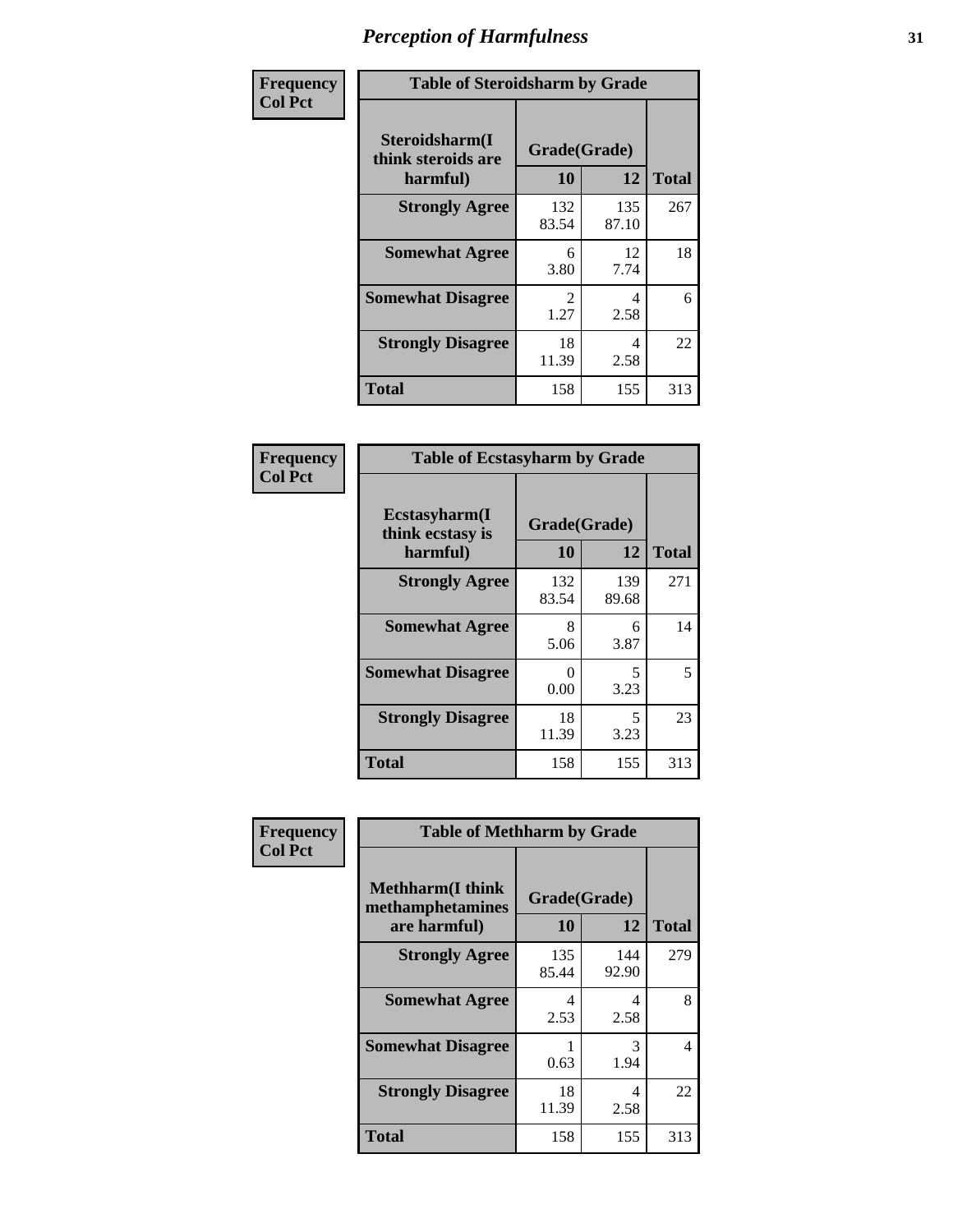| Frequency | <b>Table of Hallucinogensharm by Grade</b>                 |                    |                       |              |
|-----------|------------------------------------------------------------|--------------------|-----------------------|--------------|
| Col Pct   | Hallucinogensharm(I<br>think hallucinogens<br>are harmful) | Grade(Grade)<br>10 | 12                    | <b>Total</b> |
|           | <b>Strongly Agree</b>                                      | 136<br>86.08       | 141<br>90.97          | 277          |
|           | <b>Somewhat Agree</b>                                      | 3<br>1.90          | 8<br>5.16             | 11           |
|           | <b>Somewhat Disagree</b>                                   | 0.63               | $\mathcal{L}$<br>1.29 | 3            |
|           | <b>Strongly Disagree</b>                                   | 18<br>11.39        | 4<br>2.58             | 22           |
|           | <b>Total</b>                                               | 158                | 155                   | 313          |

| <b>Table of Prescriptionharm by Grade</b>                                         |              |              |              |  |  |  |
|-----------------------------------------------------------------------------------|--------------|--------------|--------------|--|--|--|
| <b>Prescriptionharm</b> (I<br>think prescription<br>drugs not<br>prescribed to me | Grade(Grade) |              |              |  |  |  |
| are harmful)                                                                      | 10           | 12           | <b>Total</b> |  |  |  |
| <b>Strongly Agree</b>                                                             | 112<br>70.89 | 124<br>80.00 | 236          |  |  |  |
| <b>Somewhat Agree</b>                                                             | 18<br>11.39  | 18<br>11.61  | 36           |  |  |  |
| <b>Somewhat Disagree</b>                                                          | 10<br>6.33   | 6<br>3.87    | 16           |  |  |  |
| <b>Strongly Disagree</b>                                                          | 18<br>11.39  | 7<br>4.52    | 25           |  |  |  |
| <b>Total</b>                                                                      | 158          | 155          | 313          |  |  |  |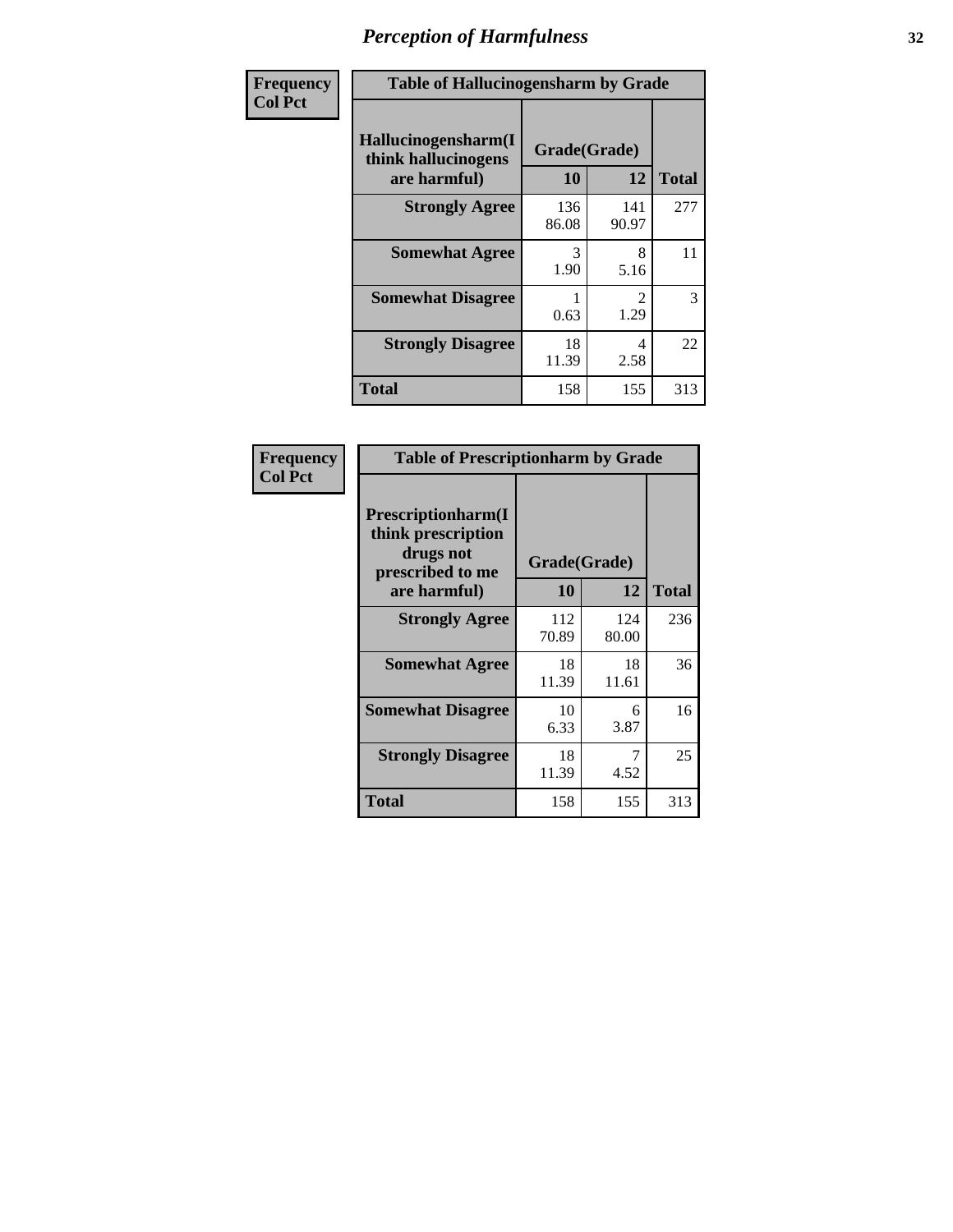### *Disapproval by Adults* **33**

| Frequency      | <b>Table of Alcoholadult by Grade</b>                                 |                    |             |              |
|----------------|-----------------------------------------------------------------------|--------------------|-------------|--------------|
| <b>Col Pct</b> | <b>Alcoholadult</b> (Adults<br>would disapprove if<br>I used alcohol) | Grade(Grade)<br>10 | 12          | <b>Total</b> |
|                | <b>Strongly Agree</b>                                                 | 95<br>60.13        | 95<br>61.29 | 190          |
|                | <b>Somewhat Agree</b>                                                 | 37<br>23.42        | 34<br>21.94 | 71           |
|                | <b>Somewhat Disagree</b>                                              | 13<br>8.23         | 20<br>12.90 | 33           |
|                | <b>Strongly Disagree</b>                                              | 13<br>8.23         | 6<br>3.87   | 19           |
|                | <b>Total</b>                                                          | 158                | 155         | 313          |

| <b>Table of Tobaccoadult by Grade</b>                                 |                    |              |              |  |  |  |
|-----------------------------------------------------------------------|--------------------|--------------|--------------|--|--|--|
| <b>Tobaccoadult</b> (Adults<br>would disapprove if<br>I used tobacco) | Grade(Grade)<br>10 | 12           | <b>Total</b> |  |  |  |
| <b>Strongly Agree</b>                                                 | 121<br>76.58       | 121<br>78.06 | 242          |  |  |  |
| <b>Somewhat Agree</b>                                                 | 18<br>11.39        | 18<br>11.61  | 36           |  |  |  |
| <b>Somewhat Disagree</b>                                              | 6<br>3.80          | 6<br>3.87    | 12           |  |  |  |
| <b>Strongly Disagree</b>                                              | 13<br>8.23         | 10<br>6.45   | 23           |  |  |  |
| <b>Total</b>                                                          | 158                | 155          | 313          |  |  |  |

| Frequency      | <b>Table of Marijuanaadult by Grade</b>                           |                    |              |              |
|----------------|-------------------------------------------------------------------|--------------------|--------------|--------------|
| <b>Col Pct</b> | Marijuanaadult(Adults<br>would disapprove if I<br>used marijuana) | Grade(Grade)<br>10 | 12           | <b>Total</b> |
|                | <b>Strongly Agree</b>                                             | 121<br>76.58       | 118<br>76.13 | 239          |
|                | <b>Somewhat Agree</b>                                             | 11<br>6.96         | 21<br>13.55  | 32           |
|                | <b>Somewhat Disagree</b>                                          | 10<br>6.33         | 8<br>5.16    | 18           |
|                | <b>Strongly Disagree</b>                                          | 16<br>10.13        | 8<br>5.16    | 24           |
|                | <b>Total</b>                                                      | 158                | 155          | 313          |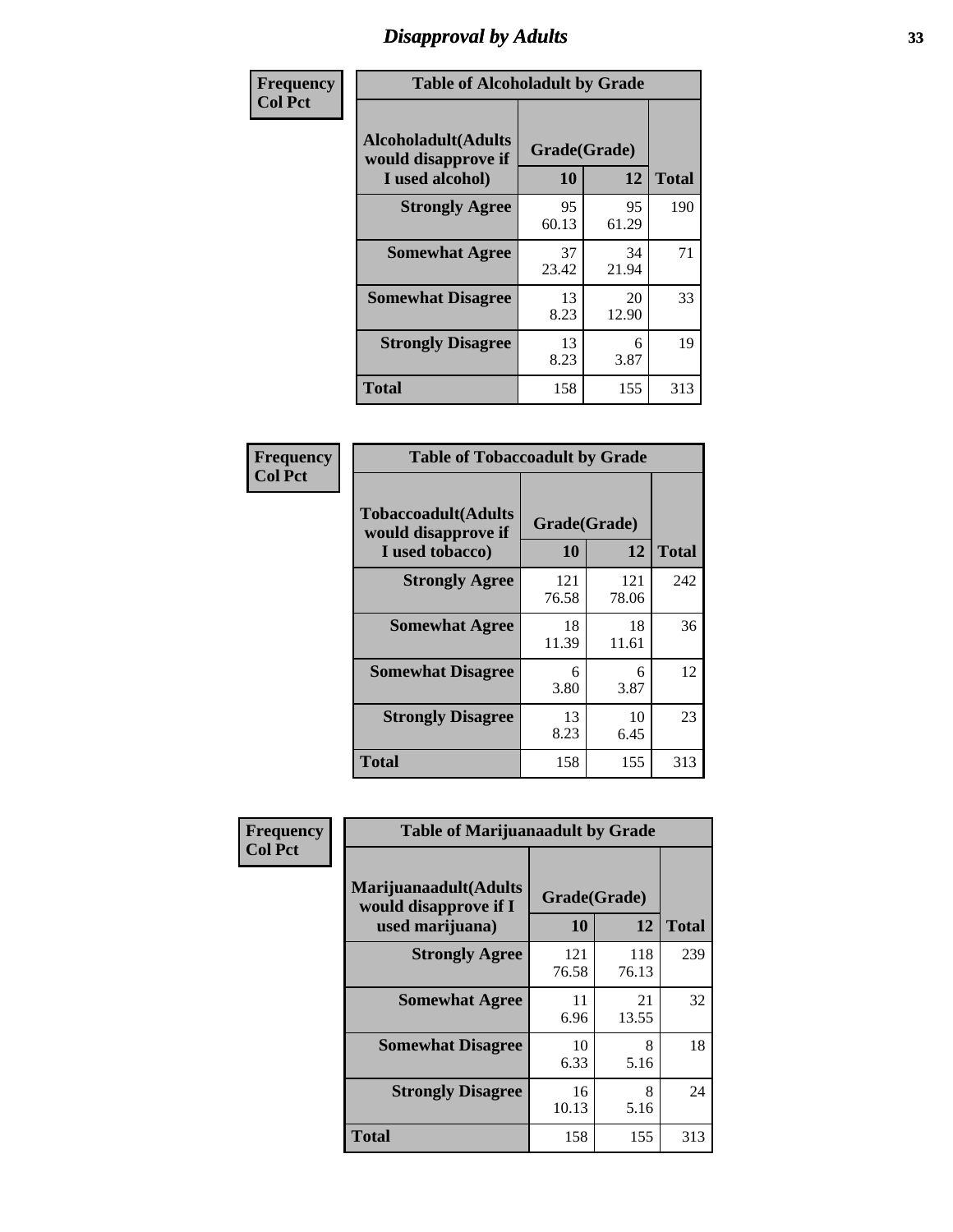#### *Disapproval by Adults* **34**

| <b>Frequency</b> | <b>Table of Otherdrugadult by Grade</b>                |                                     |                           |                     |
|------------------|--------------------------------------------------------|-------------------------------------|---------------------------|---------------------|
| <b>Col Pct</b>   | <b>Otherdrugadult</b> (Adults<br>would disapprove if I | Grade(Grade)                        |                           |                     |
|                  | used other drugs)<br><b>Strongly Agree</b>             | 10<br>134                           | 12<br>139                 | <b>Total</b><br>273 |
|                  |                                                        | 84.81                               | 89.68                     |                     |
|                  | <b>Somewhat Agree</b>                                  | 4.43                                | 8<br>5.16                 | 15                  |
|                  | <b>Somewhat Disagree</b>                               | $\mathcal{D}_{\mathcal{L}}$<br>1.27 | $\mathbf{\Omega}$<br>0.00 | $\overline{2}$      |
|                  | <b>Strongly Disagree</b>                               | 15<br>9.49                          | 8<br>5.16                 | 23                  |
|                  | <b>Total</b>                                           | 158                                 | 155                       | 313                 |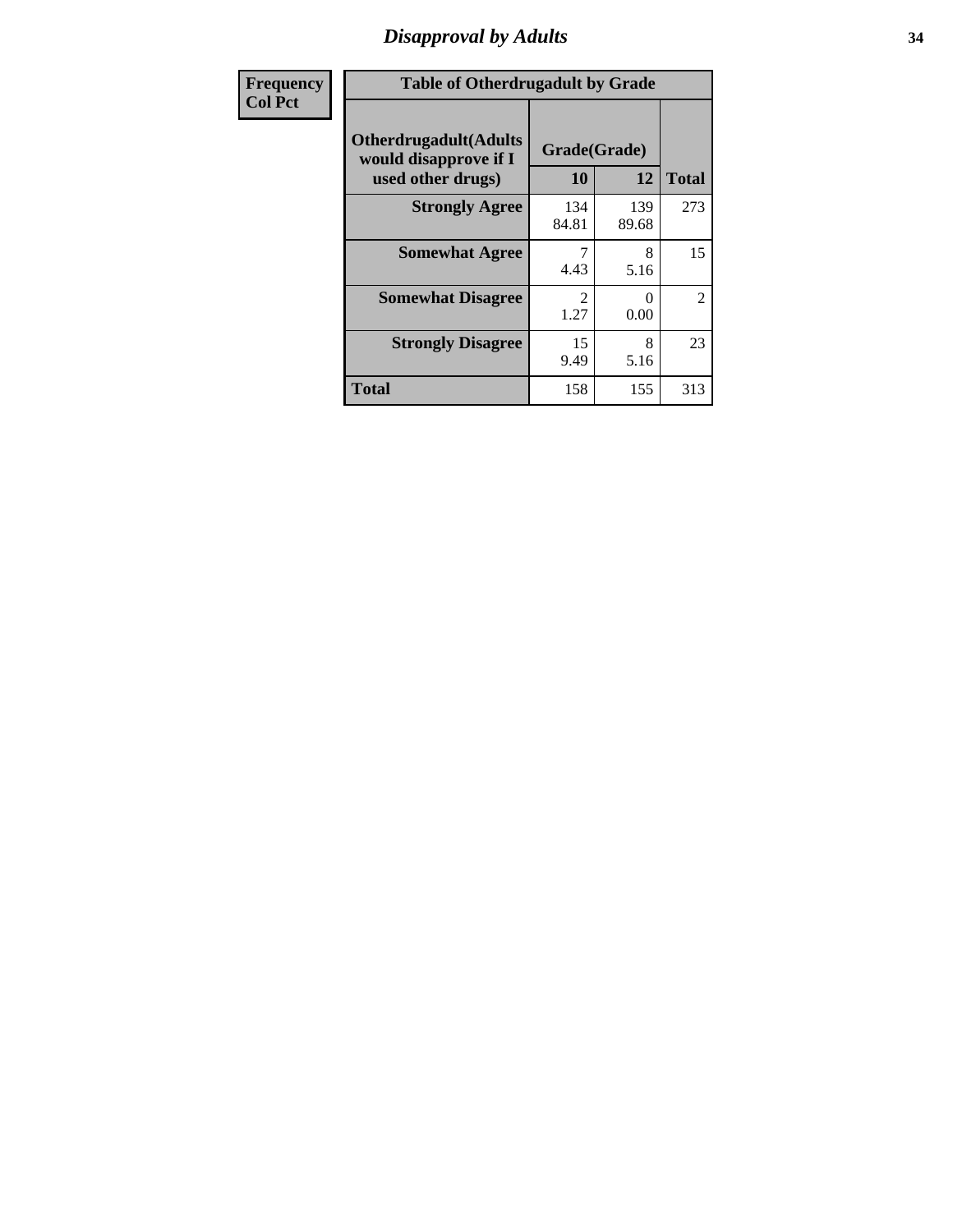### *Disapproval by Peers* **35**

| Frequency      | <b>Table of Alcoholpeer by Grade</b>                    |              |             |              |
|----------------|---------------------------------------------------------|--------------|-------------|--------------|
| <b>Col Pct</b> | Alcoholpeer(My<br>friends would<br>disapprove if I used | Grade(Grade) |             |              |
|                | alcohol)                                                | 10           | 12          | <b>Total</b> |
|                | <b>Strongly Agree</b>                                   | 41<br>25.95  | 49<br>31.61 | 90           |
|                | <b>Somewhat Agree</b>                                   | 34<br>21.52  | 39<br>25.16 | 73           |
|                | <b>Somewhat Disagree</b>                                | 48<br>30.38  | 27<br>17.42 | 75           |
|                | <b>Strongly Disagree</b>                                | 35<br>22.15  | 40<br>25.81 | 75           |
|                | Total                                                   | 158          | 155         | 313          |

| Frequency      | <b>Table of Tobaccopeer by Grade</b>                                |                    |             |              |
|----------------|---------------------------------------------------------------------|--------------------|-------------|--------------|
| <b>Col Pct</b> | Tobaccopeer(My<br>friends would<br>disapprove if I used<br>tobacco) | Grade(Grade)<br>10 | 12          | <b>Total</b> |
|                | <b>Strongly Agree</b>                                               | 58<br>36.71        | 74<br>47.74 | 132          |
|                | <b>Somewhat Agree</b>                                               | 35<br>22.15        | 30<br>19.35 | 65           |
|                | <b>Somewhat Disagree</b>                                            | 32<br>20.25        | 18<br>11.61 | 50           |
|                | <b>Strongly Disagree</b>                                            | 33<br>20.89        | 33<br>21.29 | 66           |
|                | <b>Total</b>                                                        | 158                | 155         | 313          |

| Frequency      | <b>Table of Marijuanapeer by Grade</b>                    |              |             |              |
|----------------|-----------------------------------------------------------|--------------|-------------|--------------|
| <b>Col Pct</b> | Marijuanapeer(My<br>friends would<br>disapprove if I used | Grade(Grade) |             |              |
|                | marijuana)                                                | 10           | 12          | <b>Total</b> |
|                | <b>Strongly Agree</b>                                     | 54<br>34.18  | 71<br>45.81 | 125          |
|                | <b>Somewhat Agree</b>                                     | 34<br>21.52  | 31<br>20.00 | 65           |
|                | <b>Somewhat Disagree</b>                                  | 29<br>18.35  | 17<br>10.97 | 46           |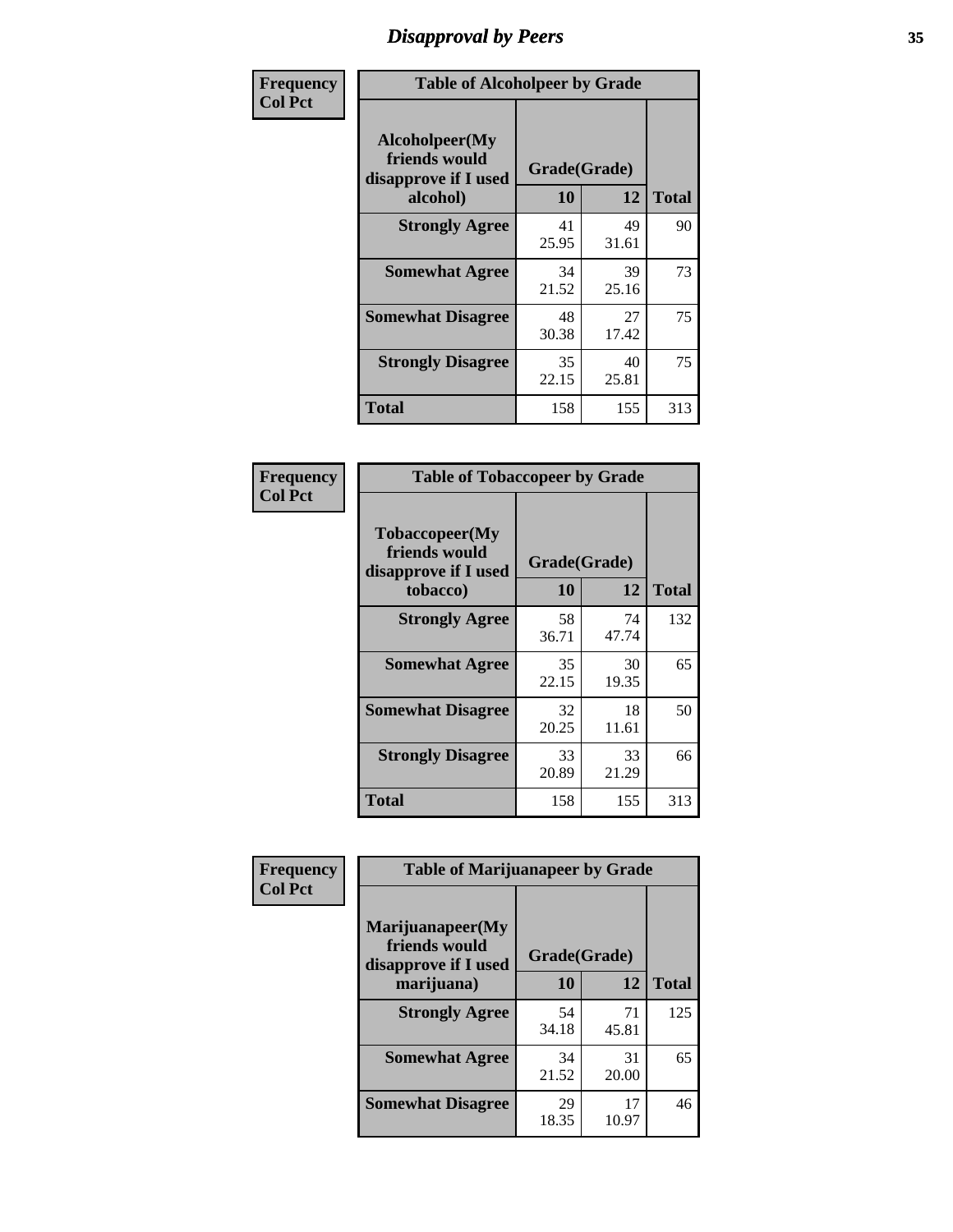## *Disapproval by Peers* **36**

| <b>Frequency</b> | <b>Table of Marijuanapeer by Grade</b>                                  |                                 |             |              |  |
|------------------|-------------------------------------------------------------------------|---------------------------------|-------------|--------------|--|
| <b>Col Pct</b>   | Marijuanapeer(My<br>friends would<br>disapprove if I used<br>marijuana) | Grade(Grade)<br><b>10</b><br>12 |             | <b>Total</b> |  |
|                  | <b>Strongly Disagree</b>                                                | 41<br>25.95                     | 36<br>23.23 | 77           |  |
|                  | <b>Total</b>                                                            | 158                             | 155         | 313          |  |

| <b>Frequency</b> | <b>Table of Otherdrugpeer by Grade</b>                                    |                    |              |              |
|------------------|---------------------------------------------------------------------------|--------------------|--------------|--------------|
| <b>Col Pct</b>   | Otherdrugpeer(My<br>friends would<br>disapprove if I used<br>other drugs) | Grade(Grade)<br>10 | 12           | <b>Total</b> |
|                  | <b>Strongly Agree</b>                                                     | 84<br>53.16        | 102<br>65.81 | 186          |
|                  | <b>Somewhat Agree</b>                                                     | 21<br>13.29        | 29<br>18.71  | 50           |
|                  | <b>Somewhat Disagree</b>                                                  | 16<br>10.13        | 7<br>4.52    | 23           |
|                  | <b>Strongly Disagree</b>                                                  | 37<br>23.42        | 17<br>10.97  | 54           |
|                  | Total                                                                     | 158                | 155          | 313          |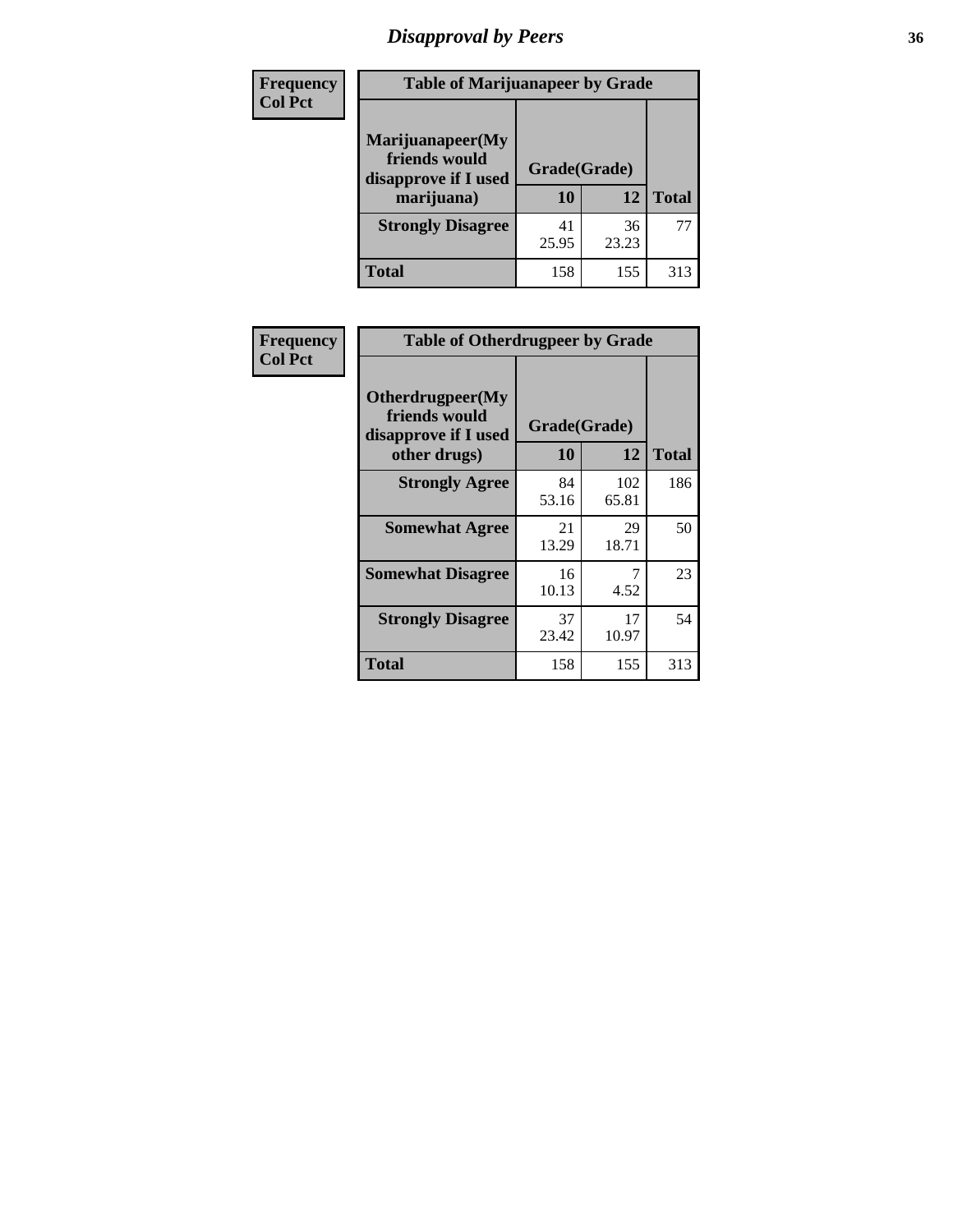| Frequency<br><b>Col Pct</b> | <b>Table of Alcohollocation1 by Grade</b>      |             |             |              |  |
|-----------------------------|------------------------------------------------|-------------|-------------|--------------|--|
|                             | Grade(Grade)<br><b>Alcohollocation1(Places</b> |             |             |              |  |
|                             | <b>Friends Use Alcohol)</b>                    | 10          | 12          | <b>Total</b> |  |
|                             |                                                | 81<br>51.27 | 85<br>54.84 | 166          |  |
|                             | Do Not Use                                     | 77<br>48.73 | 70<br>45.16 | 147          |  |
|                             | <b>Total</b>                                   | 158         | 155         | 313          |  |

| Frequency      | <b>Table of Alcohollocation2 by Grade</b>                     |                    |             |              |
|----------------|---------------------------------------------------------------|--------------------|-------------|--------------|
| <b>Col Pct</b> | <b>Alcohollocation2(Places</b><br><b>Friends Use Alcohol)</b> | Grade(Grade)<br>10 | <b>12</b>   | <b>Total</b> |
|                |                                                               | 94<br>59.49        | 91<br>58.71 | 185          |
|                | Home                                                          | 64<br>40.51        | 64<br>41.29 | 128          |
|                | <b>Total</b>                                                  | 158                | 155         | 313          |

| Frequency<br><b>Col Pct</b> | <b>Table of Alcohollocation 3 by Grade</b>                    |                    |              |              |
|-----------------------------|---------------------------------------------------------------|--------------------|--------------|--------------|
|                             | <b>Alcohollocation3(Places</b><br><b>Friends Use Alcohol)</b> | Grade(Grade)<br>10 | 12           | <b>Total</b> |
|                             |                                                               | 141<br>89.24       | 143<br>92.26 | 284          |
|                             | <b>School</b>                                                 | 17<br>10.76        | 12<br>7.74   | 29           |
|                             | <b>Total</b>                                                  | 158                | 155          | 313          |

| <b>Frequency</b> | <b>Table of Alcohollocation4 by Grade</b> |              |              |              |  |
|------------------|-------------------------------------------|--------------|--------------|--------------|--|
| <b>Col Pct</b>   | <b>Alcohollocation4(Places</b>            | Grade(Grade) |              |              |  |
|                  | <b>Friends Use Alcohol)</b>               | 10           | 12           | <b>Total</b> |  |
|                  |                                           | 134<br>84.81 | 129<br>83.23 | 263          |  |
|                  | Car                                       | 24<br>15.19  | 26<br>16.77  | 50           |  |
|                  | <b>Total</b>                              | 158          | 155          | 313          |  |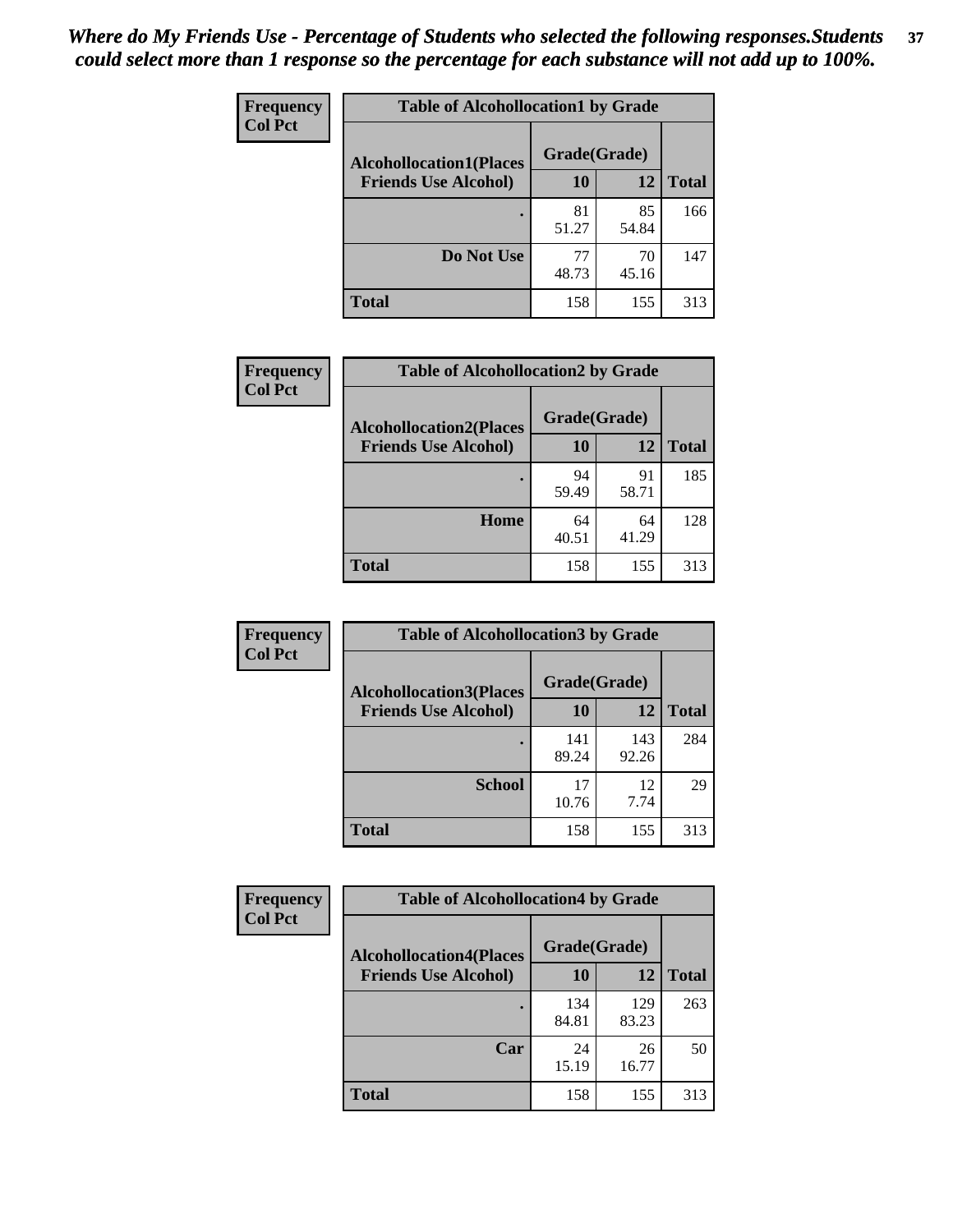| Frequency<br><b>Col Pct</b> | <b>Table of Alcohollocation5 by Grade</b>      |             |             |              |  |
|-----------------------------|------------------------------------------------|-------------|-------------|--------------|--|
|                             | Grade(Grade)<br><b>Alcohollocation5(Places</b> |             |             |              |  |
|                             | <b>Friends Use Alcohol)</b>                    | 10          | 12          | <b>Total</b> |  |
|                             |                                                | 99<br>62.66 | 98<br>63.23 | 197          |  |
|                             | <b>Friend's House</b>                          | 59<br>37.34 | 57<br>36.77 | 116          |  |
|                             | <b>Total</b>                                   | 158         | 155         | 313          |  |

| Frequency      | <b>Table of Alcohollocation6 by Grade</b>                     |                    |              |              |
|----------------|---------------------------------------------------------------|--------------------|--------------|--------------|
| <b>Col Pct</b> | <b>Alcohollocation6(Places</b><br><b>Friends Use Alcohol)</b> | Grade(Grade)<br>10 | 12           | <b>Total</b> |
|                |                                                               | 105<br>66.46       | 114<br>73.55 | 219          |
|                | <b>Other</b>                                                  | 53<br>33.54        | 41<br>26.45  | 94           |
|                | <b>Total</b>                                                  | 158                | 155          | 313          |

| Frequency      | <b>Table of Tobaccolocation1 by Grade</b> |              |              |              |
|----------------|-------------------------------------------|--------------|--------------|--------------|
| <b>Col Pct</b> | <b>Tobaccolocation1(Places</b>            | Grade(Grade) |              |              |
|                | <b>Friends Use Tobacco)</b>               | 10           | <b>12</b>    | <b>Total</b> |
|                |                                           | 67<br>42.41  | 53<br>34.19  | 120          |
|                | Do Not Use                                | 91<br>57.59  | 102<br>65.81 | 193          |
|                | <b>Total</b>                              | 158          | 155          | 313          |

| <b>Frequency</b> | <b>Table of Tobaccolocation2 by Grade</b> |              |              |              |
|------------------|-------------------------------------------|--------------|--------------|--------------|
| <b>Col Pct</b>   | <b>Tobaccolocation2(Places</b>            | Grade(Grade) |              |              |
|                  | <b>Friends Use Tobacco)</b>               | <b>10</b>    | 12           | <b>Total</b> |
|                  |                                           | 106<br>67.09 | 117<br>75.48 | 223          |
|                  | Home                                      | 52<br>32.91  | 38<br>24.52  | 90           |
|                  | <b>Total</b>                              | 158          | 155          | 313          |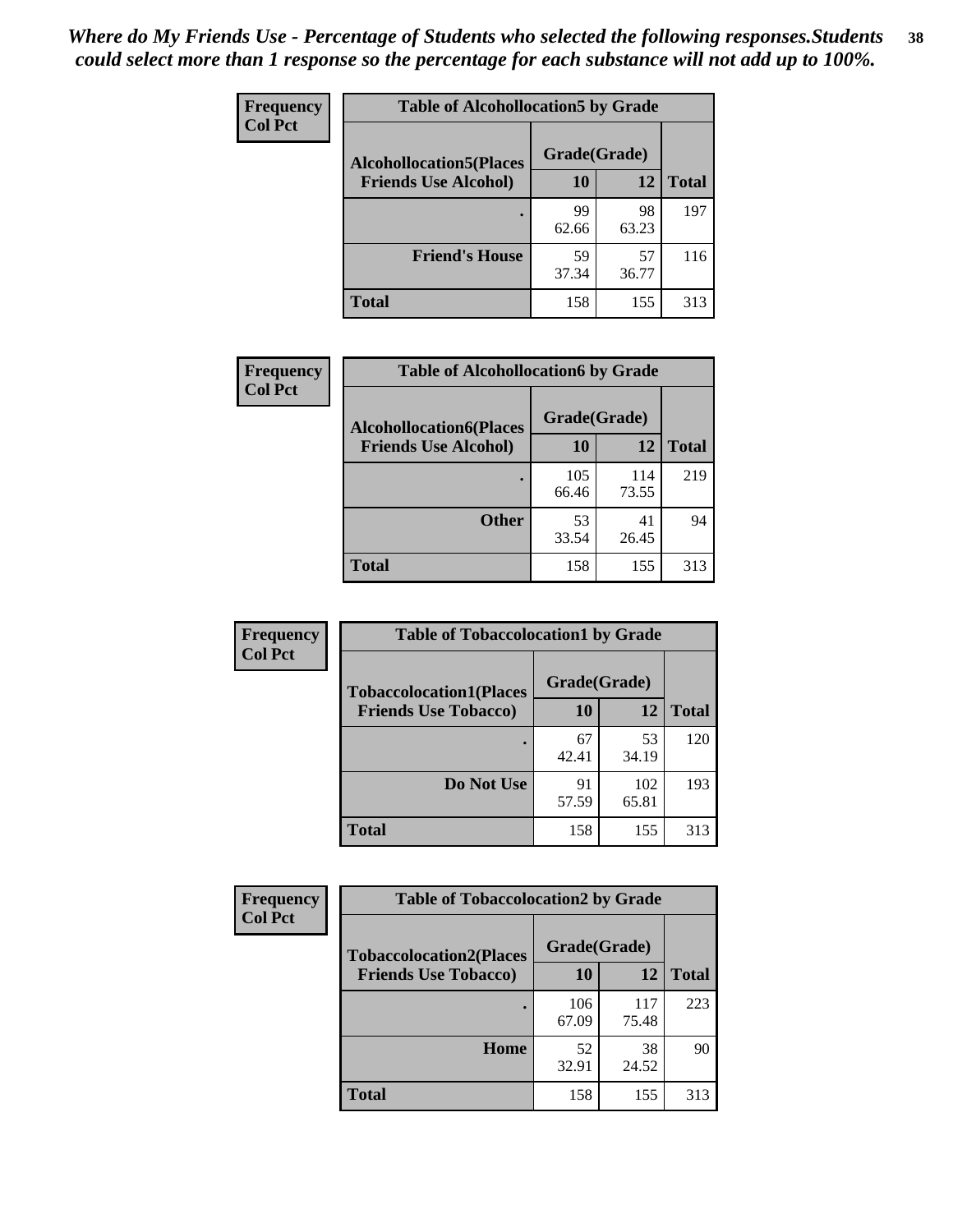| Frequency      | <b>Table of Tobaccolocation 3 by Grade</b> |              |              |              |  |
|----------------|--------------------------------------------|--------------|--------------|--------------|--|
| <b>Col Pct</b> | <b>Tobaccolocation3(Places</b>             | Grade(Grade) |              |              |  |
|                | <b>Friends Use Tobacco)</b>                | 10           | 12           | <b>Total</b> |  |
|                |                                            | 129<br>81.65 | 138<br>89.03 | 267          |  |
|                | <b>School</b>                              | 29<br>18.35  | 17<br>10.97  | 46           |  |
|                | <b>Total</b>                               | 158          | 155          | 313          |  |

| Frequency      | <b>Table of Tobaccolocation4 by Grade</b> |              |              |              |
|----------------|-------------------------------------------|--------------|--------------|--------------|
| <b>Col Pct</b> | <b>Tobaccolocation4(Places</b>            | Grade(Grade) |              |              |
|                | <b>Friends Use Tobacco)</b>               | 10           | 12           | <b>Total</b> |
|                |                                           | 129<br>81.65 | 126<br>81.29 | 255          |
|                | Car                                       | 29<br>18.35  | 29<br>18.71  | 58           |
|                | <b>Total</b>                              | 158          | 155          | 313          |

| <b>Frequency</b> | <b>Table of Tobaccolocation5 by Grade</b>                     |              |              |              |
|------------------|---------------------------------------------------------------|--------------|--------------|--------------|
| <b>Col Pct</b>   | <b>Tobaccolocation5(Places</b><br><b>Friends Use Tobacco)</b> | Grade(Grade) |              |              |
|                  |                                                               | 10           | 12           | <b>Total</b> |
|                  |                                                               | 112<br>70.89 | 119<br>76.77 | 231          |
|                  | <b>Friend's House</b>                                         | 46<br>29.11  | 36<br>23.23  | 82           |
|                  | Total                                                         | 158          | 155          | 313          |

| <b>Frequency</b><br><b>Col Pct</b> | <b>Table of Tobaccolocation6 by Grade</b> |              |              |              |
|------------------------------------|-------------------------------------------|--------------|--------------|--------------|
|                                    | <b>Tobaccolocation6(Places</b>            | Grade(Grade) |              |              |
|                                    | <b>Friends Use Tobacco)</b>               | 10           | 12           | <b>Total</b> |
|                                    |                                           | 114<br>72.15 | 131<br>84.52 | 245          |
|                                    | <b>Other</b>                              | 44<br>27.85  | 24<br>15.48  | 68           |
|                                    | <b>Total</b>                              | 158          | 155          | 313          |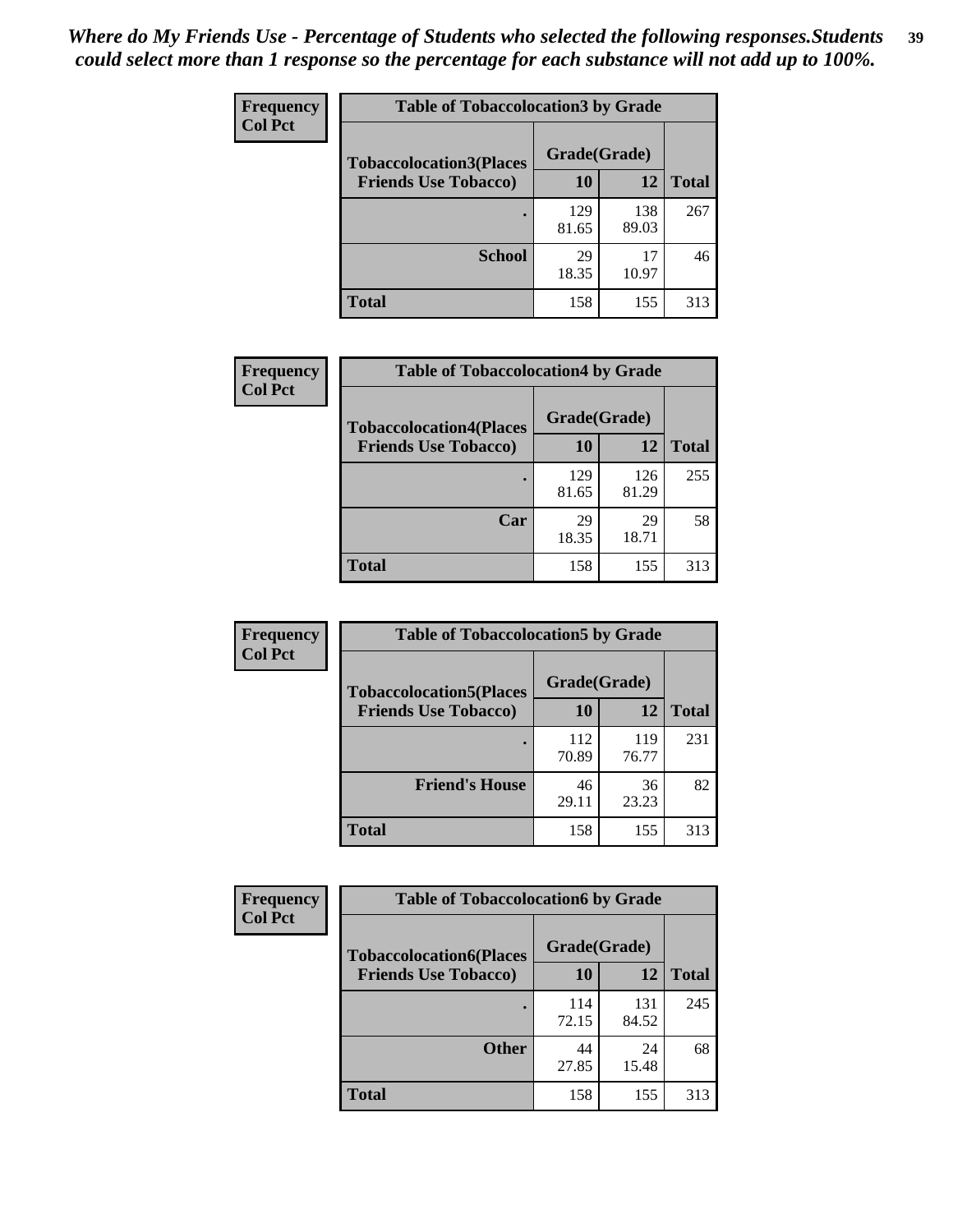| <b>Frequency</b><br><b>Col Pct</b> | <b>Table of Marijuanalocation1 by Grade</b> |              |             |              |
|------------------------------------|---------------------------------------------|--------------|-------------|--------------|
|                                    | <b>Marijuanalocation1(Places</b>            | Grade(Grade) |             |              |
|                                    | <b>Friends Use Marijuana</b> )              | <b>10</b>    | 12          | <b>Total</b> |
|                                    |                                             | 80<br>50.63  | 74<br>47.74 | 154          |
|                                    | Do Not Use                                  | 78<br>49.37  | 81<br>52.26 | 159          |
|                                    | <b>Total</b>                                | 158          | 155         | 313          |

| <b>Frequency</b> | <b>Table of Marijuanalocation2 by Grade</b>                        |                           |              |              |
|------------------|--------------------------------------------------------------------|---------------------------|--------------|--------------|
| <b>Col Pct</b>   | <b>Marijuanalocation2(Places</b><br><b>Friends Use Marijuana</b> ) | Grade(Grade)<br><b>10</b> | 12           | <b>Total</b> |
|                  |                                                                    | 101<br>63.92              | 102<br>65.81 | 203          |
|                  | Home                                                               | 57<br>36.08               | 53<br>34.19  | 110          |
|                  | <b>Total</b>                                                       | 158                       | 155          | 313          |

| Frequency      | <b>Table of Marijuanalocation3 by Grade</b> |              |              |              |
|----------------|---------------------------------------------|--------------|--------------|--------------|
| <b>Col Pct</b> | <b>Marijuanalocation3</b> (Places           | Grade(Grade) |              |              |
|                | <b>Friends Use Marijuana</b> )              | 10           | 12           | <b>Total</b> |
|                |                                             | 124<br>78.48 | 134<br>86.45 | 258          |
|                | <b>School</b>                               | 34<br>21.52  | 21<br>13.55  | 55           |
|                | <b>Total</b>                                | 158          | 155          | 313          |

| <b>Frequency</b> | <b>Table of Marijuanalocation4 by Grade</b> |              |              |              |
|------------------|---------------------------------------------|--------------|--------------|--------------|
| <b>Col Pct</b>   | <b>Marijuanalocation4(Places</b>            | Grade(Grade) |              |              |
|                  | <b>Friends Use Marijuana</b> )              | <b>10</b>    | 12           | <b>Total</b> |
|                  |                                             | 112<br>70.89 | 115<br>74.19 | 227          |
|                  | Car                                         | 46<br>29.11  | 40<br>25.81  | 86           |
|                  | <b>Total</b>                                | 158          | 155          | 313          |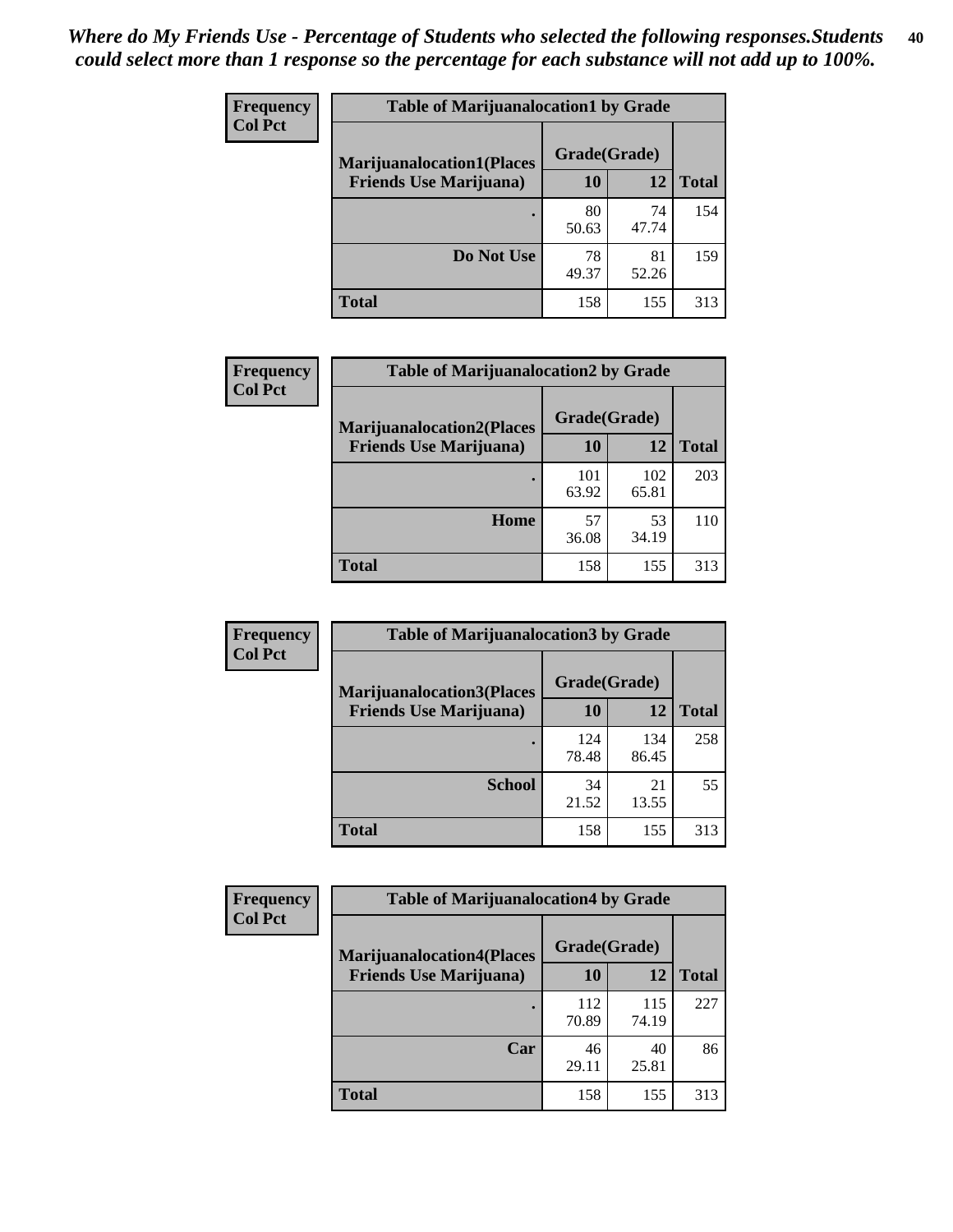| <b>Frequency</b> | <b>Table of Marijuanalocation5 by Grade</b> |              |              |              |
|------------------|---------------------------------------------|--------------|--------------|--------------|
| <b>Col Pct</b>   | <b>Marijuanalocation5</b> (Places           | Grade(Grade) |              |              |
|                  | <b>Friends Use Marijuana</b> )              | 10           | 12           | <b>Total</b> |
|                  |                                             | 94<br>59.49  | 102<br>65.81 | 196          |
|                  | <b>Friend's House</b>                       | 64<br>40.51  | 53<br>34.19  | 117          |
|                  | <b>Total</b>                                | 158          | 155          | 313          |

| <b>Frequency</b> | <b>Table of Marijuanalocation6 by Grade</b>                        |                           |              |              |
|------------------|--------------------------------------------------------------------|---------------------------|--------------|--------------|
| <b>Col Pct</b>   | <b>Marijuanalocation6(Places</b><br><b>Friends Use Marijuana</b> ) | Grade(Grade)<br><b>10</b> | 12           | <b>Total</b> |
|                  |                                                                    | 104<br>65.82              | 115<br>74.19 | 219          |
|                  | <b>Other</b>                                                       | 54<br>34.18               | 40<br>25.81  | 94           |
|                  | <b>Total</b>                                                       | 158                       | 155          | 313          |

| <b>Frequency</b> | <b>Table of Otherdruglocation1 by Grade</b>                          |              |              |              |
|------------------|----------------------------------------------------------------------|--------------|--------------|--------------|
| <b>Col Pct</b>   | <b>Otherdruglocation1(Places</b><br><b>Friends Use Other Illegal</b> | Grade(Grade) |              |              |
|                  | Drugs)                                                               | 10           | 12           | <b>Total</b> |
|                  |                                                                      | 47<br>29.75  | 32<br>20.65  | 79           |
|                  | Do Not Use                                                           | 111<br>70.25 | 123<br>79.35 | 234          |
|                  | <b>Total</b>                                                         | 158          | 155          | 313          |

| <b>Frequency</b> | <b>Table of Otherdruglocation2 by Grade</b>                          |              |              |              |
|------------------|----------------------------------------------------------------------|--------------|--------------|--------------|
| <b>Col Pct</b>   | <b>Otherdruglocation2(Places</b><br><b>Friends Use Other Illegal</b> | Grade(Grade) |              |              |
|                  | Drugs)                                                               | 10           | 12           | <b>Total</b> |
|                  |                                                                      | 123<br>77.85 | 137<br>88.39 | 260          |
|                  | Home                                                                 | 35<br>22.15  | 18<br>11.61  | 53           |
|                  | <b>Total</b>                                                         | 158          | 155          | 313          |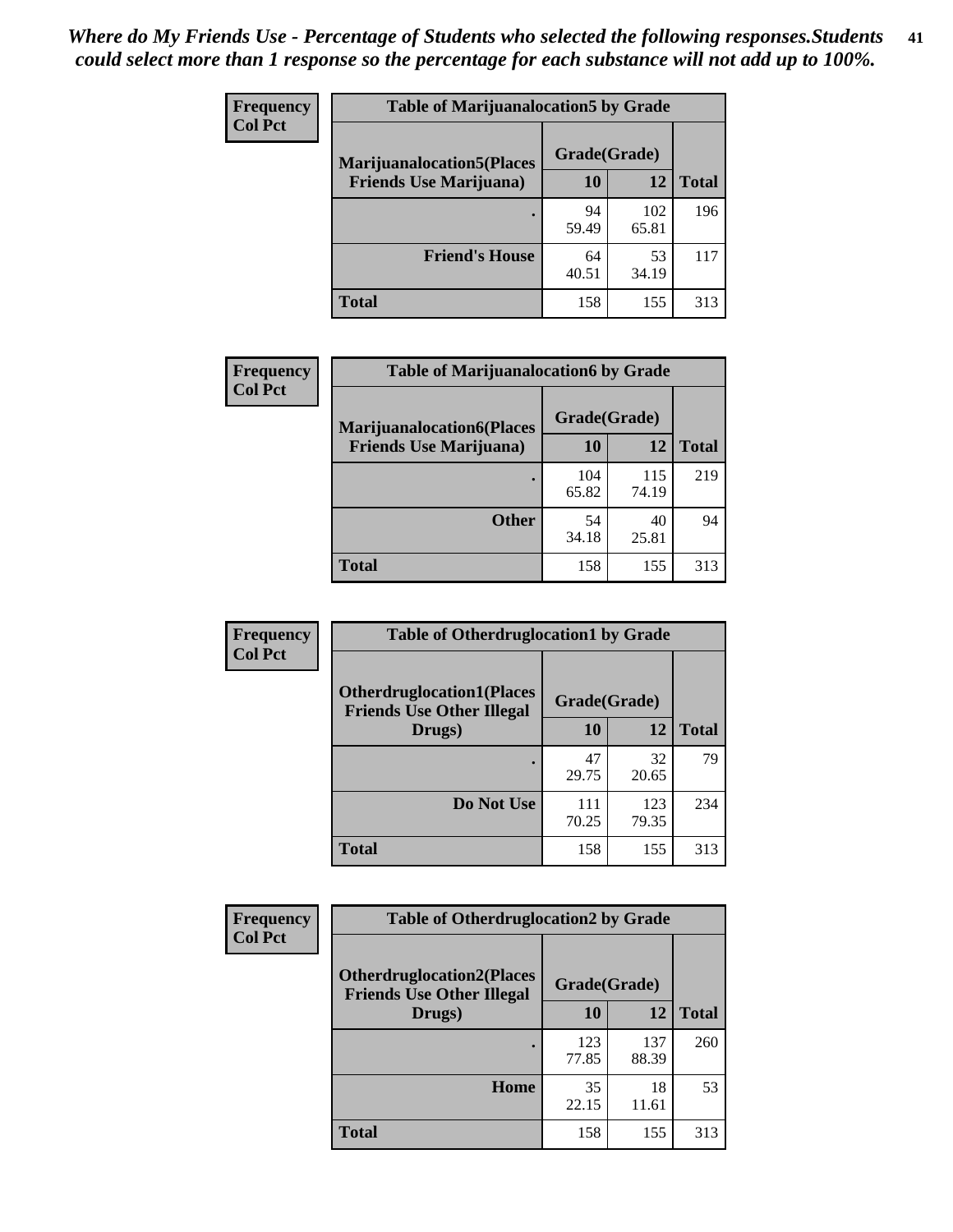| <b>Frequency</b> | <b>Table of Otherdruglocation 3 by Grade</b>                         |              |              |              |
|------------------|----------------------------------------------------------------------|--------------|--------------|--------------|
| <b>Col Pct</b>   | <b>Otherdruglocation3(Places</b><br><b>Friends Use Other Illegal</b> | Grade(Grade) |              |              |
|                  | Drugs)                                                               | 10           | 12           | <b>Total</b> |
|                  |                                                                      | 137<br>86.71 | 147<br>94.84 | 284          |
|                  | <b>School</b>                                                        | 21<br>13.29  | 8<br>5.16    | 29           |
|                  | <b>Total</b>                                                         | 158          | 155          | 313          |

| <b>Frequency</b> | <b>Table of Otherdruglocation4 by Grade</b>                          |              |              |              |
|------------------|----------------------------------------------------------------------|--------------|--------------|--------------|
| <b>Col Pct</b>   | <b>Otherdruglocation4(Places</b><br><b>Friends Use Other Illegal</b> | Grade(Grade) |              |              |
|                  | Drugs)                                                               | 10           | 12           | <b>Total</b> |
|                  |                                                                      | 135<br>85.44 | 145<br>93.55 | 280          |
|                  | Car                                                                  | 23<br>14.56  | 10<br>6.45   | 33           |
|                  | <b>Total</b>                                                         | 158          | 155          | 313          |

| <b>Frequency</b> | <b>Table of Otherdruglocation5 by Grade</b>                          |              |              |              |
|------------------|----------------------------------------------------------------------|--------------|--------------|--------------|
| <b>Col Pct</b>   | <b>Otherdruglocation5(Places</b><br><b>Friends Use Other Illegal</b> | Grade(Grade) |              |              |
|                  | Drugs)                                                               | <b>10</b>    | 12           | <b>Total</b> |
|                  |                                                                      | 125<br>79.11 | 135<br>87.10 | 260          |
|                  | <b>Friend's House</b>                                                | 33<br>20.89  | 20<br>12.90  | 53           |
|                  | <b>Total</b>                                                         | 158          | 155          | 313          |

| <b>Frequency</b> | <b>Table of Otherdruglocation6 by Grade</b>                          |              |              |              |
|------------------|----------------------------------------------------------------------|--------------|--------------|--------------|
| <b>Col Pct</b>   | <b>Otherdruglocation6(Places</b><br><b>Friends Use Other Illegal</b> | Grade(Grade) |              |              |
|                  | Drugs)                                                               | <b>10</b>    | 12           | <b>Total</b> |
|                  |                                                                      | 124<br>78.48 | 137<br>88.39 | 261          |
|                  | <b>Other</b>                                                         | 34<br>21.52  | 18<br>11.61  | 52           |
|                  | <b>Total</b>                                                         | 158          | 155          | 313          |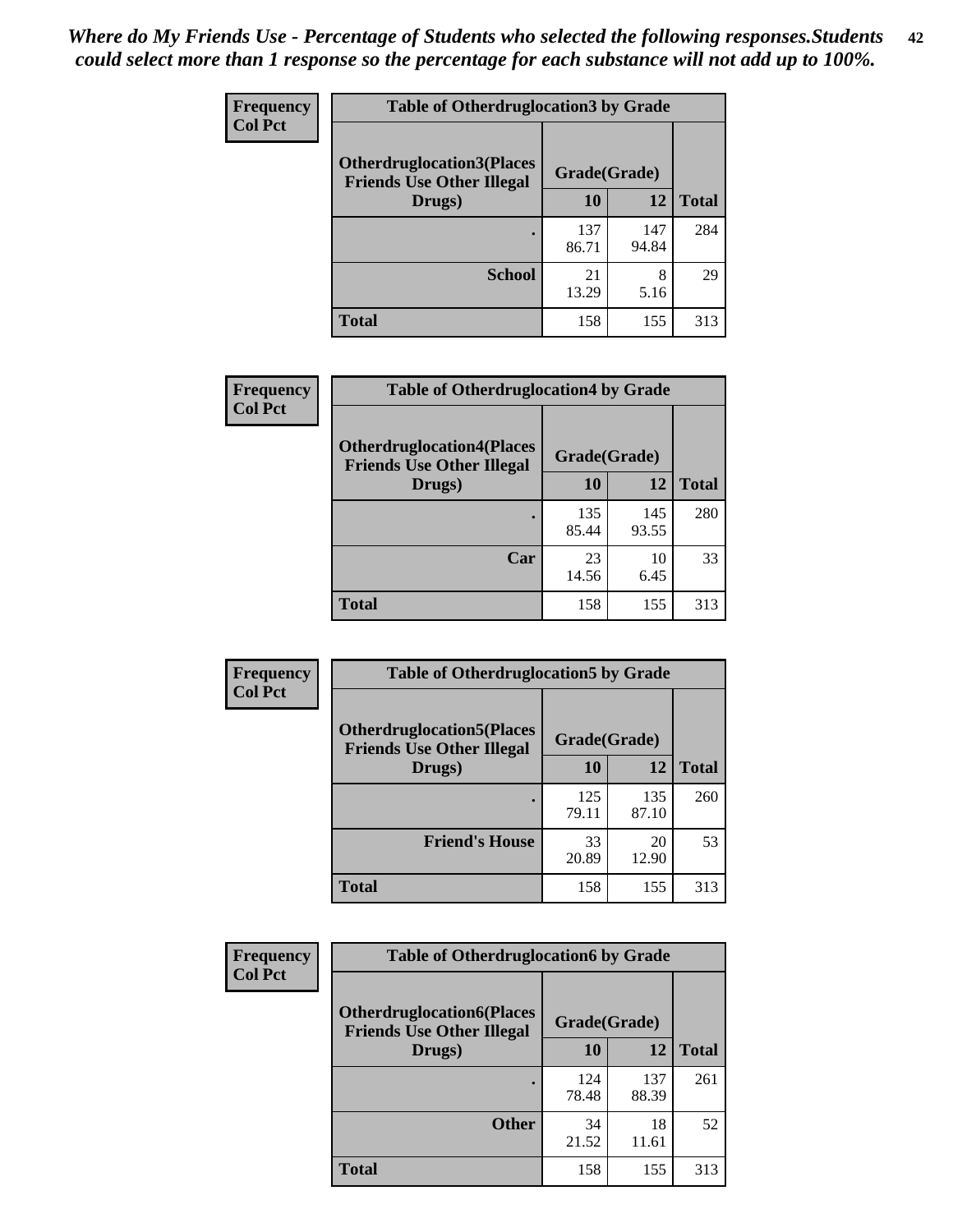| Frequency      | <b>Table of Alcoholtime1 by Grade</b> |                                    |             |              |
|----------------|---------------------------------------|------------------------------------|-------------|--------------|
| <b>Col Pct</b> | <b>Alcoholtime1(Times</b>             | Grade(Grade)<br><b>Friends Use</b> |             |              |
|                | Alcohol)                              | 10                                 | <b>12</b>   | <b>Total</b> |
|                |                                       | 90<br>56.96                        | 83<br>53.55 | 173          |
|                | Do Not Use                            | 68<br>43.04                        | 72<br>46.45 | 140          |
|                | <b>Total</b>                          | 158                                | 155         | 313          |

| Frequency      | <b>Table of Alcoholtime2 by Grade</b>           |              |              |              |
|----------------|-------------------------------------------------|--------------|--------------|--------------|
| <b>Col Pct</b> | <b>Alcoholtime2(Times</b><br><b>Friends Use</b> | Grade(Grade) |              |              |
|                | Alcohol)                                        | 10           | 12           | <b>Total</b> |
|                |                                                 | 133<br>84.18 | 139<br>89.68 | 272          |
|                | <b>On Way to School</b>                         | 25<br>15.82  | 16<br>10.32  | 41           |
|                | <b>Total</b>                                    | 158          | 155          | 313          |

| Frequency<br><b>Col Pct</b> | <b>Table of Alcoholtime3 by Grade</b>                           |              |              |              |
|-----------------------------|-----------------------------------------------------------------|--------------|--------------|--------------|
|                             | <b>Alcoholtime3(Times</b><br>Grade(Grade)<br><b>Friends Use</b> |              |              |              |
|                             | Alcohol)                                                        | 10           | 12           | <b>Total</b> |
|                             |                                                                 | 144<br>91.14 | 145<br>93.55 | 289          |
|                             | <b>During School</b>                                            | 14<br>8.86   | 10<br>6.45   | 24           |
|                             | <b>Total</b>                                                    | 158          | 155          | 313          |

| <b>Frequency</b><br><b>Col Pct</b> | <b>Table of Alcoholtime4 by Grade</b><br>Grade(Grade)<br><b>Alcoholtime4(Times</b> |              |              |              |
|------------------------------------|------------------------------------------------------------------------------------|--------------|--------------|--------------|
|                                    |                                                                                    |              |              |              |
|                                    | <b>Friends Use Alcohol)</b>                                                        | 10           | 12           | <b>Total</b> |
|                                    |                                                                                    | 129<br>81.65 | 140<br>90.32 | 269          |
|                                    | <b>On Way Home From School</b>                                                     | 29<br>18.35  | 15<br>9.68   | 44           |
|                                    | <b>Total</b>                                                                       | 158          | 155          | 313          |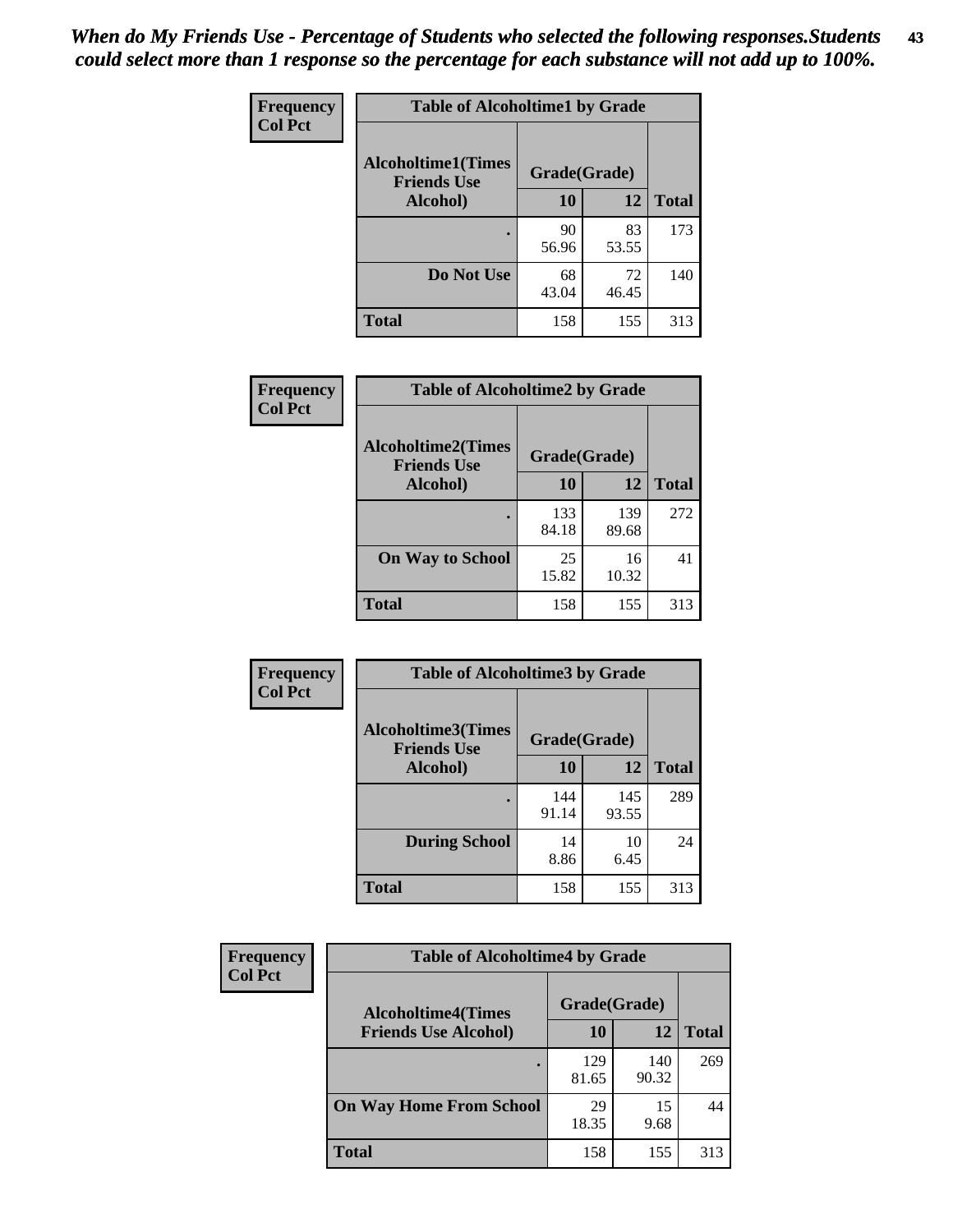*When do My Friends Use - Percentage of Students who selected the following responses.Students could select more than 1 response so the percentage for each substance will not add up to 100%.* **44**

| Frequency      | <b>Table of Alcoholtime5 by Grade</b>                           |              |              |              |
|----------------|-----------------------------------------------------------------|--------------|--------------|--------------|
| <b>Col Pct</b> | <b>Alcoholtime5(Times</b><br>Grade(Grade)<br><b>Friends Use</b> |              |              |              |
|                | Alcohol)                                                        | 10           | <b>12</b>    | <b>Total</b> |
|                |                                                                 | 105<br>66.46 | 115<br>74.19 | 220          |
|                | <b>Weeknights</b>                                               | 53<br>33.54  | 40<br>25.81  | 93           |
|                | <b>Total</b>                                                    | 158          | 155          | 313          |

| Frequency      | <b>Table of Alcoholtime6 by Grade</b>           |              |             |              |
|----------------|-------------------------------------------------|--------------|-------------|--------------|
| <b>Col Pct</b> | <b>Alcoholtime6(Times</b><br><b>Friends Use</b> | Grade(Grade) |             |              |
|                | Alcohol)                                        | 10           | 12          | <b>Total</b> |
|                |                                                 | 70<br>44.30  | 73<br>47.10 | 143          |
|                | Weekends                                        | 88<br>55.70  | 82<br>52.90 | 170          |
|                | <b>Total</b>                                    | 158          | 155         | 313          |

| Frequency      | <b>Table of Tobaccotime1 by Grade</b>                           |             |              |              |
|----------------|-----------------------------------------------------------------|-------------|--------------|--------------|
| <b>Col Pct</b> | <b>Tobaccotime1(Times</b><br>Grade(Grade)<br><b>Friends Use</b> |             |              |              |
|                | <b>Tobacco</b> )                                                | <b>10</b>   | 12           | <b>Total</b> |
|                | $\bullet$                                                       | 65<br>41.14 | 49<br>31.61  | 114          |
|                | Do Not Use                                                      | 93<br>58.86 | 106<br>68.39 | 199          |
|                | <b>Total</b>                                                    | 158         | 155          | 313          |

| <b>Frequency</b> | <b>Table of Tobaccotime2 by Grade</b>           |              |              |              |
|------------------|-------------------------------------------------|--------------|--------------|--------------|
| <b>Col Pct</b>   | <b>Tobaccotime2(Times</b><br><b>Friends Use</b> | Grade(Grade) |              |              |
|                  | <b>Tobacco</b> )                                | 10           | 12           | <b>Total</b> |
|                  |                                                 | 119<br>75.32 | 133<br>85.81 | 252          |
|                  | <b>On Way to School</b>                         | 39<br>24.68  | 22<br>14.19  | 61           |
|                  | <b>Total</b>                                    | 158          | 155          | 313          |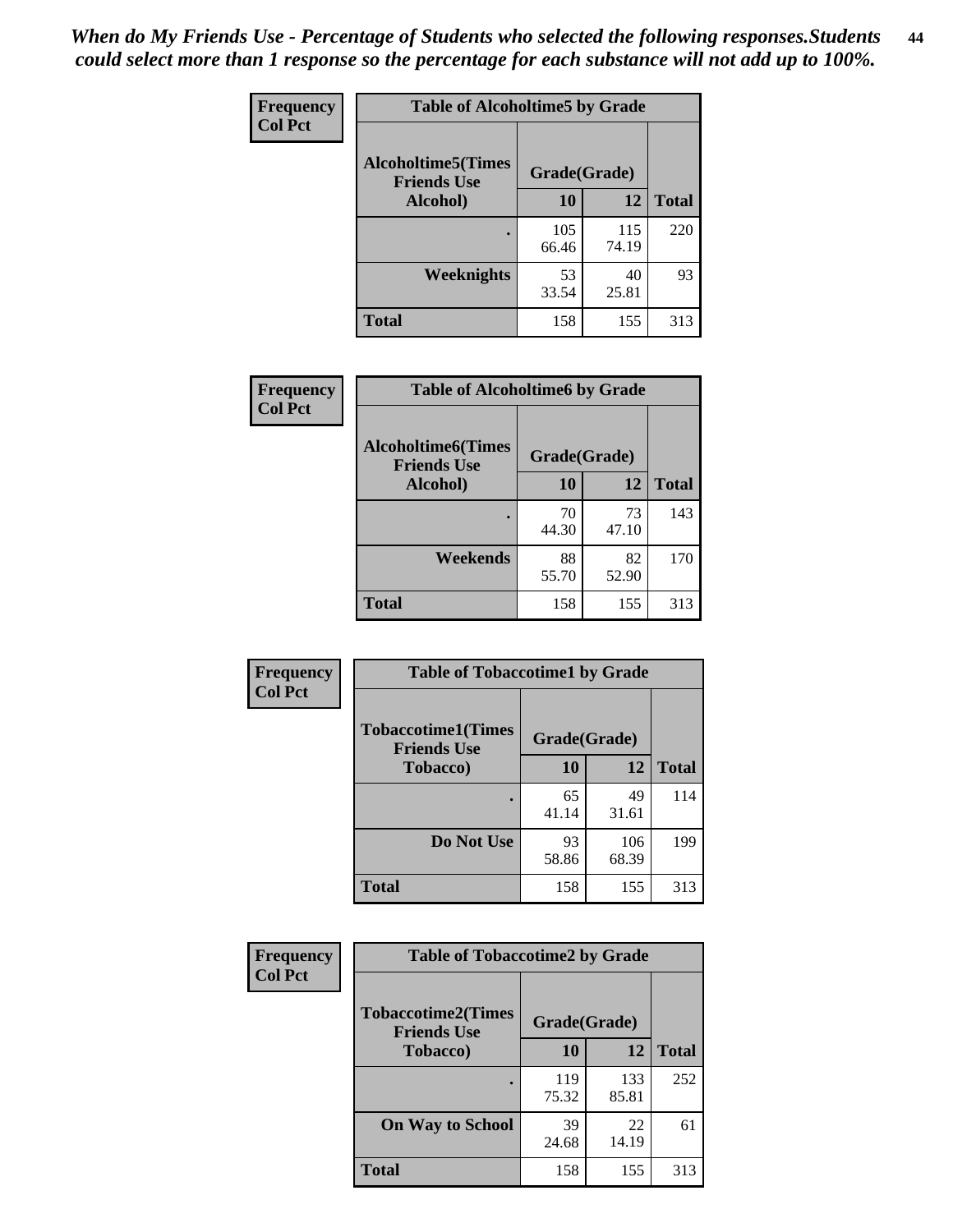| Frequency      | <b>Table of Tobaccotime3 by Grade</b>           |              |              |              |
|----------------|-------------------------------------------------|--------------|--------------|--------------|
| <b>Col Pct</b> | <b>Tobaccotime3(Times</b><br><b>Friends Use</b> | Grade(Grade) |              |              |
|                | <b>Tobacco</b> )                                | 10           | <b>12</b>    | <b>Total</b> |
|                | ٠                                               | 140<br>88.61 | 140<br>90.32 | 280          |
|                | <b>During School</b>                            | 18<br>11.39  | 15<br>9.68   | 33           |
|                | <b>Total</b>                                    | 158          | 155          | 313          |

| <b>Frequency</b><br><b>Col Pct</b> | <b>Table of Tobaccotime4 by Grade</b> |              |              |              |
|------------------------------------|---------------------------------------|--------------|--------------|--------------|
|                                    | <b>Tobaccotime4(Times</b>             | Grade(Grade) |              |              |
|                                    | <b>Friends Use Tobacco)</b>           | 10           | 12           | <b>Total</b> |
|                                    |                                       | 129<br>81.65 | 140<br>90.32 | 269          |
|                                    | <b>On Way Home From School</b>        | 29<br>18.35  | 15<br>9.68   | 44           |
|                                    | <b>Total</b>                          | 158          | 155          | 313          |

| Frequency      | <b>Table of Tobaccotime5 by Grade</b>           |              |              |              |
|----------------|-------------------------------------------------|--------------|--------------|--------------|
| <b>Col Pct</b> | <b>Tobaccotime5(Times</b><br><b>Friends Use</b> | Grade(Grade) |              |              |
|                | <b>Tobacco</b> )                                | 10           | 12           | <b>Total</b> |
|                |                                                 | 111<br>70.25 | 123<br>79.35 | 234          |
|                | Weeknights                                      | 47<br>29.75  | 32<br>20.65  | 79           |
|                | <b>Total</b>                                    | 158          | 155          | 313          |

| Frequency<br><b>Col Pct</b> | <b>Table of Tobaccotime6 by Grade</b>                           |              |              |              |
|-----------------------------|-----------------------------------------------------------------|--------------|--------------|--------------|
|                             | <b>Tobaccotime6(Times</b><br>Grade(Grade)<br><b>Friends Use</b> |              |              |              |
|                             | <b>Tobacco</b> )                                                | 10           | <b>12</b>    | <b>Total</b> |
|                             | ٠                                                               | 102<br>64.56 | 111<br>71.61 | 213          |
|                             | Weekends                                                        | 56<br>35.44  | 44<br>28.39  | 100          |
|                             | <b>Total</b>                                                    | 158          | 155          | 313          |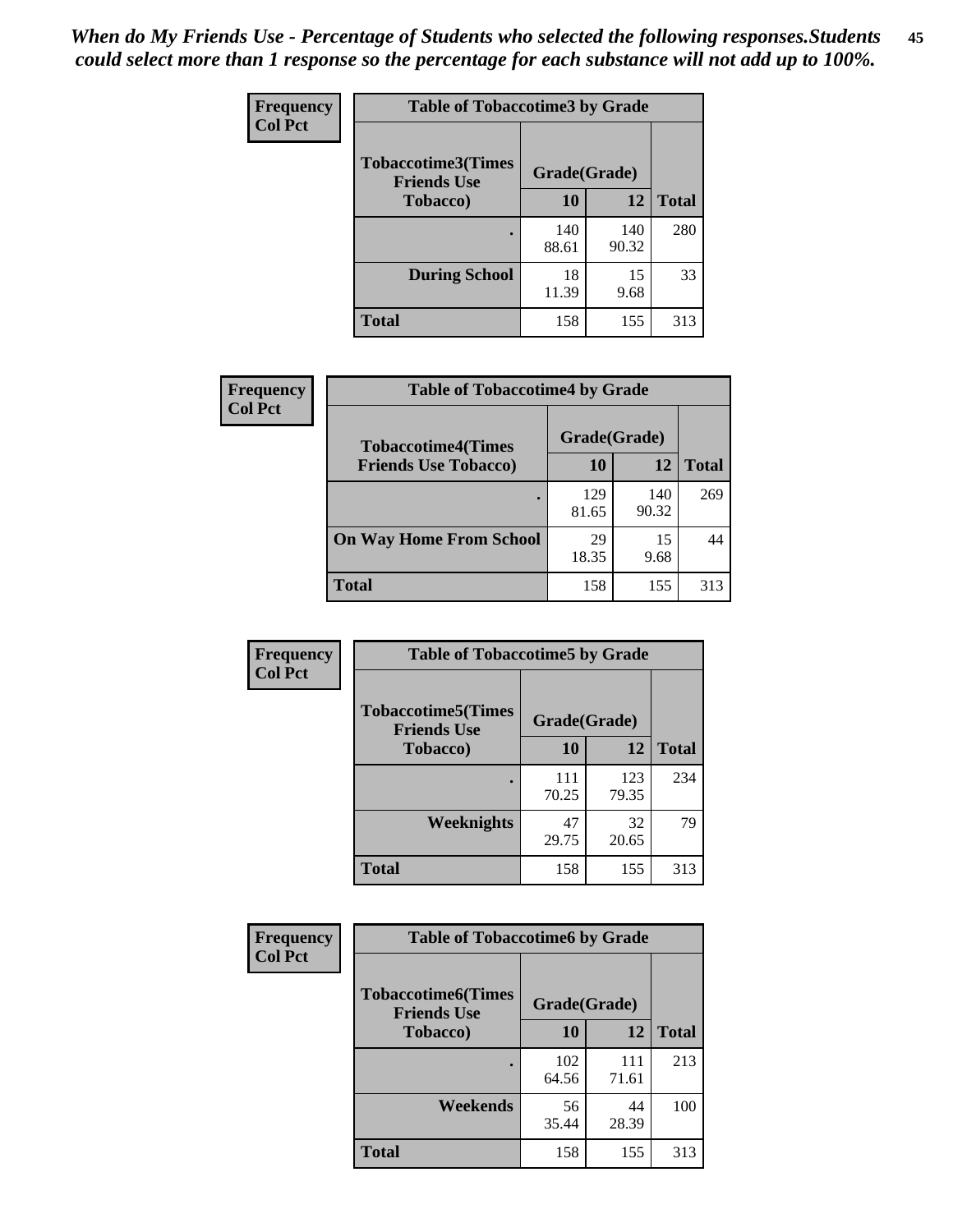| Frequency      | <b>Table of Marijuanatime1 by Grade</b>           |              |             |              |
|----------------|---------------------------------------------------|--------------|-------------|--------------|
| <b>Col Pct</b> | <b>Marijuanatime1(Times</b><br><b>Friends Use</b> | Grade(Grade) |             |              |
|                | Marijuana)                                        | 10           | 12          | <b>Total</b> |
|                |                                                   | 83<br>52.53  | 70<br>45.16 | 153          |
|                | Do Not Use                                        | 75<br>47.47  | 85<br>54.84 | 160          |
|                | <b>Total</b>                                      | 158          | 155         | 313          |

| <b>Frequency</b> | <b>Table of Marijuanatime2 by Grade</b>           |              |              |              |
|------------------|---------------------------------------------------|--------------|--------------|--------------|
| <b>Col Pct</b>   | <b>Marijuanatime2(Times</b><br><b>Friends Use</b> | Grade(Grade) |              |              |
|                  | Marijuana)                                        | 10           | 12           | <b>Total</b> |
|                  |                                                   | 108<br>68.35 | 121<br>78.06 | 229          |
|                  | <b>On Way to School</b>                           | 50<br>31.65  | 34<br>21.94  | 84           |
|                  | <b>Total</b>                                      | 158          | 155          | 313          |

| Frequency      | <b>Table of Marijuanatime3 by Grade</b>    |              |              |              |
|----------------|--------------------------------------------|--------------|--------------|--------------|
| <b>Col Pct</b> | Marijuanatime3(Times<br><b>Friends Use</b> | Grade(Grade) |              |              |
|                | Marijuana)                                 | 10           | 12           | <b>Total</b> |
|                |                                            | 127<br>80.38 | 133<br>85.81 | 260          |
|                | <b>During School</b>                       | 31<br>19.62  | 22<br>14.19  | 53           |
|                | <b>Total</b>                               | 158          | 155          | 313          |

| Frequency      | <b>Table of Marijuanatime4 by Grade</b> |              |              |              |
|----------------|-----------------------------------------|--------------|--------------|--------------|
| <b>Col Pct</b> | <b>Marijuanatime4(Times</b>             | Grade(Grade) |              |              |
|                | <b>Friends Use Marijuana</b> )          | 10           | 12           | <b>Total</b> |
|                |                                         | 102<br>64.56 | 121<br>78.06 | 223          |
|                | <b>On Way Home From School</b>          | 56<br>35.44  | 34<br>21.94  | 90           |
|                | <b>Total</b>                            | 158          | 155          | 313          |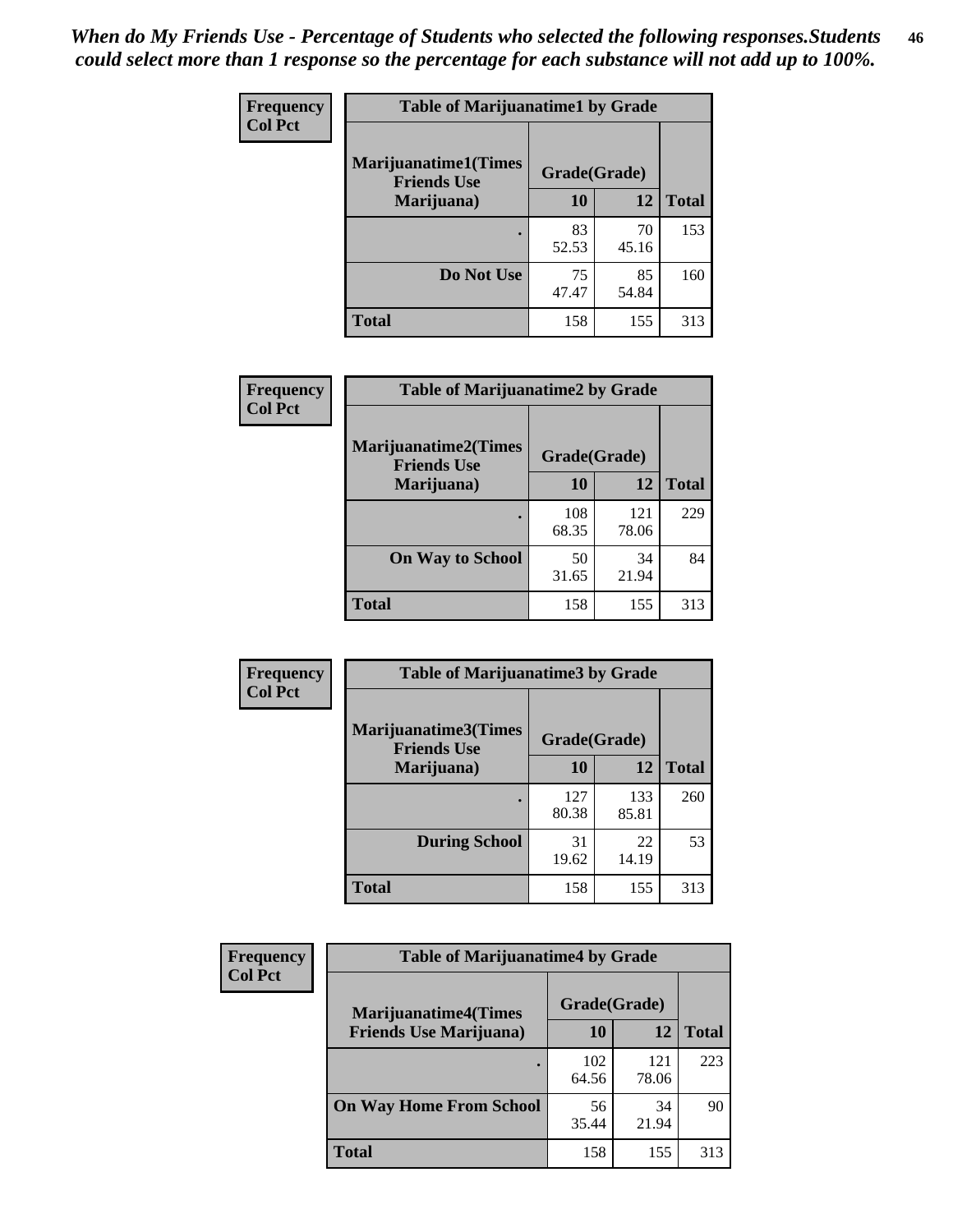| <b>Frequency</b> | <b>Table of Marijuanatime5 by Grade</b>            |              |              |              |
|------------------|----------------------------------------------------|--------------|--------------|--------------|
| <b>Col Pct</b>   | <b>Marijuanatime5</b> (Times<br><b>Friends Use</b> | Grade(Grade) |              |              |
|                  | Marijuana)                                         | 10           | 12           | <b>Total</b> |
|                  | ٠                                                  | 94<br>59.49  | 110<br>70.97 | 204          |
|                  | Weeknights                                         | 64<br>40.51  | 45<br>29.03  | 109          |
|                  | <b>Total</b>                                       | 158          | 155          | 313          |

| Frequency      | <b>Table of Marijuanatime6 by Grade</b>           |              |             |              |
|----------------|---------------------------------------------------|--------------|-------------|--------------|
| <b>Col Pct</b> | <b>Marijuanatime6(Times</b><br><b>Friends Use</b> | Grade(Grade) |             |              |
|                | Marijuana)                                        | 10           | 12          | <b>Total</b> |
|                |                                                   | 82<br>51.90  | 88<br>56.77 | 170          |
|                | Weekends                                          | 76<br>48.10  | 67<br>43.23 | 143          |
|                | <b>Total</b>                                      | 158          | 155         | 313          |

| Frequency      | <b>Table of Otherdrugtime1 by Grade</b>                 |              |              |              |
|----------------|---------------------------------------------------------|--------------|--------------|--------------|
| <b>Col Pct</b> | <b>Otherdrugtime1(Times</b><br><b>Friends Use Other</b> | Grade(Grade) |              |              |
|                | <b>Illegal Drugs)</b>                                   | 10           | 12           | <b>Total</b> |
|                |                                                         | 44<br>27.85  | 28<br>18.06  | 72           |
|                | Do Not Use                                              | 114<br>72.15 | 127<br>81.94 | 241          |
|                | Total                                                   | 158          | 155          | 313          |

| <b>Frequency</b><br><b>Col Pct</b> | <b>Table of Otherdrugtime2 by Grade</b>                 |              |              |              |
|------------------------------------|---------------------------------------------------------|--------------|--------------|--------------|
|                                    | <b>Otherdrugtime2(Times</b><br><b>Friends Use Other</b> | Grade(Grade) |              |              |
|                                    | <b>Illegal Drugs</b> )                                  | 10           | 12           | <b>Total</b> |
|                                    |                                                         | 139<br>87.97 | 143<br>92.26 | 282          |
|                                    | <b>On Way to School</b>                                 | 19<br>12.03  | 12<br>7.74   | 31           |
|                                    | <b>Total</b>                                            | 158          | 155          | 313          |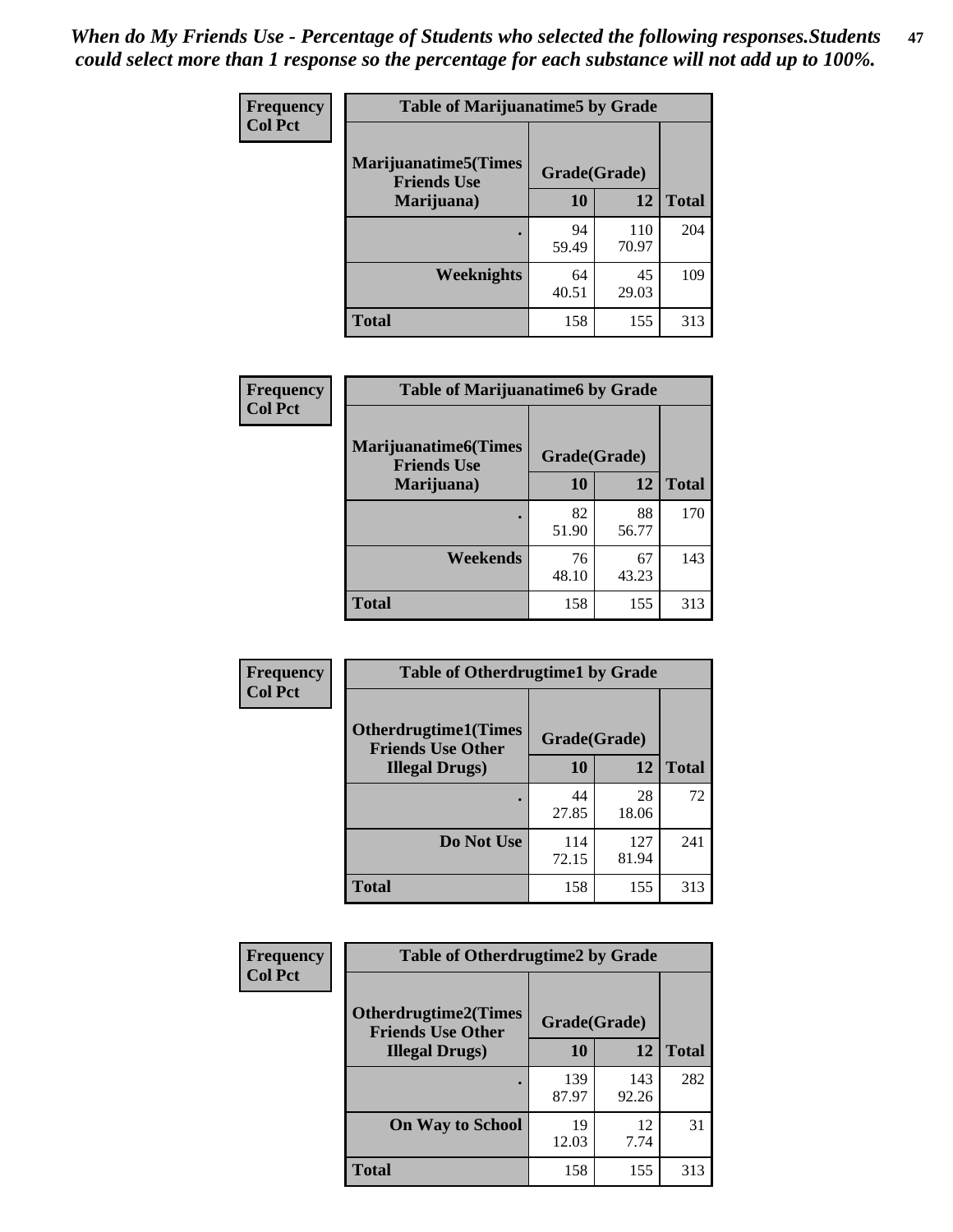| <b>Frequency</b> | <b>Table of Otherdrugtime3 by Grade</b>          |              |              |              |
|------------------|--------------------------------------------------|--------------|--------------|--------------|
| <b>Col Pct</b>   | Otherdrugtime3(Times<br><b>Friends Use Other</b> | Grade(Grade) |              |              |
|                  | <b>Illegal Drugs</b> )                           | 10           | 12           | <b>Total</b> |
|                  |                                                  | 143<br>90.51 | 144<br>92.90 | 287          |
|                  | <b>During School</b>                             | 15<br>9.49   | 11<br>7.10   | 26           |
|                  | Total                                            | 158          | 155          | 313          |

| Frequency      | <b>Table of Otherdrugtime4 by Grade</b>                         |              |              |              |
|----------------|-----------------------------------------------------------------|--------------|--------------|--------------|
| <b>Col Pct</b> | <b>Otherdrugtime4(Times</b><br><b>Friends Use Other Illegal</b> | Grade(Grade) |              |              |
|                | Drugs)                                                          | 10           | 12           | <b>Total</b> |
|                | $\bullet$                                                       | 134<br>84.81 | 145<br>93.55 | 279          |
|                | <b>On Way Home From School</b>                                  | 24<br>15.19  | 10<br>6.45   | 34           |
|                | Total                                                           | 158          | 155          | 313          |

| <b>Frequency</b> | <b>Table of Otherdrugtime5 by Grade</b>                  |              |              |              |
|------------------|----------------------------------------------------------|--------------|--------------|--------------|
| <b>Col Pct</b>   | <b>Otherdrugtime5</b> (Times<br><b>Friends Use Other</b> | Grade(Grade) |              |              |
|                  | <b>Illegal Drugs</b> )                                   | 10           | 12           | <b>Total</b> |
|                  |                                                          | 125<br>79.11 | 137<br>88.39 | 262          |
|                  | Weeknights                                               | 33<br>20.89  | 18<br>11.61  | 51           |
|                  | Total                                                    | 158          | 155          | 313          |

| <b>Frequency</b> | <b>Table of Otherdrugtime6 by Grade</b>                 |              |              |              |
|------------------|---------------------------------------------------------|--------------|--------------|--------------|
| <b>Col Pct</b>   | <b>Otherdrugtime6(Times</b><br><b>Friends Use Other</b> | Grade(Grade) |              |              |
|                  | <b>Illegal Drugs</b> )                                  | 10           | 12           | <b>Total</b> |
|                  |                                                         | 114<br>72.15 | 130<br>83.87 | 244          |
|                  | Weekends                                                | 44<br>27.85  | 25<br>16.13  | 69           |
|                  | Total                                                   | 158          | 155          | 313          |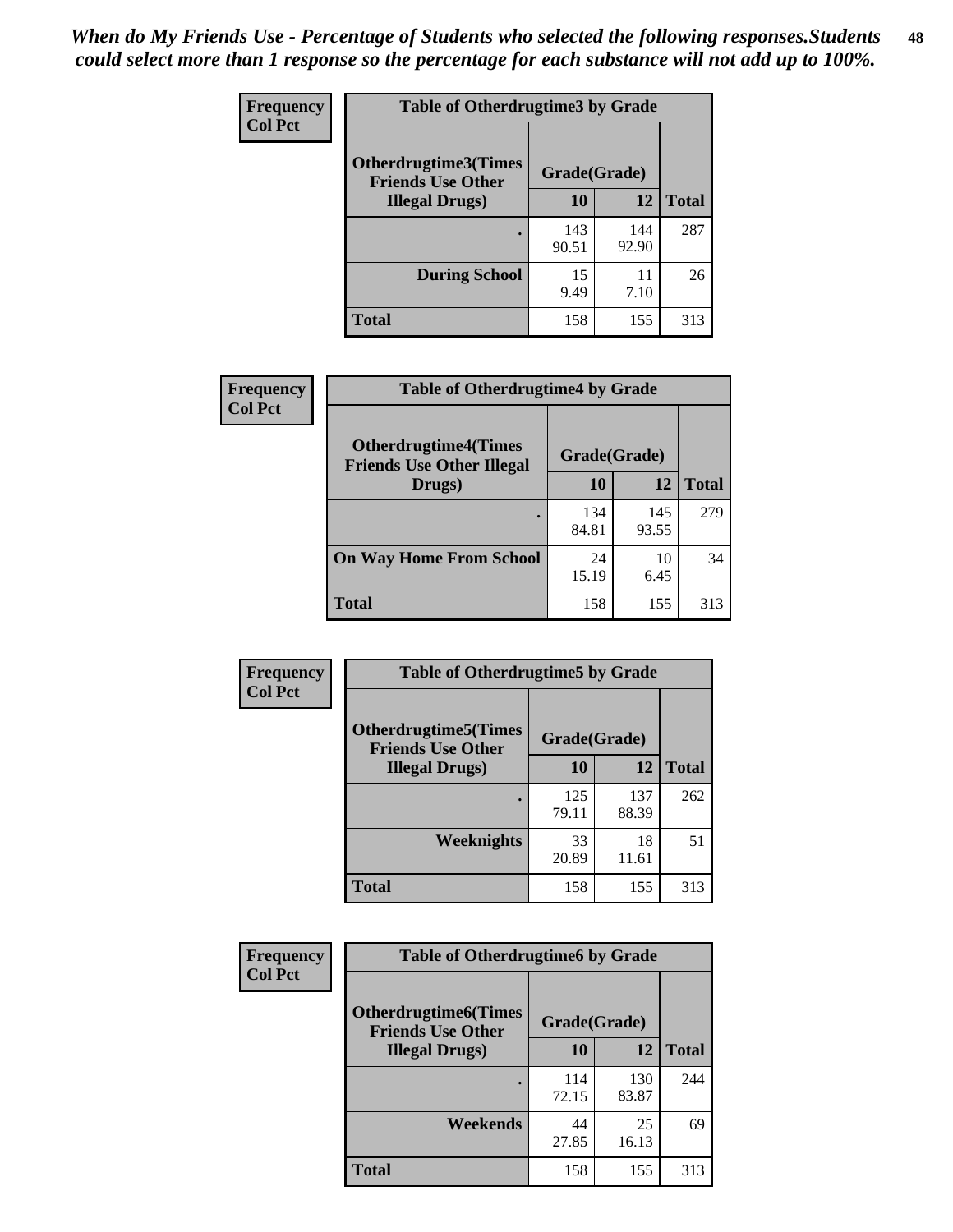| Frequency      | <b>Table of Educationalcohol by Grade</b>                                                                  |              |              |              |  |  |  |  |
|----------------|------------------------------------------------------------------------------------------------------------|--------------|--------------|--------------|--|--|--|--|
| <b>Col Pct</b> | Educationalcohol(I<br>have been taught<br>about alcohol,<br>tobacco,<br>and other drugs<br>within the last | Grade(Grade) |              |              |  |  |  |  |
|                | year at school)                                                                                            | 10           | 12           | <b>Total</b> |  |  |  |  |
|                | <b>Yes</b>                                                                                                 | 117<br>74.05 | 116<br>74.84 | 233          |  |  |  |  |
|                | N <sub>0</sub>                                                                                             | 41<br>25.95  | 39<br>25.16  | 80           |  |  |  |  |
|                | <b>Total</b>                                                                                               | 158          | 155          | 313          |  |  |  |  |

| Frequency      | <b>Table of Eversmoked by Grade</b> |              |              |              |  |  |  |  |
|----------------|-------------------------------------|--------------|--------------|--------------|--|--|--|--|
| <b>Col Pct</b> | Eversmoked(I<br>have smoked         | Grade(Grade) |              |              |  |  |  |  |
|                | a cigarette)                        | 10           | 12           | <b>Total</b> |  |  |  |  |
|                | <b>Yes</b>                          | 47<br>29.75  | 42<br>27.10  | 89           |  |  |  |  |
|                | N <sub>0</sub>                      | 111<br>70.25 | 113<br>72.90 | 224          |  |  |  |  |
|                | <b>Total</b>                        | 158          | 155          | 313          |  |  |  |  |

| Frequency      | <b>Table of Drovedrinking by Grade</b>                                                                              |                    |              |              |  |  |  |  |
|----------------|---------------------------------------------------------------------------------------------------------------------|--------------------|--------------|--------------|--|--|--|--|
| <b>Col Pct</b> | Drovedrinking(In<br>the past 30 days I<br>have driven a car<br>or other vehicle<br>while I was<br>drinking alcohol) | Grade(Grade)<br>10 | 12           | <b>Total</b> |  |  |  |  |
|                | <b>Yes</b>                                                                                                          | 4<br>2.53          | 6<br>3.87    | 10           |  |  |  |  |
|                | N <sub>0</sub>                                                                                                      | 154<br>97.47       | 149<br>96.13 | 303          |  |  |  |  |
|                | <b>Total</b>                                                                                                        | 158                | 155          | 313          |  |  |  |  |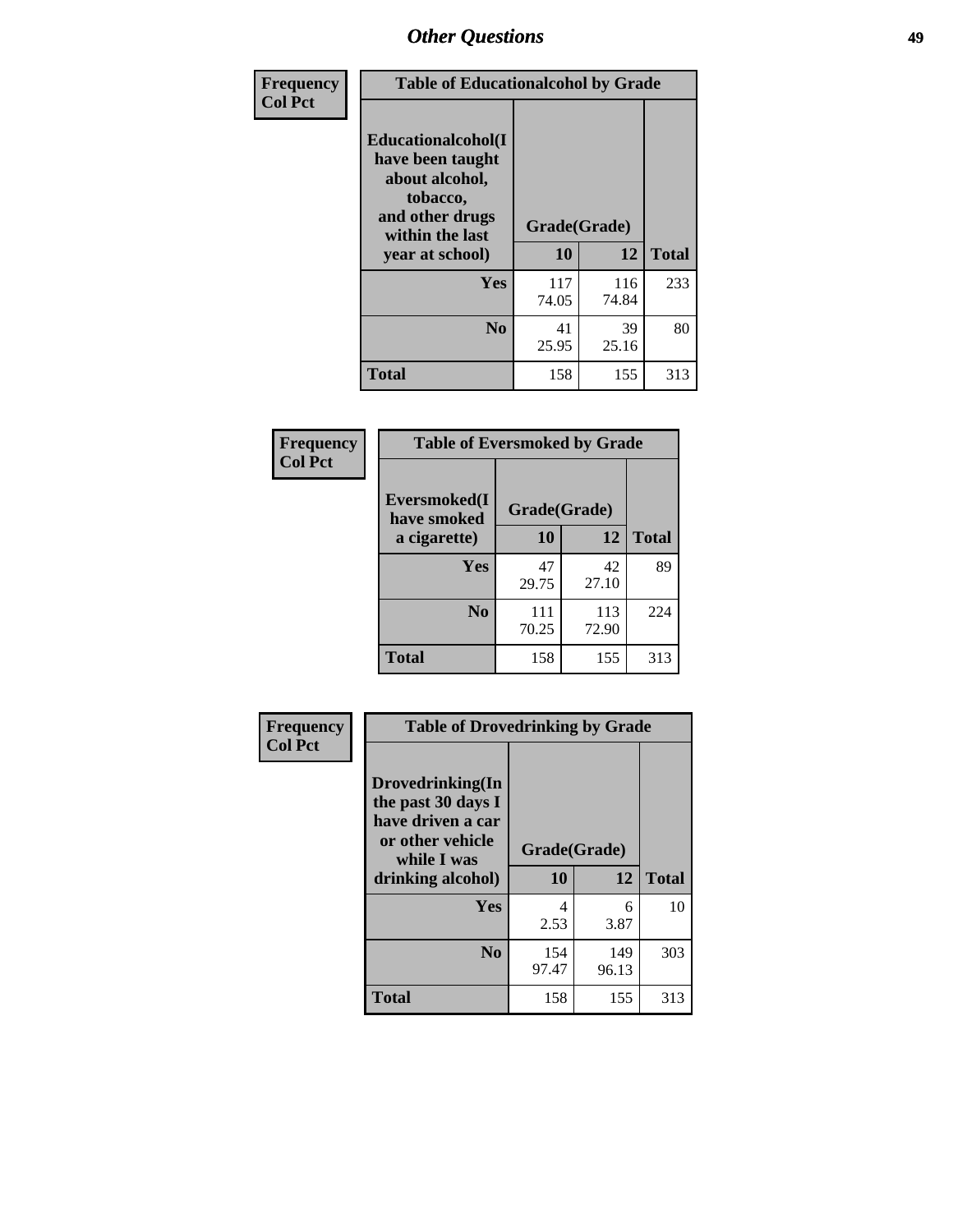| Frequency<br><b>Col Pct</b> | <b>Table of Rodedrinking by Grade</b>                                                                      |                    |              |              |  |  |  |
|-----------------------------|------------------------------------------------------------------------------------------------------------|--------------------|--------------|--------------|--|--|--|
|                             | Rodedrinking(In<br>the past 30 days<br>I have ridden in<br>a car with a<br>driver who had<br>been drinking | Grade(Grade)<br>10 | 12           | <b>Total</b> |  |  |  |
|                             | alcohol)                                                                                                   |                    |              |              |  |  |  |
|                             | <b>Yes</b>                                                                                                 | 27<br>17.09        | 26<br>16.77  | 53           |  |  |  |
|                             | N <sub>0</sub>                                                                                             | 131<br>82.91       | 129<br>83.23 | 260          |  |  |  |
|                             | <b>Total</b>                                                                                               | 158                | 155          | 313          |  |  |  |

#### **Frequency Col Pct**

| <b>Table of Drugsschool by Grade</b> |                                                                                                                           |              |              |              |  |  |  |
|--------------------------------------|---------------------------------------------------------------------------------------------------------------------------|--------------|--------------|--------------|--|--|--|
|                                      | <b>Drugsschool</b> (During<br>the past 12 months,<br>I have been offered,<br>sold,<br>or given illegal<br>drugs on school | Grade(Grade) |              |              |  |  |  |
|                                      | property)                                                                                                                 | 10           | 12           | <b>Total</b> |  |  |  |
|                                      |                                                                                                                           |              |              |              |  |  |  |
|                                      | Yes                                                                                                                       | 32<br>20.25  | 22<br>14.19  | 54           |  |  |  |
|                                      | $\bf No$                                                                                                                  | 126<br>79.75 | 133<br>85.81 | 259          |  |  |  |

| Frequency      | <b>Table of Helpbullied by Grade</b>                              |                           |             |              |  |  |  |  |  |
|----------------|-------------------------------------------------------------------|---------------------------|-------------|--------------|--|--|--|--|--|
| <b>Col Pct</b> | Helpbullied(I)<br>would help<br>someone who was<br>being bullied) | Grade(Grade)<br><b>10</b> | 12          | <b>Total</b> |  |  |  |  |  |
|                | <b>Strongly Agree</b>                                             | 60<br>37.97               | 90<br>58.06 | 150          |  |  |  |  |  |
|                | <b>Somewhat Agree</b>                                             | 63<br>39.87               | 52<br>33.55 | 115          |  |  |  |  |  |
|                | <b>Somewhat Disagree</b>                                          | 18<br>11.39               | 4<br>2.58   | 22           |  |  |  |  |  |
|                | <b>Strongly Disagree</b>                                          | 17<br>10.76               | 9<br>5.81   | 26           |  |  |  |  |  |
|                | <b>Total</b>                                                      | 158                       | 155         | 313          |  |  |  |  |  |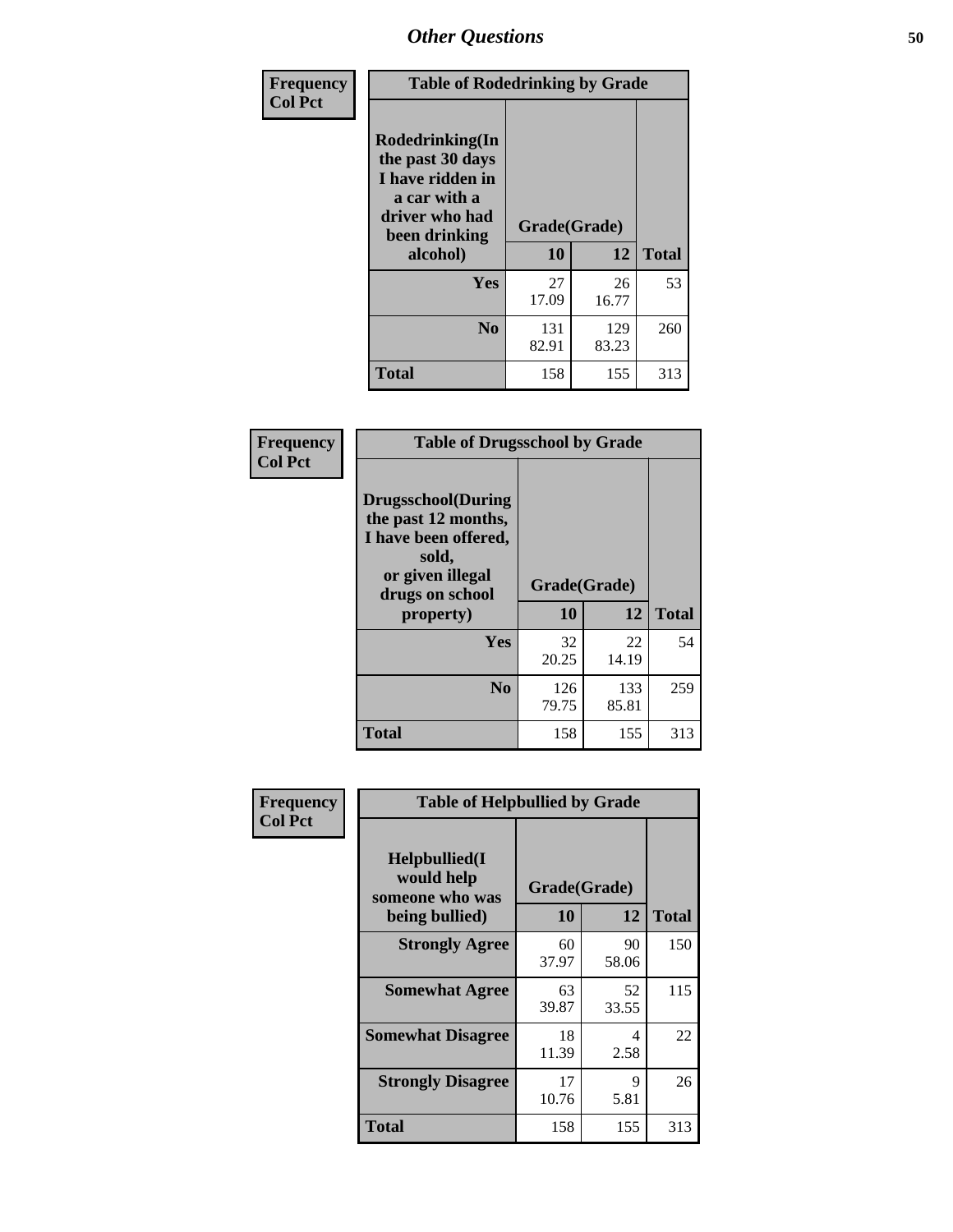| <b>Frequency</b> | <b>Table of Grade by Bingedrinking</b> |                                                                                                         |                              |                              |                   |                                                                            |                               |                          |              |
|------------------|----------------------------------------|---------------------------------------------------------------------------------------------------------|------------------------------|------------------------------|-------------------|----------------------------------------------------------------------------|-------------------------------|--------------------------|--------------|
| <b>Row Pct</b>   |                                        | Bingedrinking(I have drunk five or more<br>drinks of alcohol at one sitting during the<br>last 30 days) |                              |                              |                   |                                                                            |                               |                          |              |
|                  | Grade(Grade)                           | $\mathbf{0}$<br><b>Days</b>                                                                             | 1 or<br>$\mathbf{2}$<br>days | 3 <sub>to</sub><br>5<br>days | 6 to<br>9<br>days | <b>10</b><br>$\mathbf{t}$ <sup><math>\mathbf{0}</math></sup><br>19<br>days | <b>20</b><br>to<br>29<br>days | All<br><b>30</b><br>days | <b>Total</b> |
|                  | 10                                     | 148<br>93.67                                                                                            | 1<br>0.63                    | 2<br>1.27                    | 1<br>0.63         | 3<br>1.90                                                                  | 0.63                          | 2<br>1.27                | 158          |
|                  | 12                                     | 144<br>92.90                                                                                            | 3<br>1.94                    | 2<br>1.29                    | 0.65              | $\mathcal{O}$<br>0.00                                                      | 4<br>2.58                     | 0.65                     | 155          |
|                  | <b>Total</b>                           | 292                                                                                                     | $\overline{4}$               | $\overline{4}$               | $\overline{2}$    | 3                                                                          | 5                             | 3                        | 313          |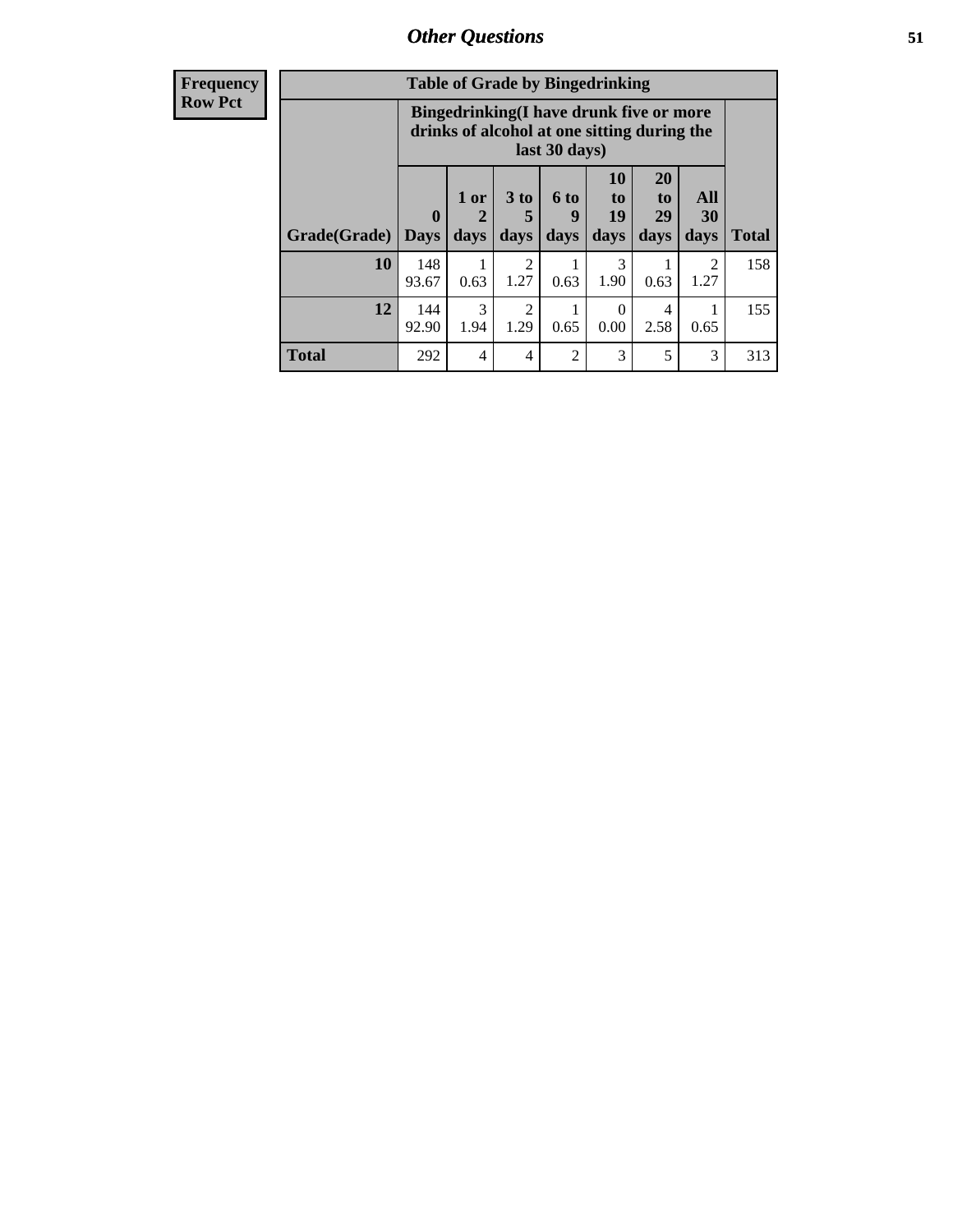## *Nutrition* **52**

| <b>Frequency</b> |
|------------------|
| <b>Row Pct</b>   |

| <b>Table of Grade by Dairy</b> |                                                                                                                                  |             |             |             |     |  |  |
|--------------------------------|----------------------------------------------------------------------------------------------------------------------------------|-------------|-------------|-------------|-----|--|--|
|                                | Dairy (I eat at least 3 servings of dairy<br>products each day)                                                                  |             |             |             |     |  |  |
| Grade(Grade)                   | <b>Somewhat</b><br><b>Somewhat</b><br><b>Strongly</b><br><b>Strongly</b><br><b>Disagree</b><br><b>Disagree</b><br>Agree<br>Agree |             |             |             |     |  |  |
| 10                             | 46<br>29.11                                                                                                                      | 61<br>38.61 | 27<br>17.09 | 24<br>15.19 | 158 |  |  |
| 12                             | 50<br>32.26                                                                                                                      | 66<br>42.58 | 25<br>16.13 | 14<br>9.03  | 155 |  |  |
| <b>Total</b>                   | 96                                                                                                                               | 127         | 52          | 38          | 313 |  |  |

| <b>Frequency</b> |  |
|------------------|--|
| <b>Row Pct</b>   |  |

| y | <b>Table of Grade by Fruitveg</b> |                                                                          |             |                               |                                    |              |  |  |
|---|-----------------------------------|--------------------------------------------------------------------------|-------------|-------------------------------|------------------------------------|--------------|--|--|
|   |                                   | Fruitveg(I eat at least 5 servings of fruits<br>and vegetables each day) |             |                               |                                    |              |  |  |
|   | Grade(Grade)                      | <b>Strongly</b><br>Agree                                                 | Agree       | Somewhat Somewhat<br>Disagree | <b>Strongly</b><br><b>Disagree</b> | <b>Total</b> |  |  |
|   | 10                                | 16<br>10.13                                                              | 67<br>42.41 | 38<br>24.05                   | 37<br>23.42                        | 158          |  |  |
|   | 12                                | 27<br>17.42                                                              | 66<br>42.58 | 39<br>25.16                   | 23<br>14.84                        | 155          |  |  |
|   | <b>Total</b>                      | 43                                                                       | 133         | 77                            | 60                                 | 313          |  |  |

| <b>Frequency</b> | <b>Table of Grade by Cafeteriahealthy</b> |                                                                       |             |                                      |                                    |              |  |
|------------------|-------------------------------------------|-----------------------------------------------------------------------|-------------|--------------------------------------|------------------------------------|--------------|--|
| <b>Row Pct</b>   |                                           | Cafeteriahealthy (School meals in my<br>school cafeteria are healthy) |             |                                      |                                    |              |  |
|                  | Grade(Grade)                              | <b>Strongly</b><br>Agree                                              | Agree       | Somewhat Somewhat<br><b>Disagree</b> | <b>Strongly</b><br><b>Disagree</b> | <b>Total</b> |  |
|                  | <b>10</b>                                 | 12<br>7.59                                                            | 48<br>30.38 | 49<br>31.01                          | 49<br>31.01                        | 158          |  |
|                  | 12                                        | 19<br>12.26                                                           | 42<br>27.10 | 37<br>23.87                          | 57<br>36.77                        | 155          |  |
|                  | Total                                     | 31                                                                    | 90          | 86                                   | 106                                | 313          |  |

| <b>Frequency</b> |
|------------------|
| <b>Row Pct</b>   |

| <b>Table of Grade by Cafeterianutrition</b> |                          |                                                                                           |                                    |                                    |              |  |  |
|---------------------------------------------|--------------------------|-------------------------------------------------------------------------------------------|------------------------------------|------------------------------------|--------------|--|--|
|                                             |                          | <b>Cafeterianutrition</b> (Facts about nutrition<br>are available in my school cafeteria) |                                    |                                    |              |  |  |
| Grade(Grade)                                | <b>Strongly</b><br>Agree | Somewhat<br>Agree                                                                         | <b>Somewhat</b><br><b>Disagree</b> | <b>Strongly</b><br><b>Disagree</b> | <b>Total</b> |  |  |
| 10                                          | 20<br>12.66              | 53<br>33.54                                                                               | 40<br>25.32                        | 45<br>28.48                        | 158          |  |  |
| 12                                          | 23<br>14.84              | 55<br>35.48                                                                               | 43<br>27.74                        | 34<br>21.94                        | 155          |  |  |
| Total                                       | 43                       | 108                                                                                       | 83                                 | 79                                 | 313          |  |  |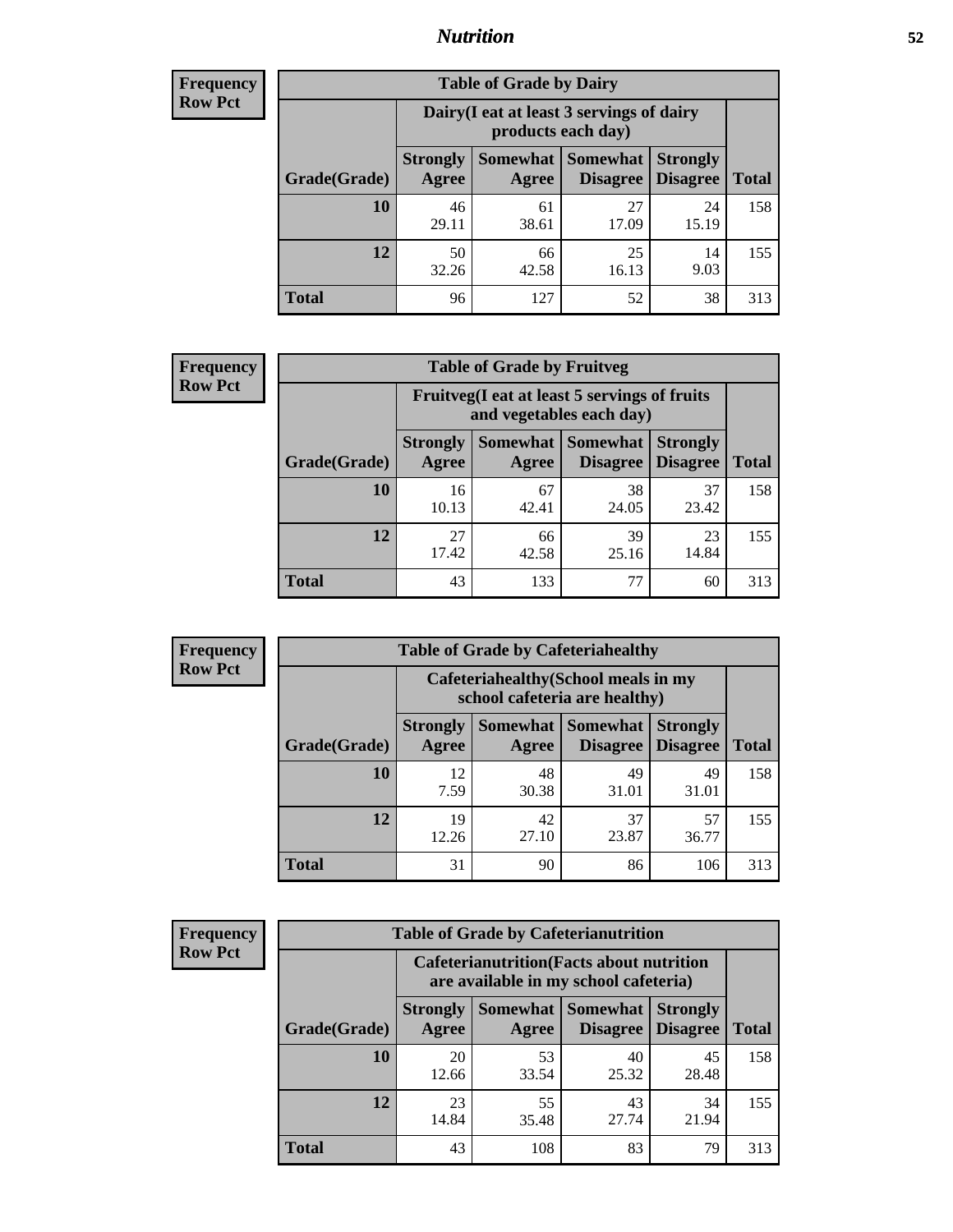## *Nutrition* **53**

| <b>Frequency</b> |
|------------------|
| <b>Row Pct</b>   |

| <b>Table of Grade by Schoollunch</b> |                                                                                                                             |                                                                 |             |             |     |  |  |
|--------------------------------------|-----------------------------------------------------------------------------------------------------------------------------|-----------------------------------------------------------------|-------------|-------------|-----|--|--|
|                                      |                                                                                                                             | Schoollunch(I eat school lunch three or<br>more times per week) |             |             |     |  |  |
| Grade(Grade)                         | Somewhat  <br><b>Somewhat</b><br><b>Strongly</b><br><b>Strongly</b><br><b>Disagree</b><br>Disagree<br><b>Agree</b><br>Agree |                                                                 |             |             |     |  |  |
| 10                                   | 69<br>43.67                                                                                                                 | 40<br>25.32                                                     | 19<br>12.03 | 30<br>18.99 | 158 |  |  |
| 12                                   | 61<br>39.35                                                                                                                 | 44<br>28.39                                                     | 24<br>15.48 | 26<br>16.77 | 155 |  |  |
| <b>Total</b>                         | 130                                                                                                                         | 84                                                              | 43          | 56          | 313 |  |  |

| <b>Frequency</b> |  |
|------------------|--|
| <b>Row Pct</b>   |  |

| <b>Table of Grade by Foodchoices</b>                                |                          |             |                                        |                                    |              |  |
|---------------------------------------------------------------------|--------------------------|-------------|----------------------------------------|------------------------------------|--------------|--|
| Foodchoices (I make healthy food choices in<br>my school cafeteria) |                          |             |                                        |                                    |              |  |
| Grade(Grade)                                                        | <b>Strongly</b><br>Agree | Agree       | <b>Somewhat   Somewhat</b><br>Disagree | <b>Strongly</b><br><b>Disagree</b> | <b>Total</b> |  |
| 10                                                                  | 30<br>18.99              | 61<br>38.61 | 28<br>17.72                            | 39<br>24.68                        | 158          |  |
| 12                                                                  | 33<br>21.29              | 66<br>42.58 | 31<br>20.00                            | 25<br>16.13                        | 155          |  |
| <b>Total</b>                                                        | 63                       | 127         | 59                                     | 64                                 | 313          |  |

| Frequency      | <b>Table of Grade by Wholewheat</b> |                          |                                                                                                             |                                   |                                    |              |  |  |  |
|----------------|-------------------------------------|--------------------------|-------------------------------------------------------------------------------------------------------------|-----------------------------------|------------------------------------|--------------|--|--|--|
| <b>Row Pct</b> |                                     |                          | Wholewheat (There are whole wheat and<br>multigrain breads and cereals available in<br>my school cafeteria) |                                   |                                    |              |  |  |  |
|                | Grade(Grade)                        | <b>Strongly</b><br>Agree | Agree                                                                                                       | Somewhat   Somewhat  <br>Disagree | <b>Strongly</b><br><b>Disagree</b> | <b>Total</b> |  |  |  |
|                | 10                                  | 43<br>27.22              | 59<br>37.34                                                                                                 | 34<br>21.52                       | 22<br>13.92                        | 158          |  |  |  |
|                | 12                                  | 43<br>27.74              | 57<br>36.77                                                                                                 | 26<br>16.77                       | 29<br>18.71                        | 155          |  |  |  |
|                | <b>Total</b>                        | 86                       | 116                                                                                                         | 60                                | 51                                 | 313          |  |  |  |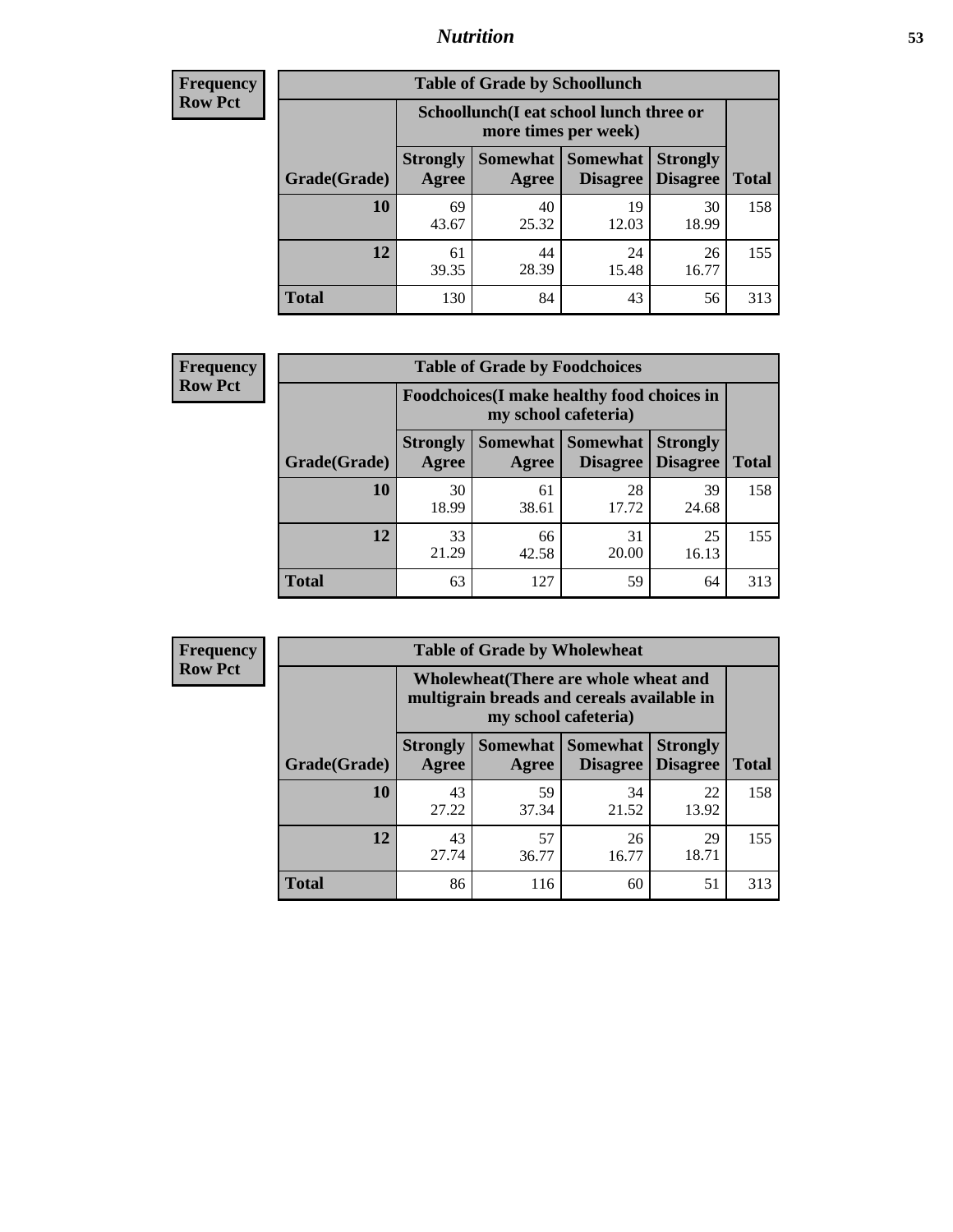## *Nutrition* **54**

**Frequency Row Pct**

| <b>Table of Grade by Healthyvending</b> |                                                                                                                                               |             |                                        |                                    |              |  |  |
|-----------------------------------------|-----------------------------------------------------------------------------------------------------------------------------------------------|-------------|----------------------------------------|------------------------------------|--------------|--|--|
|                                         | Healthyvending (If only healthy snacks and<br>beverages were available in the vending<br>machines during the school day,<br>I would buy them) |             |                                        |                                    |              |  |  |
| Grade(Grade)                            | <b>Strongly</b><br>Agree                                                                                                                      | Agree       | Somewhat   Somewhat<br><b>Disagree</b> | <b>Strongly</b><br><b>Disagree</b> | <b>Total</b> |  |  |
| 10                                      | 43<br>27.22                                                                                                                                   | 57<br>36.08 | 23<br>14.56                            | 35<br>22.15                        | 158          |  |  |
| 12                                      | 49<br>31.61                                                                                                                                   | 53<br>34.19 | 29<br>18.71                            | 24<br>15.48                        | 155          |  |  |
| <b>Total</b>                            | 92                                                                                                                                            | 110         | 52                                     | 59                                 | 313          |  |  |

**Frequency Row Pct**

| <b>Table of Grade by Schoolbreakfast</b> |                                                                                                                                         |             |                                        |                                    |              |  |  |  |
|------------------------------------------|-----------------------------------------------------------------------------------------------------------------------------------------|-------------|----------------------------------------|------------------------------------|--------------|--|--|--|
|                                          | Schoolbreakfast (If breakfast were<br>available at school,<br>but outside the cafeteria,<br>I would eat breakfast at school more often) |             |                                        |                                    |              |  |  |  |
| Grade(Grade)                             | <b>Strongly</b><br>Agree                                                                                                                | Agree       | Somewhat   Somewhat<br><b>Disagree</b> | <b>Strongly</b><br><b>Disagree</b> | <b>Total</b> |  |  |  |
| 10                                       | 58<br>36.71                                                                                                                             | 54<br>34.18 | 20<br>12.66                            | 26<br>16.46                        | 158          |  |  |  |
| 12                                       | 60<br>38.71                                                                                                                             | 50<br>32.26 | 26<br>16.77                            | 19<br>12.26                        | 155          |  |  |  |
| <b>Total</b>                             | 118                                                                                                                                     | 104         | 46                                     | 45                                 | 313          |  |  |  |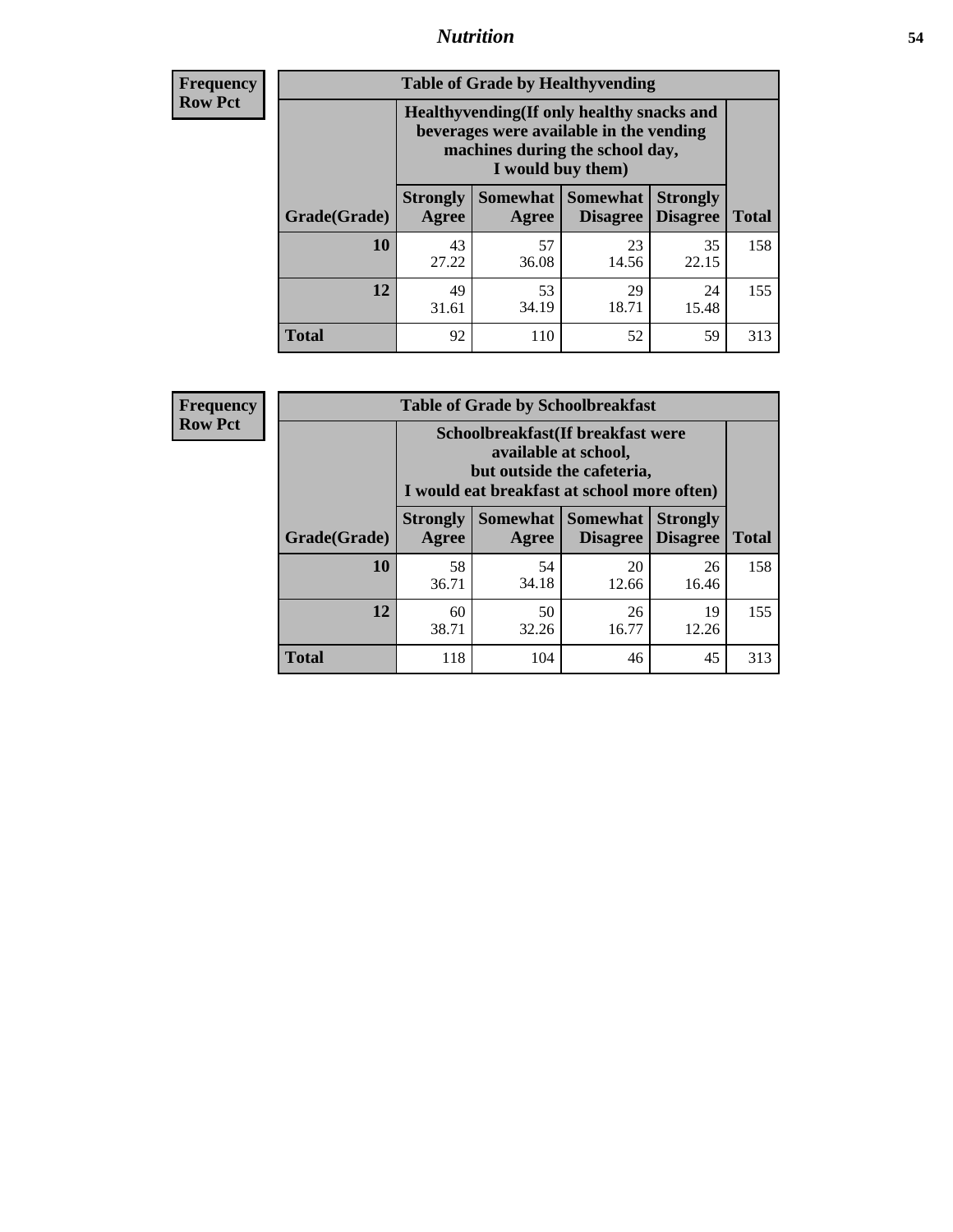| Frequency      | <b>Table of Educationaids by Grade</b>                                                                    |                          |              |              |  |  |
|----------------|-----------------------------------------------------------------------------------------------------------|--------------------------|--------------|--------------|--|--|
| <b>Col Pct</b> | <b>Educationaids</b> (I<br>have been<br>taught about<br><b>HIV/AIDS</b> at<br>school in the<br>past year) | Grade(Grade)<br>10<br>12 |              | <b>Total</b> |  |  |
|                | Yes                                                                                                       | 127<br>80.38             | 109<br>70.32 | 236          |  |  |
|                | N <sub>0</sub>                                                                                            | 31<br>19.62              | 46<br>29.68  | 77           |  |  |
|                | <b>Total</b>                                                                                              | 158                      | 155          | 313          |  |  |

| Frequency      | <b>Table of Educationcharacter by Grade</b>      |              |              |              |  |  |  |
|----------------|--------------------------------------------------|--------------|--------------|--------------|--|--|--|
| <b>Col Pct</b> | <b>Educationcharacter(I)</b><br>have been taught |              |              |              |  |  |  |
|                | about character<br>education in the past         | Grade(Grade) |              |              |  |  |  |
|                | year at school)                                  | 10           | 12           | <b>Total</b> |  |  |  |
|                | <b>Yes</b>                                       | 118<br>74.68 | 115<br>74.19 | 233          |  |  |  |
|                | N <sub>0</sub>                                   | 40<br>25.32  | 40<br>25.81  | 80           |  |  |  |
|                | <b>Total</b>                                     | 158          | 155          | 313          |  |  |  |

| Frequency      | <b>Table of Gradcoach1 by Grade</b>              |              |              |              |  |  |
|----------------|--------------------------------------------------|--------------|--------------|--------------|--|--|
| <b>Col Pct</b> | Gradcoach1(I<br>know who my<br><b>Graduation</b> | Grade(Grade) |              |              |  |  |
|                | Coach is)                                        | 10           | 12           | <b>Total</b> |  |  |
|                | Yes                                              | 47<br>29.75  | 133<br>85.81 | 180          |  |  |
|                | N <sub>0</sub>                                   | 111<br>70.25 | 22<br>14.19  | 133          |  |  |
|                | <b>Total</b>                                     | 158          | 155          | 313          |  |  |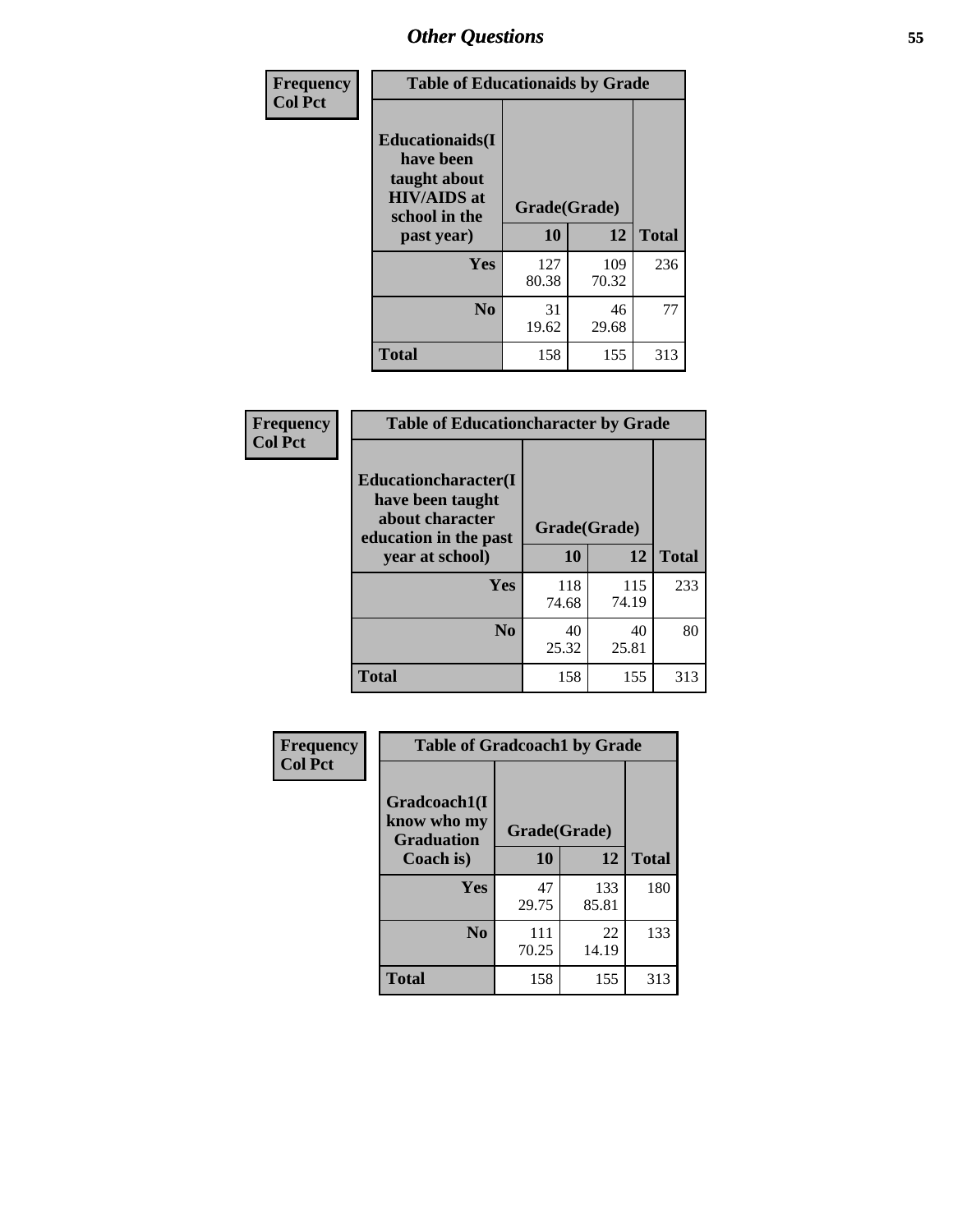| Frequency      | <b>Table of Gradcoach2 by Grade</b> |              |             |              |  |
|----------------|-------------------------------------|--------------|-------------|--------------|--|
| <b>Col Pct</b> | Gradcoach2(I<br>have                |              |             |              |  |
|                | contacted my<br><b>Graduation</b>   | Grade(Grade) |             |              |  |
|                | Coach)                              | 10           | 12          | <b>Total</b> |  |
|                | Yes                                 | 28<br>17.72  | 81<br>52.26 | 109          |  |
|                | N <sub>0</sub>                      | 130<br>82.28 | 74<br>47.74 | 204          |  |
|                | <b>Total</b>                        | 158          | 155         | 313          |  |

| <b>Frequency</b><br><b>Col Pct</b> | <b>Table of Gradcoach3 by Grade</b>                    |              |             |              |  |
|------------------------------------|--------------------------------------------------------|--------------|-------------|--------------|--|
|                                    | Gradcoach3(I<br>have received<br>assistance<br>from my | Grade(Grade) |             |              |  |
|                                    | <b>Graduation</b><br>Coach)                            | 10           | 12          | <b>Total</b> |  |
|                                    | Yes                                                    | 20<br>12.66  | 78<br>50.32 | 98           |  |
|                                    | N <sub>0</sub>                                         | 53<br>33.54  | 19<br>12.26 | 72           |  |
|                                    | Don't know                                             | 85<br>53.80  | 58<br>37.42 | 143          |  |
|                                    | <b>Total</b>                                           | 158          | 155         | 313          |  |

| Frequency      | <b>Table of Selfharm by Grade</b>                                                                                                                                                      |              |                    |              |  |  |
|----------------|----------------------------------------------------------------------------------------------------------------------------------------------------------------------------------------|--------------|--------------------|--------------|--|--|
| <b>Col Pct</b> | <b>Selfharm</b> (During<br>the past 12<br>months,<br>I harmed myself<br>on purpose<br><b>Suicideconsider</b><br>During the past<br>12 months,<br>I seriously<br>considered<br>suicide) | 10           | Grade(Grade)<br>12 | <b>Total</b> |  |  |
|                | Yes                                                                                                                                                                                    | 20<br>12.66  | 10<br>6.45         | 30           |  |  |
|                | N <sub>0</sub>                                                                                                                                                                         | 138<br>87.34 | 145<br>93.55       | 283          |  |  |
|                | <b>Total</b>                                                                                                                                                                           | 158          | 155                | 313          |  |  |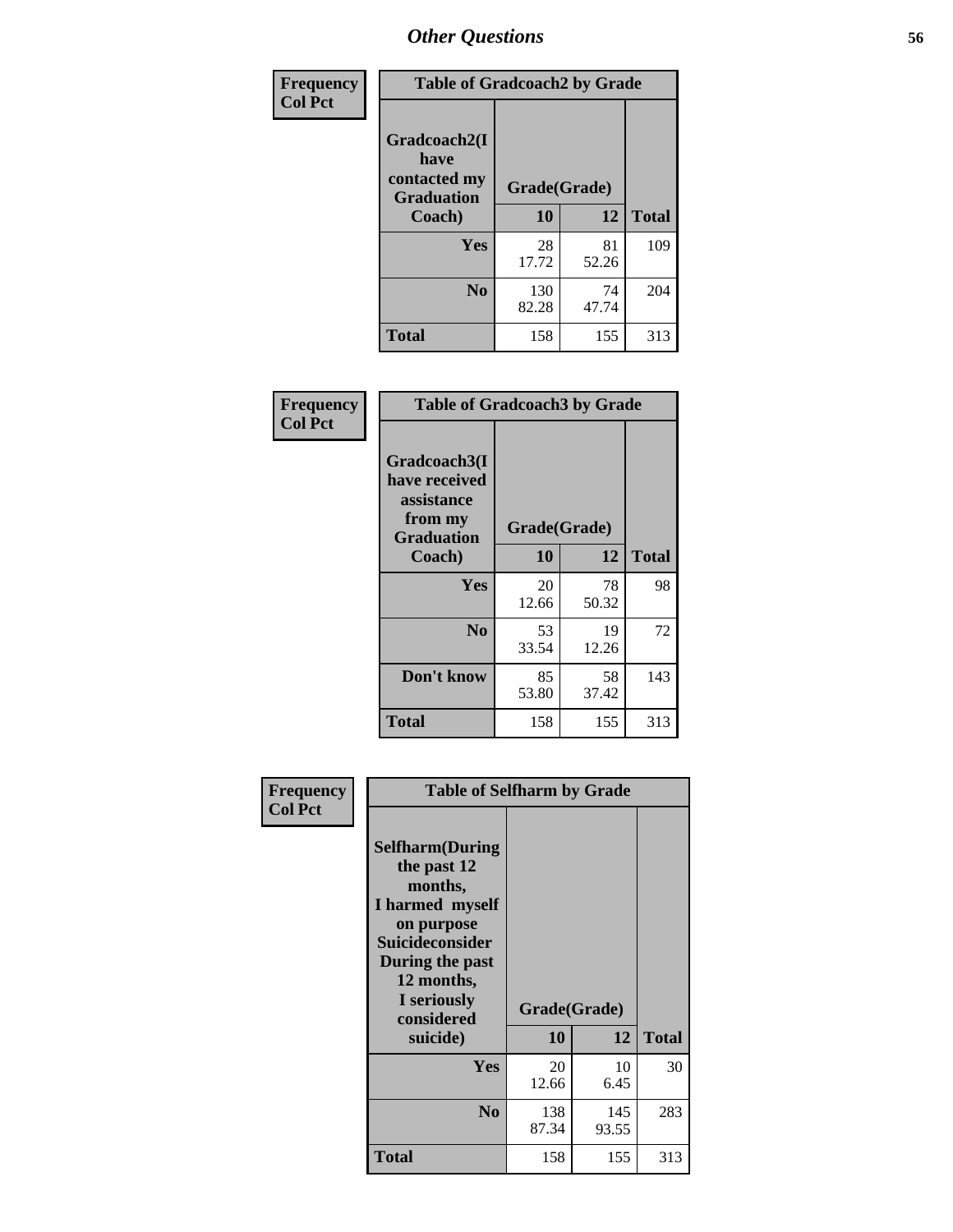| <b>Frequency</b> | <b>Table of Suicideconsider by Grade</b> |              |              |              |  |
|------------------|------------------------------------------|--------------|--------------|--------------|--|
| <b>Col Pct</b>   |                                          | Grade(Grade) |              |              |  |
|                  | Suicideconsider                          | <b>10</b>    | 12           | <b>Total</b> |  |
|                  | Yes                                      | 16<br>10.13  | 12<br>7.74   | 28           |  |
|                  | N <sub>0</sub>                           | 142<br>89.87 | 143<br>92.26 | 285          |  |
|                  | <b>Total</b>                             | 158          | 155          | 313          |  |

| Frequency      | <b>Table of Suicideattempt by Grade</b>              |              |              |              |  |  |
|----------------|------------------------------------------------------|--------------|--------------|--------------|--|--|
| <b>Col Pct</b> | Suicideattempt(I<br>have attempted<br>suicide in the | Grade(Grade) |              |              |  |  |
|                | last year)                                           | 10           | 12           | <b>Total</b> |  |  |
|                | Yes                                                  | 14<br>8.86   | 9<br>5.81    | 23           |  |  |
|                | N <sub>0</sub>                                       | 144<br>91.14 | 146<br>94.19 | 290          |  |  |
|                | <b>Total</b>                                         | 158          | 155          | 313          |  |  |

| Frequency      | <b>Table of Instantmessaged by Grade</b>               |              |              |              |  |
|----------------|--------------------------------------------------------|--------------|--------------|--------------|--|
| <b>Col Pct</b> | Instantmessaged(I<br>have instant<br>messaged people I | Grade(Grade) |              |              |  |
|                | do not even know)                                      | 10           | 12           | <b>Total</b> |  |
|                | Yes                                                    | 48<br>30.38  | 41<br>26.45  | 89           |  |
|                | N <sub>0</sub>                                         | 110<br>69.62 | 114<br>73.55 | 224          |  |
|                | <b>Total</b>                                           | 158          | 155          | 313          |  |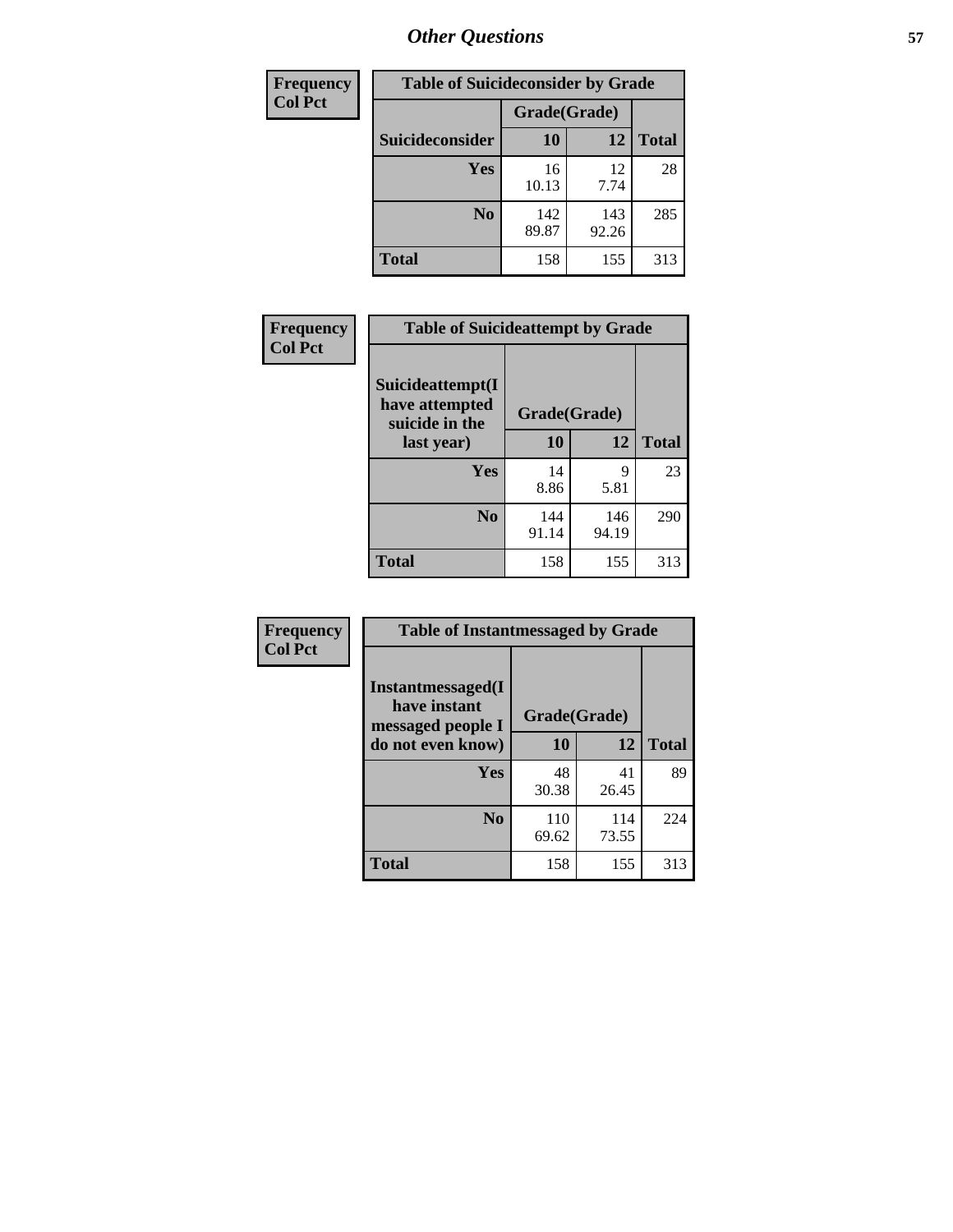| Frequency      | <b>Table of Getsalong by Grade</b>                          |              |             |              |  |  |
|----------------|-------------------------------------------------------------|--------------|-------------|--------------|--|--|
| <b>Col Pct</b> | <b>Getsalong</b> (I get<br>along with other<br>students and | Grade(Grade) |             |              |  |  |
|                | adults)                                                     | 10           | 12          | <b>Total</b> |  |  |
|                | <b>Strongly Agree</b>                                       | 74<br>46.84  | 88<br>56.77 | 162          |  |  |
|                | <b>Somewhat Agree</b>                                       | 65<br>41.14  | 56<br>36.13 | 121          |  |  |
|                | <b>Somewhat Disagree</b>                                    | 14<br>8.86   | 8<br>5.16   | 22           |  |  |
|                | <b>Strongly Disagree</b>                                    | 5<br>3.16    | 3<br>1.94   | 8            |  |  |
|                | <b>Total</b>                                                | 158          | 155         | 313          |  |  |

| Frequency      | <b>Table of Safehome by Grade</b> |                    |              |              |  |  |
|----------------|-----------------------------------|--------------------|--------------|--------------|--|--|
| <b>Col Pct</b> | Safehome(I feel<br>safe at home)  | Grade(Grade)<br>10 | 12           | <b>Total</b> |  |  |
|                | <b>Strongly Agree</b>             | 98<br>62.03        | 108<br>69.68 | 206          |  |  |
|                | <b>Somewhat Agree</b>             | 42<br>26.58        | 35<br>22.58  | 77           |  |  |
|                | <b>Somewhat Disagree</b>          | 6<br>3.80          | 4.52         | 13           |  |  |
|                | <b>Strongly Disagree</b>          | 12<br>7.59         | 5<br>3.23    | 17           |  |  |
|                | <b>Total</b>                      | 158                | 155          | 313          |  |  |

| Frequency      | <b>Table of Adulttalk by Grade</b>                                                  |              |              |              |  |
|----------------|-------------------------------------------------------------------------------------|--------------|--------------|--------------|--|
| <b>Col Pct</b> | <b>Adulttalk(I</b><br>know an<br>adult at<br>school that<br>I can talk<br>with if I | Grade(Grade) |              |              |  |
|                | need help)                                                                          | 10           | 12           | <b>Total</b> |  |
|                | <b>Yes</b>                                                                          | 110<br>69.62 | 133<br>85.81 | 243          |  |
|                | N <sub>0</sub>                                                                      | 48<br>30.38  | 22<br>14.19  | 70           |  |
|                | <b>Total</b>                                                                        | 158          | 155          | 313          |  |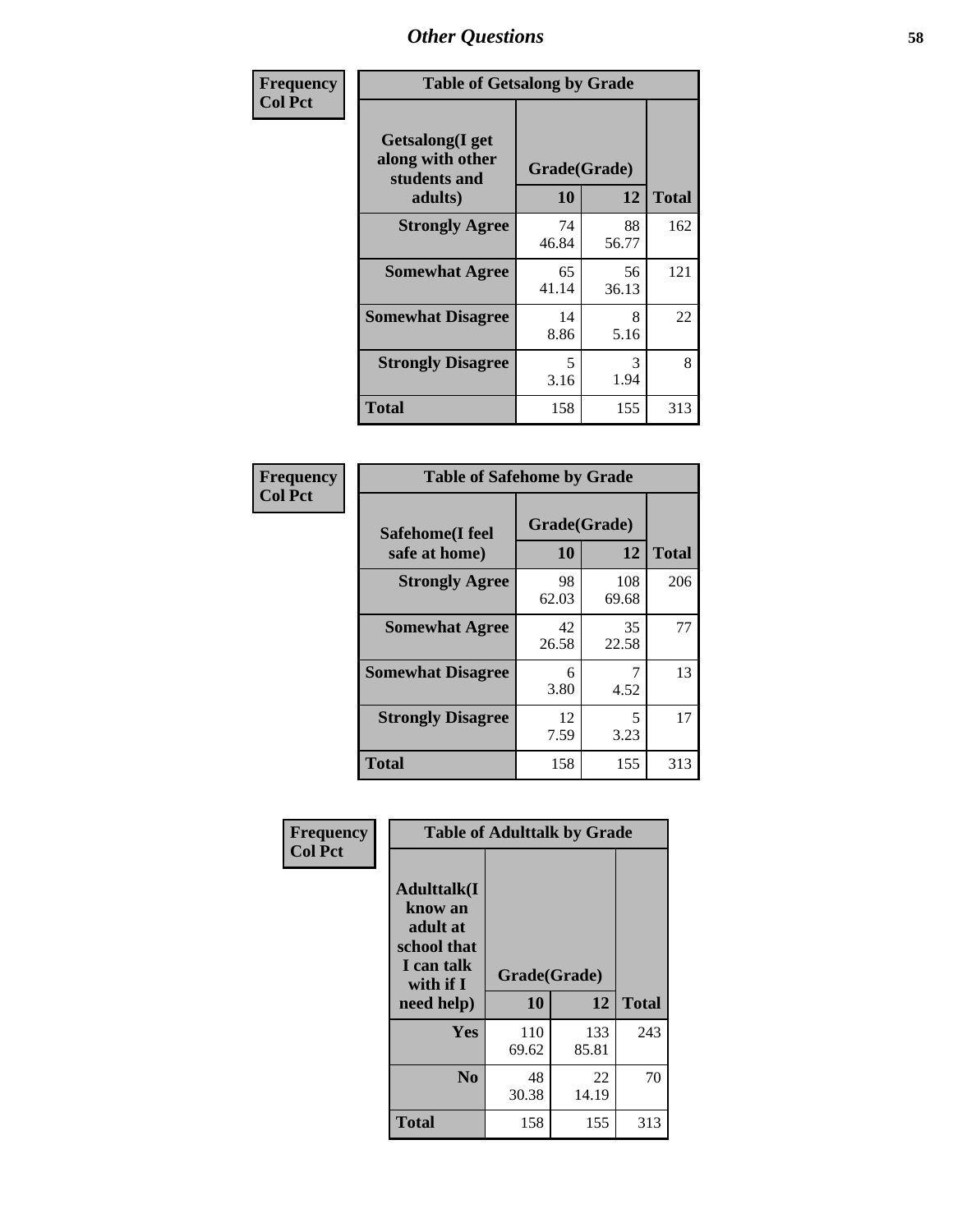**Frequency Row Pct**

| <b>Table of Grade by Tytime</b> |             |                                                                                         |             |             |             |             |              |
|---------------------------------|-------------|-----------------------------------------------------------------------------------------|-------------|-------------|-------------|-------------|--------------|
|                                 |             | Tytime (On an average school day,<br>how much unsupervised time do I spend watching TV) |             |             |             |             |              |
|                                 |             | <b>Less that</b>                                                                        |             | $2 - 3$     | $4 - 5$     | $6+$        |              |
| Grade(Grade)                    | None        | hour/day                                                                                | hour/day    | hours/day   | hours/day   | hours/day   | <b>Total</b> |
| 10                              | 30<br>18.99 | 20<br>12.66                                                                             | 8<br>5.06   | 54<br>34.18 | 24<br>15.19 | 22<br>13.92 | 158          |
| 12                              | 21<br>13.55 | 27<br>17.42                                                                             | 16<br>10.32 | 37<br>23.87 | 25<br>16.13 | 29<br>18.71 | 155          |
| <b>Total</b>                    | 51          | 47                                                                                      | 24          | 91          | 49          | 51          | 313          |

**Frequency Row Pct**

| <b>Table of Grade by Computertime</b> |             |                                                                                                   |             |                      |                      |                   |              |
|---------------------------------------|-------------|---------------------------------------------------------------------------------------------------|-------------|----------------------|----------------------|-------------------|--------------|
|                                       |             | Computertime (On an average school day,<br>how much unsupervised time do I spend on the computer) |             |                      |                      |                   |              |
| Grade(Grade)                          | None        | <b>Less that</b><br>hour/day                                                                      | hour/day    | $2 - 3$<br>hours/day | $4 - 5$<br>hours/day | $6+$<br>hours/day | <b>Total</b> |
| 10                                    | 37<br>23.42 | 17<br>10.76                                                                                       | 32<br>20.25 | 43<br>27.22          | 17<br>10.76          | 12<br>7.59        | 158          |
| 12                                    | 27<br>17.42 | 37<br>23.87                                                                                       | 19<br>12.26 | 35<br>22.58          | 16<br>10.32          | 21<br>13.55       | 155          |
| <b>Total</b>                          | 64          | 54                                                                                                | 51          | 78                   | 33                   | 33                | 313          |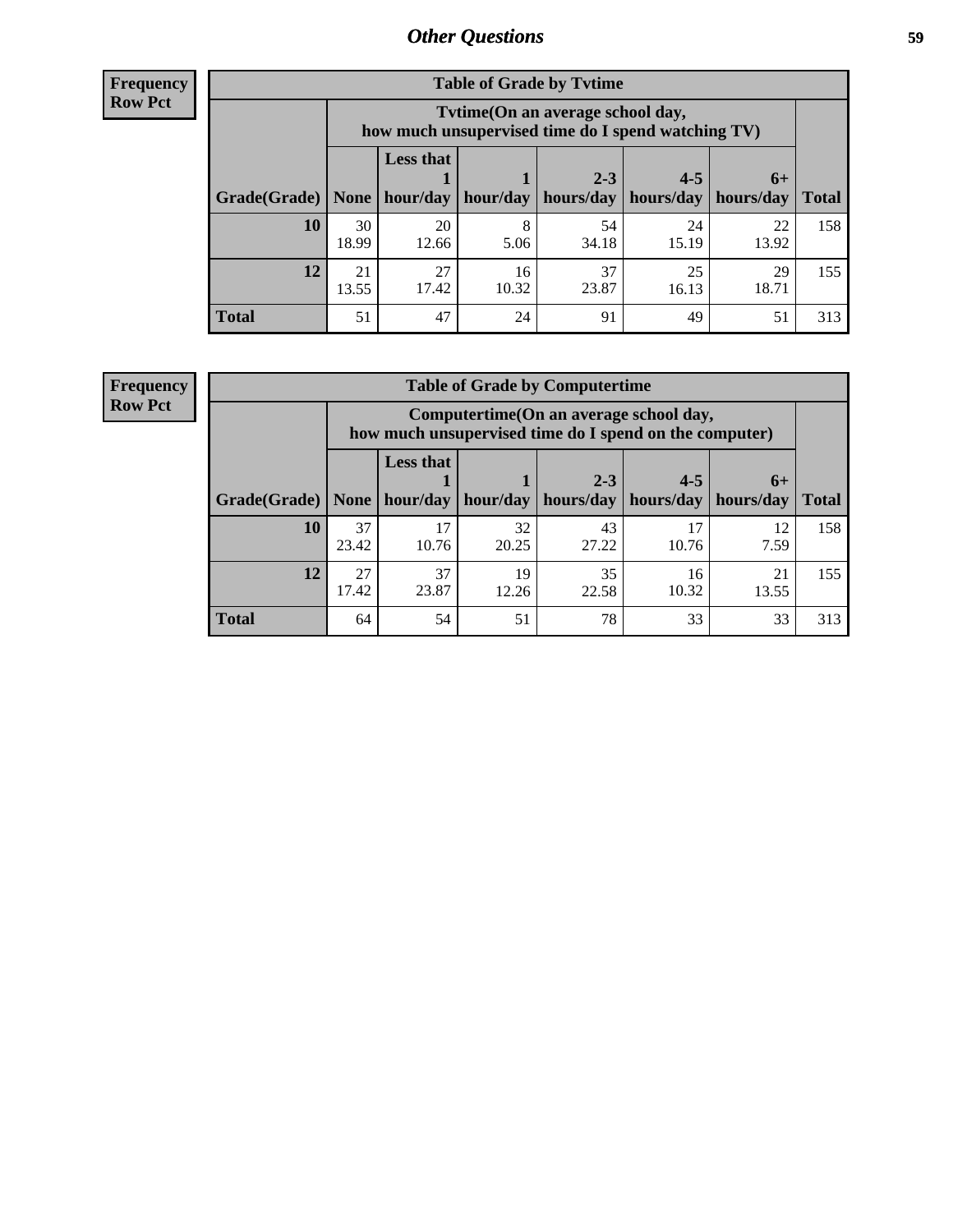### *Questions about Driving Laws* **60** *Driving Questions were asked only of high school students.*

| <b>Frequency</b> |
|------------------|
| <b>Row Pct</b>   |

| <b>Table of Grade by License1</b> |                                     |                                                                                                                                           |                |             |               |              |  |  |  |
|-----------------------------------|-------------------------------------|-------------------------------------------------------------------------------------------------------------------------------------------|----------------|-------------|---------------|--------------|--|--|--|
|                                   |                                     | License1(During the first 6 months of driving<br>with a provisional license,<br>the only passengers who can ride with the<br>driver are:) |                |             |               |              |  |  |  |
| Grade(Grade)                      | <b>Parent or</b><br><b>Guardian</b> | Family<br><b>Members</b>                                                                                                                  | <b>Friends</b> | Anyone      | Don't<br>Know | <b>Total</b> |  |  |  |
| 10                                | 64<br>40.51                         | 33<br>20.89                                                                                                                               | 8<br>5.06      | 14<br>8.86  | 39<br>24.68   | 158          |  |  |  |
| 12                                | 61<br>39.35                         | 38<br>24.52                                                                                                                               | 0.65           | 23<br>14.84 | 32<br>20.65   | 155          |  |  |  |
| <b>Total</b>                      | 125                                 | 71                                                                                                                                        | 9              | 37          | 71            | 313          |  |  |  |

| Frequency      |              | <b>Table of Grade by License2</b> |                  |                  |                                                                                                          |                      |              |  |  |
|----------------|--------------|-----------------------------------|------------------|------------------|----------------------------------------------------------------------------------------------------------|----------------------|--------------|--|--|
| <b>Row Pct</b> |              |                                   |                  |                  | License2(17 yr old drivers with a<br>provisional driver's license cannot<br>drive between the hours of:) |                      |              |  |  |
|                | Grade(Grade) | <b>Midnight</b><br>to 6am         | 1am<br>to<br>5am | 1am<br>to<br>6am | N <sub>0</sub><br>curfew<br>for $17$<br>year<br>olds                                                     | Don't<br><b>Know</b> | <b>Total</b> |  |  |
|                | 10           | 61<br>38.61                       | 13<br>8.23       | 17<br>10.76      | 10<br>6.33                                                                                               | 57<br>36.08          | 158          |  |  |
|                | 12           | 83<br>53.55                       | 14<br>9.03       | 18<br>11.61      | 11<br>7.10                                                                                               | 29<br>18.71          | 155          |  |  |
|                | <b>Total</b> | 144                               | 27               | 35               | 21                                                                                                       | 86                   | 313          |  |  |

| <b>Frequency</b> | <b>Table of Grade by License3</b> |                      |                                                                                        |             |             |             |               |              |  |
|------------------|-----------------------------------|----------------------|----------------------------------------------------------------------------------------|-------------|-------------|-------------|---------------|--------------|--|
| <b>Row Pct</b>   |                                   |                      | License3(For drivers under the age of 21,<br>what level of alcohol is considered DUI?) |             |             |             |               |              |  |
|                  | Grade(Grade)                      | Any<br><b>Amount</b> | 0.02                                                                                   | 0.04        | 0.06        | 0.08        | Don't<br>know | <b>Total</b> |  |
|                  | 10                                | 15<br>9.49           | 21<br>13.29                                                                            | 22<br>13.92 | 18<br>11.39 | 12<br>7.59  | 70<br>44.30   | 158          |  |
|                  | 12                                | 29<br>18.71          | 25<br>16.13                                                                            | 17<br>10.97 | 17<br>10.97 | 18<br>11.61 | 49<br>31.61   | 155          |  |
|                  | <b>Total</b>                      | 44                   | 46                                                                                     | 39          | 35          | 30          | 119           | 313          |  |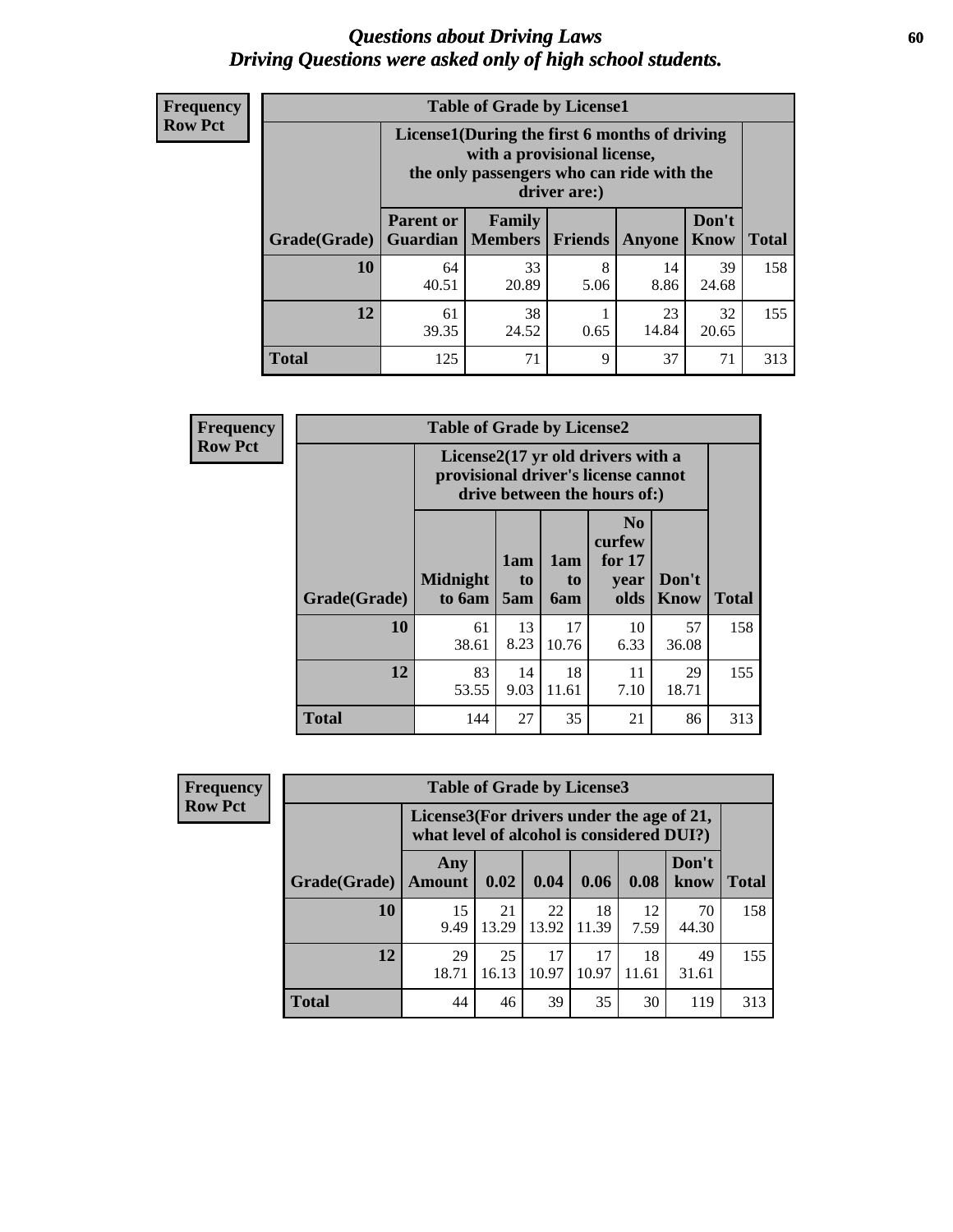### *Questions about Driving Laws* **61** *Driving Questions were asked only of high school students.*

**Frequency Row Pct**

| <b>Table of Grade by License4</b> |             |                                                                                                                                                                                                                                                                                       |             |             |            |             |     |  |
|-----------------------------------|-------------|---------------------------------------------------------------------------------------------------------------------------------------------------------------------------------------------------------------------------------------------------------------------------------------|-------------|-------------|------------|-------------|-----|--|
|                                   |             | License4(A driver under 21 automatically<br>loses his/her license if caught exceeding the<br>posted speet limit by:)<br>Can't<br>lose<br><b>Depends</b><br>license<br>$15+$<br>$25+$<br>$35+$<br>Don't<br>for<br><b>on</b><br><b>Total</b><br>mph<br>speeding<br>know<br>mph<br>judge |             |             |            |             |     |  |
| Grade(Grade)                      | mph         |                                                                                                                                                                                                                                                                                       |             |             |            |             |     |  |
| 10                                | 24<br>15.19 | 17<br>10.76                                                                                                                                                                                                                                                                           | 10<br>6.33  | 15<br>9.49  | 14<br>8.86 | 78<br>49.37 | 158 |  |
| 12                                | 27<br>17.42 | 20<br>12.90                                                                                                                                                                                                                                                                           | 30<br>19.35 | 19<br>12.26 | 11<br>7.10 | 48<br>30.97 | 155 |  |
| <b>Total</b>                      | 51          | 37                                                                                                                                                                                                                                                                                    | 40          | 34          | 25         | 126         | 313 |  |

| Frequency      | <b>Table of Grade by License5</b> |                                                                                                                                                             |                |               |       |  |  |
|----------------|-----------------------------------|-------------------------------------------------------------------------------------------------------------------------------------------------------------|----------------|---------------|-------|--|--|
| <b>Row Pct</b> |                                   | License5(A)<br>Georgia teenager<br>with family<br>connections or a<br>good lawyer can<br>break a teen<br>driving law and<br>keep their driver's<br>license) |                |               |       |  |  |
|                | Grade(Grade)                      | Yes                                                                                                                                                         | N <sub>0</sub> | Don't<br>know | Total |  |  |
|                | 10                                | 15<br>9.49                                                                                                                                                  | 82<br>51.90    | 61<br>38.61   | 158   |  |  |
|                | 12                                | 16<br>10.32                                                                                                                                                 | 95<br>61.29    | 44<br>28.39   | 155   |  |  |
|                | Total                             | 31                                                                                                                                                          | 177            | 105           | 313   |  |  |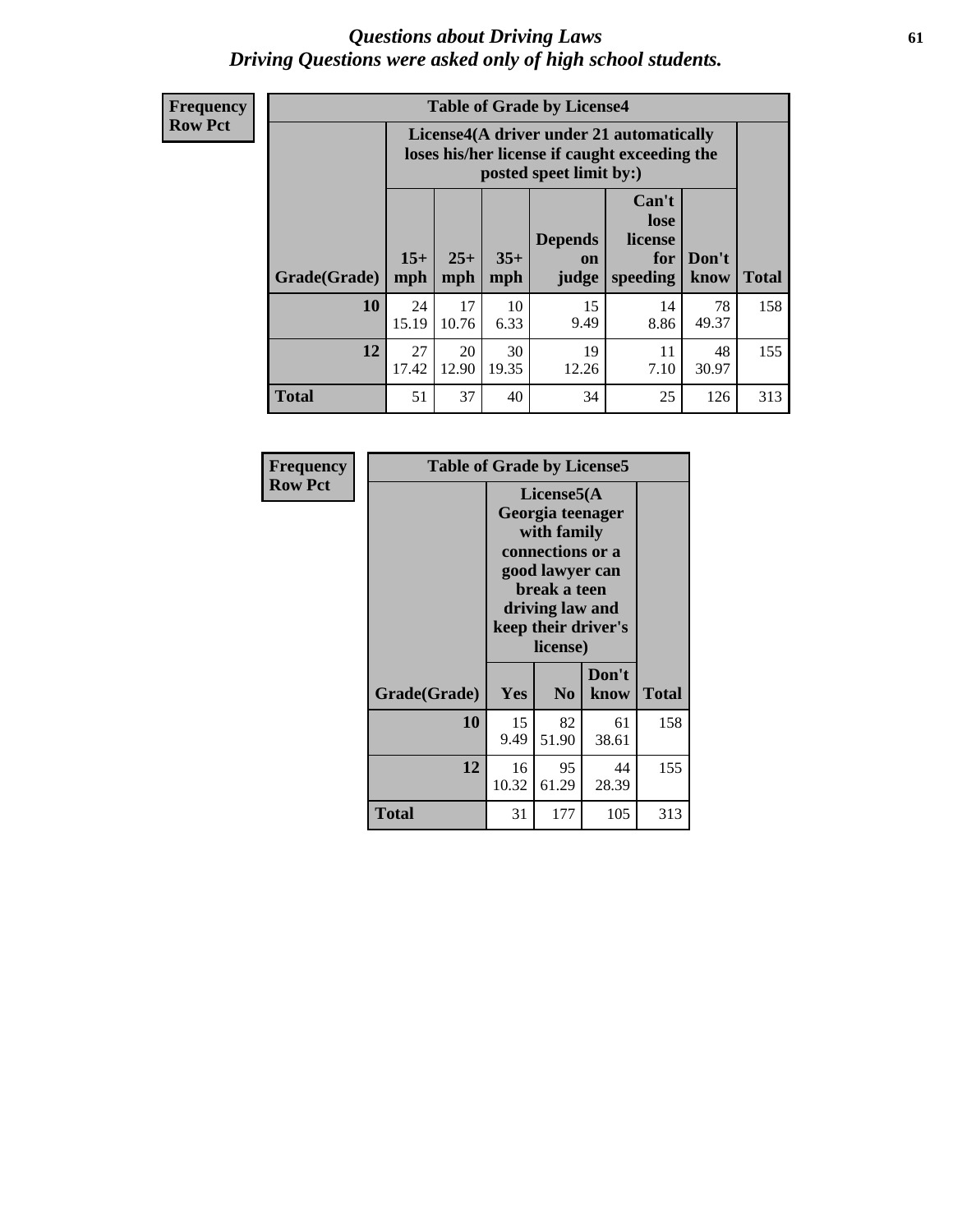## *Questions about Driving Laws* **62** *Driving Questions were asked only of high school students.*

| <b>Frequency</b> | <b>Table of Grade by License6</b> |             |                                                                                                                           |                    |              |  |  |
|------------------|-----------------------------------|-------------|---------------------------------------------------------------------------------------------------------------------------|--------------------|--------------|--|--|
| <b>Row Pct</b>   |                                   |             | License <sub>6</sub> (I know a<br>friend or<br>classmate that<br>broke a teen<br>driving law,<br>keep his/her<br>license) | but was allowed to |              |  |  |
|                  | Grade(Grade)                      | Yes         | N <sub>0</sub>                                                                                                            | Don't<br>know      | <b>Total</b> |  |  |
|                  | 10                                | 24<br>15.19 | 80<br>50.63                                                                                                               | 54<br>34.18        | 158          |  |  |
|                  | 12                                | 34<br>21.94 | 91<br>58.71                                                                                                               | 30<br>19.35        | 155          |  |  |
|                  | <b>Total</b>                      | 58          | 171                                                                                                                       | 84                 | 313          |  |  |

| Frequency      | <b>Table of Grade by License7</b> |                                                                             |                                     |                                                                                               |                        |              |  |  |
|----------------|-----------------------------------|-----------------------------------------------------------------------------|-------------------------------------|-----------------------------------------------------------------------------------------------|------------------------|--------------|--|--|
| <b>Row Pct</b> |                                   |                                                                             |                                     | License7(A student under the age of 18 cam loser<br>his/her driving privileges if he or she:) |                        |              |  |  |
|                | Grade(Grade)                      | <b>Have</b><br>more than<br>10<br>unexcused<br>absences<br>per school<br>yr | Drop out<br>without  <br>graduating | <b>Bring</b><br>alcohol/drugs/weapon<br>to school                                             | All of<br>the<br>above | <b>Total</b> |  |  |
|                | 10                                | 19<br>12.03                                                                 | 18<br>11.39                         | 13<br>8.23                                                                                    | 108<br>68.35           | 158          |  |  |
|                | 12                                | 27<br>17.42                                                                 | 16<br>10.32                         | 22<br>14.19                                                                                   | 90<br>58.06            | 155          |  |  |
|                | <b>Total</b>                      | 46                                                                          | 34                                  | 35                                                                                            | 198                    | 313          |  |  |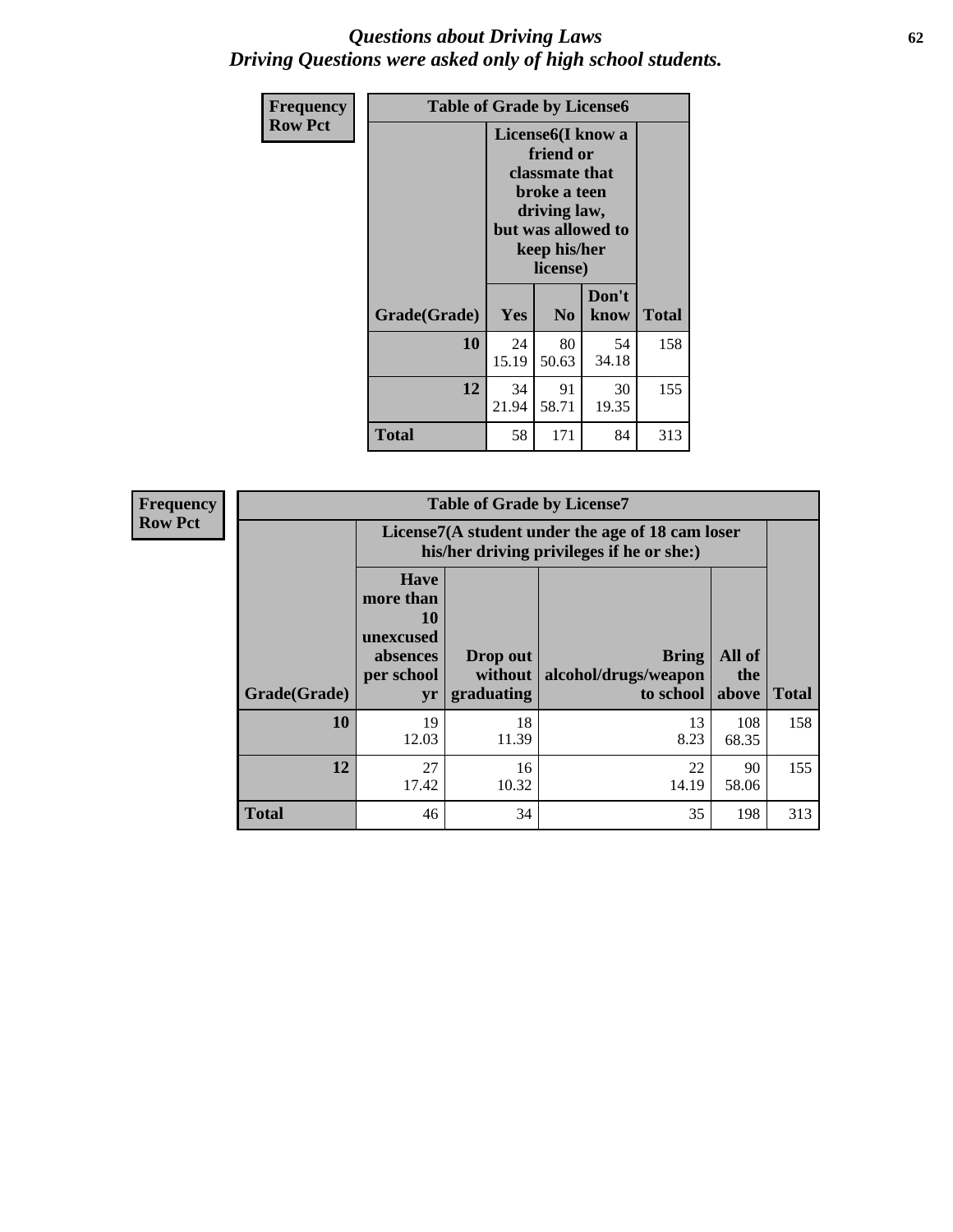# *Select Results by Gender* **63**

| Frequency      | <b>Table of SchoolClimate2 by Gender</b>          |                                 |                                     |              |  |  |
|----------------|---------------------------------------------------|---------------------------------|-------------------------------------|--------------|--|--|
| <b>Col Pct</b> | SchoolClimate2(I<br>feel successful at<br>school) | Gender(Gender)<br><b>Female</b> | <b>Male</b>                         | <b>Total</b> |  |  |
|                | <b>Strongly Agree</b>                             | 75<br>45.73                     | 72<br>48.32                         | 147          |  |  |
|                | <b>Somewhat Agree</b>                             | 77<br>46.95                     | 72<br>48.32                         | 149          |  |  |
|                | <b>Somewhat Disagree</b>                          | 10<br>6.10                      | $\mathcal{D}_{\mathcal{L}}$<br>1.34 | 12           |  |  |
|                | <b>Strongly Disagree</b>                          | $\mathcal{L}$<br>1.22           | 3<br>2.01                           | 5            |  |  |
|                | <b>Total</b>                                      | 164                             | 149                                 | 313          |  |  |

| Frequency      | <b>Table of SchoolClimate6 by Gender</b>                 |                                 |             |              |  |  |  |
|----------------|----------------------------------------------------------|---------------------------------|-------------|--------------|--|--|--|
| <b>Col Pct</b> | <b>SchoolClimate6(Teachers</b><br>treat me with respect) | Gender(Gender)<br><b>Female</b> | <b>Male</b> | <b>Total</b> |  |  |  |
|                | <b>Strongly Agree</b>                                    | 61<br>37.20                     | 62<br>41.61 | 123          |  |  |  |
|                | <b>Somewhat Agree</b>                                    | 71<br>43.29                     | 51<br>34.23 | 122          |  |  |  |
|                | <b>Somewhat Disagree</b>                                 | 26<br>15.85                     | 24<br>16.11 | 50           |  |  |  |
|                | <b>Strongly Disagree</b>                                 | 6<br>3.66                       | 12<br>8.05  | 18           |  |  |  |
|                | <b>Total</b>                                             | 164                             | 149         | 313          |  |  |  |

| Frequency      | <b>Table of SchoolClimate8 by Gender</b>                                             |                                 |             |              |  |  |
|----------------|--------------------------------------------------------------------------------------|---------------------------------|-------------|--------------|--|--|
| <b>Col Pct</b> | <b>SchoolClimate8(Students</b><br>are frequently<br>recognized for good<br>behavior) | Gender(Gender)<br><b>Female</b> | <b>Male</b> | <b>Total</b> |  |  |
|                | <b>Strongly Agree</b>                                                                | 40<br>24.39                     | 28<br>18.79 | 68           |  |  |
|                | <b>Somewhat Agree</b>                                                                | 79<br>48.17                     | 62<br>41.61 | 141          |  |  |
|                | <b>Somewhat Disagree</b>                                                             | 35<br>21.34                     | 40<br>26.85 | 75           |  |  |
|                | <b>Strongly Disagree</b>                                                             | 10<br>6.10                      | 19<br>12.75 | 29           |  |  |
|                | Total                                                                                | 164                             | 149         | 313          |  |  |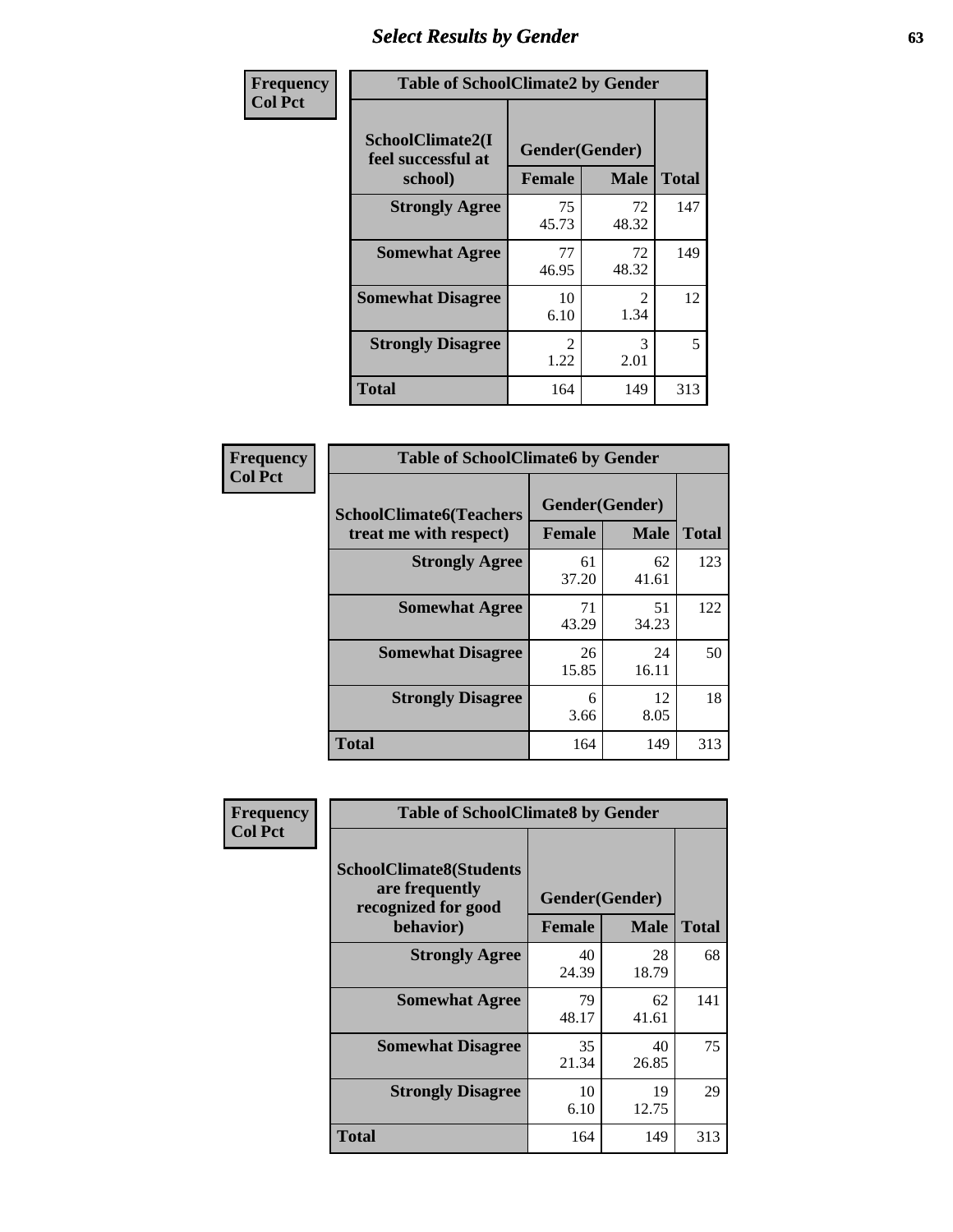# *Select Results by Gender* **64**

| Frequency      | <b>Table of Gender by Dropout</b> |                                                              |                |              |
|----------------|-----------------------------------|--------------------------------------------------------------|----------------|--------------|
| <b>Row Pct</b> |                                   | Dropout(I<br>have<br>thought<br>about<br>dropping<br>school) | out of         |              |
|                | Gender(Gender)                    | Yes                                                          | N <sub>0</sub> | <b>Total</b> |
|                | <b>Female</b>                     | 53<br>32.32                                                  | 111<br>67.68   | 164          |
|                | <b>Male</b>                       | 47<br>31.54                                                  | 102<br>68.46   | 149          |
|                | <b>Total</b>                      | 100                                                          | 213            | 313          |

| <b>Frequency</b> |                | <b>Table of Gender by Dropoutreason</b> |                                                                    |                          |                                |              |              |  |  |
|------------------|----------------|-----------------------------------------|--------------------------------------------------------------------|--------------------------|--------------------------------|--------------|--------------|--|--|
| <b>Row Pct</b>   |                |                                         | Dropoutreason(If I dropped out the<br>reason would most likely be) |                          |                                |              |              |  |  |
|                  | Gender(Gender) | Won't<br><b>Drop</b><br>out             | <b>Bored</b>                                                       | Family<br><b>Reasons</b> | <b>Being</b><br><b>Bullied</b> | <b>Other</b> | <b>Total</b> |  |  |
|                  | <b>Female</b>  | 100<br>60.98                            | 8<br>4.88                                                          | 22<br>13.41              | 0.00                           | 34<br>20.73  | 164          |  |  |
|                  | <b>Male</b>    | 78<br>52.35                             | 18<br>12.08                                                        | 12<br>8.05               | 3.36                           | 36<br>24.16  | 149          |  |  |
|                  | <b>Total</b>   | 178                                     | 26                                                                 | 34                       | 5                              | 70           | 313          |  |  |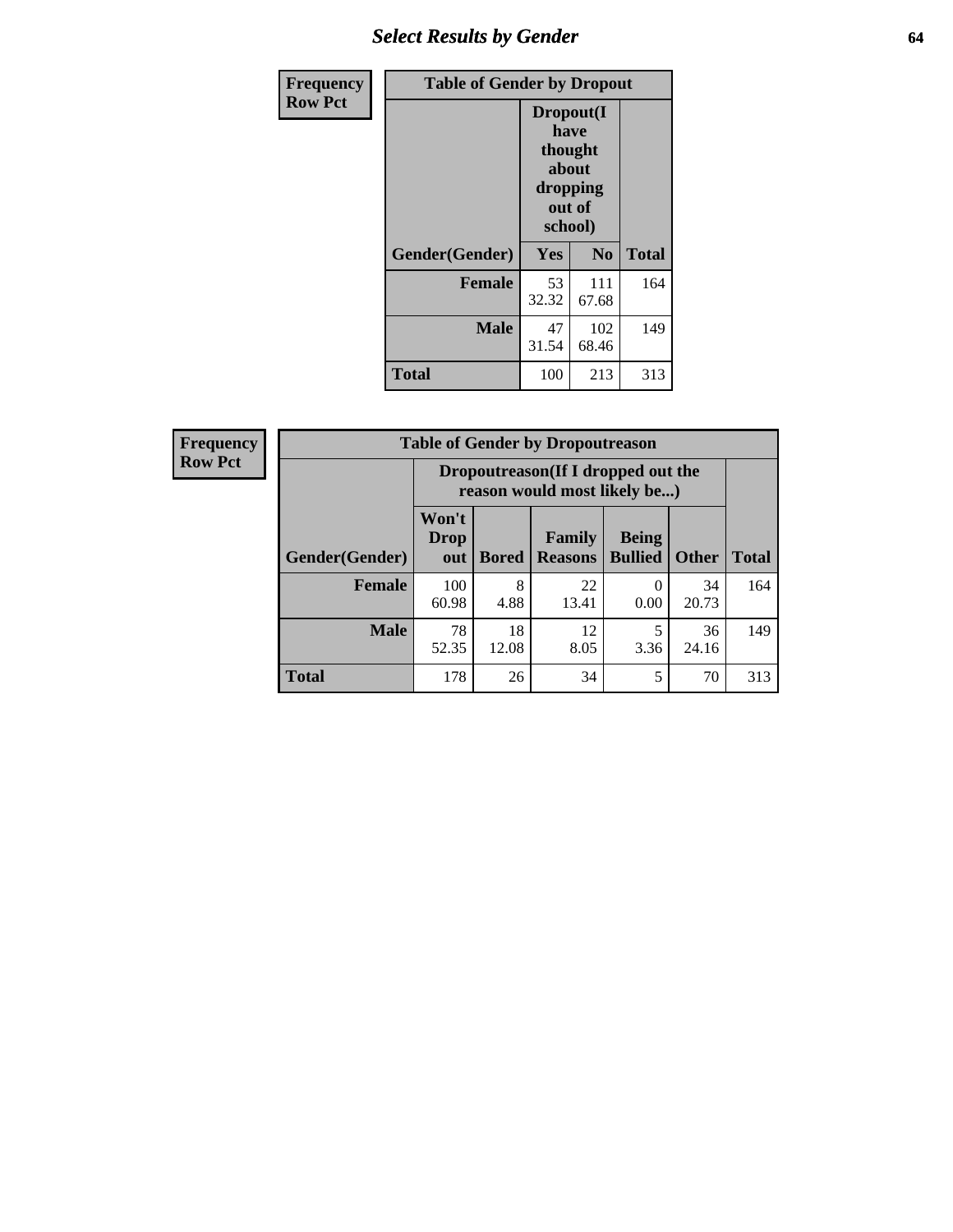*School Safety* **65**

| Frequency      | <b>Table of Gender by Bullied2</b> |                 |                |              |
|----------------|------------------------------------|-----------------|----------------|--------------|
| <b>Row Pct</b> |                                    | <b>Bullied2</b> |                |              |
|                | Gender(Gender)                     | Yes             | N <sub>0</sub> | <b>Total</b> |
|                | <b>Female</b>                      | 13<br>7.93      | 151<br>92.07   | 164          |
|                | <b>Male</b>                        | 4.70            | 142<br>95.30   | 149          |
|                | <b>Total</b>                       | 20              | 293            | 313          |

| Frequency      | <b>Table of Gender by Bulliedothers2</b> |                       |                |              |
|----------------|------------------------------------------|-----------------------|----------------|--------------|
| <b>Row Pct</b> |                                          | <b>Bulliedothers2</b> |                |              |
|                | Gender(Gender)                           | Yes                   | N <sub>0</sub> | <b>Total</b> |
|                | <b>Female</b>                            | 13<br>7.93            | 151<br>92.07   | 164          |
|                | <b>Male</b>                              | Q<br>6.04             | 140<br>93.96   | 149          |
|                | <b>Total</b>                             | 22                    | 291            | 313          |

| <b>Frequency</b> | <b>Table of Gender by Weaponschool2</b> |                        |                |              |
|------------------|-----------------------------------------|------------------------|----------------|--------------|
| <b>Row Pct</b>   |                                         | Weaponschool2          |                |              |
|                  | Gender(Gender)                          | Yes                    | N <sub>0</sub> | <b>Total</b> |
|                  | <b>Female</b>                           | 2<br>1.22              | 162<br>98.78   | 164          |
|                  | <b>Male</b>                             | $\overline{2}$<br>1.34 | 147<br>98.66   | 149          |
|                  | <b>Total</b>                            | 4                      | 309            | 313          |

| Frequency      | <b>Table of Gender by Absentunsafe2</b> |               |                |              |
|----------------|-----------------------------------------|---------------|----------------|--------------|
| <b>Row Pct</b> |                                         | Absentunsafe2 |                |              |
|                | Gender(Gender)                          | Yes           | N <sub>0</sub> | <b>Total</b> |
|                | <b>Female</b>                           | 3.05          | 159<br>96.95   | 164          |
|                | <b>Male</b>                             | 2.01          | 146<br>97.99   | 149          |
|                | <b>Total</b>                            | 8             | 305            | 313          |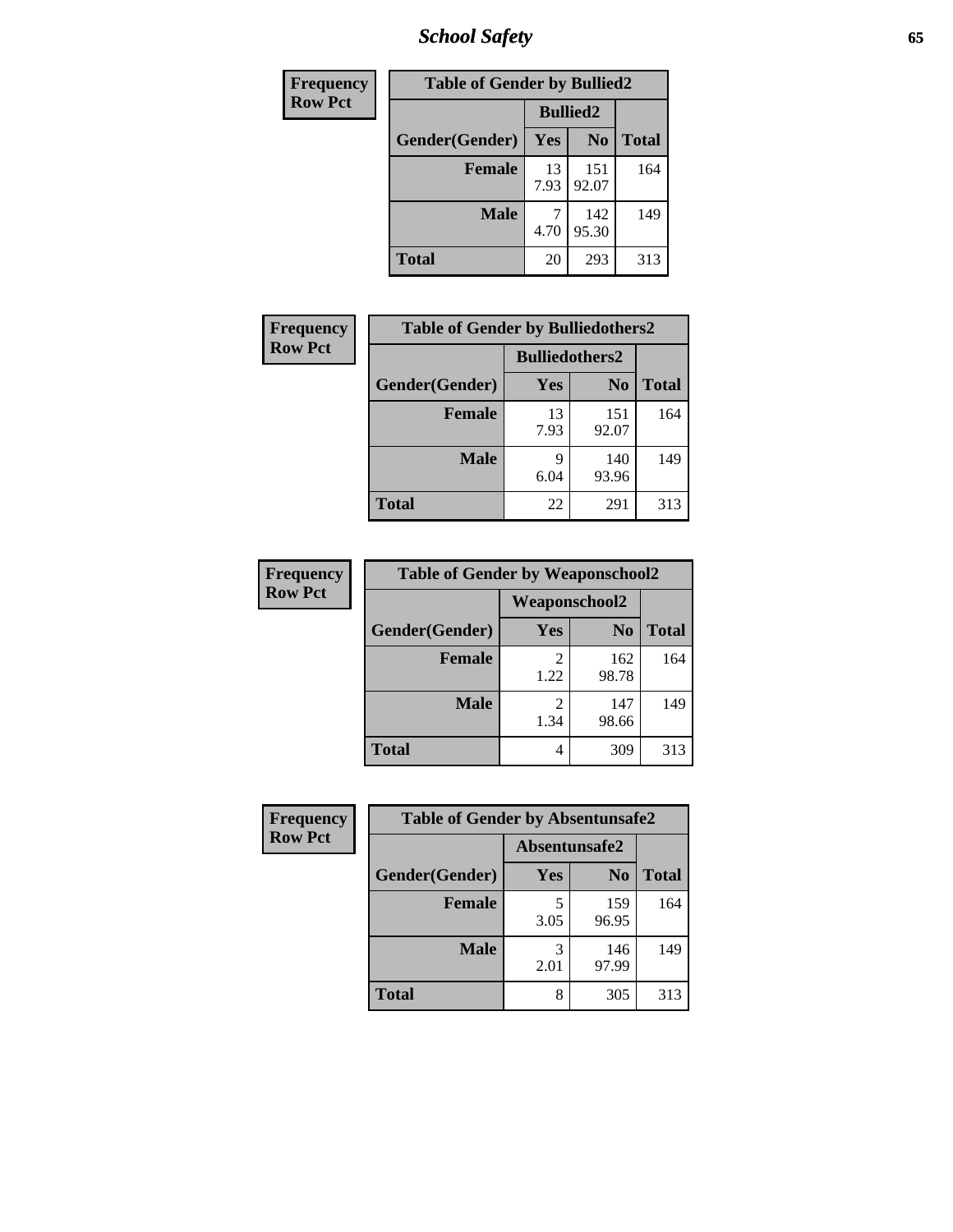*School Safety* **66**

| Frequency      | <b>Table of Gender by Gangself</b> |                                                                                                |              |              |
|----------------|------------------------------------|------------------------------------------------------------------------------------------------|--------------|--------------|
| <b>Row Pct</b> |                                    | Gangself(I<br>have<br>participated<br>in illegal gang<br>activities in<br>the past 30<br>days) |              |              |
|                | Gender(Gender)                     | Yes                                                                                            | No           | <b>Total</b> |
|                | <b>Female</b>                      | 3<br>1.83                                                                                      | 161<br>98.17 | 164          |
|                | <b>Male</b>                        | 19<br>12.75                                                                                    | 130<br>87.25 | 149          |
|                | <b>Total</b>                       | 22                                                                                             | 291          | 313          |

| Frequency      | <b>Table of Gender by Gangpeers</b> |                                                                                                                             |                |              |
|----------------|-------------------------------------|-----------------------------------------------------------------------------------------------------------------------------|----------------|--------------|
| <b>Row Pct</b> |                                     | <b>Gangpeers</b> (I<br>have friends<br>who have<br>participated<br>in illegal gang<br>activities in<br>the past 30<br>days) |                |              |
|                | Gender(Gender)                      | <b>Yes</b>                                                                                                                  | N <sub>0</sub> | <b>Total</b> |
|                | <b>Female</b>                       | 45<br>27.44                                                                                                                 | 119<br>72.56   | 164          |
|                | <b>Male</b>                         | 51<br>34.23                                                                                                                 | 98<br>65.77    | 149          |
|                | Total                               | 96                                                                                                                          | 217            | 313          |

| Frequency      | <b>Table of Gender by Pickedon2</b> |             |                |              |
|----------------|-------------------------------------|-------------|----------------|--------------|
| <b>Row Pct</b> |                                     | Pickedon2   |                |              |
|                | Gender(Gender)                      | <b>Yes</b>  | N <sub>0</sub> | <b>Total</b> |
|                | <b>Female</b>                       | 24<br>14.63 | 140<br>85.37   | 164          |
|                | <b>Male</b>                         | 20<br>13.42 | 129<br>86.58   | 149          |
|                | <b>Total</b>                        | 44          | 269            | 313          |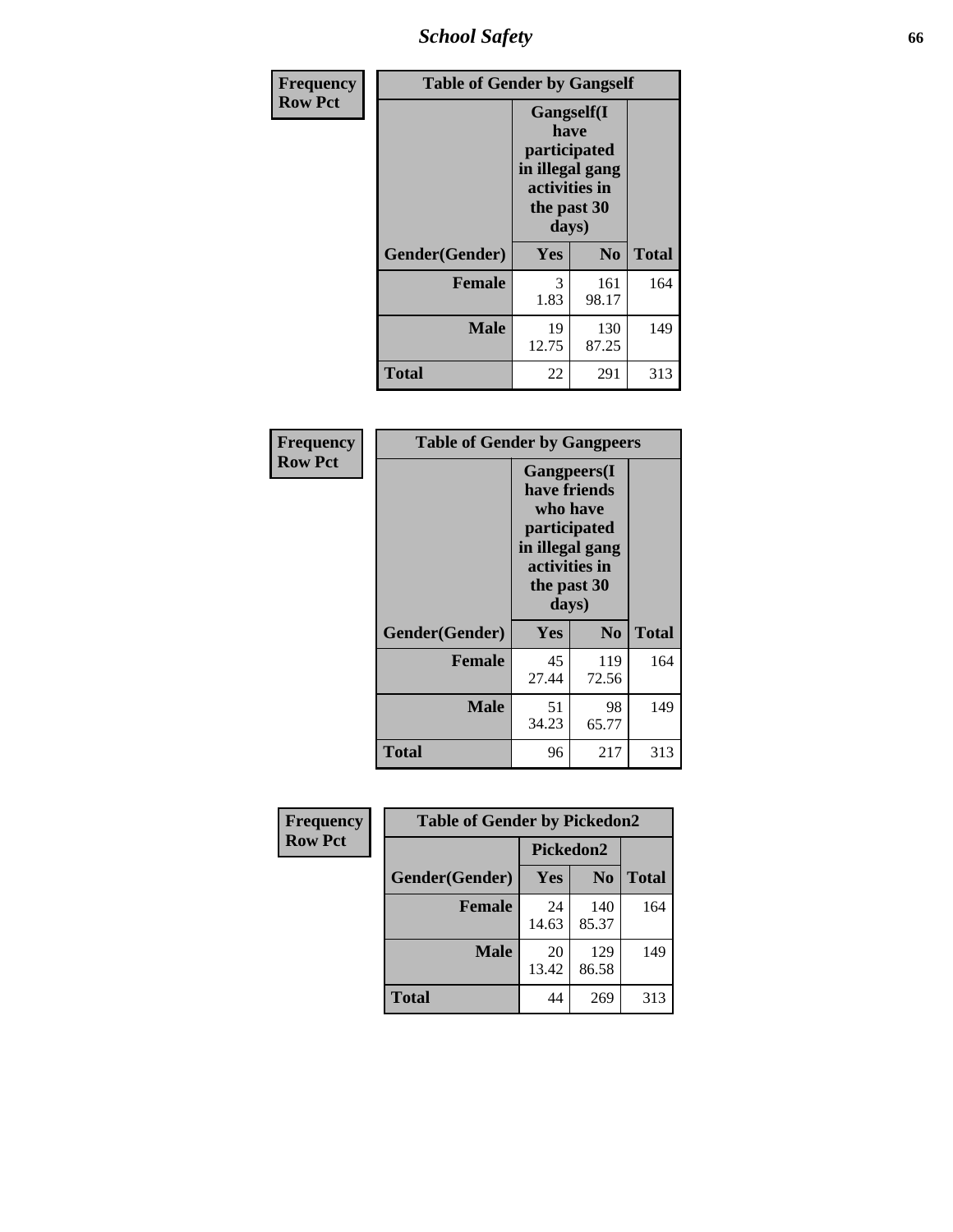*School Safety* **67**

| Frequency      | <b>Table of Gender by Safeschool2</b> |              |                |              |
|----------------|---------------------------------------|--------------|----------------|--------------|
| <b>Row Pct</b> |                                       | Safeschool2  |                |              |
|                | Gender(Gender)                        | Yes          | N <sub>0</sub> | <b>Total</b> |
|                | <b>Female</b>                         | 116<br>70.73 | 48<br>29.27    | 164          |
|                | <b>Male</b>                           | 109<br>73.15 | 40<br>26.85    | 149          |
|                | <b>Total</b>                          | 225          | 88             | 313          |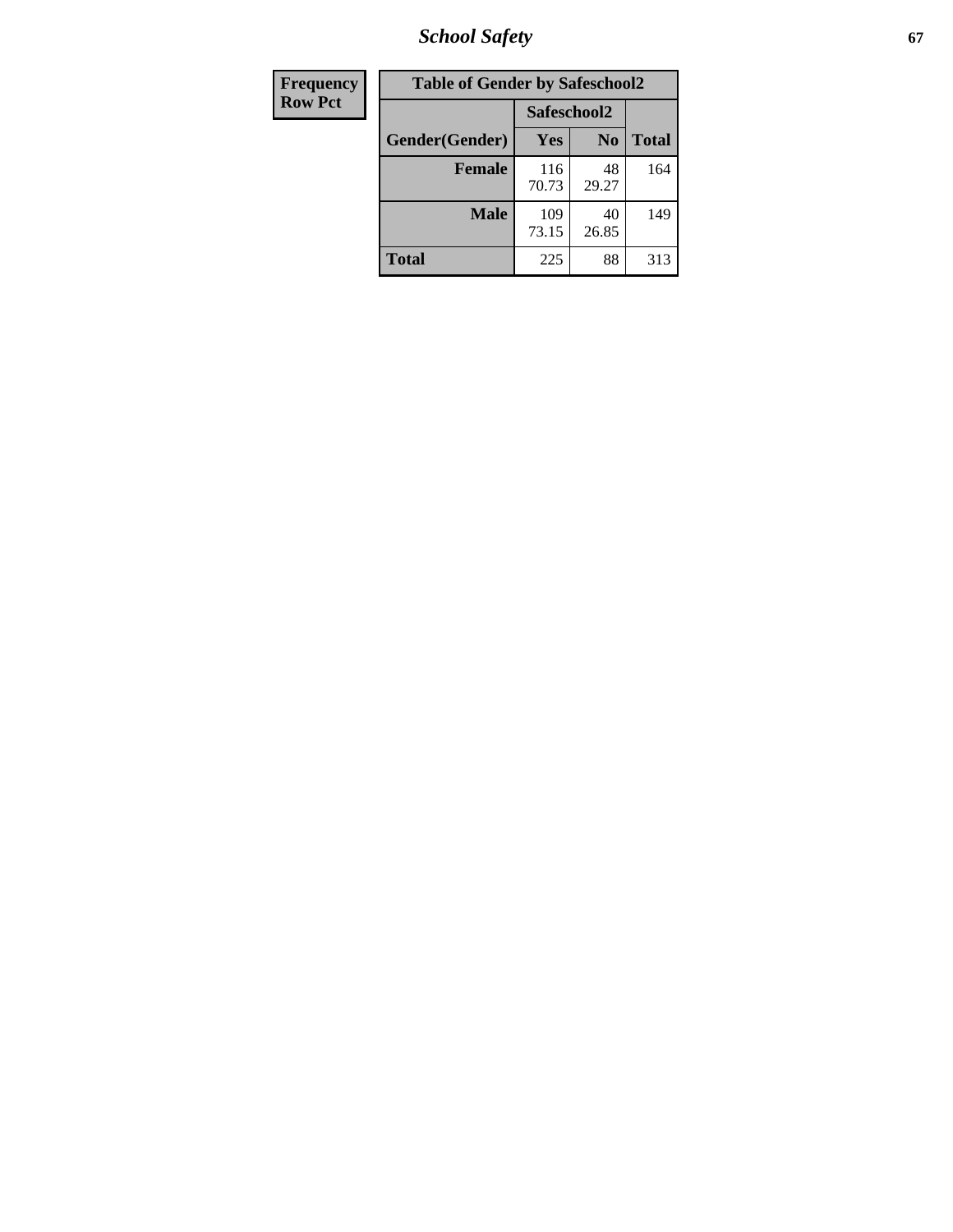# *Incidence of Drug Use* 68

| Frequency      | <b>Table of Gender by AlcoholAlt</b> |                                          |                |              |
|----------------|--------------------------------------|------------------------------------------|----------------|--------------|
| <b>Row Pct</b> |                                      | AlcoholAlt(Alcohol<br>use, past 30 days) |                |              |
|                | Gender(Gender)                       | Yes                                      | N <sub>0</sub> | <b>Total</b> |
|                | <b>Female</b>                        | 21<br>12.80                              | 143<br>87.20   | 164          |
|                | <b>Male</b>                          | 24<br>16.11                              | 125<br>83.89   | 149          |
|                | <b>Total</b>                         | 45                                       | 268            | 313          |

| <b>Frequency</b> | <b>Table of Gender by TobaccoAny</b> |                                          |                |              |
|------------------|--------------------------------------|------------------------------------------|----------------|--------------|
| <b>Row Pct</b>   |                                      | TobaccoAny(Tobacco<br>use, past 30 days) |                |              |
|                  | Gender(Gender)                       | Yes                                      | N <sub>0</sub> | <b>Total</b> |
|                  | <b>Female</b>                        | 14<br>8.54                               | 150<br>91.46   | 164          |
|                  | <b>Male</b>                          | 15<br>10.07                              | 134<br>89.93   | 149          |
|                  | <b>Total</b>                         | 29                                       | 284            | 313          |

| <b>Frequency</b> | <b>Table of Gender by MarijuanaAlt</b> |                                              |                |              |
|------------------|----------------------------------------|----------------------------------------------|----------------|--------------|
| <b>Row Pct</b>   |                                        | MarijuanaAlt(Marijuana<br>use, past 30 days) |                |              |
|                  | Gender(Gender)                         | <b>Yes</b>                                   | N <sub>0</sub> | <b>Total</b> |
|                  | <b>Female</b>                          | 10<br>6.10                                   | 154<br>93.90   | 164          |
|                  | <b>Male</b>                            | 18<br>12.08                                  | 131<br>87.92   | 149          |
|                  | <b>Total</b>                           | 28                                           | 285            | 313          |

| <b>Frequency</b> |                | <b>Table of Gender by OtherDrugAny</b>               |                |              |  |
|------------------|----------------|------------------------------------------------------|----------------|--------------|--|
| <b>Row Pct</b>   |                | <b>OtherDrugAny(Other</b><br>drug use, past 30 days) |                |              |  |
|                  | Gender(Gender) | <b>Yes</b>                                           | N <sub>0</sub> | <b>Total</b> |  |
|                  | <b>Female</b>  | 9<br>5.49                                            | 155<br>94.51   | 164          |  |
|                  | <b>Male</b>    | 3<br>2.01                                            | 146<br>97.99   | 149          |  |
|                  | <b>Total</b>   | 12                                                   | 301            | 313          |  |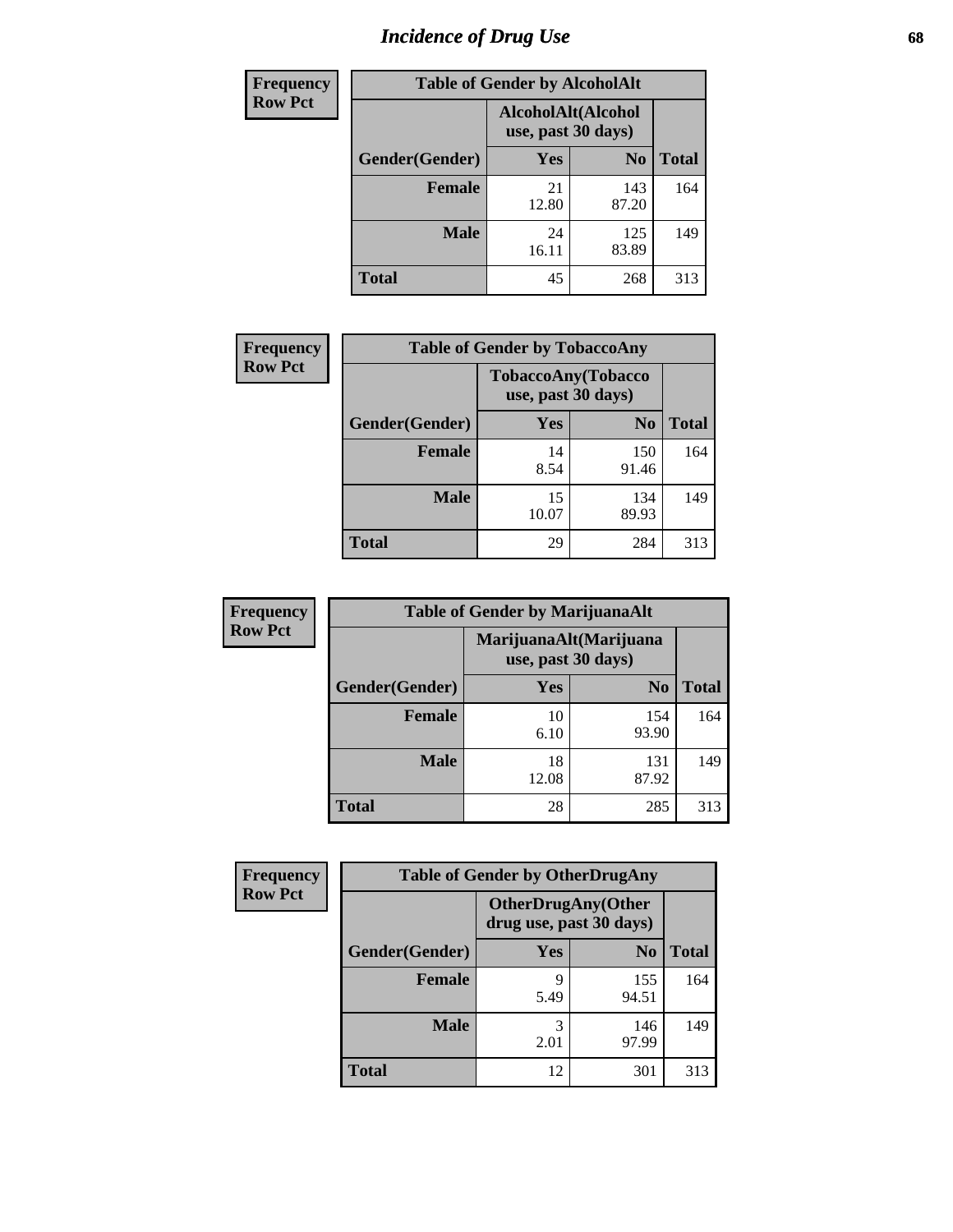## *Average Age at Onset of Use* **69** *Results for "Average Age at Onset of Use" questions exclude students who said they did not use that substance*

### **Gender=Female**

| <i><b>Variable</b></i>          | <b>Label</b>                                                       | <b>Mean</b> |
|---------------------------------|--------------------------------------------------------------------|-------------|
| Alcoholinit2                    | I started using alcohol when I was                                 | 12.92       |
| Cigarettesinit2                 | I started smoking tobacco when I was                               | 13.83       |
| Smokelessinit2                  | I started chewing tobacco when I was                               | 14.33       |
| Marijuanainit2                  | I started using marijuana when I was                               | 14.08       |
| Cocaineinit2                    | I started using cocaine when I was                                 | 17.00       |
| Inhalantsinit2                  | I started using inhalants when I was                               | 8.00        |
| Steroidsinit2                   | I started using steroids when I was                                | 8.00        |
| Ecstasyinit2                    | I started using ecstasy when I was                                 | 14.00       |
| Methinit2                       | I started using methamphetamines when I was                        |             |
| Hallucinogensinit2              | I started using hallucinogens when I was                           |             |
| Prescription in it <sub>2</sub> | I started using prescription drugs not prescribed to me when I was | 11.27       |

#### **Gender=Male**

| <b>Variable</b>    | Label                                                              | <b>Mean</b> |
|--------------------|--------------------------------------------------------------------|-------------|
| Alcoholinit2       | I started using alcohol when I was                                 | 13.87       |
| Cigarettesinit2    | I started smoking tobacco when I was                               | 14.19       |
| Smokelessinit2     | I started chewing tobacco when I was                               | 16.00       |
| Marijuanainit2     | I started using marijuana when I was                               | 14.40       |
| Cocaineinit2       | I started using cocaine when I was                                 | 16.00       |
| Inhalantsinit2     | I started using inhalants when I was                               |             |
| Steroidsinit2      | I started using steroids when I was                                |             |
| Ecstasyinit2       | I started using ecstasy when I was                                 | 15.33       |
| Methinit2          | I started using methamphetamines when I was                        |             |
| Hallucinogensinit2 | I started using hallucinogens when I was                           |             |
| Prescriptioninit2  | I started using prescription drugs not prescribed to me when I was | 15.80       |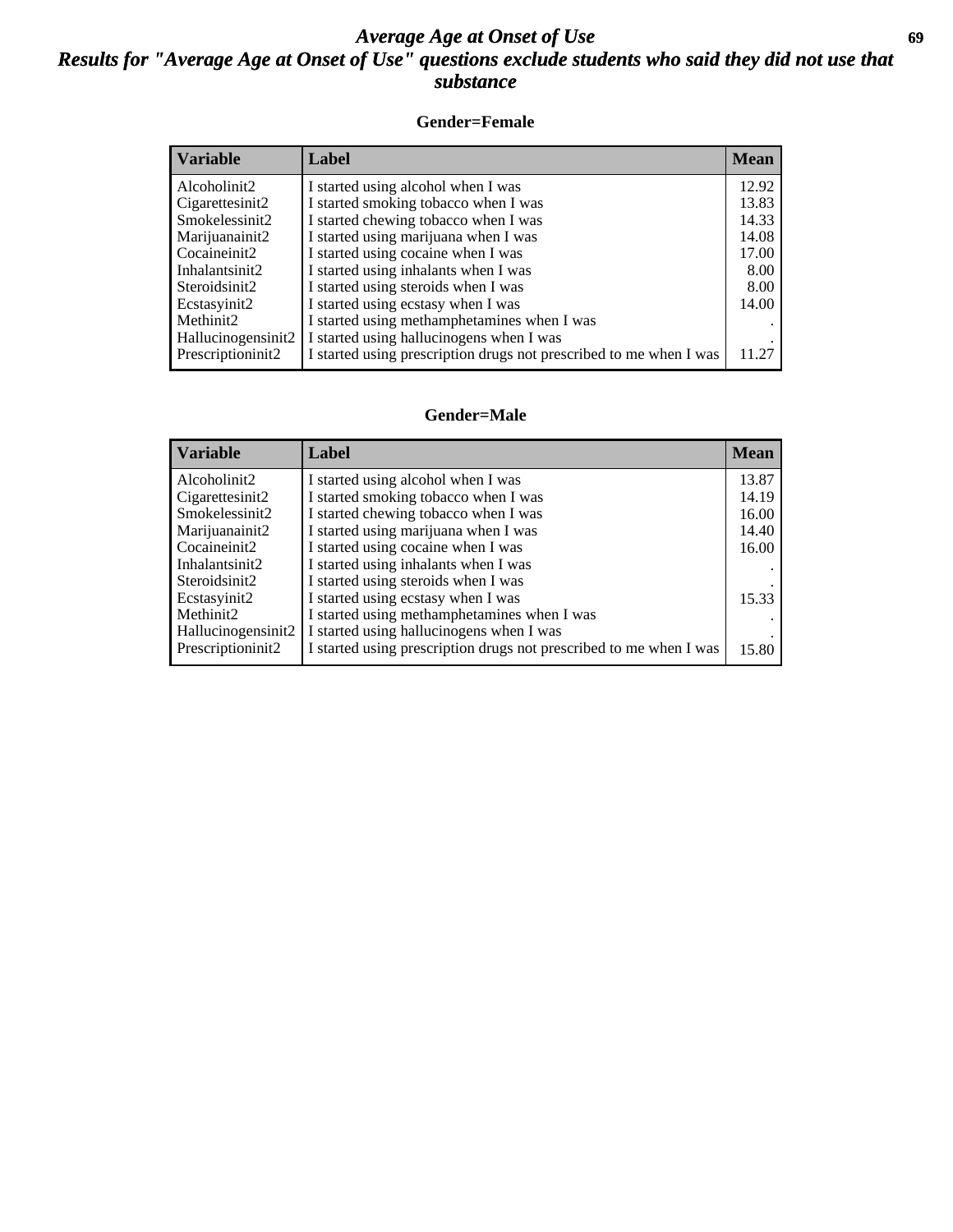# *I Think These Drugs are Harmful* **70**

| <b>Frequency</b> | <b>Table of Gender by Alcoholharmdich</b> |                  |                               |              |
|------------------|-------------------------------------------|------------------|-------------------------------|--------------|
| <b>Row Pct</b>   |                                           | think alcohol is | Alcoholharmdich(I<br>harmful) |              |
|                  | Gender(Gender)                            | Yes              | N <sub>0</sub>                | <b>Total</b> |
|                  | <b>Female</b>                             | 140<br>85.37     | 24<br>14.63                   | 164          |
|                  | <b>Male</b>                               | 123<br>82.55     | 26<br>17.45                   | 149          |
|                  | <b>Total</b>                              | 263              | 50                            | 313          |

| Frequency      | <b>Table of Gender by Tobaccoharmdich</b> |                  |                               |              |
|----------------|-------------------------------------------|------------------|-------------------------------|--------------|
| <b>Row Pct</b> |                                           | think tobacco is | Tobaccoharmdich(I<br>harmful) |              |
|                | Gender(Gender)                            | Yes              | N <sub>0</sub>                | <b>Total</b> |
|                | <b>Female</b>                             | 158<br>96.34     | 6<br>3.66                     | 164          |
|                | <b>Male</b>                               | 137<br>91.95     | 12<br>8.05                    | 149          |
|                | <b>Total</b>                              | 295              | 18                            | 313          |

| Frequency      | <b>Table of Gender by Marijuanaharmdich</b> |                                |                     |              |
|----------------|---------------------------------------------|--------------------------------|---------------------|--------------|
| <b>Row Pct</b> |                                             | think marijuana is<br>harmful) | Marijuanaharmdich(I |              |
|                | Gender(Gender)                              | <b>Yes</b>                     | N <sub>0</sub>      | <b>Total</b> |
|                | <b>Female</b>                               | 137<br>83.54                   | 27<br>16.46         | 164          |
|                | <b>Male</b>                                 | 116<br>77.85                   | 33<br>22.15         | 149          |
|                | <b>Total</b>                                | 253                            | 60                  | 313          |

| Frequency      | <b>Table of Gender by Otherdrugharmdich</b> |                                   |                     |              |
|----------------|---------------------------------------------|-----------------------------------|---------------------|--------------|
| <b>Row Pct</b> |                                             | think other drugs are<br>harmful) | Otherdrugharmdich(I |              |
|                | Gender(Gender)                              | <b>Yes</b>                        | N <sub>0</sub>      | <b>Total</b> |
|                | <b>Female</b>                               | 158<br>96.34                      | 6<br>3.66           | 164          |
|                | <b>Male</b>                                 | 137<br>91.95                      | 12<br>8.05          | 149          |
|                | <b>Total</b>                                | 295                               | 18                  | 313          |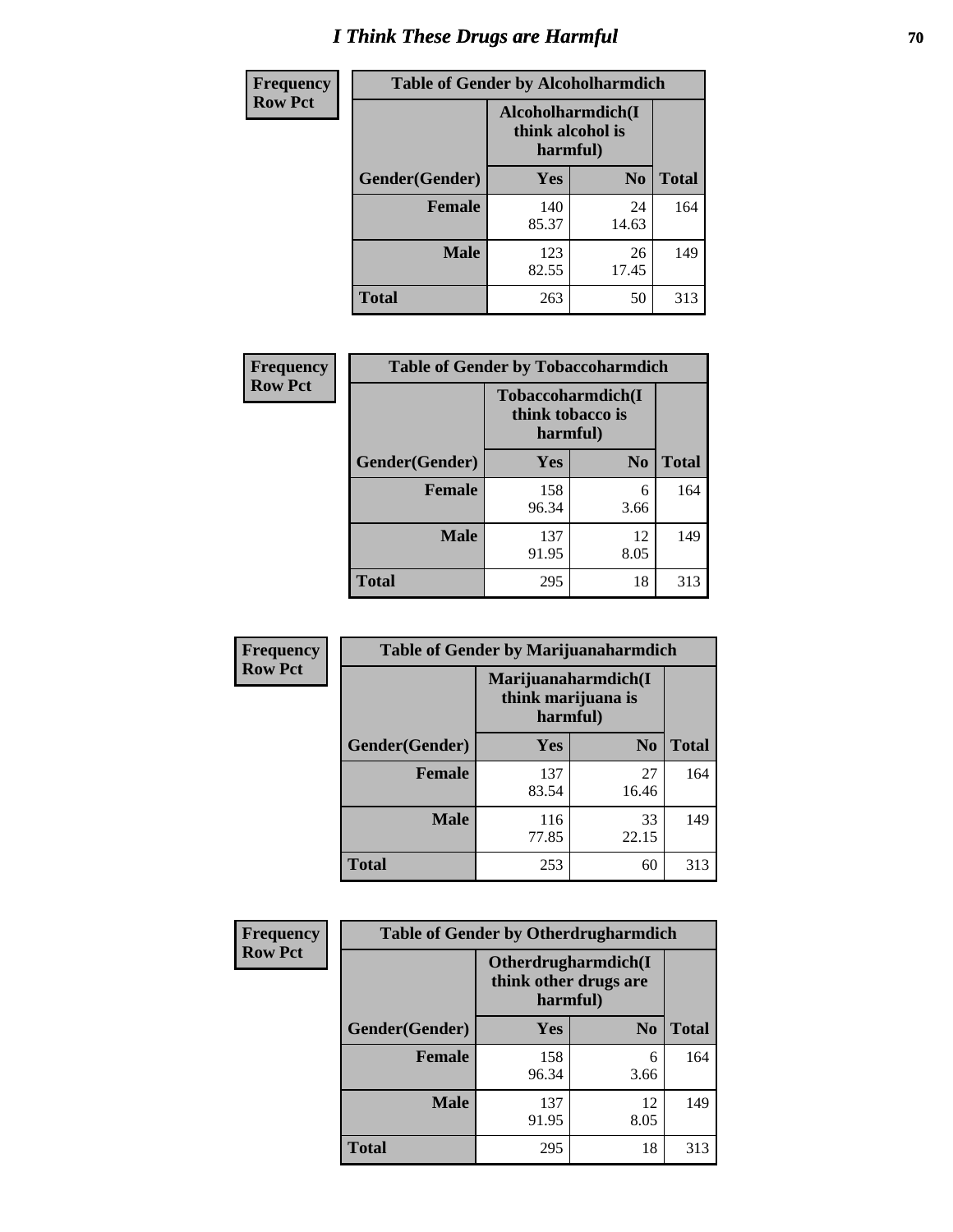| <b>Frequency</b> | <b>Table of Gender by Alcohollocation1</b> |                                                               |             |              |
|------------------|--------------------------------------------|---------------------------------------------------------------|-------------|--------------|
| <b>Row Pct</b>   |                                            | <b>Alcohollocation1(Places</b><br><b>Friends Use Alcohol)</b> |             |              |
|                  | Gender(Gender)                             |                                                               | Do Not Use  | <b>Total</b> |
|                  | <b>Female</b>                              | 91<br>55.49                                                   | 73<br>44.51 | 164          |
|                  | <b>Male</b>                                | 75<br>50.34                                                   | 74<br>49.66 | 149          |
|                  | <b>Total</b>                               | 166                                                           | 147         | 313          |

| <b>Frequency</b> | <b>Table of Gender by Alcohollocation2</b> |                                                               |             |              |
|------------------|--------------------------------------------|---------------------------------------------------------------|-------------|--------------|
| <b>Row Pct</b>   |                                            | <b>Alcohollocation2(Places</b><br><b>Friends Use Alcohol)</b> |             |              |
|                  | Gender(Gender)                             |                                                               | Home        | <b>Total</b> |
|                  | <b>Female</b>                              | 92<br>56.10                                                   | 72<br>43.90 | 164          |
|                  | <b>Male</b>                                | 93<br>62.42                                                   | 56<br>37.58 | 149          |
|                  | <b>Total</b>                               | 185                                                           | 128         | 313          |

| Frequency      | <b>Table of Gender by Alcohollocation3</b> |                                                               |               |              |
|----------------|--------------------------------------------|---------------------------------------------------------------|---------------|--------------|
| <b>Row Pct</b> |                                            | <b>Alcohollocation3(Places</b><br><b>Friends Use Alcohol)</b> |               |              |
|                | Gender(Gender)                             |                                                               | <b>School</b> | <b>Total</b> |
|                | <b>Female</b>                              | 150<br>91.46                                                  | 14<br>8.54    | 164          |
|                | <b>Male</b>                                | 134<br>89.93                                                  | 15<br>10.07   | 149          |
|                | <b>Total</b>                               | 284                                                           | 29            | 313          |

| Frequency      |                | <b>Table of Gender by Alcohollocation4</b>                    |             |              |  |
|----------------|----------------|---------------------------------------------------------------|-------------|--------------|--|
| <b>Row Pct</b> |                | <b>Alcohollocation4(Places</b><br><b>Friends Use Alcohol)</b> |             |              |  |
|                | Gender(Gender) |                                                               | Car         | <b>Total</b> |  |
|                | <b>Female</b>  | 136<br>82.93                                                  | 28<br>17.07 | 164          |  |
|                | <b>Male</b>    | 127<br>85.23                                                  | 22<br>14.77 | 149          |  |
|                | <b>Total</b>   | 263                                                           | 50          | 313          |  |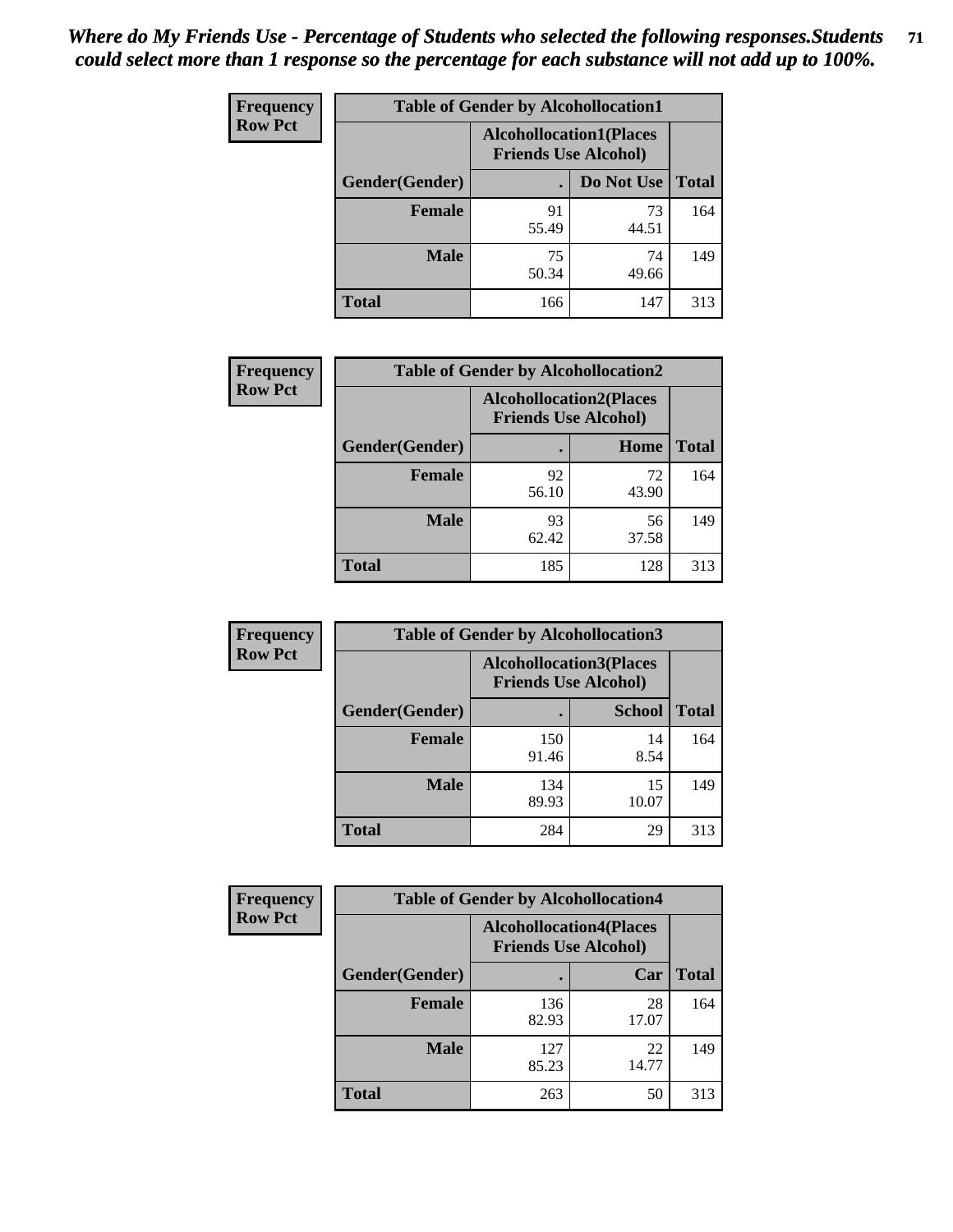| <b>Frequency</b> | <b>Table of Gender by Alcohollocation5</b> |                                                                |                                 |              |
|------------------|--------------------------------------------|----------------------------------------------------------------|---------------------------------|--------------|
| <b>Row Pct</b>   |                                            | <b>Alcohollocation5</b> (Places<br><b>Friends Use Alcohol)</b> |                                 |              |
|                  | Gender(Gender)                             |                                                                | <b>Friend's</b><br><b>House</b> | <b>Total</b> |
|                  | <b>Female</b>                              | 95<br>57.93                                                    | 69<br>42.07                     | 164          |
|                  | <b>Male</b>                                | 102<br>68.46                                                   | 47<br>31.54                     | 149          |
|                  | <b>Total</b>                               | 197                                                            | 116                             | 313          |

| <b>Frequency</b> | <b>Table of Gender by Alcohollocation6</b> |                                                               |              |              |
|------------------|--------------------------------------------|---------------------------------------------------------------|--------------|--------------|
| <b>Row Pct</b>   |                                            | <b>Alcohollocation6(Places</b><br><b>Friends Use Alcohol)</b> |              |              |
|                  | Gender(Gender)                             |                                                               | <b>Other</b> | <b>Total</b> |
|                  | <b>Female</b>                              | 121<br>73.78                                                  | 43<br>26.22  | 164          |
|                  | <b>Male</b>                                | 98<br>65.77                                                   | 51<br>34.23  | 149          |
|                  | <b>Total</b>                               | 219                                                           | 94           | 313          |

| Frequency      | <b>Table of Gender by Tobaccolocation1</b> |                                                               |              |              |  |
|----------------|--------------------------------------------|---------------------------------------------------------------|--------------|--------------|--|
| <b>Row Pct</b> |                                            | <b>Tobaccolocation1(Places</b><br><b>Friends Use Tobacco)</b> |              |              |  |
|                | Gender(Gender)                             |                                                               | Do Not Use   | <b>Total</b> |  |
|                | <b>Female</b>                              | 61<br>37.20                                                   | 103<br>62.80 | 164          |  |
|                | <b>Male</b>                                | 59<br>39.60                                                   | 90<br>60.40  | 149          |  |
|                | <b>Total</b>                               | 120                                                           | 193          | 313          |  |

| <b>Frequency</b> | <b>Table of Gender by Tobaccolocation2</b> |                                                               |             |              |
|------------------|--------------------------------------------|---------------------------------------------------------------|-------------|--------------|
| <b>Row Pct</b>   |                                            | <b>Tobaccolocation2(Places</b><br><b>Friends Use Tobacco)</b> |             |              |
|                  | Gender(Gender)                             |                                                               | Home        | <b>Total</b> |
|                  | Female                                     | 116<br>70.73                                                  | 48<br>29.27 | 164          |
|                  | <b>Male</b>                                | 107<br>71.81                                                  | 42<br>28.19 | 149          |
|                  | <b>Total</b>                               | 223                                                           | 90          | 313          |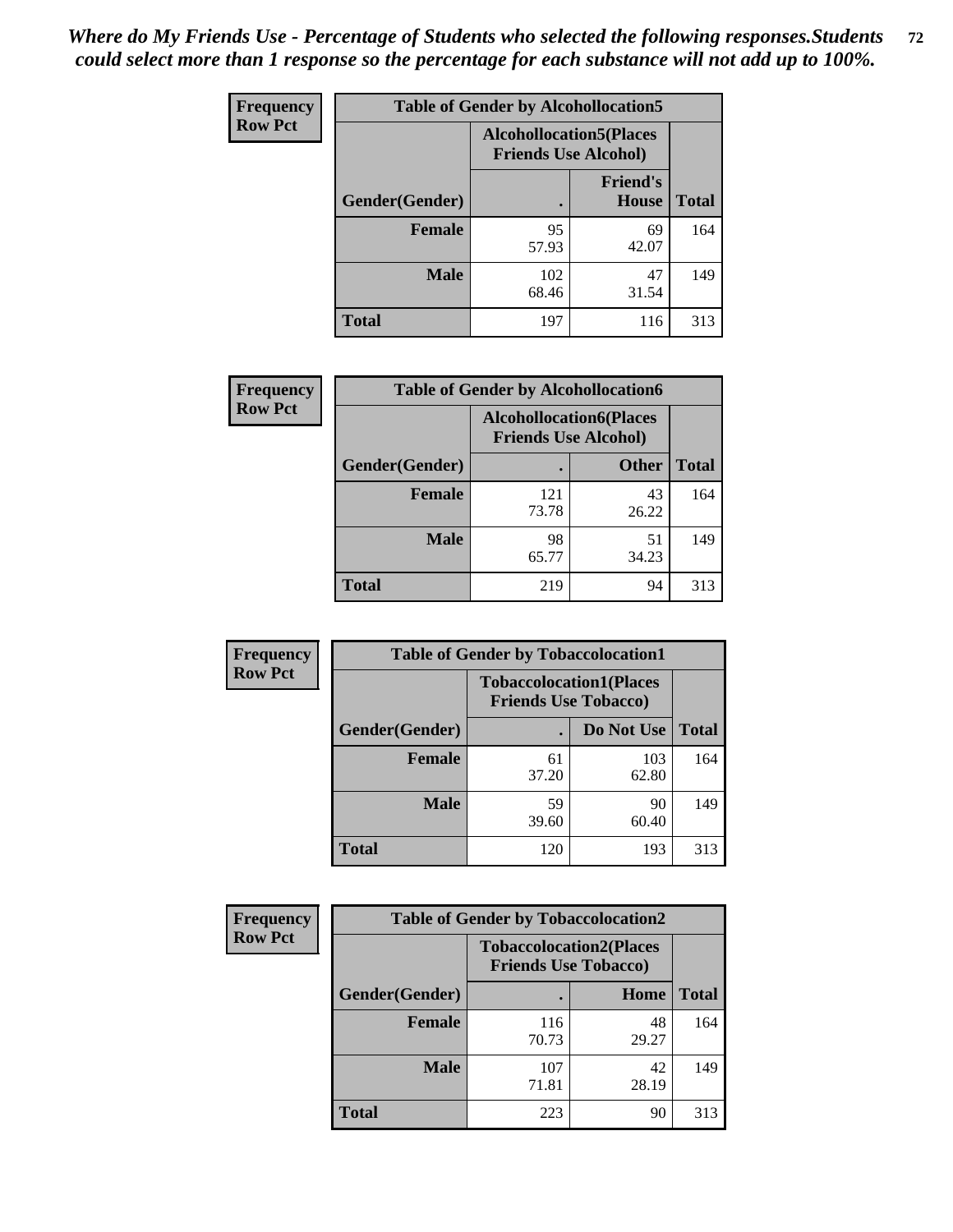| <b>Frequency</b> |                | <b>Table of Gender by Tobaccolocation3</b> |                                                               |              |
|------------------|----------------|--------------------------------------------|---------------------------------------------------------------|--------------|
| <b>Row Pct</b>   |                |                                            | <b>Tobaccolocation3(Places</b><br><b>Friends Use Tobacco)</b> |              |
|                  | Gender(Gender) |                                            | <b>School</b>                                                 | <b>Total</b> |
|                  | Female         | 143<br>87.20                               | 21<br>12.80                                                   | 164          |
|                  | <b>Male</b>    | 124<br>83.22                               | 25<br>16.78                                                   | 149          |
|                  | Total          | 267                                        | 46                                                            | 313          |

| <b>Frequency</b> | <b>Table of Gender by Tobaccolocation4</b> |                                                               |             |              |  |
|------------------|--------------------------------------------|---------------------------------------------------------------|-------------|--------------|--|
| <b>Row Pct</b>   |                                            | <b>Tobaccolocation4(Places</b><br><b>Friends Use Tobacco)</b> |             |              |  |
|                  | Gender(Gender)                             |                                                               | Car         | <b>Total</b> |  |
|                  | <b>Female</b>                              | 131<br>79.88                                                  | 33<br>20.12 | 164          |  |
|                  | <b>Male</b>                                | 124<br>83.22                                                  | 25<br>16.78 | 149          |  |
|                  | <b>Total</b>                               | 255                                                           | 58          | 313          |  |

| <b>Frequency</b> | <b>Table of Gender by Tobaccolocation5</b> |                                                               |                          |              |
|------------------|--------------------------------------------|---------------------------------------------------------------|--------------------------|--------------|
| <b>Row Pct</b>   |                                            | <b>Tobaccolocation5(Places</b><br><b>Friends Use Tobacco)</b> |                          |              |
|                  | Gender(Gender)                             |                                                               | <b>Friend's</b><br>House | <b>Total</b> |
|                  | <b>Female</b>                              | 119<br>72.56                                                  | 45<br>27.44              | 164          |
|                  | <b>Male</b>                                | 112<br>75.17                                                  | 37<br>24.83              | 149          |
|                  | <b>Total</b>                               | 231                                                           | 82                       | 313          |

| <b>Frequency</b> | <b>Table of Gender by Tobaccolocation6</b> |                                                               |              |              |
|------------------|--------------------------------------------|---------------------------------------------------------------|--------------|--------------|
| <b>Row Pct</b>   |                                            | <b>Tobaccolocation6(Places</b><br><b>Friends Use Tobacco)</b> |              |              |
|                  | Gender(Gender)                             |                                                               | <b>Other</b> | <b>Total</b> |
|                  | Female                                     | 132<br>80.49                                                  | 32<br>19.51  | 164          |
|                  | <b>Male</b>                                | 113<br>75.84                                                  | 36<br>24.16  | 149          |
|                  | <b>Total</b>                               | 245                                                           | 68           | 313          |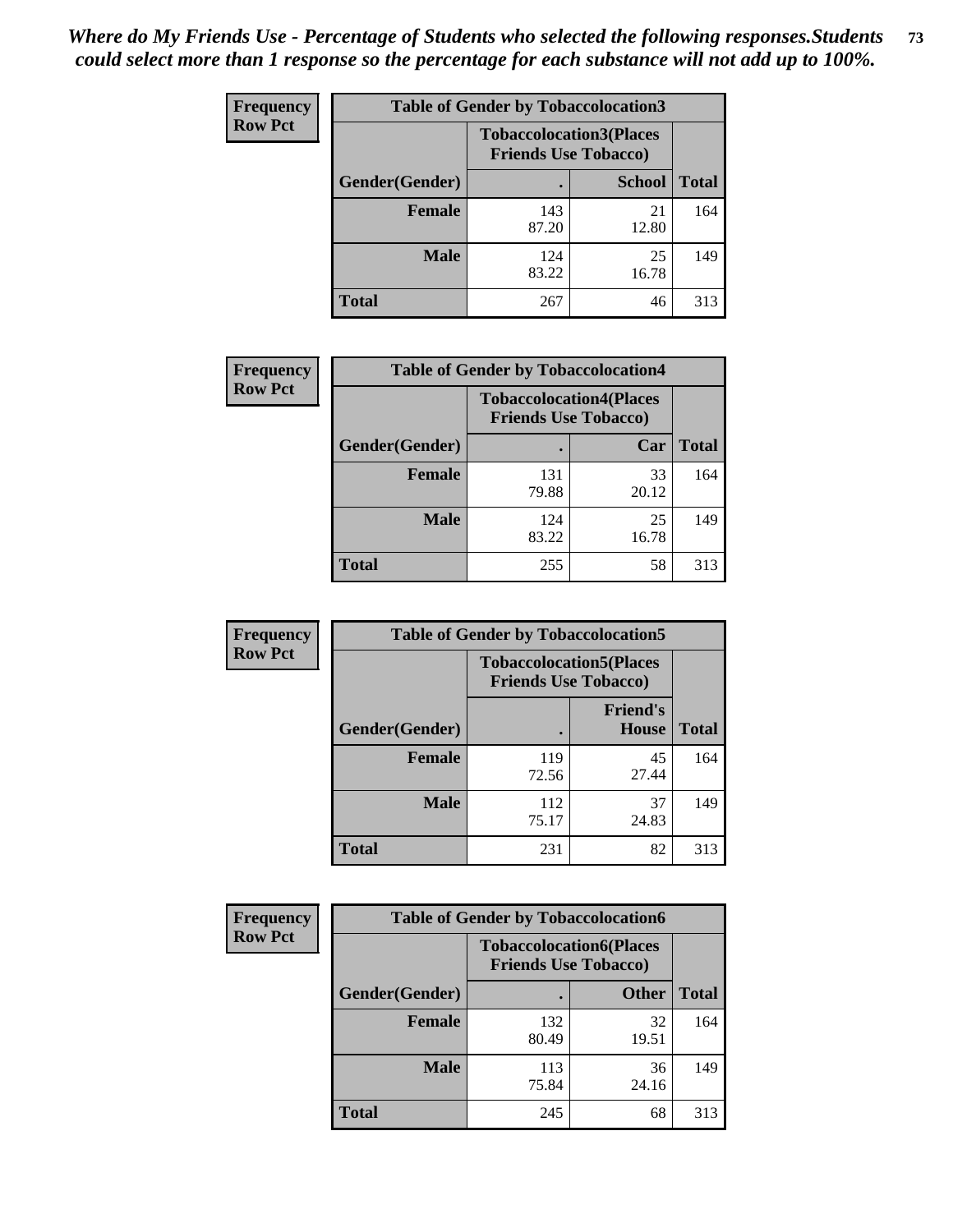| <b>Frequency</b> | <b>Table of Gender by Marijuanalocation1</b> |                                                                    |             |              |  |
|------------------|----------------------------------------------|--------------------------------------------------------------------|-------------|--------------|--|
| <b>Row Pct</b>   |                                              | <b>Marijuanalocation1(Places</b><br><b>Friends Use Marijuana</b> ) |             |              |  |
|                  | Gender(Gender)                               |                                                                    | Do Not Use  | <b>Total</b> |  |
|                  | <b>Female</b>                                | 84<br>51.22                                                        | 80<br>48.78 | 164          |  |
|                  | <b>Male</b>                                  | 70<br>46.98                                                        | 79<br>53.02 | 149          |  |
|                  | <b>Total</b>                                 | 154                                                                | 159         | 313          |  |

| <b>Frequency</b> | <b>Table of Gender by Marijuanalocation2</b> |                                                                    |             |              |  |
|------------------|----------------------------------------------|--------------------------------------------------------------------|-------------|--------------|--|
| <b>Row Pct</b>   |                                              | <b>Marijuanalocation2(Places</b><br><b>Friends Use Marijuana</b> ) |             |              |  |
|                  | Gender(Gender)                               |                                                                    | Home        | <b>Total</b> |  |
|                  | Female                                       | 105<br>64.02                                                       | 59<br>35.98 | 164          |  |
|                  | <b>Male</b>                                  | 98<br>65.77                                                        | 51<br>34.23 | 149          |  |
|                  | <b>Total</b>                                 | 203                                                                | 110         | 313          |  |

| Frequency      | <b>Table of Gender by Marijuanalocation3</b> |                                                                    |               |              |
|----------------|----------------------------------------------|--------------------------------------------------------------------|---------------|--------------|
| <b>Row Pct</b> |                                              | <b>Marijuanalocation3(Places</b><br><b>Friends Use Marijuana</b> ) |               |              |
|                | Gender(Gender)                               |                                                                    | <b>School</b> | <b>Total</b> |
|                | Female                                       | 132<br>80.49                                                       | 32<br>19.51   | 164          |
|                | <b>Male</b>                                  | 126<br>84.56                                                       | 23<br>15.44   | 149          |
|                | <b>Total</b>                                 | 258                                                                | 55            | 313          |

| <b>Frequency</b> | <b>Table of Gender by Marijuanalocation4</b> |                                |                                  |              |
|------------------|----------------------------------------------|--------------------------------|----------------------------------|--------------|
| <b>Row Pct</b>   |                                              | <b>Friends Use Marijuana</b> ) | <b>Marijuanalocation4(Places</b> |              |
|                  | Gender(Gender)                               |                                | Car                              | <b>Total</b> |
|                  | Female                                       | 111<br>67.68                   | 53<br>32.32                      | 164          |
|                  | <b>Male</b>                                  | 116<br>77.85                   | 33<br>22.15                      | 149          |
|                  | <b>Total</b>                                 | 227                            | 86                               | 313          |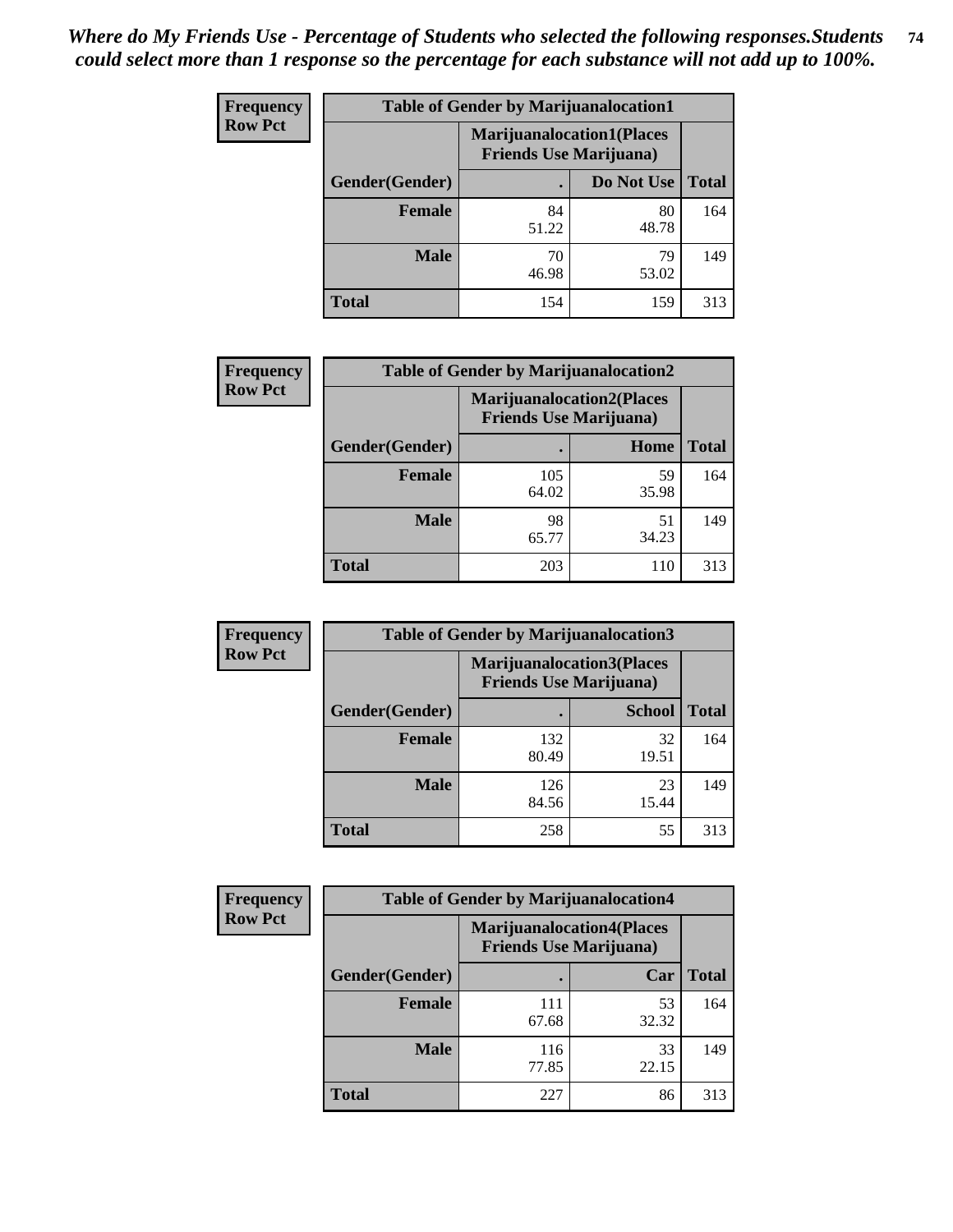| <b>Frequency</b> | <b>Table of Gender by Marijuanalocation5</b> |                                                                     |                          |              |
|------------------|----------------------------------------------|---------------------------------------------------------------------|--------------------------|--------------|
| <b>Row Pct</b>   |                                              | <b>Marijuanalocation5</b> (Places<br><b>Friends Use Marijuana</b> ) |                          |              |
|                  | <b>Gender</b> (Gender)                       |                                                                     | <b>Friend's</b><br>House | <b>Total</b> |
|                  | <b>Female</b>                                | 95<br>57.93                                                         | 69<br>42.07              | 164          |
|                  | <b>Male</b>                                  | 101<br>67.79                                                        | 48<br>32.21              | 149          |
|                  | <b>Total</b>                                 | 196                                                                 | 117                      | 313          |

| <b>Frequency</b> | <b>Table of Gender by Marijuanalocation6</b> |                                                                    |              |              |
|------------------|----------------------------------------------|--------------------------------------------------------------------|--------------|--------------|
| <b>Row Pct</b>   |                                              | <b>Marijuanalocation6(Places</b><br><b>Friends Use Marijuana</b> ) |              |              |
|                  | Gender(Gender)                               |                                                                    | <b>Other</b> | <b>Total</b> |
|                  | <b>Female</b>                                | 113<br>68.90                                                       | 51<br>31.10  | 164          |
|                  | <b>Male</b>                                  | 106<br>71.14                                                       | 43<br>28.86  | 149          |
|                  | <b>Total</b>                                 | 219                                                                | 94           | 313          |

| <b>Frequency</b> | <b>Table of Gender by Otherdruglocation1</b> |                                                                                |              |              |
|------------------|----------------------------------------------|--------------------------------------------------------------------------------|--------------|--------------|
| <b>Row Pct</b>   |                                              | <b>Otherdruglocation1(Places</b><br><b>Friends Use Other Illegal</b><br>Drugs) |              |              |
|                  | Gender(Gender)                               |                                                                                | Do Not Use   | <b>Total</b> |
|                  | Female                                       | 47<br>28.66                                                                    | 117<br>71.34 | 164          |
|                  | <b>Male</b>                                  | 32<br>21.48                                                                    | 117<br>78.52 | 149          |
|                  | <b>Total</b>                                 | 79                                                                             | 234          | 313          |

| <b>Frequency</b> | <b>Table of Gender by Otherdruglocation2</b> |                                            |                                  |              |
|------------------|----------------------------------------------|--------------------------------------------|----------------------------------|--------------|
| <b>Row Pct</b>   |                                              | <b>Friends Use Other Illegal</b><br>Drugs) | <b>Otherdruglocation2(Places</b> |              |
|                  | Gender(Gender)                               |                                            | Home                             | <b>Total</b> |
|                  | Female                                       | 132<br>80.49                               | 32<br>19.51                      | 164          |
|                  | <b>Male</b>                                  | 128<br>85.91                               | 21<br>14.09                      | 149          |
|                  | <b>Total</b>                                 | 260                                        | 53                               | 313          |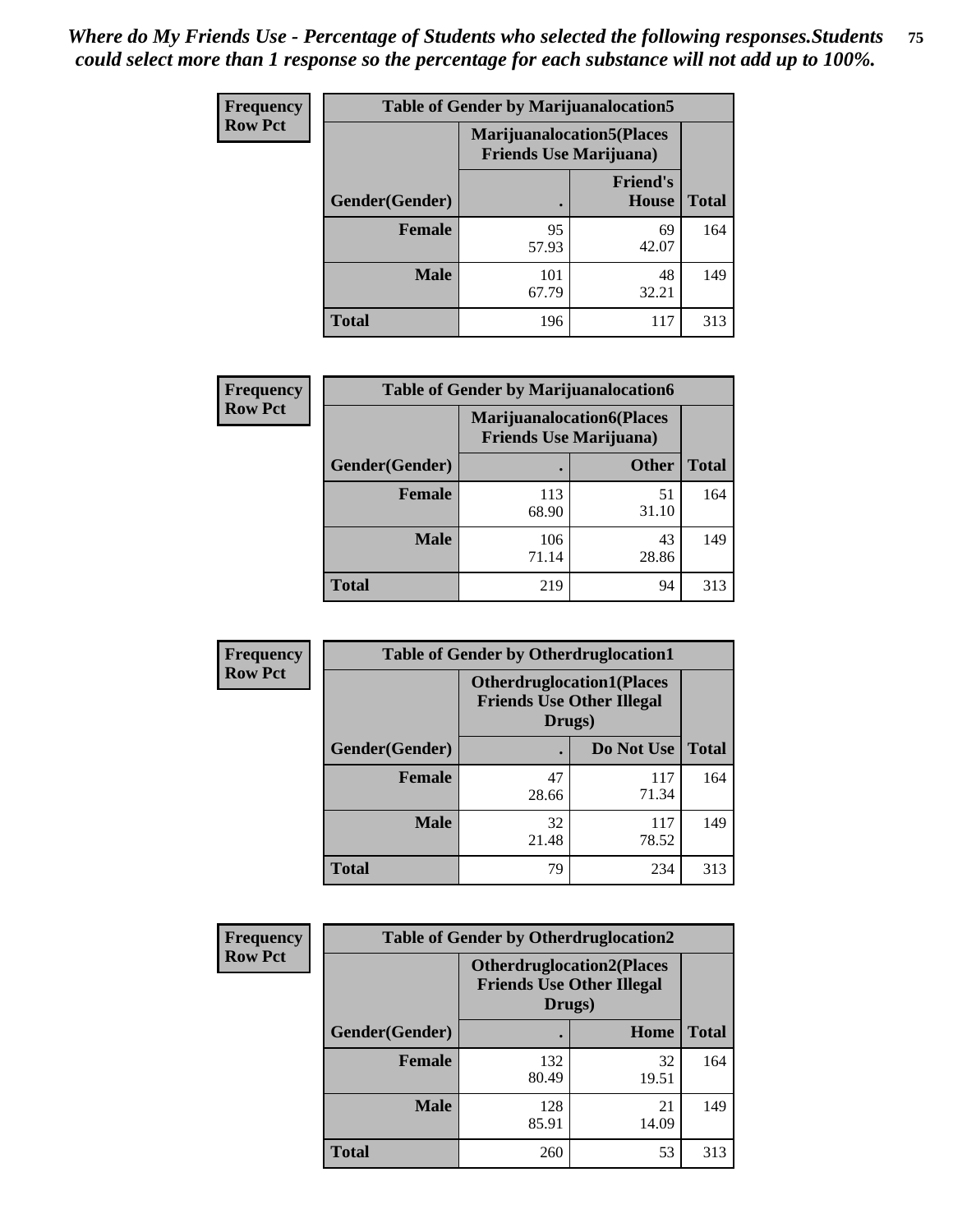| <b>Frequency</b> | <b>Table of Gender by Otherdruglocation3</b> |                                                                                |               |              |
|------------------|----------------------------------------------|--------------------------------------------------------------------------------|---------------|--------------|
| <b>Row Pct</b>   |                                              | <b>Otherdruglocation3(Places</b><br><b>Friends Use Other Illegal</b><br>Drugs) |               |              |
|                  | Gender(Gender)                               |                                                                                | <b>School</b> | <b>Total</b> |
|                  | <b>Female</b>                                | 147<br>89.63                                                                   | 17<br>10.37   | 164          |
|                  | <b>Male</b>                                  | 137<br>91.95                                                                   | 12<br>8.05    | 149          |
|                  | <b>Total</b>                                 | 284                                                                            | 29            | 313          |

| Frequency      | <b>Table of Gender by Otherdruglocation4</b> |              |                                                                      |              |
|----------------|----------------------------------------------|--------------|----------------------------------------------------------------------|--------------|
| <b>Row Pct</b> |                                              | Drugs)       | <b>Otherdruglocation4(Places</b><br><b>Friends Use Other Illegal</b> |              |
|                | Gender(Gender)                               |              | Car                                                                  | <b>Total</b> |
|                | <b>Female</b>                                | 142<br>86.59 | 22<br>13.41                                                          | 164          |
|                | <b>Male</b>                                  | 138<br>92.62 | 11<br>7.38                                                           | 149          |
|                | <b>Total</b>                                 | 280          | 33                                                                   | 313          |

| Frequency      | <b>Table of Gender by Otherdruglocation5</b> |                                                                                |                                 |              |
|----------------|----------------------------------------------|--------------------------------------------------------------------------------|---------------------------------|--------------|
| <b>Row Pct</b> |                                              | <b>Otherdruglocation5(Places</b><br><b>Friends Use Other Illegal</b><br>Drugs) |                                 |              |
|                | Gender(Gender)                               |                                                                                | <b>Friend's</b><br><b>House</b> | <b>Total</b> |
|                | <b>Female</b>                                | 131<br>79.88                                                                   | 33<br>20.12                     | 164          |
|                | <b>Male</b>                                  | 129<br>86.58                                                                   | 20<br>13.42                     | 149          |
|                | <b>Total</b>                                 | 260                                                                            | 53                              | 313          |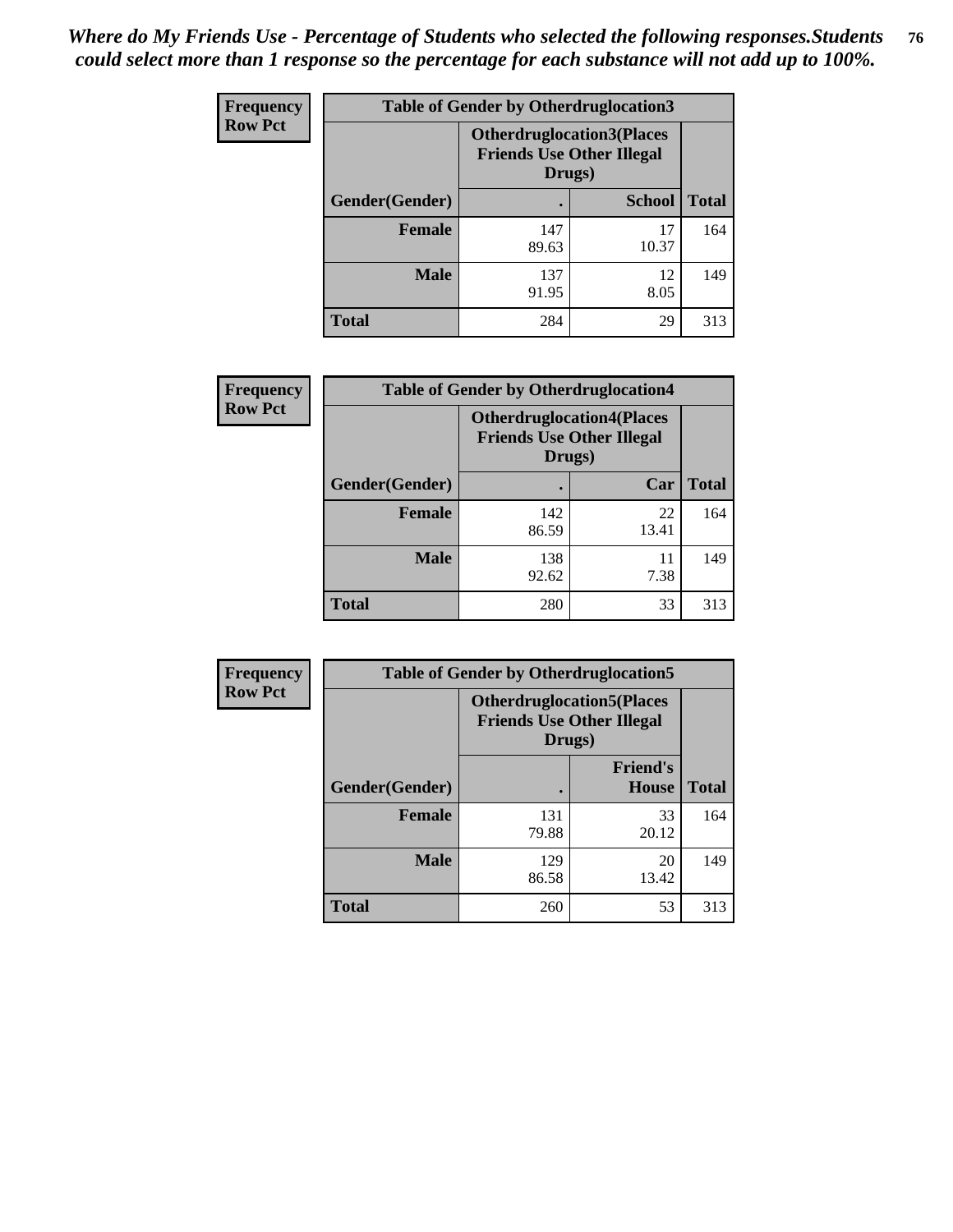| Frequency      | <b>Table of Gender by Otherdruglocation6</b> |                                                                                |              |              |
|----------------|----------------------------------------------|--------------------------------------------------------------------------------|--------------|--------------|
| <b>Row Pct</b> |                                              | <b>Otherdruglocation6(Places</b><br><b>Friends Use Other Illegal</b><br>Drugs) |              |              |
|                | Gender(Gender)                               |                                                                                | <b>Other</b> | <b>Total</b> |
|                | <b>Female</b>                                | 133<br>81.10                                                                   | 31<br>18.90  | 164          |
|                | <b>Male</b>                                  | 128<br>85.91                                                                   | 21<br>14.09  | 149          |
|                | <b>Total</b>                                 | 261                                                                            | 52           | 313          |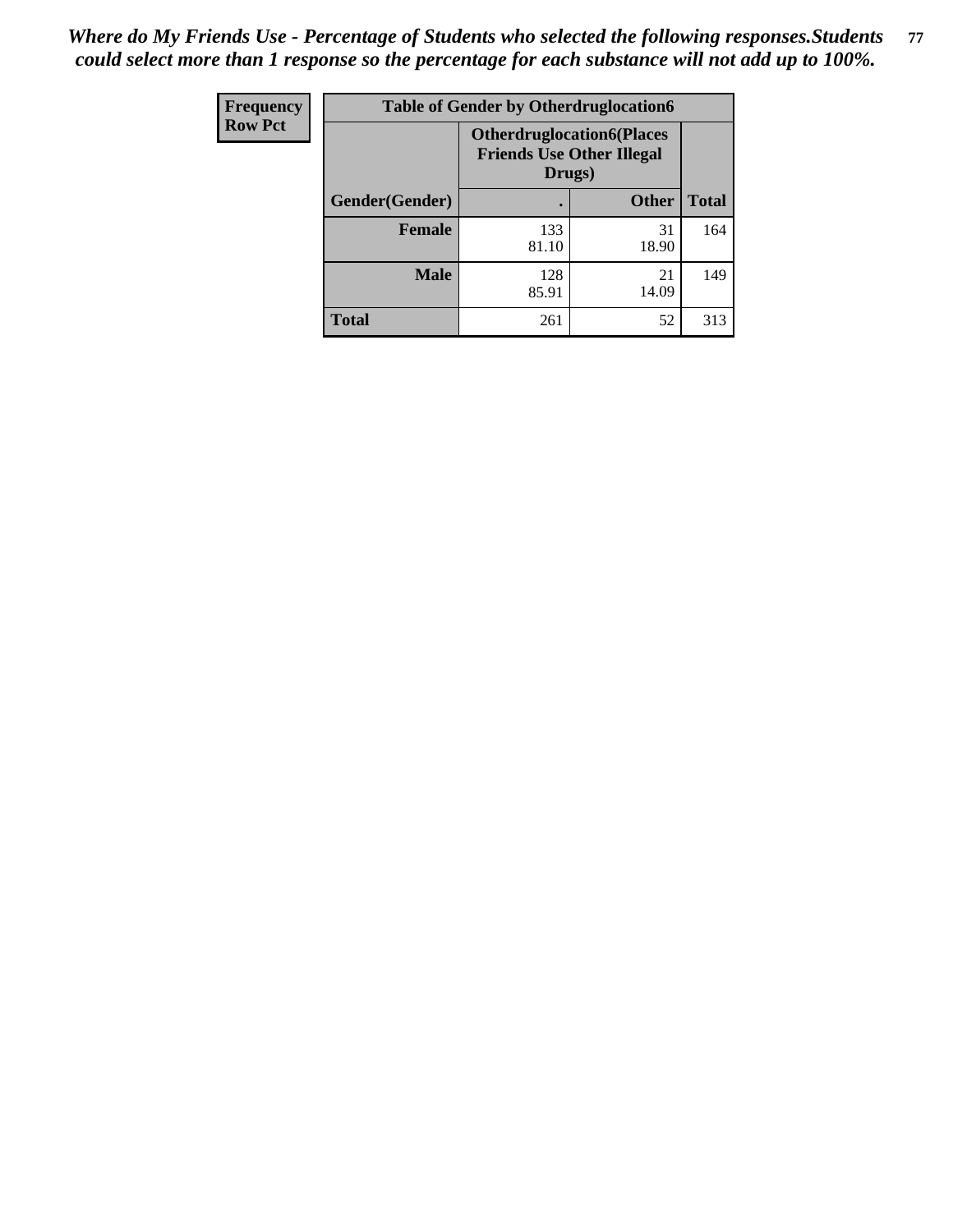| <b>Frequency</b> | <b>Table of Gender by Alcoholtime1</b> |                                                          |                      |              |
|------------------|----------------------------------------|----------------------------------------------------------|----------------------|--------------|
| <b>Row Pct</b>   |                                        | <b>Alcoholtime1(Times</b><br><b>Friends Use Alcohol)</b> |                      |              |
|                  | Gender(Gender)                         | $\bullet$                                                | Do Not<br><b>Use</b> | <b>Total</b> |
|                  | <b>Female</b>                          | 97<br>59.15                                              | 67<br>40.85          | 164          |
|                  | <b>Male</b>                            | 76<br>51.01                                              | 73<br>48.99          | 149          |
|                  | <b>Total</b>                           | 173                                                      | 140                  | 313          |

| Frequency      | <b>Table of Gender by Alcoholtime2</b> |                                                          |                            |              |
|----------------|----------------------------------------|----------------------------------------------------------|----------------------------|--------------|
| <b>Row Pct</b> |                                        | <b>Alcoholtime2(Times</b><br><b>Friends Use Alcohol)</b> |                            |              |
|                | Gender(Gender)                         |                                                          | <b>On Way</b><br>to School | <b>Total</b> |
|                | <b>Female</b>                          | 142<br>86.59                                             | 22<br>13.41                | 164          |
|                | <b>Male</b>                            | 130<br>87.25                                             | 19<br>12.75                | 149          |
|                | <b>Total</b>                           | 272                                                      | 41                         | 313          |

| Frequency      | <b>Table of Gender by Alcoholtime3</b> |                                                   |                                |              |
|----------------|----------------------------------------|---------------------------------------------------|--------------------------------|--------------|
| <b>Row Pct</b> |                                        | Alcoholtime3(Times<br><b>Friends Use Alcohol)</b> |                                |              |
|                | Gender(Gender)                         |                                                   | <b>During</b><br><b>School</b> | <b>Total</b> |
|                | Female                                 | 153<br>93.29                                      | 11<br>6.71                     | 164          |
|                | <b>Male</b>                            | 136<br>91.28                                      | 13<br>8.72                     | 149          |
|                | <b>Total</b>                           | 289                                               | 24                             | 313          |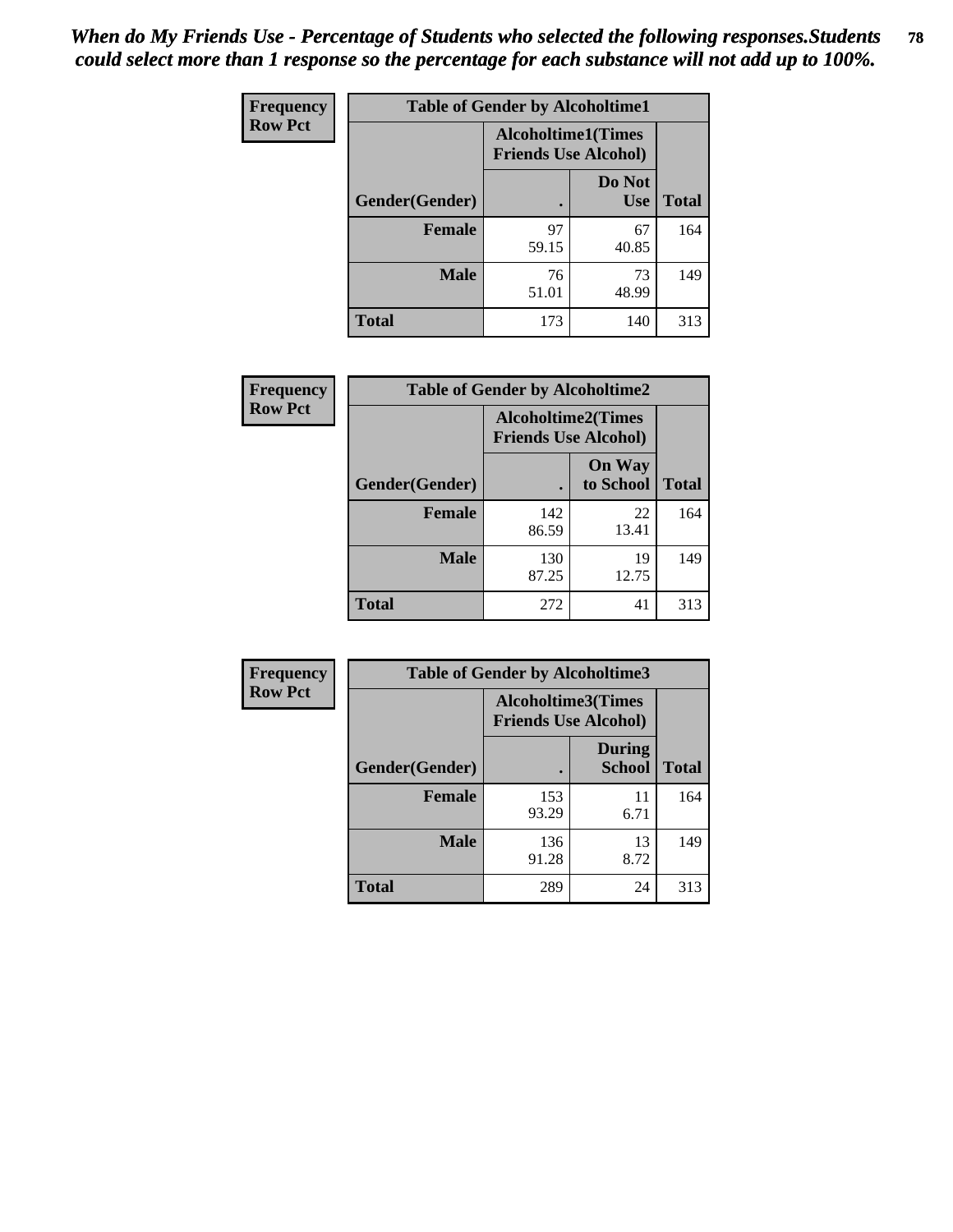*When do My Friends Use - Percentage of Students who selected the following responses.Students could select more than 1 response so the percentage for each substance will not add up to 100%.* **79**

| Frequency      | <b>Table of Gender by Alcoholtime4</b> |                                                          |                                                |              |
|----------------|----------------------------------------|----------------------------------------------------------|------------------------------------------------|--------------|
| <b>Row Pct</b> |                                        | <b>Alcoholtime4(Times</b><br><b>Friends Use Alcohol)</b> |                                                |              |
|                | Gender(Gender)                         |                                                          | <b>On Way</b><br>Home<br><b>From</b><br>School | <b>Total</b> |
|                | <b>Female</b>                          | 140<br>85.37                                             | 24<br>14.63                                    | 164          |
|                | <b>Male</b>                            | 129<br>86.58                                             | 20<br>13.42                                    | 149          |
|                | <b>Total</b>                           | 269                                                      | 44                                             | 313          |

| <b>Frequency</b> | <b>Table of Gender by Alcoholtime5</b> |              |                                                           |              |  |
|------------------|----------------------------------------|--------------|-----------------------------------------------------------|--------------|--|
| <b>Row Pct</b>   |                                        |              | <b>Alcoholtime5</b> (Times<br><b>Friends Use Alcohol)</b> |              |  |
|                  | Gender(Gender)                         |              | Weeknights                                                | <b>Total</b> |  |
|                  | <b>Female</b>                          | 114<br>69.51 | 50<br>30.49                                               | 164          |  |
|                  | <b>Male</b>                            | 106<br>71.14 | 43<br>28.86                                               | 149          |  |
|                  | <b>Total</b>                           | 220          | 93                                                        | 313          |  |

| Frequency      | <b>Table of Gender by Alcoholtime6</b> |                                                          |             |              |  |
|----------------|----------------------------------------|----------------------------------------------------------|-------------|--------------|--|
| <b>Row Pct</b> |                                        | <b>Alcoholtime6(Times</b><br><b>Friends Use Alcohol)</b> |             |              |  |
|                | Gender(Gender)                         |                                                          | Weekends    | <b>Total</b> |  |
|                | Female                                 | 66<br>40.24                                              | 98<br>59.76 | 164          |  |
|                | <b>Male</b>                            | 77<br>51.68                                              | 72<br>48.32 | 149          |  |
|                | <b>Total</b>                           | 143                                                      | 170         | 313          |  |

| Frequency      | <b>Table of Gender by Tobaccotime1</b> |                                                          |                      |              |
|----------------|----------------------------------------|----------------------------------------------------------|----------------------|--------------|
| <b>Row Pct</b> |                                        | <b>Tobaccotime1(Times</b><br><b>Friends Use Tobacco)</b> |                      |              |
|                | Gender(Gender)                         |                                                          | Do Not<br><b>Use</b> | <b>Total</b> |
|                | <b>Female</b>                          | 57<br>34.76                                              | 107<br>65.24         | 164          |
|                | <b>Male</b>                            | 57<br>38.26                                              | 92<br>61.74          | 149          |
|                | <b>Total</b>                           | 114                                                      | 199                  | 313          |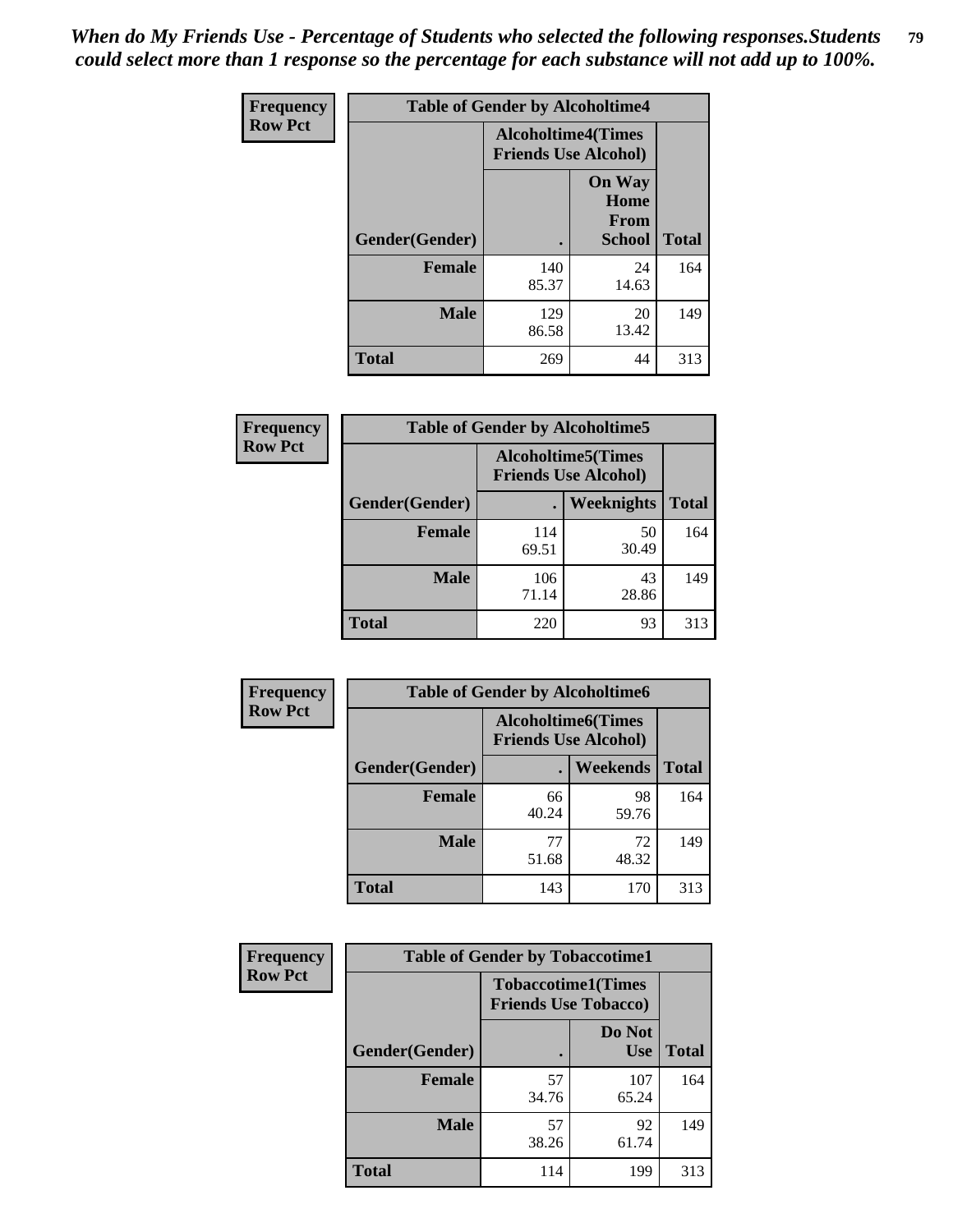*When do My Friends Use - Percentage of Students who selected the following responses.Students could select more than 1 response so the percentage for each substance will not add up to 100%.* **80**

| <b>Frequency</b> | <b>Table of Gender by Tobaccotime2</b> |                                                          |                            |              |
|------------------|----------------------------------------|----------------------------------------------------------|----------------------------|--------------|
| <b>Row Pct</b>   |                                        | <b>Tobaccotime2(Times</b><br><b>Friends Use Tobacco)</b> |                            |              |
|                  | Gender(Gender)                         | $\bullet$                                                | <b>On Way</b><br>to School | <b>Total</b> |
|                  | Female                                 | 131<br>79.88                                             | 33<br>20.12                | 164          |
|                  | <b>Male</b>                            | 121<br>81.21                                             | 28<br>18.79                | 149          |
|                  | <b>Total</b>                           | 252                                                      | 61                         | 313          |

| Frequency      | <b>Table of Gender by Tobaccotime3</b> |                             |                                |              |
|----------------|----------------------------------------|-----------------------------|--------------------------------|--------------|
| <b>Row Pct</b> |                                        | <b>Friends Use Tobacco)</b> | <b>Tobaccotime3(Times</b>      |              |
|                | Gender(Gender)                         |                             | <b>During</b><br><b>School</b> | <b>Total</b> |
|                | <b>Female</b>                          | 144<br>87.80                | 20<br>12.20                    | 164          |
|                | <b>Male</b>                            | 136<br>91.28                | 13<br>8.72                     | 149          |
|                | <b>Total</b>                           | 280                         | 33                             | 313          |

| Frequency      | <b>Table of Gender by Tobaccotime4</b> |                                                          |                                                       |              |
|----------------|----------------------------------------|----------------------------------------------------------|-------------------------------------------------------|--------------|
| <b>Row Pct</b> |                                        | <b>Tobaccotime4(Times</b><br><b>Friends Use Tobacco)</b> |                                                       |              |
|                | Gender(Gender)                         |                                                          | <b>On Way</b><br>Home<br><b>From</b><br><b>School</b> | <b>Total</b> |
|                | <b>Female</b>                          | 140<br>85.37                                             | 24<br>14.63                                           | 164          |
|                | <b>Male</b>                            | 129<br>86.58                                             | 20<br>13.42                                           | 149          |
|                | <b>Total</b>                           | 269                                                      | 44                                                    | 313          |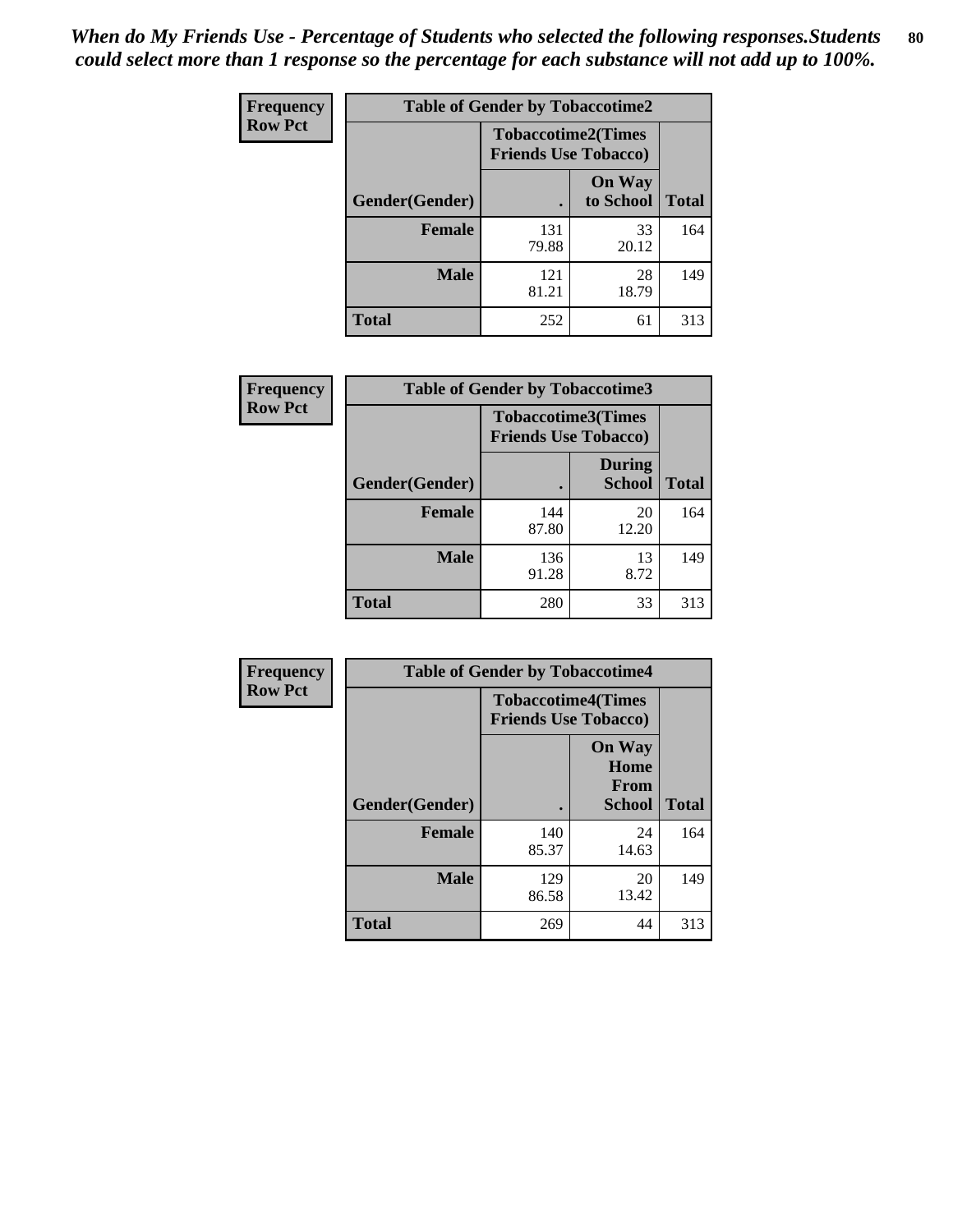*When do My Friends Use - Percentage of Students who selected the following responses.Students could select more than 1 response so the percentage for each substance will not add up to 100%.* **81**

| <b>Frequency</b> | <b>Table of Gender by Tobaccotime5</b> |                                                           |                   |              |  |
|------------------|----------------------------------------|-----------------------------------------------------------|-------------------|--------------|--|
| <b>Row Pct</b>   |                                        | <b>Tobaccotime5</b> (Times<br><b>Friends Use Tobacco)</b> |                   |              |  |
|                  | <b>Gender</b> (Gender)                 |                                                           | <b>Weeknights</b> | <b>Total</b> |  |
|                  | <b>Female</b>                          | 122<br>74.39                                              | 42<br>25.61       | 164          |  |
|                  | <b>Male</b>                            | 112<br>75.17                                              | 37<br>24.83       | 149          |  |
|                  | Total                                  | 234                                                       | 79                | 313          |  |

| Frequency      | <b>Table of Gender by Tobaccotime6</b> |                                                          |             |              |
|----------------|----------------------------------------|----------------------------------------------------------|-------------|--------------|
| <b>Row Pct</b> |                                        | <b>Tobaccotime6(Times</b><br><b>Friends Use Tobacco)</b> |             |              |
|                | Gender(Gender)                         |                                                          | Weekends    | <b>Total</b> |
|                | <b>Female</b>                          | 108<br>65.85                                             | 56<br>34.15 | 164          |
|                | <b>Male</b>                            | 105<br>70.47                                             | 44<br>29.53 | 149          |
|                | <b>Total</b>                           | 213                                                      | 100         | 313          |

| Frequency      | <b>Table of Gender by Marijuanatime1</b> |                                                               |             |              |
|----------------|------------------------------------------|---------------------------------------------------------------|-------------|--------------|
| <b>Row Pct</b> |                                          | <b>Marijuanatime1(Times</b><br><b>Friends Use Marijuana</b> ) |             |              |
|                | Gender(Gender)                           |                                                               | Do Not Use  | <b>Total</b> |
|                | <b>Female</b>                            | 82<br>50.00                                                   | 82<br>50.00 | 164          |
|                | <b>Male</b>                              | 71<br>47.65                                                   | 78<br>52.35 | 149          |
|                | <b>Total</b>                             | 153                                                           | 160         | 313          |

| <b>Frequency</b> | <b>Table of Gender by Marijuanatime2</b> |                                                               |                            |              |
|------------------|------------------------------------------|---------------------------------------------------------------|----------------------------|--------------|
| <b>Row Pct</b>   |                                          | <b>Marijuanatime2(Times</b><br><b>Friends Use Marijuana</b> ) |                            |              |
|                  | Gender(Gender)                           |                                                               | On Way to<br><b>School</b> | <b>Total</b> |
|                  | <b>Female</b>                            | 115<br>70.12                                                  | 49<br>29.88                | 164          |
|                  | <b>Male</b>                              | 114<br>76.51                                                  | 35<br>23.49                | 149          |
|                  | <b>Total</b>                             | 229                                                           | 84                         | 313          |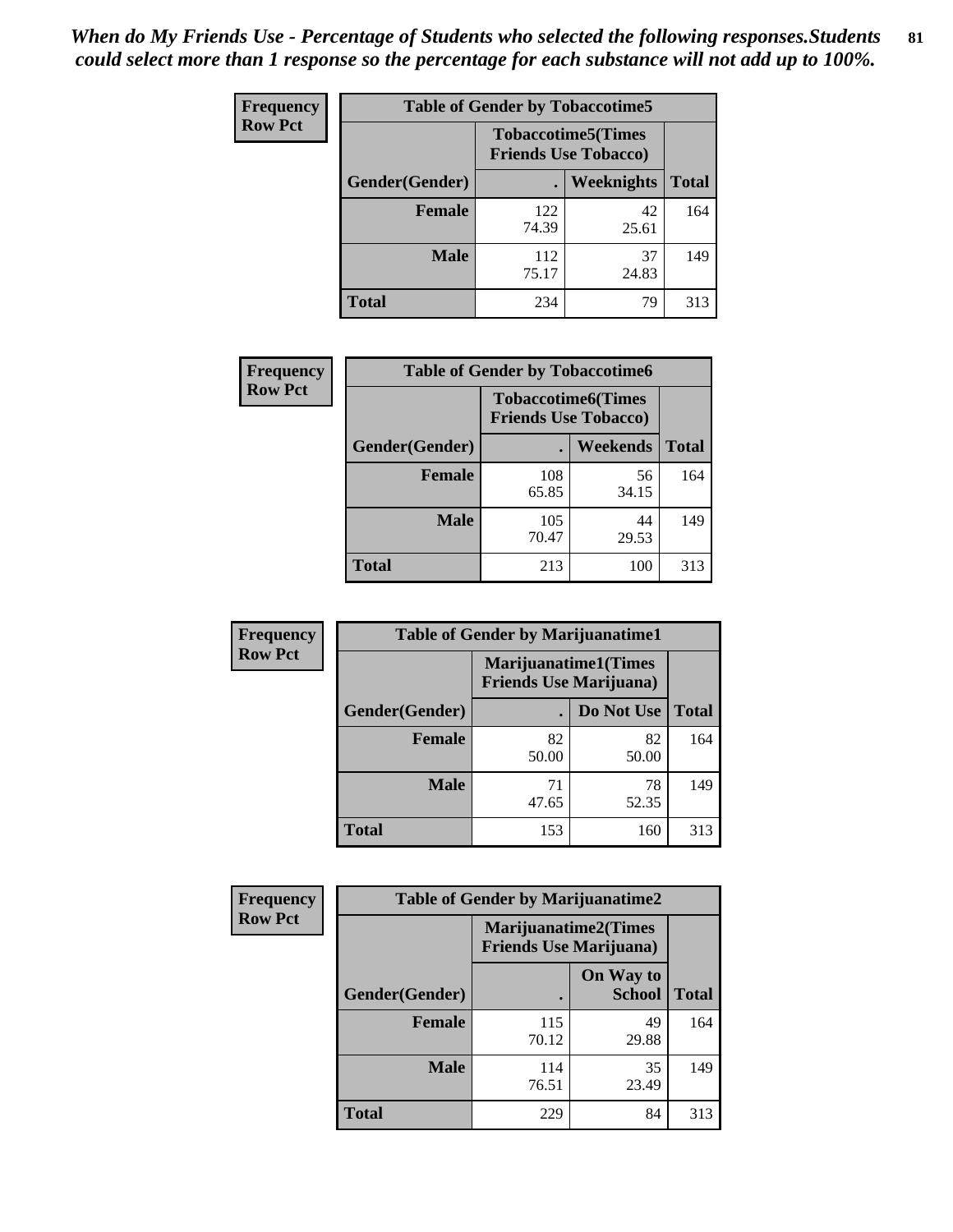*When do My Friends Use - Percentage of Students who selected the following responses.Students could select more than 1 response so the percentage for each substance will not add up to 100%.* **82**

| <b>Frequency</b> | <b>Table of Gender by Marijuanatime3</b>               |              |                                |              |
|------------------|--------------------------------------------------------|--------------|--------------------------------|--------------|
| <b>Row Pct</b>   | Marijuanatime3(Times<br><b>Friends Use Marijuana</b> ) |              |                                |              |
|                  | Gender(Gender)                                         |              | <b>During</b><br><b>School</b> | <b>Total</b> |
|                  | <b>Female</b>                                          | 134<br>81.71 | 30<br>18.29                    | 164          |
|                  | <b>Male</b>                                            | 126<br>84.56 | 23<br>15.44                    | 149          |
|                  | <b>Total</b>                                           | 260          | 53                             | 313          |

| Frequency      | <b>Table of Gender by Marijuanatime4</b> |                                |                                                       |              |
|----------------|------------------------------------------|--------------------------------|-------------------------------------------------------|--------------|
| <b>Row Pct</b> |                                          | <b>Friends Use Marijuana</b> ) | <b>Marijuanatime4</b> (Times                          |              |
|                | Gender(Gender)                           |                                | <b>On Way</b><br>Home<br><b>From</b><br><b>School</b> | <b>Total</b> |
|                | <b>Female</b>                            | 112<br>68.29                   | 52<br>31.71                                           | 164          |
|                | <b>Male</b>                              | 111<br>74.50                   | 38<br>25.50                                           | 149          |
|                | <b>Total</b>                             | 223                            | 90                                                    | 313          |

| Frequency      | <b>Table of Gender by Marijuanatime5</b> |              |                                                                |              |
|----------------|------------------------------------------|--------------|----------------------------------------------------------------|--------------|
| <b>Row Pct</b> |                                          |              | <b>Marijuanatime5</b> (Times<br><b>Friends Use Marijuana</b> ) |              |
|                | Gender(Gender)                           | ٠            | Weeknights                                                     | <b>Total</b> |
|                | <b>Female</b>                            | 105<br>64.02 | 59<br>35.98                                                    | 164          |
|                | <b>Male</b>                              | 99<br>66.44  | 50<br>33.56                                                    | 149          |
|                | <b>Total</b>                             | 204          | 109                                                            | 313          |

| Frequency      | <b>Table of Gender by Marijuanatime6</b> |                                                               |                 |              |  |
|----------------|------------------------------------------|---------------------------------------------------------------|-----------------|--------------|--|
| <b>Row Pct</b> |                                          | <b>Marijuanatime6(Times</b><br><b>Friends Use Marijuana</b> ) |                 |              |  |
|                | Gender(Gender)                           |                                                               | <b>Weekends</b> | <b>Total</b> |  |
|                | <b>Female</b>                            | 85<br>51.83                                                   | 79<br>48.17     | 164          |  |
|                | <b>Male</b>                              | 85<br>57.05                                                   | 64<br>42.95     | 149          |  |
|                | <b>Total</b>                             | 170                                                           | 143             | 313          |  |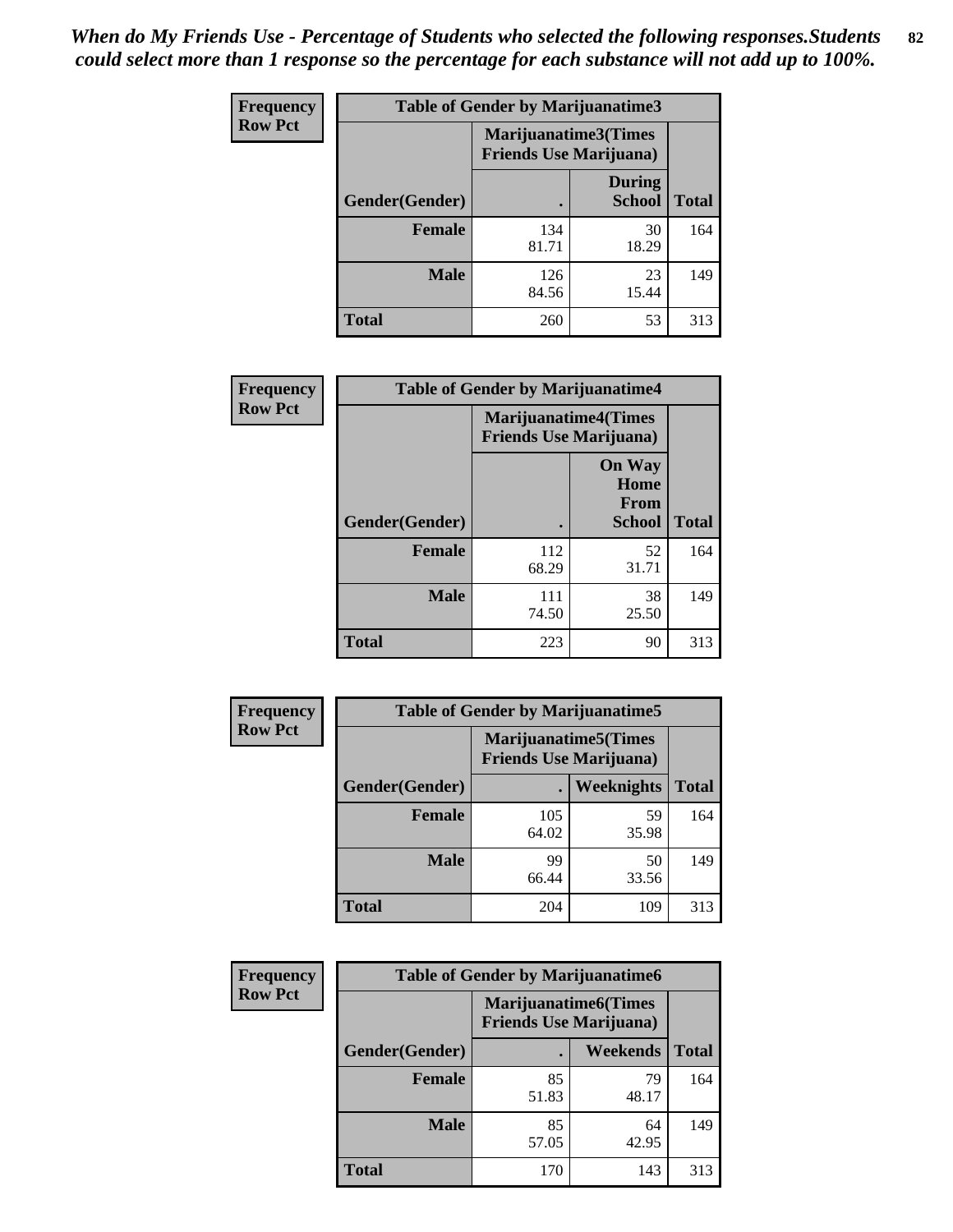*When do My Friends Use - Percentage of Students who selected the following responses.Students could select more than 1 response so the percentage for each substance will not add up to 100%.* **83**

| <b>Frequency</b> | <b>Table of Gender by Otherdrugtime1</b> |                                                                                    |              |              |  |
|------------------|------------------------------------------|------------------------------------------------------------------------------------|--------------|--------------|--|
| <b>Row Pct</b>   |                                          | <b>Otherdrugtime1</b> (Times<br><b>Friends Use Other</b><br><b>Illegal Drugs</b> ) |              |              |  |
|                  | Gender(Gender)                           |                                                                                    | Do Not Use   | <b>Total</b> |  |
|                  | <b>Female</b>                            | 39<br>23.78                                                                        | 125<br>76.22 | 164          |  |
|                  | <b>Male</b>                              | 33<br>22.15                                                                        | 116<br>77.85 | 149          |  |
|                  | <b>Total</b>                             | 72                                                                                 | 241          | 313          |  |

| Frequency      | <b>Table of Gender by Otherdrugtime2</b> |                                                    |                             |              |
|----------------|------------------------------------------|----------------------------------------------------|-----------------------------|--------------|
| <b>Row Pct</b> |                                          | <b>Friends Use Other</b><br><b>Illegal Drugs</b> ) | <b>Otherdrugtime2(Times</b> |              |
|                | Gender(Gender)                           |                                                    | On Way to<br><b>School</b>  | <b>Total</b> |
|                | <b>Female</b>                            | 143<br>87.20                                       | 21<br>12.80                 | 164          |
|                | <b>Male</b>                              | 139<br>93.29                                       | 10<br>6.71                  | 149          |
|                | <b>Total</b>                             | 282                                                | 31                          | 313          |

| <b>Frequency</b> | <b>Table of Gender by Otherdrugtime3</b> |                                                                            |                                |              |  |
|------------------|------------------------------------------|----------------------------------------------------------------------------|--------------------------------|--------------|--|
| <b>Row Pct</b>   |                                          | Otherdrugtime3(Times<br><b>Friends Use Other</b><br><b>Illegal Drugs</b> ) |                                |              |  |
|                  | Gender(Gender)                           |                                                                            | <b>During</b><br><b>School</b> | <b>Total</b> |  |
|                  | <b>Female</b>                            | 149<br>90.85                                                               | 15<br>9.15                     | 164          |  |
|                  | <b>Male</b>                              | 138<br>92.62                                                               | 11<br>7.38                     | 149          |  |
|                  | <b>Total</b>                             | 287                                                                        | 26                             | 313          |  |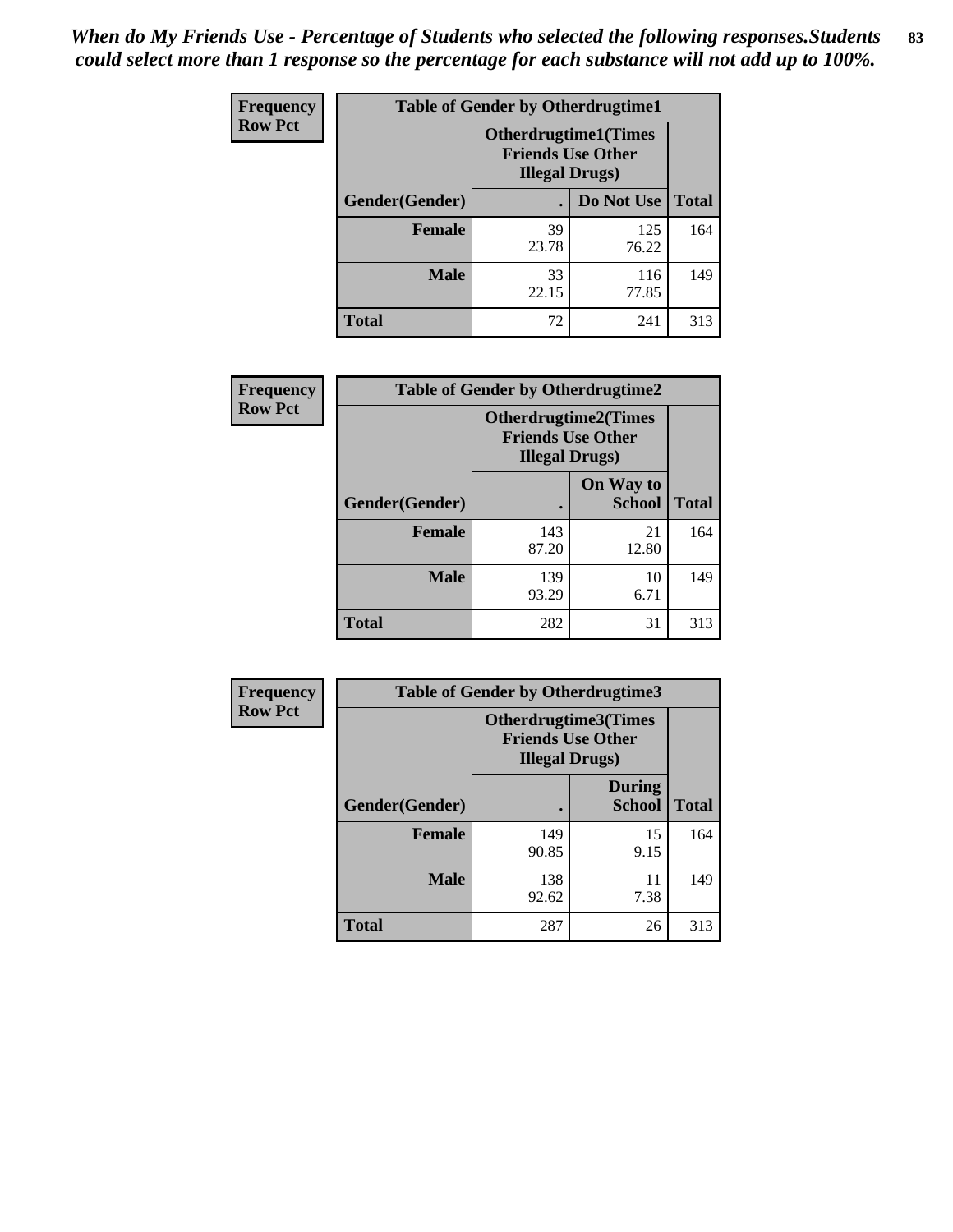*When do My Friends Use - Percentage of Students who selected the following responses.Students could select more than 1 response so the percentage for each substance will not add up to 100%.* **84**

| Frequency      |                | <b>Table of Gender by Otherdrugtime4</b>           |                                                       |              |
|----------------|----------------|----------------------------------------------------|-------------------------------------------------------|--------------|
| <b>Row Pct</b> |                | <b>Friends Use Other</b><br><b>Illegal Drugs</b> ) | <b>Otherdrugtime4(Times</b>                           |              |
|                | Gender(Gender) |                                                    | <b>On Way</b><br>Home<br><b>From</b><br><b>School</b> | <b>Total</b> |
|                | <b>Female</b>  | 140<br>85.37                                       | 24<br>14.63                                           | 164          |
|                | <b>Male</b>    | 139<br>93.29                                       | 10<br>6.71                                            | 149          |
|                | <b>Total</b>   | 279                                                | 34                                                    | 313          |

| <b>Frequency</b> | <b>Table of Gender by Otherdrugtime5</b> |                                                                                    |                   |              |
|------------------|------------------------------------------|------------------------------------------------------------------------------------|-------------------|--------------|
| <b>Row Pct</b>   |                                          | <b>Otherdrugtime5</b> (Times<br><b>Friends Use Other</b><br><b>Illegal Drugs</b> ) |                   |              |
|                  | Gender(Gender)                           |                                                                                    | <b>Weeknights</b> | <b>Total</b> |
|                  | <b>Female</b>                            | 134<br>81.71                                                                       | 30<br>18.29       | 164          |
|                  | <b>Male</b>                              | 128<br>85.91                                                                       | 21<br>14.09       | 149          |
|                  | <b>Total</b>                             | 262                                                                                | 51                | 313          |

| <b>Frequency</b> | <b>Table of Gender by Otherdrugtime6</b> |                                                                                   |             |              |
|------------------|------------------------------------------|-----------------------------------------------------------------------------------|-------------|--------------|
| <b>Row Pct</b>   |                                          | <b>Otherdrugtime6(Times</b><br><b>Friends Use Other</b><br><b>Illegal Drugs</b> ) |             |              |
|                  | Gender(Gender)                           |                                                                                   | Weekends    | <b>Total</b> |
|                  | <b>Female</b>                            | 125<br>76.22                                                                      | 39<br>23.78 | 164          |
|                  | <b>Male</b>                              | 119<br>79.87                                                                      | 30<br>20.13 | 149          |
|                  | <b>Total</b>                             | 244                                                                               | 69          | 313          |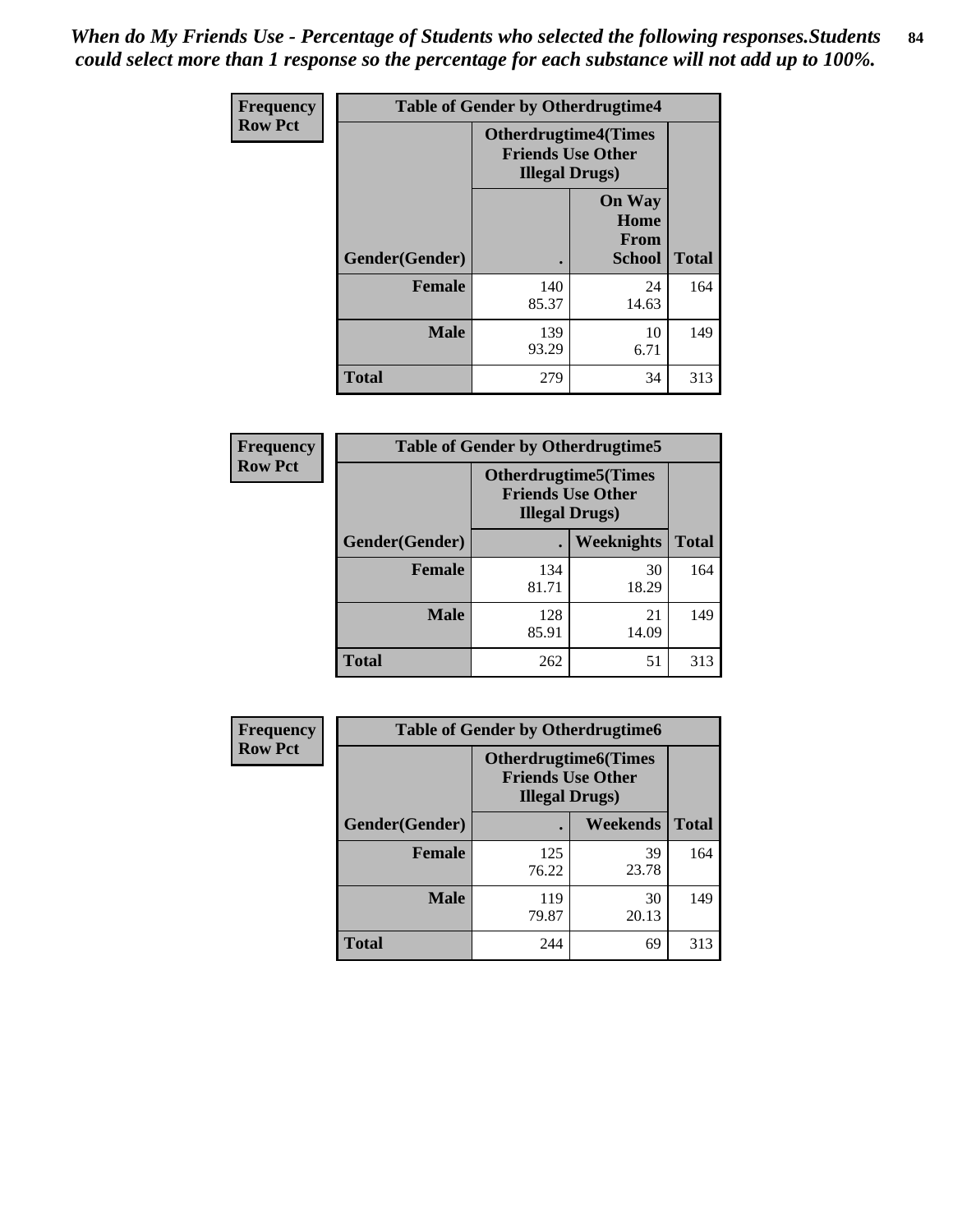# *Other Questions* **85**

| <b>Frequency</b> | <b>Table of Gender by Educationalcohol</b> |                                                                                                                                       |                |              |
|------------------|--------------------------------------------|---------------------------------------------------------------------------------------------------------------------------------------|----------------|--------------|
| <b>Row Pct</b>   |                                            | <b>Educationalcohol</b> (I<br>have been taught<br>about alcohol,<br>tobacco,<br>and other drugs<br>within the last year<br>at school) |                |              |
|                  | Gender(Gender)                             | <b>Yes</b>                                                                                                                            | N <sub>0</sub> | <b>Total</b> |
|                  | <b>Female</b>                              | 126<br>76.83                                                                                                                          | 38<br>23.17    | 164          |
|                  | <b>Male</b>                                | 107<br>71.81                                                                                                                          | 42<br>28.19    | 149          |
|                  | <b>Total</b>                               | 233                                                                                                                                   | 80             | 313          |

| Frequency      | <b>Table of Gender by Rodedrinking</b> |                                                                                                                     |                |              |
|----------------|----------------------------------------|---------------------------------------------------------------------------------------------------------------------|----------------|--------------|
| <b>Row Pct</b> |                                        | Rodedrinking(In<br>the past 30 days I<br>have ridden in a<br>car with a driver<br>who had been<br>drinking alcohol) |                |              |
|                | Gender(Gender)                         | Yes                                                                                                                 | N <sub>0</sub> | <b>Total</b> |
|                | <b>Female</b>                          | 33<br>20.12                                                                                                         | 131<br>79.88   | 164          |
|                | <b>Male</b>                            | 20<br>13.42                                                                                                         | 129<br>86.58   | 149          |
|                | <b>Total</b>                           | 53                                                                                                                  | 260            | 313          |

| Frequency      |                | <b>Table of Gender by Drugsschool</b>                                                                                               |                |              |
|----------------|----------------|-------------------------------------------------------------------------------------------------------------------------------------|----------------|--------------|
| <b>Row Pct</b> |                | <b>Drugsschool</b> (During<br>the past 12 months,<br>I have been offered,<br>sold,<br>or given illegal drugs<br>on school property) |                |              |
|                | Gender(Gender) | <b>Yes</b>                                                                                                                          | N <sub>0</sub> | <b>Total</b> |
|                | <b>Female</b>  | 22<br>13.41                                                                                                                         | 142<br>86.59   | 164          |
|                | <b>Male</b>    | 32<br>21.48                                                                                                                         | 117<br>78.52   | 149          |
|                | <b>Total</b>   | 54                                                                                                                                  | 259            | 313          |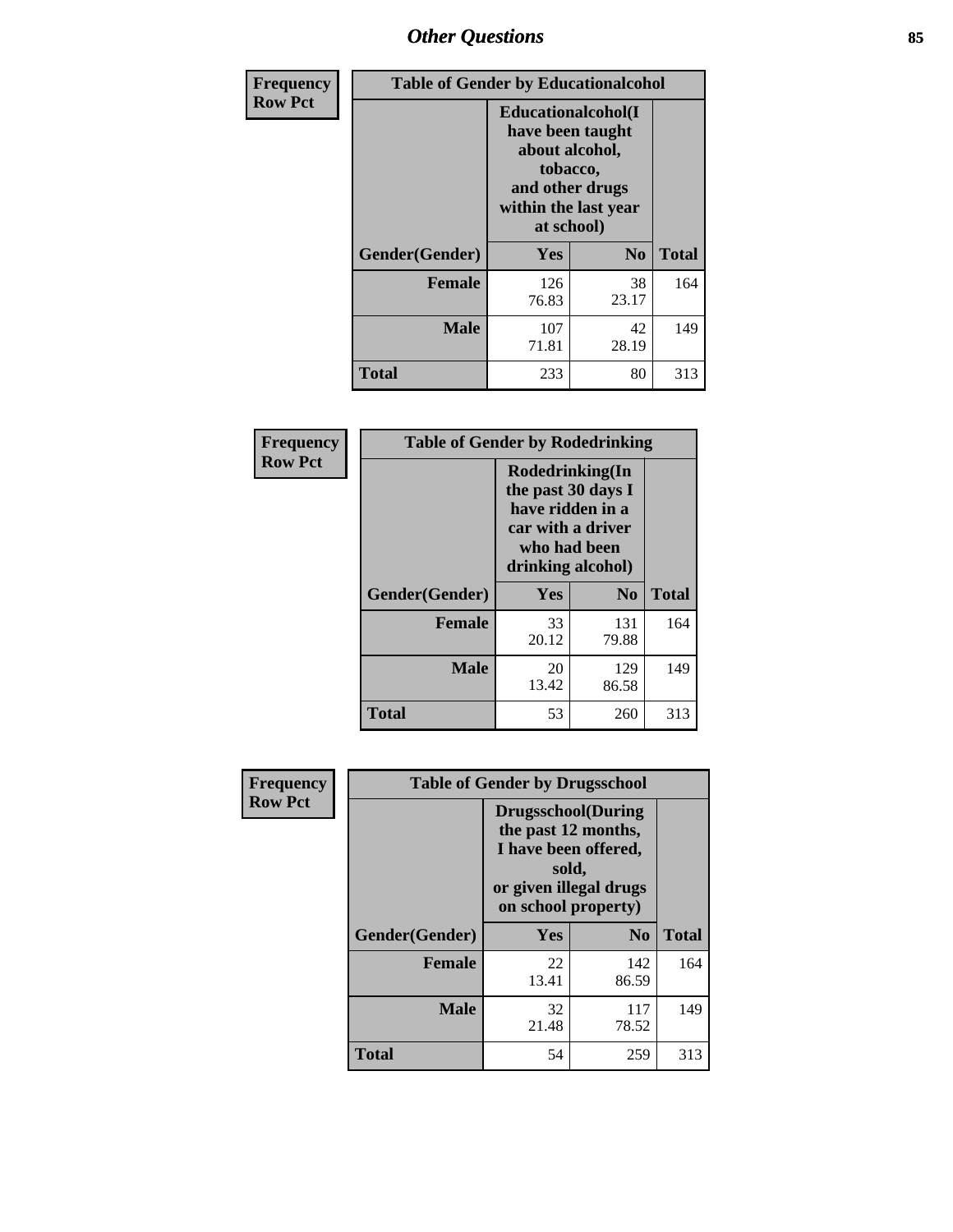## *Other Questions* **86**

**Frequency Row Pct**

| <b>Table of Gender by Bingedrinking</b> |                         |                                                                                                         |                   |                        |                        |                               |                   |              |
|-----------------------------------------|-------------------------|---------------------------------------------------------------------------------------------------------|-------------------|------------------------|------------------------|-------------------------------|-------------------|--------------|
|                                         |                         | Bingedrinking(I have drunk five or more<br>drinks of alcohol at one sitting during the<br>last 30 days) |                   |                        |                        |                               |                   |              |
| <b>Gender</b> (Gender)                  | $\bf{0}$<br><b>Days</b> | 1 or<br>days                                                                                            | 3 to<br>5<br>days | 6 to<br>9<br>days      | 10<br>to<br>19<br>days | <b>20</b><br>to<br>29<br>days | All<br>30<br>days | <b>Total</b> |
| <b>Female</b>                           | 152<br>92.68            | 3<br>1.83                                                                                               | 3<br>1.83         | ∩<br>0.00              | $\Omega$<br>0.00       | 3<br>1.83                     | 3<br>1.83         | 164          |
| <b>Male</b>                             | 140<br>93.96            | 0.67                                                                                                    | 0.67              | $\mathfrak{D}$<br>1.34 | 3<br>2.01              | 2<br>1.34                     | $\theta$<br>0.00  | 149          |
| <b>Total</b>                            | 292                     | 4                                                                                                       | 4                 | $\mathfrak{D}$         | 3                      | 5                             | 3                 | 313          |

| Frequency      | <b>Table of Gender by Educationaids</b> |                                                                                                 |                |              |
|----------------|-----------------------------------------|-------------------------------------------------------------------------------------------------|----------------|--------------|
| <b>Row Pct</b> |                                         | <b>Educationaids</b> (I<br>have been taught<br>about HIV/AIDS<br>at school in the<br>past year) |                |              |
|                | Gender(Gender)                          | Yes                                                                                             | $\mathbf{N_0}$ | <b>Total</b> |
|                | <b>Female</b>                           | 128<br>78.05                                                                                    | 36<br>21.95    | 164          |
|                | <b>Male</b>                             | 108<br>72.48                                                                                    | 41<br>27.52    | 149          |
|                | <b>Total</b>                            | 236                                                                                             | 77             | 313          |

| <b>Frequency</b> | <b>Table of Gender by Suicideconsider</b> |                 |                |              |
|------------------|-------------------------------------------|-----------------|----------------|--------------|
| <b>Row Pct</b>   |                                           | Suicideconsider |                |              |
|                  | Gender(Gender)                            | Yes             | N <sub>0</sub> | <b>Total</b> |
|                  | <b>Female</b>                             | 18<br>10.98     | 146<br>89.02   | 164          |
|                  | <b>Male</b>                               | 10<br>6.71      | 139<br>93.29   | 149          |
|                  | <b>Total</b>                              | 28              | 285            | 313          |